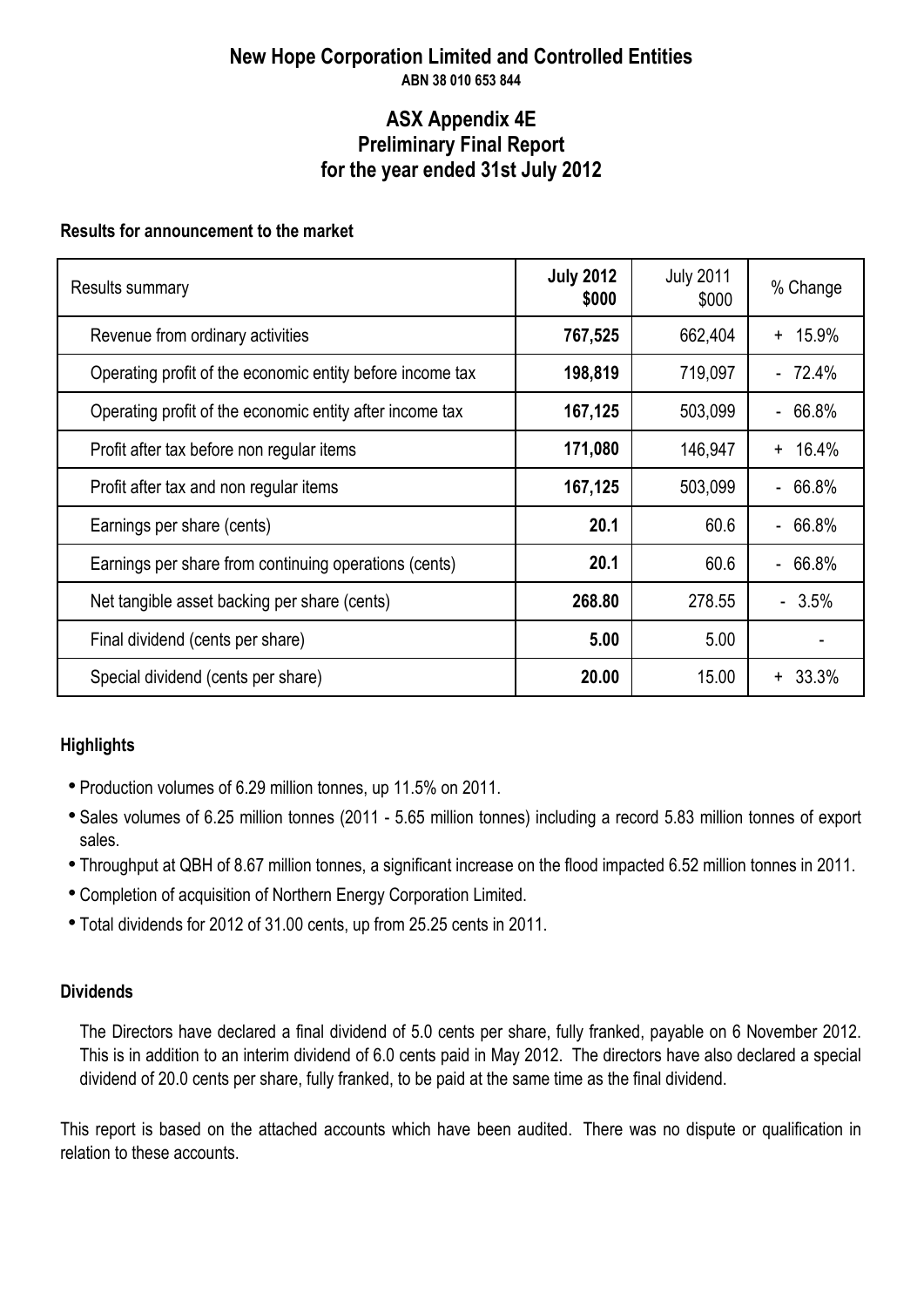

# New Hope Corporation Limited A.B.N. 38 010 653 844

# Directors' Annual Report and Financial Statements

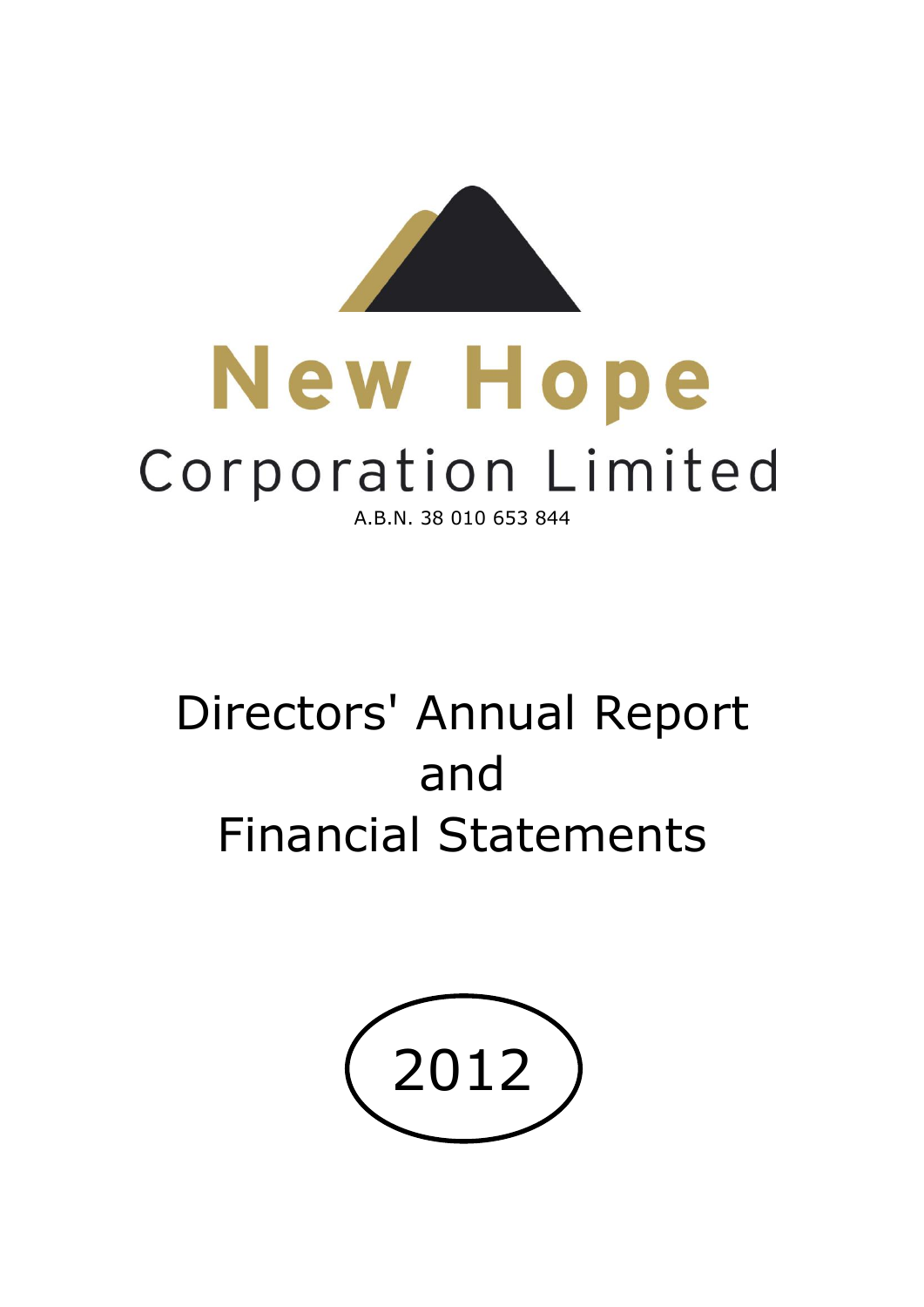**New Hope Corporation Limited and Controlled Entities Corporate Directory**

> Chairman of Directors **DIRECTORS Robert D. Millner**

**Peter R. Robinson** Non Executive Director

**David J. Fairfull** Non Executive Director

Non Executive Director **William H. Grant**

**MANAGING DIRECTOR Robert C. Neale**

#### **SECRETARY**

**Matthew J. Busch**

#### **AUDITORS**

**PricewaterhouseCoopers** Level 15, Riverside Centre 123 Eagle Street BRISBANE QLD 4000

#### **PRINCIPAL ADMINISTRATION & REGISTERED OFFICE**

Facsimile : (07) 3418 0355 3/22 Magnolia Drive BROOKWATER QLD 4300 Telephone : (07) 3418 0500

#### **WEBSITE ADDRESS**

www.newhopecoal.com.au

#### **SHARE REGISTER**

WEST END QLD 4101 Telephone : 1300 552 270 Website : www.computershare.com Computershare Investor Services Pty Limited 117 Victoria Street

#### **ASX Code: NHC**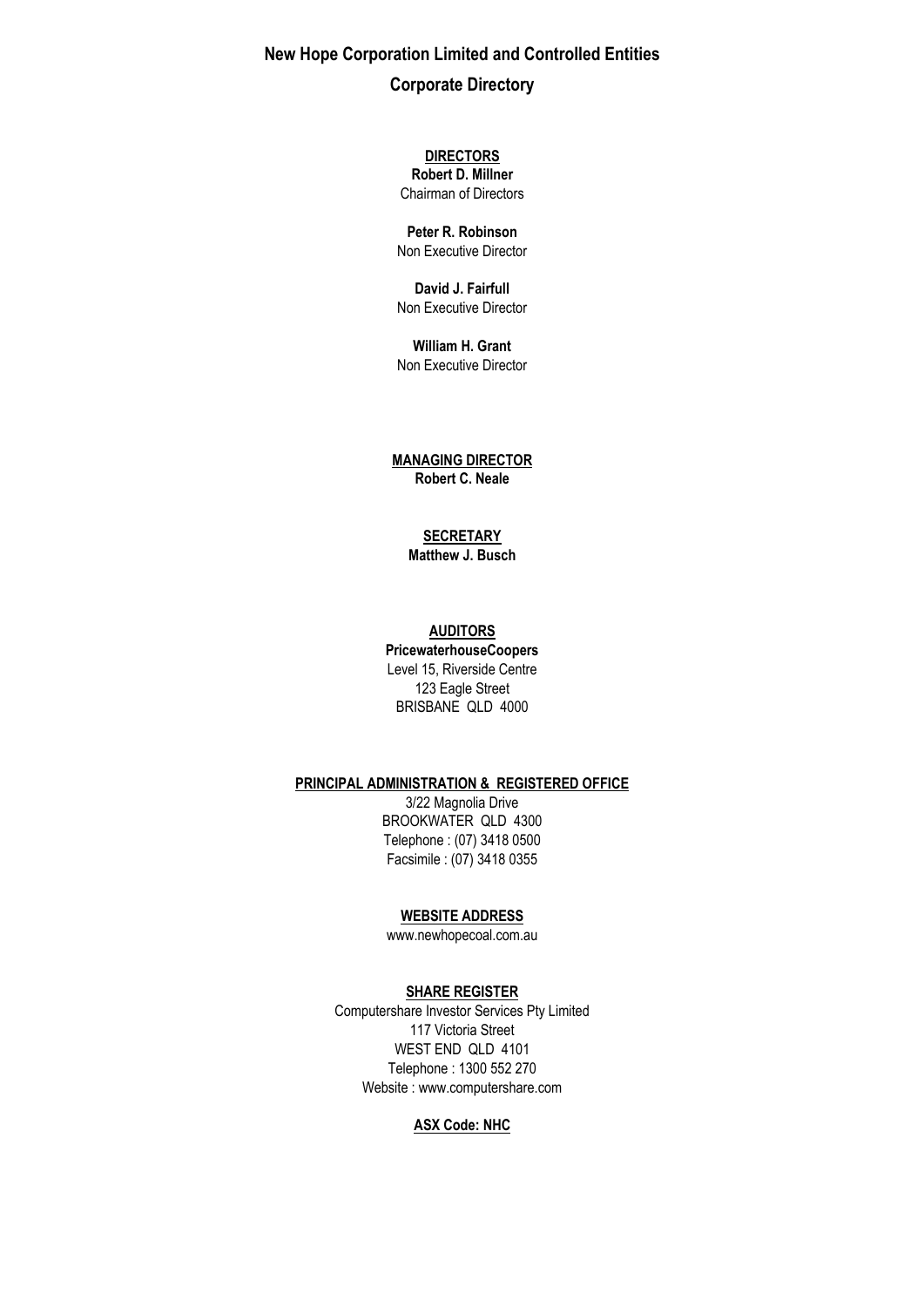# **New Hope Corporation Limited and Controlled Entities Chairman's Review Annual Report 2012**

Dear Shareholders,

I am pleased to present the 2012 Annual Report for New Hope Corporation Limited on behalf of the Board of Directors of the Company.

The company produced a solid operational performance with a net profit after tax, before non-recurring items, for the year ended 31st July 2012 of \$171.1 million. This included a net profit contribution of \$113.1 million from operations, which is up 35.3% from \$83.6 million achieved last year. Earnings per share totalled 20.6 cents.

New Hope has an enviable record of dividend payment to shareholders. Dividends paid or declared upon the performance of the 2012 financial year totalled 31.0 cents per share. Dividends paid during the financial year totalled \$215.9 million. Over the past four years the company has paid a total of \$1,224 million to shareholders in dividends - all fully franked at the 30% rate.

Due to approaches from a number of parties, the Board decided in early October 2011 to undertake a formal process to determine whether a proposal for New Hope was available on terms that were in the best interests of all shareholders. This process was concluded early in March 2012, as discussions with interested parties did not produce a definitive proposal which appropriately reflected the strategic value and growth prospects of the company. Northern Energy Corporation became a fully-owned subsidiary during the past financial year following a successful takeover.

The taxation and administrative burden placed upon the company by Government continues to increase. During the past year, two new taxes, the Mineral Resources Rent Tax and the Carbon Tax were added to the significant number of existing taxes and charges imposed on the company. Additionally, current labour laws and increasing green tape contribute to a continuing loss of competitiveness of investment in the coal industry in Australia. Through these actions, Australian governments are encouraging investments in foreign coal basins in Mongolia, Mozambique, and Indonesia that will, in future, reduce the national income available to Australians.

Although production performance from operations during the year was at record levels of 6.29 million tonnes, safety performance is not at a level acceptable to management or the Board. The Board, being fully aware of the importance of safety performance as part of our social licence to operate, is supportive of an increasing focus on safe operations, and a number of management initiatives are focused upon improvement in safety performance over the coming year.

The coming year will likely be challenging with a high exchange rate and lower coal prices, however New Hope is comparatively well positioned to weather the current downturn. The company has defensive investments in infrastructure through QBH and its largest mine, New Acland, is a low cost producer. In fact the current climate has the potential to create acquisition opportunities for the company at valuations more attractive than those available over the past several years.

It was with deep regret that I announced the passing in July of Mr David Williamson who had been a non-executive director of the company since 1999. David played an important role in the listing of New Hope in 2003 and, as Chairman of the Audit Committee, contributed to the company's governance and performance. David will be fondly remembered for his wise counsel, his keen interest in the company and in the welfare of its staff.

I thank my board colleagues for their efforts and commitment during the year. Also I take this opportunity on behalf of the Board, to thank the management and staff of the company for their efforts in achieving these results over the past year and finally I would also like to thank you, the Shareholders, for your continued support.

R D MILLNER Chairman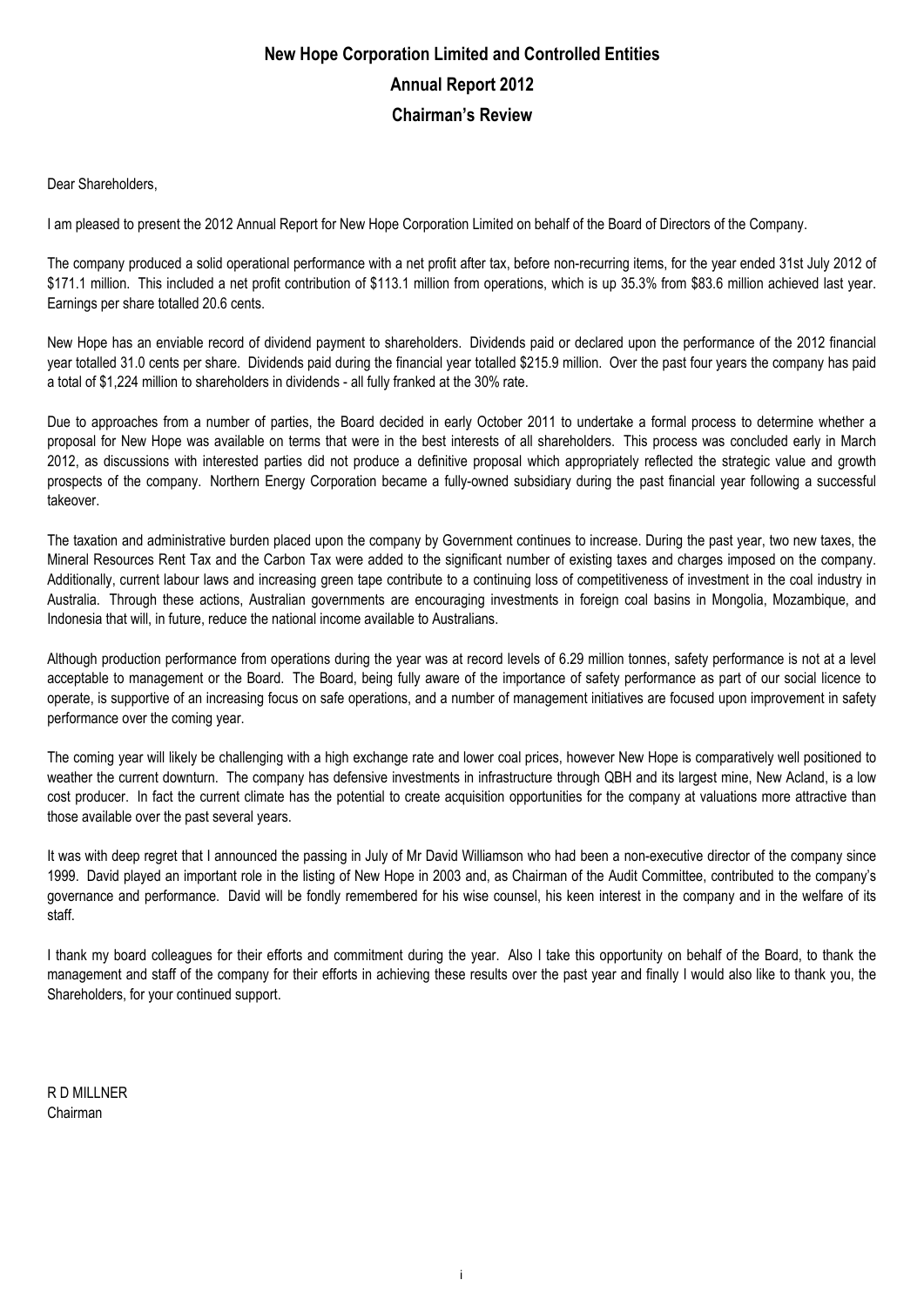# **New Hope Corporation Limited and Controlled Entities**

# **Financial Summary**

|                                                                                             | 2012<br>\$000                  | 2011<br>\$000                   | 2010<br>\$000                   | 2009<br>\$000                        |
|---------------------------------------------------------------------------------------------|--------------------------------|---------------------------------|---------------------------------|--------------------------------------|
| Total revenue                                                                               | 767,525                        | 662,404                         | 744,982                         | 700,785                              |
| Profit before tax<br>Income tax expense<br>Profit after tax                                 | 198,819<br>(31,694)<br>167,125 | 719,097<br>(215,998)<br>503,099 | 244,583<br>(60, 751)<br>183,832 | 2,772,114<br>(821, 722)<br>1,950,392 |
| Profit\(Loss) attributable to minority interests<br>Net profit attributable to NHCL members | (1)<br>167,126                 | (135)<br>503,234                | 183,832                         | 1,950,392                            |
| Profit after tax from continuing operations                                                 | 167,125                        | 503,099                         | 183,832                         | 1,950,392                            |
| Total assets employed<br>Shareholders' funds                                                | 2,459,419<br>2,252,916         | 2,749,248<br>2,367,383          | 2,652,498<br>2,339,525          | 3,743,342<br>2,748,498               |
| Dividends paid during the financial year                                                    | 215,871                        | 197,180                         | 679,650                         | 131,809                              |

|                                                                       | 2012          | 2011        | 2010        | 2009        |
|-----------------------------------------------------------------------|---------------|-------------|-------------|-------------|
| Weighted average shares on issue                                      | 830, 335, 876 | 830,127,809 | 825,292,601 | 811,614,188 |
| Net profit attributable to NHCL members as a % of shareholders' funds | 7.42%         | 21.26%      | 7.86%       | 70.96%      |
| Earnings per share (cents)                                            | 20.1          | 60.6        | 22.3        | 240.3       |
| Earnings per share (cents) from continuing operations                 | 20.1          | 60.6        | 22.3        | 240.3       |
| Normal dividends per share (cents)                                    | 11.00         | 10.25       | 9.50        | 9.25        |
| Special dividends per share (cents)                                   | 20.00         | 15.00       | 14.00       | 72.75       |
| Net tangible asset backing per share (cents)                          | 268.80        | 278.55      | 281.79      | 335.58      |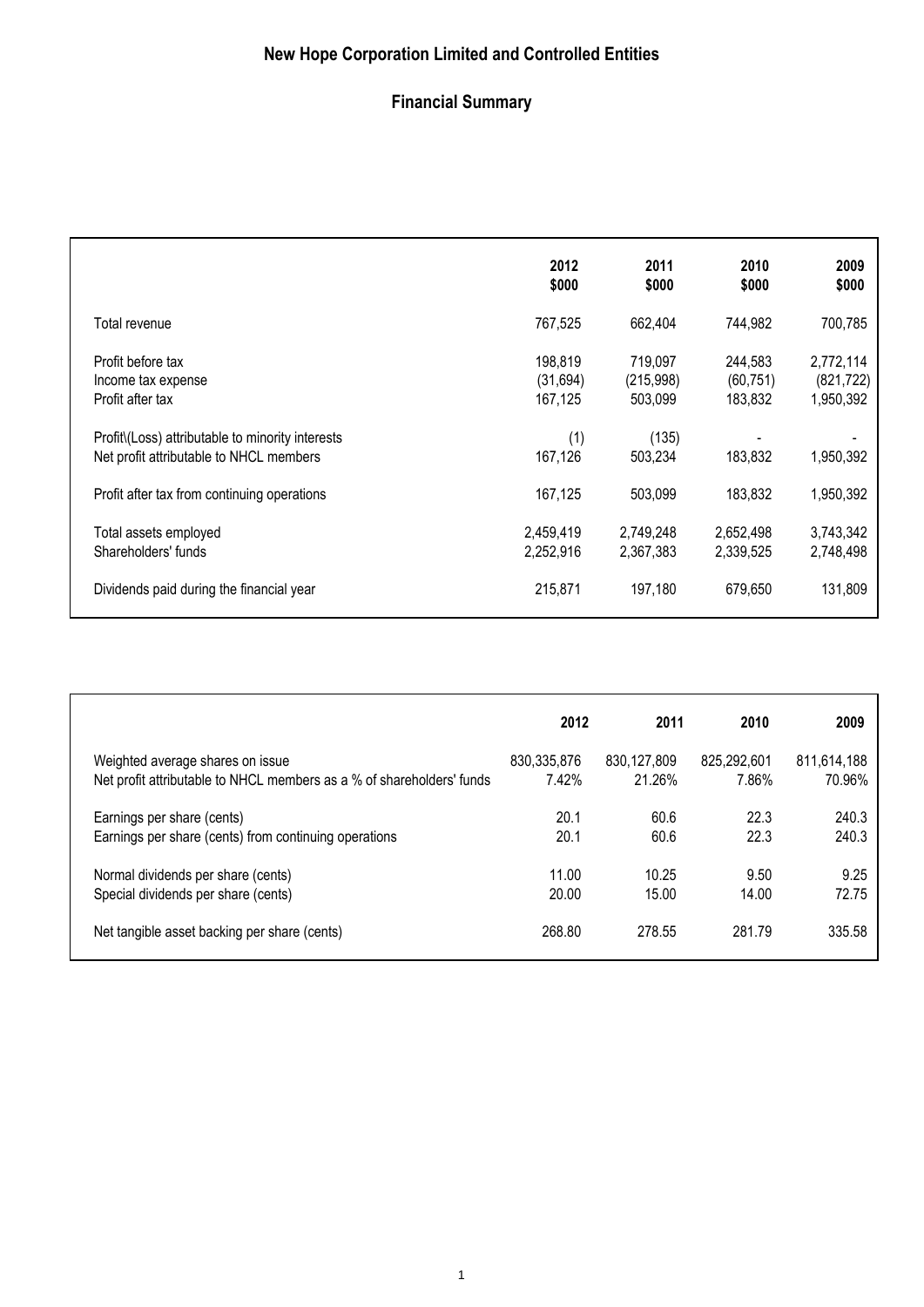Your Directors present their report on the consolidated entity consisting of New Hope Corporation Limited and the entities it controlled at the end of, or during, the year ended 31 July 2012.

#### **Directors**

The following persons were Directors of New Hope Corporation Limited during the whole of the financial year and up to the date of this report:

Mr R.D. Millner Mr P.R. Robinson Mr D.J. Fairfull Mr W.H. Grant Mr R.C. Neale Mr D.C. Williamson (ceased to be a director on 11 July 2012).

| <b>Consolidated results</b>                                                                                                                                                                                                                  | 2012<br>\$000        | 2011<br>\$000                             | %<br>Change |
|----------------------------------------------------------------------------------------------------------------------------------------------------------------------------------------------------------------------------------------------|----------------------|-------------------------------------------|-------------|
| Revenue from operations                                                                                                                                                                                                                      | 767,525              | 662,404                                   | $+15.9%$    |
| Profit before income tax (before non recurring items)*<br>Gain on sale of Arrow Energy before income tax (refer to Note 6)                                                                                                                   | 238,010              | 208,696<br>466,192                        | $+14.0%$    |
| Gain on sale of New Lenton Joint Venture before income tax (refer to Note 6)<br>Impairment of available for sale investments (refer to Note 7)<br>Impairment of goodwill (refer to Note 7)                                                   | (5,804)<br>(33, 387) | 57,740<br>(13, 531)                       |             |
| Profit before income tax (after non recurring items)                                                                                                                                                                                         | 198,819              | 719,097                                   | $-72.4%$    |
| Profit from ordinary activities after income tax (before non recurring items)*<br>Gain on sale of Arrow Energy after income tax<br>Gain on sale of New Lenton Joint Venture after income tax<br>Impairment of available for sale investments | 171,080<br>(5,804)   | 146,947<br>329,355<br>40,328<br>(13, 531) | $+16.4%$    |
| Impairment of goodwill<br>Tax benefit from DTL recognised on acquisition                                                                                                                                                                     | (33, 387)<br>35,236  |                                           |             |
| Profit from ordinary activities after income tax (after non recurring items)<br>Non-controlling interests<br>Profit attributable to New Hope Shareholders                                                                                    | 167,125<br>167,126   | 503,099<br>(135)<br>503,234               | $-66.8%$    |
| Basic earnings per share (cents) (before non recurring items)*<br>Gain on sale of Arrow Energy<br>Gain on sale of New Lenton Joint Venture<br>Impairment of available for sale investments                                                   | 20.6<br>(0.7)        | 17.7<br>39.7<br>4.8<br>(1.6)              | $+16.5%$    |
| Impairment of goodwill<br>Tax benefit from DTL recognised on acquisition                                                                                                                                                                     | (4.0)<br>4.2<br>20.1 | 60.6                                      | $-66.8%$    |
| Basic earnings per share (cents) (after non recurring items)                                                                                                                                                                                 |                      |                                           |             |

\* The profit before non recurring items and the earnings per share before non recurring items contained within this Directors' Report have not been reviewed in accordance with Australian Auditing Standards.

#### **Principal activities**

The principal continuing activities of the consolidated entity and associated companies consisted of:

• Coal mining - exploration, development, production, processing, associated transport infrastructure and ancillary activities

• Investments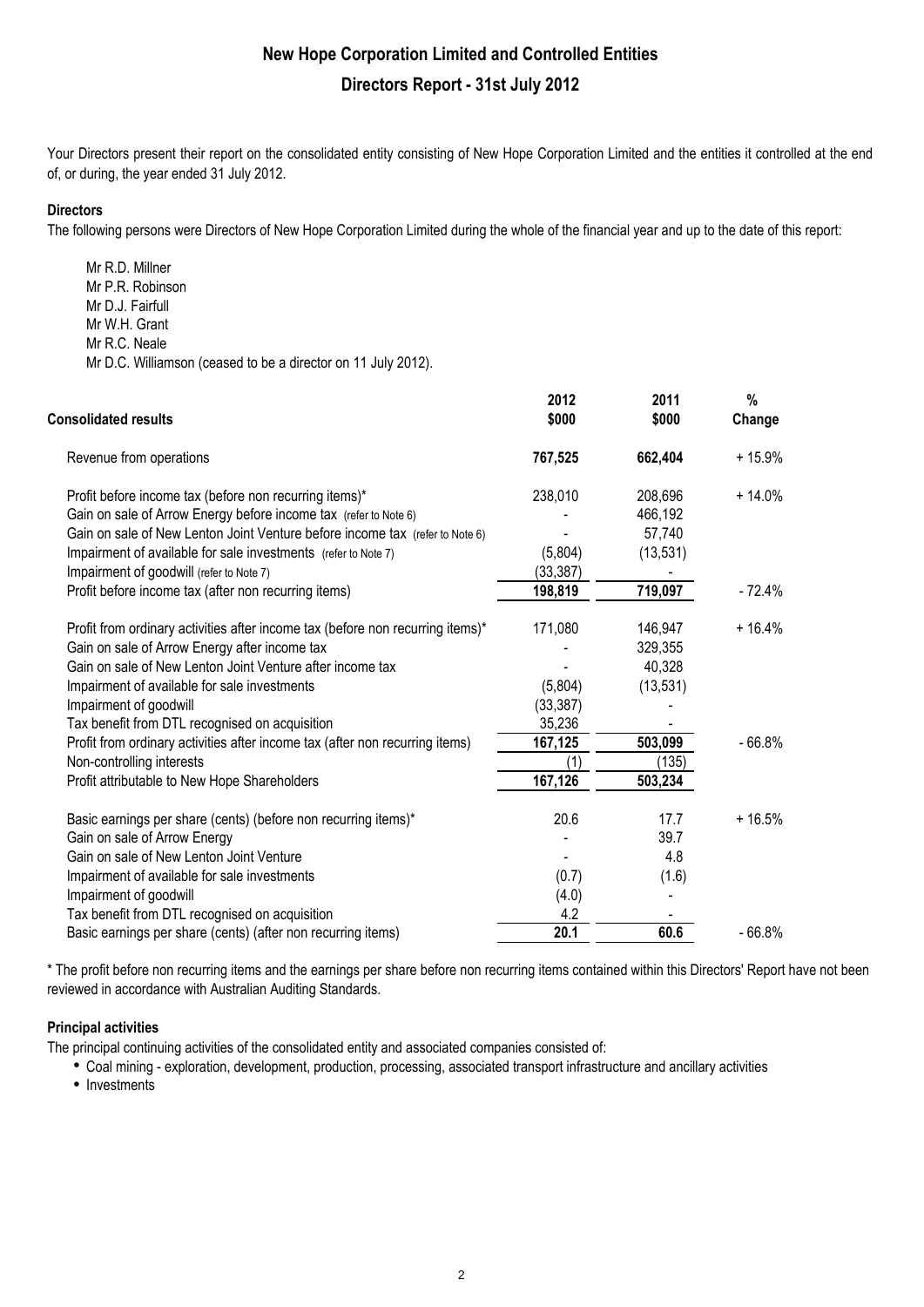#### **Dividends**

| Dividends paid to members during the financial year were:                                                  | \$000   |
|------------------------------------------------------------------------------------------------------------|---------|
| • A final ordinary dividend for the year ended 31 July 2011 of 5.0 cents per share paid on 8 November 2011 | 41,512  |
| • A special dividend for the year ended 31 July 2011 of 15.0 cents per share paid on 8 November 2011       | 124,534 |
| • An interim ordinary dividend for the year ended 31 July 2012 of 6.0 cents per share paid on 2 May 2012   | 49.825  |

In addition to the above dividends, since the end of the financial year, the Directors have declared a final ordinary dividend of 5.0 cents per share, and a special dividend of 20.0 cents per share. Both of these dividends are fully franked, to be paid on 6 November 2012 out of retained profits at 31 July 2012, the record date for such dividend to be 24 October 2012. This will provide shareholders of New Hope with total dividends for the year of 31.0 cents per share (6.0 cents interim) compared with total dividends for the 2011 year of 25.25 cents per share, including a special dividend of 15.0 cents per share.

#### **Review of operations**

New Hope Corporation Limited (New Hope) has reported a net profit after tax before non-recurring items for the year ending 31 July 2012 of \$171.1 million. This included \$113.1 million from coal and logistics operations and \$58.0 million from investments. The corresponding performance in 2011 was a net profit of \$146.9 million (\$83.6 million from coal and logistics operations and \$63.3 million from investments). The 2012 performance represented a 16% increase over that achieved in 2011.

Net profit after tax for the year ending 31 July 2012 was \$167.1 million including non-recurring items. This compares to the 2011 result of \$503.1 million and represents a reduction of 67%. The 2011 result included after tax gains totalling \$369.7 million from the sale of interests in Arrow Energy and the Lenton project.

Basic earnings per share before non-recurring items for 2012 were 20.6 cents compared to 17.7 cents earned in the previous corresponding period (including non-recurring items 20.1 and 60.6 respectively).

Directors have declared a final dividend of 5.0 cents per share (2011 - 5.0 cents per share) and a special dividend of 20.0 cents per share (2011 - 15.0 cents per share). Both of these dividends are fully franked and payable on 6 November 2012 to shareholders registered as at 22 October 2012.

Compared to the previous corresponding period, the 2012 full year result was impacted by:

- Increased clean coal production (up 11%)
- Increased total sales (up 11%)
- Increased operating costs, predominantly offsite (up 4%)
- Increased USD coal prices offset by higher AUD:USD exchange rate
- No major operational impact from rain or flooding as was the case in 2011.

#### **Mining Operations**

Total clean coal production from New Hope's operations in 2012 was a record 6.29 million tonnes. This was 11% higher than the flood impacted performance in 2011. Rain impacts at all operations in 2012 were minimal. On site operating costs were well controlled being less than 0.5% above that of 2011.

Total sales for 2012 were at a record level of 6.25 million tonnes (5.83 million tonnes export and 0.42 million tonnes domestic). This compared to 5.65 million tonnes in 2011. Delivery of coal to CS Energy's Swanbank power station concluded in May 2012. This coal has been placed in the export market.

#### New Acland Mine

The New Acland open cut mine produced 5.09 million tonnes of product coal in 2012. This was 12% above that achieved in 2011 and represented an excellent recovery from the flood events of that year.

Key activities undertaken in 2012 have included:

- Increased levels of overburden removal and ROM coal production through improved availability of key equipment.
- Record Coal Handling and Preparation Plant performance at over 8000 operating hours per year.
- Completion of a new Environmental Dam allowing development of the mine into Centre Pit.
- Satisfactory negotiation of a new 3 year Enterprise Bargaining Agreement.
- Rehabilitation of over 64 hectares of land in addition to the 190 hectares already completed and returned to cattle grazing.
- Completion of Stage 1 Cattle Trials which indicate improved productivity on rehabilitated land.
- Introduction of "Life Rules" to enhance mine site safety performance.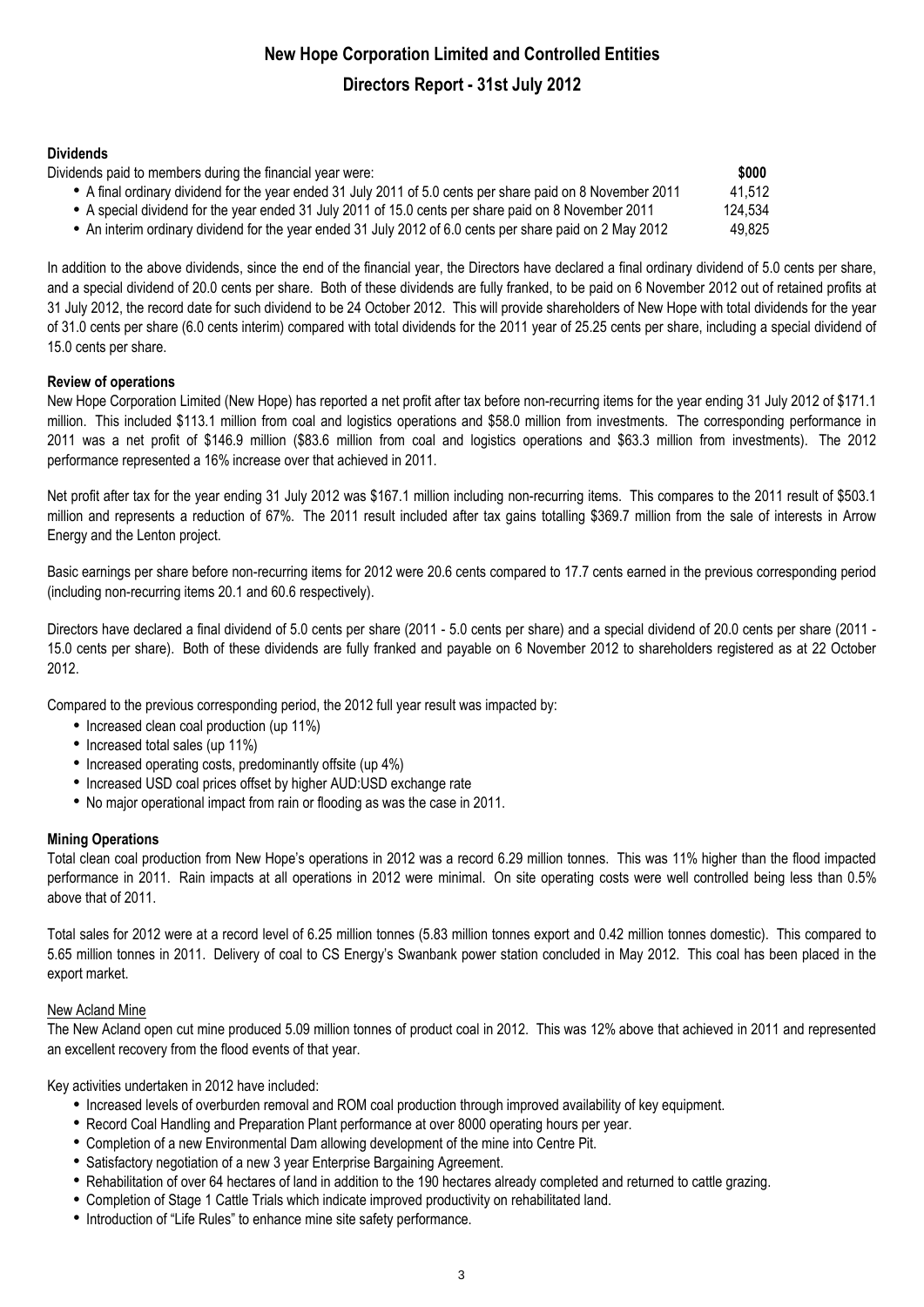#### West Moreton Mines

The West Moreton operations comprising Jeebropilly and New Oakleigh open cut mines produced 1.20 million tonnes of product coal in 2012 (Jeebropilly 0.85 million tonnes and Oakleigh 0.35 million tonnes). This compared to 1.10 million tonnes in 2011, a 9% increase.

Key activities at the West Moreton operations in 2012 have included:

- Further development of the Washplant Pit at Jeebropilly. Current curtailment of mining in 7186 Pit due to a rain induced geotechnical failure.
- Final development of the West Pit at New Oakleigh. New Hope has recently announced that mining at New Oakleigh will conclude in January 2013 due to resource depletion. Plans are well underway to commence rehabilitation of the site.
- Introduction of a vehicle proximity detection system for major mobile mining fleet.

#### **Queensland Bulk Handling**

QBH, New Hope's 100% owned coal export terminal located at the Port of Brisbane, exported a record 8.67 million tonnes on 120 vessels during 2012. This represented a 33% increase over the 6.52 million tonnes on 88 vessels exported in a rain impacted 2011. QBH continues to be an essentially demurrage free port.

Key activities in 2012 included:

- Further upgrade of electrical systems, train unloader and ship loader.
- Successful negotiation of a 4 year Enterprise Bargaining Agreement.
- Commencement of discussions to further expand QBH capacity.

#### New Hope Exploration

New Hope continues an active exploration program utilising three New Hope drilling rigs plus contract rigs as required. The exploration focus during 2012 has been on resource definition in the Bowen Basin (Lenton) and Surat Basin (MDL244 for the continuation of New Acland Mine). Exploration on the mineral tenures has been focused on the eastern edge of the Mount Isa block.

The exploration programs consisted of seismic survey, aeromagnetic survey, gravity survey in addition to drilling. The drilling program consisted of 397 open holes and 152 core holes totalling 69,929 metres (2011 - drilling total 25,408 metres).

The programs undertaken were very successful in improving the resource base of New Hope Group. New Hope announced in August that JORC compliant resources have increased by 64% to 2,511 million tonnes, while reserves have increased by 38% to 753 million tonnes. The increases relate predominantly to the inclusion of the newly acquired Northern Energy deposits as well as the identification of additional resources at Lenton as tabled below.

|                      |               |                                                               |           | Coal Resources (million tonnes) |       |
|----------------------|---------------|---------------------------------------------------------------|-----------|---------------------------------|-------|
|                      |               | (Coal resources are inclusive of the reserves reported below) |           |                                 |       |
| <b>Deposit</b>       | <b>Status</b> | <b>Inferred</b>                                               | Indicated | <b>Measured</b>                 | Total |
| New Acland           | Mine          | 8                                                             | 438       | 411                             | 857   |
| Jandowae             | Exploration   | 38                                                            | 119       |                                 | 157   |
| West Moreton         | Mine          | 11                                                            | 72        | 46                              | 129   |
| Lenton $(1)$         | Exploration   | 472                                                           | 146       | 75                              | 693   |
| <b>Bee Creek</b>     | Exploration   | 104                                                           |           |                                 | 104   |
| Elimatta             | Exploration   | 50                                                            | 101       | 108                             | 259   |
| Yamala $_{(2)}$      | Exploration   | 187                                                           | 23        | 13                              | 223   |
| Maryborough (Colton) | Exploration   | 60                                                            | 16        |                                 | 76    |
| Ashford $_{(3)}$     | Exploration   | 5                                                             |           |                                 | 13    |
| Total                |               | 935                                                           | 923       | 653                             | 2,511 |

*Notes:*

 $(1)$  Figures shown are 100% of total resources. New Hope share is 90%.

(2) Figures shown are 100% of total resources. New Hope share is 83%.

 $^{(3)}$  Figures shown are 100% of total resources. New Hope share is 50%.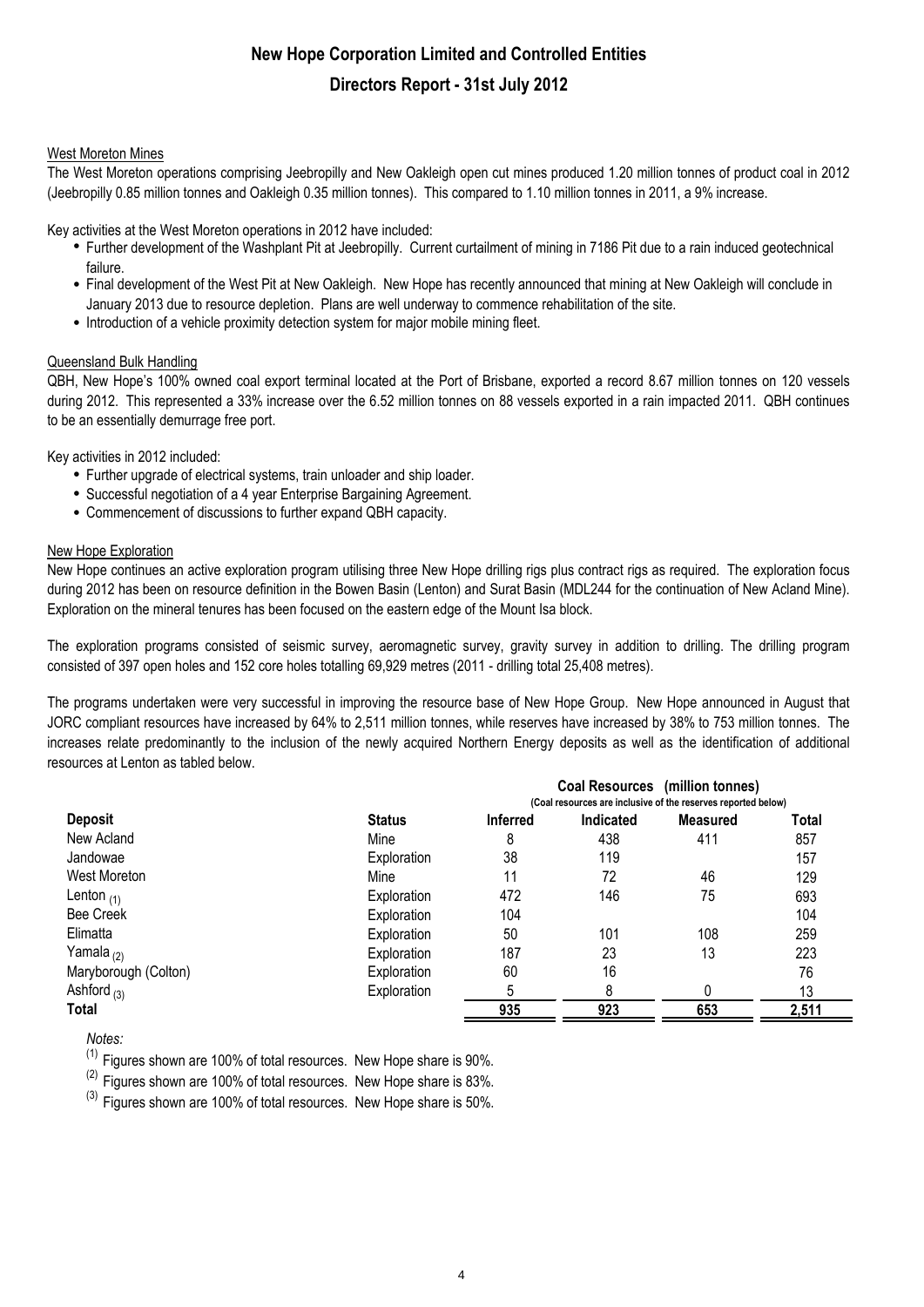|                      | Coal Resources (million tonnes) |                 |        |       |  |
|----------------------|---------------------------------|-----------------|--------|-------|--|
| <b>Deposit</b>       | <b>Status</b>                   | <b>Probable</b> | Proved | Total |  |
| New Acland $_{(1)}$  | Mine                            | 185             | 309    | 494   |  |
| Lenton $_{(2)}$      | Exploration                     | 31              | 21     | 52    |  |
| Elimatta             | Exploration                     | 77              | 114    | 191   |  |
| Maryborough (Colton) | Exploration                     | 15              |        | 15    |  |
| Total                |                                 | 308             | 444    | 752   |  |

*Notes:*

<sup>(1)</sup> Current uncertainty surrounding the State Government's intended application of Strategic Cropping Legislation and / or statutory land use planning may cast some doubt over whether all of the reported Acland reserves are capable of being mined. This may result in a reduction in the quoted reserves for Acland of between zero and 23.9%.

 $(2)$  Figures shown are 100% of total resources. New Hope share is 90%

For the full ASX Coal Reserves and Resources Statement please refer to our website.

Details of the 2012 exploration program are as follows:

#### *Lenton (EPC 766, EPC 865 and ML 70337)*

Exploration throughout the period focused on coal quality, infill drilling and fault delineation. A total of 112 holes were drilled comprising of 101 open holes and 11 core holes for a total of 22,700 metres and 188 metres respectively. A further 8 kilometres of 2D seismic survey was undertaken to better define the Burton Thrust in the region.

Coal quality analysis was undertaken to better understand both the Rangal coals and Fort Cooper Coal measures that are present within the Open Cut footprint. Pilot scale coke oven testing was successfully carried out on both the Vermont and Burton Rider seams. The Lenton geological model was updated in February 2012.

#### *New Acland (MDL 244, ML 50216)*

While wet weather had a minor impact on drilling on the Darling Downs, 237 open holes and 58 core holes were drilled during the year totalling 29,511 metres (2011 - drilling total 6,482 metres). This allowed better resource definition for the New Acland Mine continuation. The introduction of Strategic Cropping Land and Urban Restricted Areas has influenced New Hope Exploration to reassess the holding of some tenure on the Darling Downs. The New Acland geological model was updated in February 2012.

#### *Maryborough (EPC 923)*

Wet weather (1,718 millimetres of rain) combined with the low topographic relief and poor drainage of the Maryborough area had major impacts on drilling in the Maryborough Basin. Forty four open holes and 68 core holes were drilled during the year totalling 13,040 metres. Exploration throughout the period focused on geotechnical, coal quality and large diameter core for coke oven testing and coal preparation plant design.

#### *Churchyard Creek (EPC 1876)*

The 2012 program consisted of 15 open holes and 28 kilometres of 2D seismic survey. The geological data collected confirms the presence of several coal seams, however the structural complexity and sparse data allow for several potential geological interpretations. Currently none of these models indicate the tenure to be economically viable at this time.

#### *Mineral Tenures*

New Hope currently has four mineral exploration permits granted and a further two under application. New Hope Exploration continues to investigate other prospective open ground for new tenure.

- EPM 18582 Yanko (Granted): A programme of five drill holes is planned based on a 50 square kilometre gravity survey completed in 2011. Cultural heritage clearance for this work is in progress and drilling is expected to commence later this calendar year.
- EPM 18589 Moonamarra (Granted): A 350 point gravity survey has been completed covering 150 square kilometres. Based on these results a five hole drilling programme is planned and drilling is expected to commence later this calendar year.
- EPM 18592 Sherwood (Granted): A review of previous exploration has been completed. A gravity survey of 267 points covering 200 square kilometres is planned for September 2012. A drilling program is anticipated for the 2013 field season if results are favourable.
- EPM 18581 Courtenay (Granted): A review of previous exploration has been completed. A gravity survey of 217 points covering 45 square kilometres has been planned for September 2012. A drilling program is anticipated for the 2013 field season if results are favourable.
- EPM 19508 Courtenay West: Grant pending and is expected in calendar year 2012. Courtenay West is a small extension to Courtenay (EPM18581).
- EPM 19342 Laura: Grant pending and is expected in calendar year 2012.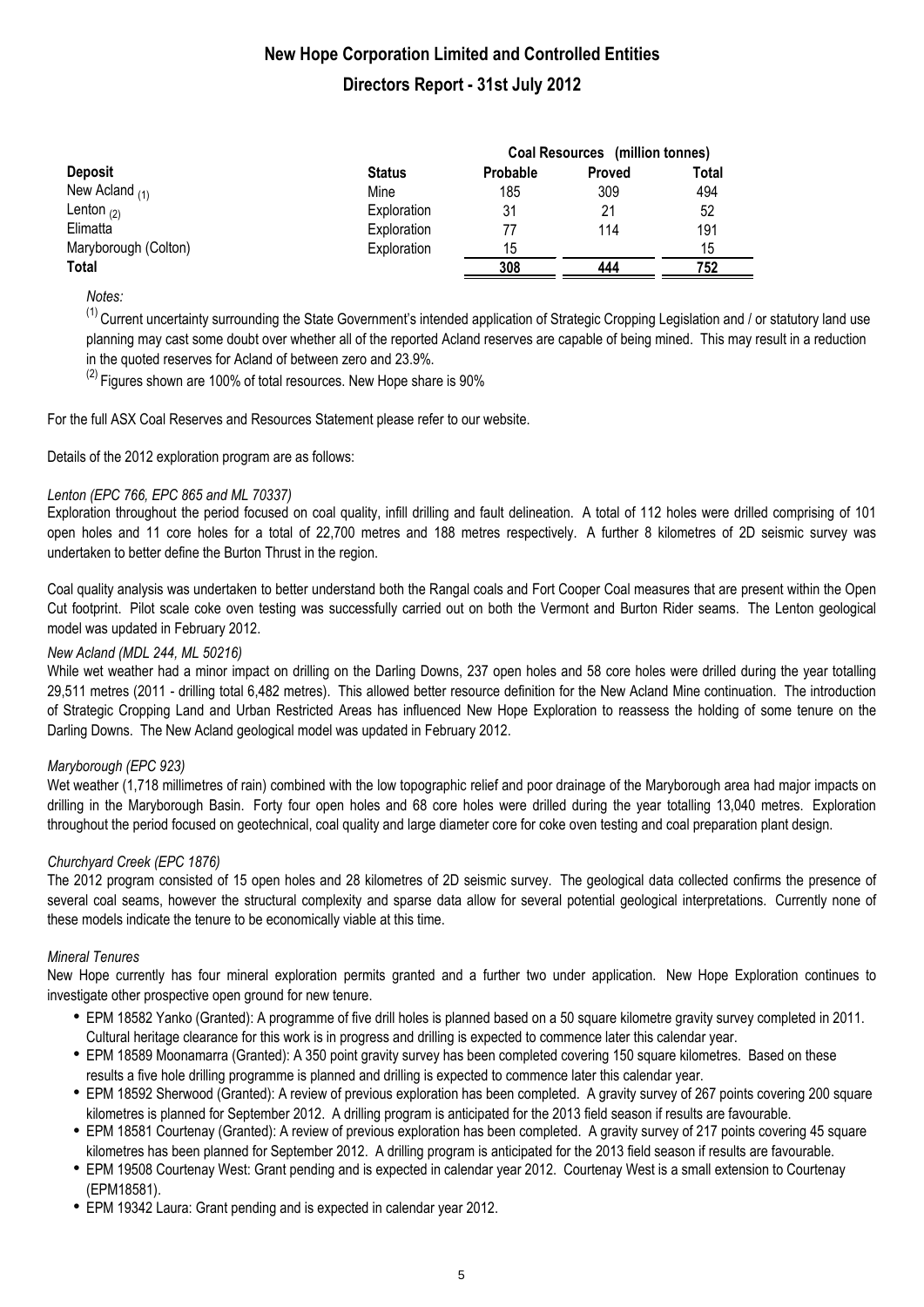#### Pastoral Operations

The New Acland Pastoral Company continues to play an important role supplementing mining operations at Acland. Major activities include cattle grazing as well as grain and pasture growing. New Acland Pastoral plays a key role in the enhanced rehabilitation of previously mined land at Acland.

#### Key activities in 2012 included:

- Sale of 2,138 and purchase of 2,336 head of stock during the year. At year end 1,996 head of stock were grazing on 3,752 hectares of land.
- Sale of 2,129 tonnes of grain occurred during the year. At year end 586 hectares of land was under cultivation.

An assessment of the commercial productivity of rehabilitated mining land was undertaken during the past year by a recognised third party agricultural expert, Outcross Pty Ltd. This assessment involved monitoring the weight gain performance of cattle on a rehabilitated area of the mine site in comparison to a control site that had not been disturbed by mining activity. Further third party supervised trials will be undertaken during the 2013 financial year in order to verify the viability of rehabilitated land and optimise rehabilitation practice.

#### Development Projects

New Hope continues to develop a solid portfolio of coal projects. These include the brownfield project at New Acland and greenfield projects at Lenton, Colton and Elimatta. Project development continues to be hampered by State Government requirements and uncertainty of legislative changes possibly to be introduced by the new Queensland Government. The current status of these projects is discussed below:

#### *New Acland Continuation Plan*

Project work has included studies on a revised mine plan, coal preparation and handling plant and mine site infrastructure.

The introduction of Statutory Regional Planning by the new Queensland State Government has impacted the process and timing of the Supplementary EIS for the New Acland Continuation Plan. Significant dialogue has been undertaken with all key stakeholders regarding a revised development plan.

#### *Lenton*

In addition to the further exploration program (discussed under Exploration) work on Lenton has included further understanding both coal and coke quality, mine planning (including geotechnical considerations), submission of the EPBC referral, preparation of the EIS Terms of Reference and EIS baseline studies (for MLA 70456).

#### *Colton*

Exploration and project development work on the Colton open cut coking coal project has continued during 2012. The Environmental Management Plan has been submitted with assessment awaiting clarification on the applicability of the Queensland Biodiversity Offset Policy. This policy is currently under review by the new State Government. Infrastructure and coal preparation plant design is well advanced.

#### *Elimatta*

During 2012 work on the Elimatta Project including reworking the mine plan increasing JORC Reserves by 19% to 191 million tonnes (see JORC Statement), continued studies on the infrastructure corridor for the Environmental Impact Statement, negotiations with infrastructure suppliers and landowners. The EIS is planned for submission by the end of 2012.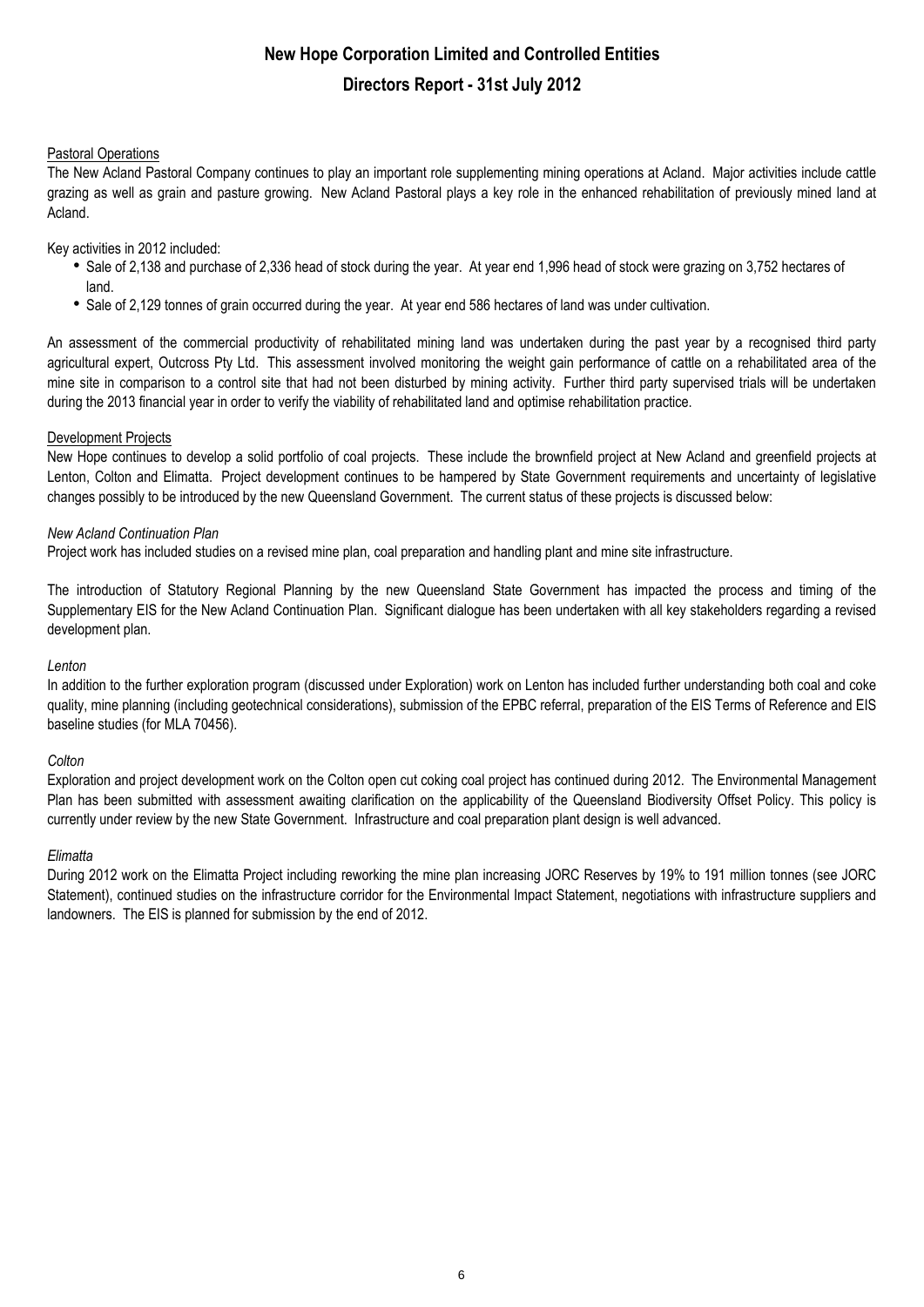#### Carbon Conversion Projects

The Coal to Liquids (CTL) research and development activities have continued with success. The manufacture of the indirect 1 tonne per hour CTL "Proof of Concept" (POC) plant is well advanced with the pyrolysis gasifiers on site at the Jeebropilly mine location. The prime purpose of this process is to produce diesel and jet fuel as well as minor electricity generation. As anticipated, the scale up from 25kg per hour to 1 tonne per hour has encountered some difficulties. The issues with the gasifiers have been resolved, with good performance during the pre-commissioning trials.

The liquefaction process scale up design encountered some difficulties requiring some modifications involving additional equipment with long lead times necessitating some project delay. All parts of the process should be shipped to Jeebropilly by year end, subject to supplier performance. Some electrical plant modifications will be needed to meet Australian standards.

Progress with the direct coal liquefaction process continues with the commissioning of the 1 tonne per day POC plant underway in the USA. This process generates products suitable for high strength plastics and pharmaceutical industries. A high grade synthetic metallurgical grade coke is produced as a valuable by product of the process. Diesel production from the liquids will be evaluated over the next six months.

The performance of these technologies is dependent on the individual coal types used which also impacts the product types and project yields. Ultimately these factors will influence the commercialisation of the technologies. To date the technology developments remain on budget despite some delay.

#### **Outlook**

New Hope's mining operations ran at record levels in 2012. New Acland has demonstrated its capability in running at design capacity and is well placed to achieve similar levels in 2013. Production from West Moreton in 2013 will be similar to that achieved in 2012, with the closure of New Oakleigh in January 2013 offset by increased production from Jeebropilly.

QR National continues to perform rail services at or above contract levels.

The port facility at QBH also ran at record levels in 2012 and has the capacity and demonstrated monthly performance to handle up to 10 million tonnes in 2013.

All New Hope budgeted 2013 production is contracted under multi-year long term contracts. The current market is however under significant negative pricing pressure which is seen as a normal cyclical supply/demand feature of the industry. New Hope is well placed to ride out this phase of the cycle being a comparative low cost producer.

New Hope is currently reviewing its suite of development projects in light of current and predicted coal prices and exchange rates. It should be noted that New Hope's large cash reserves of \$1.5 billion allows for development of these projects when economic conditions improve.

New Hope continues to review the industry for further acquisition opportunities which are becoming more prevalent in the current depressed market.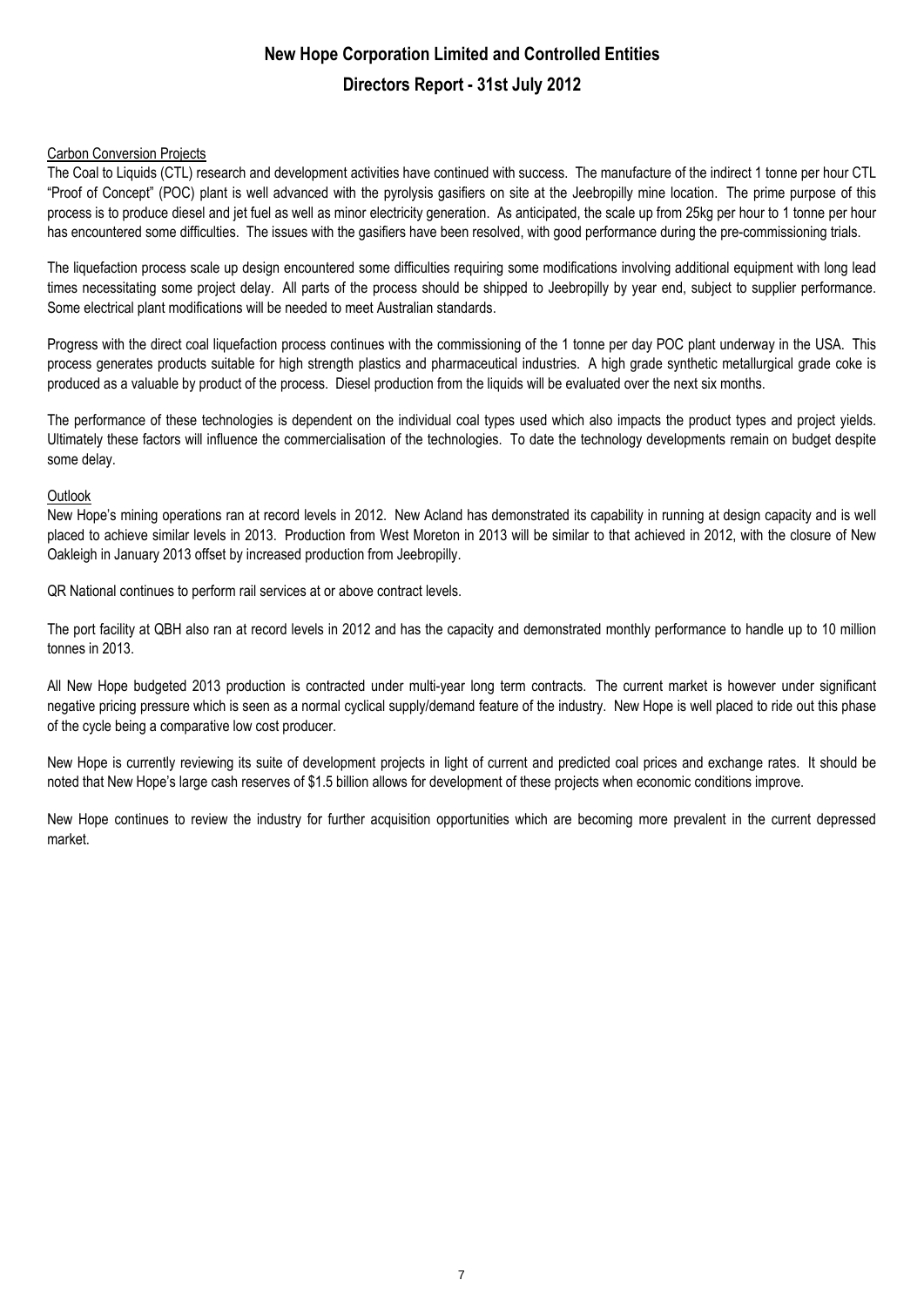#### **JORC Declaration**

The estimates of coal resources herein (except for Ashford and Maryborough) have been prepared in accordance with the guidelines of the "Australian Code for Reporting of Exploration Results, Mineral Resources and Ore Resources – The JORC Code:. These resources are inclusive of the reserves reported in the reserves statement. The work has been undertaken internally and externally and reviewed by Mr Phillip Bryant, Project Manager – Lenton NHC and Member of AusIMM (no. 210566). Mr Bryant has sufficient experience which is relevant to the style of mineralization and type of deposit under consideration and to the activity which he is undertaking, to qualify as a Competent Person as defined in the 2004 Edition of the JORC Code. Mr Bryant consents to the inclusion in this report of the matter based on this information in the form and context in which it appears.

#### **JORC Declaration – Ashford Resources**

The estimates of coal resources for Ashford have been prepared in accordance with the guidelines of the "Australian Code for Reporting of Exploration Results, Mineral Resources and Ore Resources – The JORC Code". These resources are inclusive of the reserves reported in the reserves statement. The work has been undertaken internally and externally and reviewed by Mr Mark Benson, Senior Geologist NEC and Member of AusIMM (no. 309403). Mr Benson has sufficient experience which is relevant to the style of mineralization and type of deposit under consideration and to the activity which he is undertaking, to qualify as a Competent Person as defined in the 2004 Edition of the JORC Code. Mr Benson consents to the inclusion in this report of the matter based on this information in the form and context in which it appears.

#### **JORC Declaration – Maryborough (Colton) Resources**

The estimates of coal resources for Maryborough have been prepared in accordance with the guidelines of the "Australian Code for Reporting of Exploration Results, Mineral Resources and Ore Resources – The JORC Code". These resources are inclusive of the reserves reported in the reserves statement. The work has been undertaken externally and reviewed by Mr Lyndon Pass of Encompass Mining and Member of AusIMM (no. 208403). Mr Pass has sufficient experience which is relevant to the style of mineralization and type of deposit under consideration and to the activity which he is undertaking, to qualify as a Competent Person as defined in the 2004 Edition of the JORC Code. Mr Pass consents to the inclusion in this report of the matter based on this information in the form and context in which it appears.

#### **JORC Declaration – Coal Reserves**

The information in this Coal Reserves Statement that relates to coal reserves (except for Elimatta and Maryborough) is based on information compiled by Dr Warren Seib, who is a Fellow of AusIMM and a full time employee of the company. Dr Seib has sufficient experience which is relevant to the style of mineralization and type of deposit under consideration and to the activity which he is undertaking to qualify as a Competent Person as defined in the 2004 Edition of the JORC Code. Dr Seib consents to the inclusion in the report of the matters based on his information in the form and context in which it appears.

#### **JORC Declaration – Maryborough (Colton) Coal Reserves**

The information in this Coal Reserves Statement that relates to coal reserves for Maryborough (Colton) is based on information compiled by Mr Fred Parker, who is a Member of AusIMM and a full time employee of Runge. Mr Parker has sufficient experience which is relevant to the style of mineralization and type of deposit under consideration and to the activity which he is undertaking to qualify as a Competent Person as defined in the 2004 Edition of the JORC Code. Mr Parker consents to the inclusion in the report of the matters based on his information in the form and context in which it appears.

#### **JORC Declaration – Elimatta Coal Reserves**

The information in this Coal Reserves Statement that relates to coal reserves for Elimatta is based on information compiled by Mr Jeff Jamieson, who is a Fellow of AusIMM and a selfemployed consultant and a Member of The Minserve Group Pty Ltd. Mr Jamieson has sufficient experience which is relevant to the style of mineralization and type of deposit under consideration and to the activity which he is undertaking to qualify as a Competent Person as defined in the 2004 Edition of the JORC Code. Dr Jamieson consents to the inclusion in the report of the matters based on his information in the form and context in which it appears.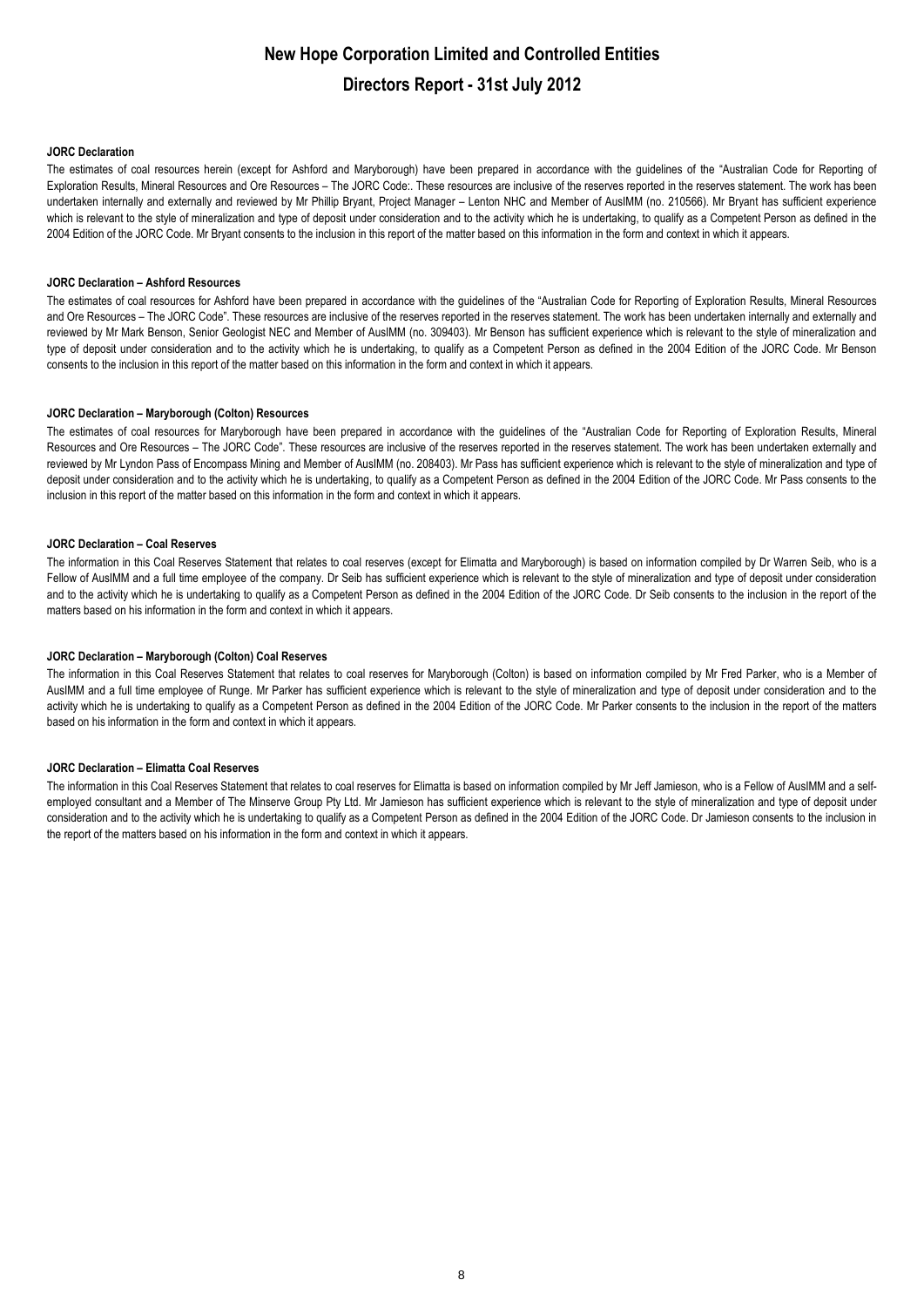#### **Insurance of officers**

In accordance with the provisions of the Corporations Act, New Hope Corporation Limited has a Directors' and Officers' Liability policy covering Directors and Officers of the parent company and its controlled entities. The insurance policy prohibits disclosure of the nature of the liability insured against and the amount of the premium.

#### **Proceedings on behalf of the Corporation**

No person has applied to the Court under section 237 of the *Corporations Act 2001* for leave to bring proceedings on behalf of the Corporation, or to intervene in any proceedings to which the Corporation is a party, for the purpose of taking responsibility on behalf of the Corporation for all or part of those proceedings.

No proceedings have been brought or intervened in on behalf of the Corporation with leave of the Court under section 237 of the *Corporations Act 2001* .

#### **Significant changes in the state of affairs**

Except as disclosed in the review of operations, there has not arisen any item, transaction or event of a material and unusual nature likely, in the opinion of the Directors of the parent entity, to affect substantially the operations or results of the consolidated entity in subsequent financial years.

#### **Matters subsequent to the end of financial year**

Since the end of the financial year no matters or circumstances not referred to elsewhere in this report have arisen that have or will significantly affect the operations of the consolidated entity, the results of those operations or the state of affairs of the consolidated entity in subsequent financial years.

#### **Likely developments and expected results of operations**

The activities of the continuing operations in the consolidated entity in the next financial year are expected to be similar to those of the financial year just ended.

The consolidated entity will continue to pursue a policy of increasing its strength in its major business sectors including the development and operation of additional mineral resource projects in Australia and is regularly reviewing potential new opportunities.

The Company will disclose further information on likely developments in the operations of the consolidated entity and the expected results of operations as appropriate. However, Directors are mindful that premature release of information may be prejudicial to the best interests of the Company and its shareholders.

#### **Environmental compliance**

The majority of the Company's operations are regulated by the Queensland Department of Environment and Heritage Protection. Environmental management of coal mining operations and exploration tenements is regulated under Queensland's *Environmental Protection Act 1994* while the Queensland Bulk Handling (QBH) coal export port facility and Jondaryan rail loading facility are regulated under the *Sustainable Planning Act 2009* .

During the 2012 financial year, the Company experienced one environmental incident involving a non compliant discharge of stormwater from the QBH site. The Company promptly developed a number of corrective actions in response to the incident while maintaining regular consultation with the regulator. The Company received a "Warning Notice" from the Queensland Department of Environment and Heritage Protection in relation to the incident.

The Company's operational sites submit reports during September each year under the National Pollutant Inventory program.

For the purposes of National Greenhouse and Energy Reporting and the Energy Efficiency Opportunities program the Company reports as part of the corporate group of Washington H Soul Pattinson.

The Company continued to implement its Environmental Management System (EMS) in accordance with ISO14001 during the 2012 financial year. The EMS assists the Company to improve its environmental performance by increasing environmental awareness, optimising operational control, monitoring compliance and facilitating continuous improvement.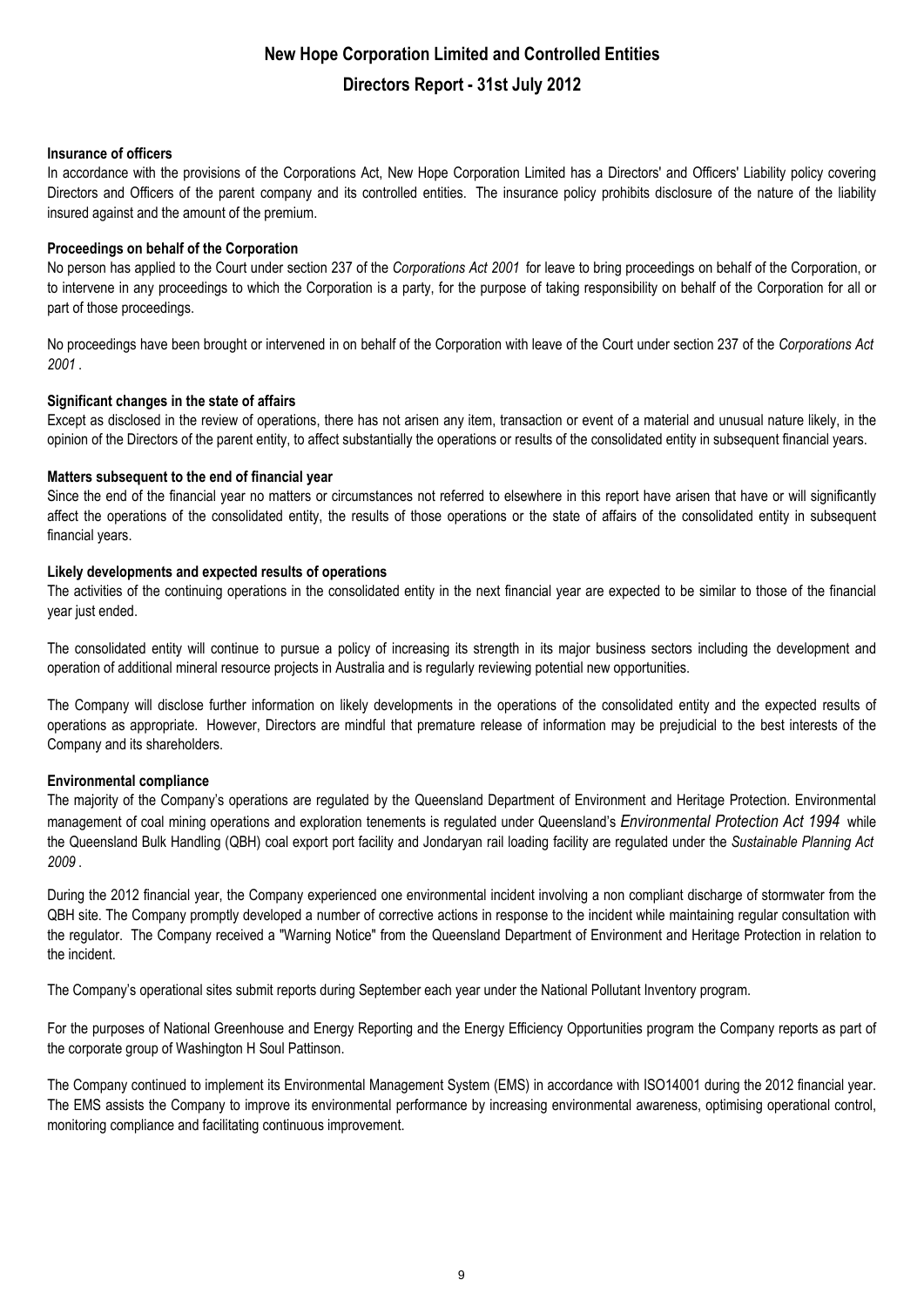#### **Information on Directors**

Other current Directorships

#### **Mr R.D. MILLNER** (Non executive Chairman)

#### **Experience**

Mr Millner is Chairman of the Company's holding Company, Washington H. Soul Pattinson and Company Limited. Mr Millner joined the Board of New Hope Corporation in 1995 and was appointed Chairman in 1998.

| Washington H. Soul Pattinson and Company Limited  | Appointed 1984               |  |
|---------------------------------------------------|------------------------------|--|
| <b>TPG Telecom Limited</b>                        | Appointed 2000               |  |
| Brickworks Limited (including Bristile Limited)   | Appointed 1997               |  |
| BKI Investment Company Limited (incl PSI Limited) | Appointed 2003               |  |
| Australian Pharmaceutical Industries Limited      | Appointed 2000               |  |
| Milton Corporation Limited                        | Appointed 1998               |  |
| Former Directorships in last 3 years              |                              |  |
| Choiseul Investments Limited                      | Appointed 1995 Resigned 2010 |  |
| Souls Private Equity Limited                      | Appointed 2004 Resigned 2012 |  |
| Northern Energy Corporation Limited               | Appointed 2011 Resigned 2012 |  |
|                                                   |                              |  |

#### Special responsibilities

Chairman of the Board.

#### Interests in shares and options

3,681,962 ordinary shares in New Hope Corporation Limited Nil options or rights over ordinary shares in New Hope Corporation Limited

#### **Mr P.R. ROBINSON -** BCom (Non executive Director)

#### **Experience**

Mr Robinson is Executive Director of Washington H. Soul Pattinson and Company Limited. He commenced with Washington H. Soul Pattinson and Company Limited in 1978 and was appointed as a Director in 1984. He joined the Board of New Hope Corporation in 1997.

| Other current Directorships                      |                              |  |
|--------------------------------------------------|------------------------------|--|
| Washington H. Soul Pattinson and Company Limited | Appointed 1984               |  |
| <b>Clover Corporation Limited</b>                | Appointed 1997               |  |
| Australian Pharmaceutical Industries Limited     | Appointed 2000               |  |
| Former Directorships in last 3 years             |                              |  |
| <b>KH Foods Limited</b>                          | Appointed 2008 Resigned 2009 |  |
| Northern Energy Corporation Limited              | Appointed 2011 Resigned 2012 |  |
|                                                  |                              |  |

#### Special responsibilities

Member of the Remuneration and Nomination Committee.

#### Interests in shares and options

109,234 ordinary shares in New Hope Corporation Limited Nil options or rights over ordinary shares in New Hope Corporation Limited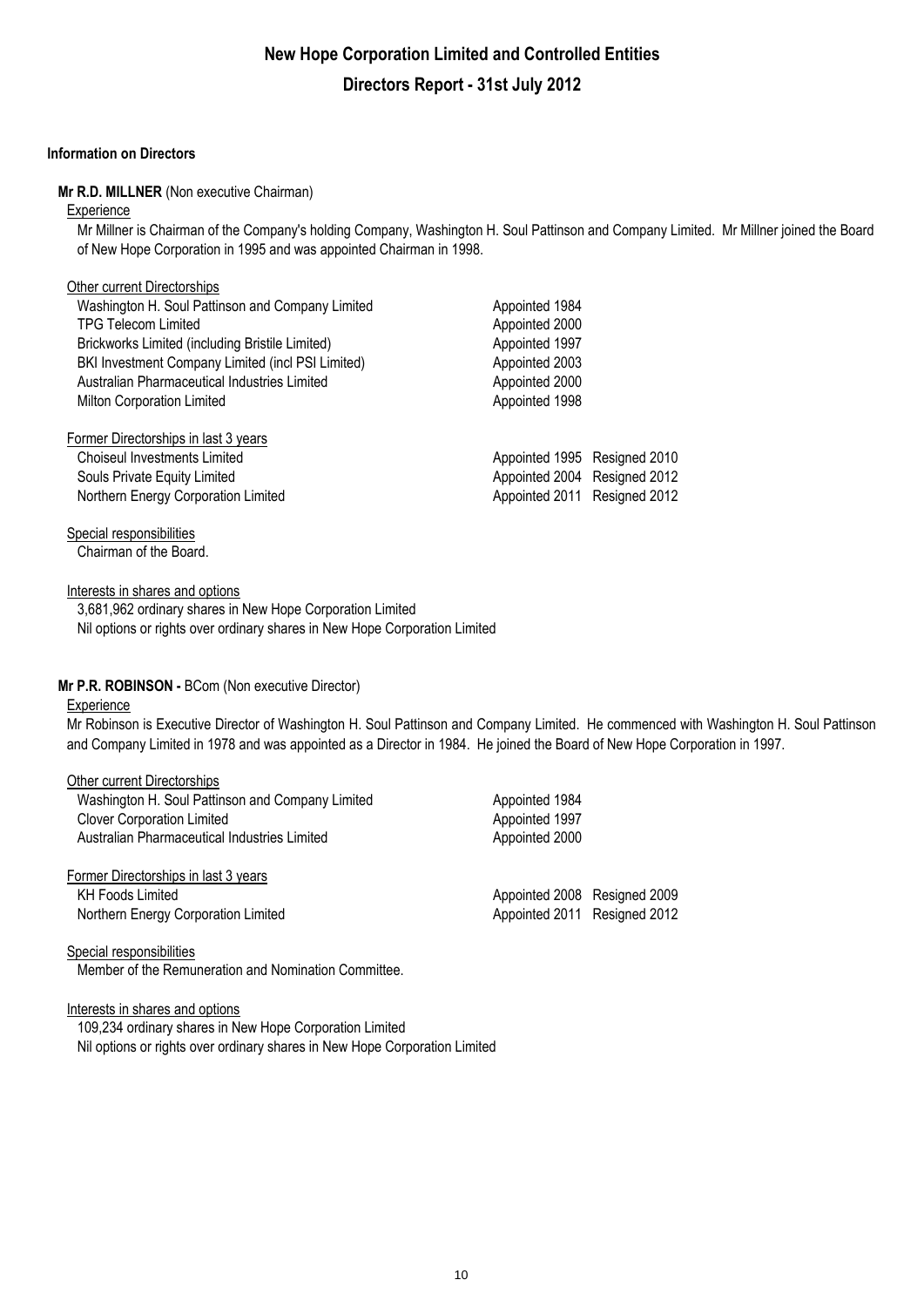#### **Information on Directors (continued)**

**Mr D.J. FAIRFULL** - BCom, ACIS, CPA, ASIA (Non executive Director)

#### **Experience**

Mr Fairfull has extensive experience in finance, investment and merchant banking. He was appointed to the New Hope Corporation Board in 1997.

| Other current Directorships                      |                              |  |
|--------------------------------------------------|------------------------------|--|
| Washington H. Soul Pattinson and Company Limited | Appointed 1997               |  |
| Souls Private Equity Limited                     | Appointed 2004               |  |
| Shinewing Hall Chadwick National Association     | Appointed 2009               |  |
| <b>Drill Torque Limited</b>                      | Appointed 2011               |  |
| Former Directorships in last 3 years             |                              |  |
| <b>KH Foods Limited</b>                          | Appointed 2008 Resigned 2009 |  |
| Northern Energy Corporation Limited              | Appointed 2011 Resigned 2012 |  |
|                                                  |                              |  |

#### Special responsibilities

Member and Acting Chairman of the Audit Committee, and a member of the Remuneration and Nomination Committee.

#### Interests in shares and options

11,000 ordinary shares in New Hope Corporation Limited Nil options or rights over ordinary shares in New Hope Corporation Limited

#### **Mr D.C. WILLIAMSON** - BCom, FCA, MAICD (Non executive Director)

#### **Experience**

Mr Williamson ceased to be a Director of the Company on 11 July 2012. Mr Williamson was registered as a Chartered Accountant for approximately 30 years and was principal of his own firm, Williamson Chaseling Pty Ltd.

#### Former Directorships in last 3 years

| Australian Health & Nutrition Association Limited | Appointed 2001 Ceased 2012   |  |
|---------------------------------------------------|------------------------------|--|
| Dart Energy Limited                               | Appointed 2010 Ceased 2012   |  |
| Northern Energy Corporation Limited               | Appointed 2011 Ceased 2012   |  |
| Drill Torque Limited                              | Appointed 2011 Ceased 2012   |  |
| Arrow Energy Limited                              | Appointed 2006 Resigned 2010 |  |

#### Special responsibilities

Chairman of the Audit Committee between 1 August 2011 and 11 July 2012.

#### Interests in shares and options

Nil options or rights over ordinary shares in New Hope Corporation Limited 20,000 ordinary shares in New Hope Corporation Limited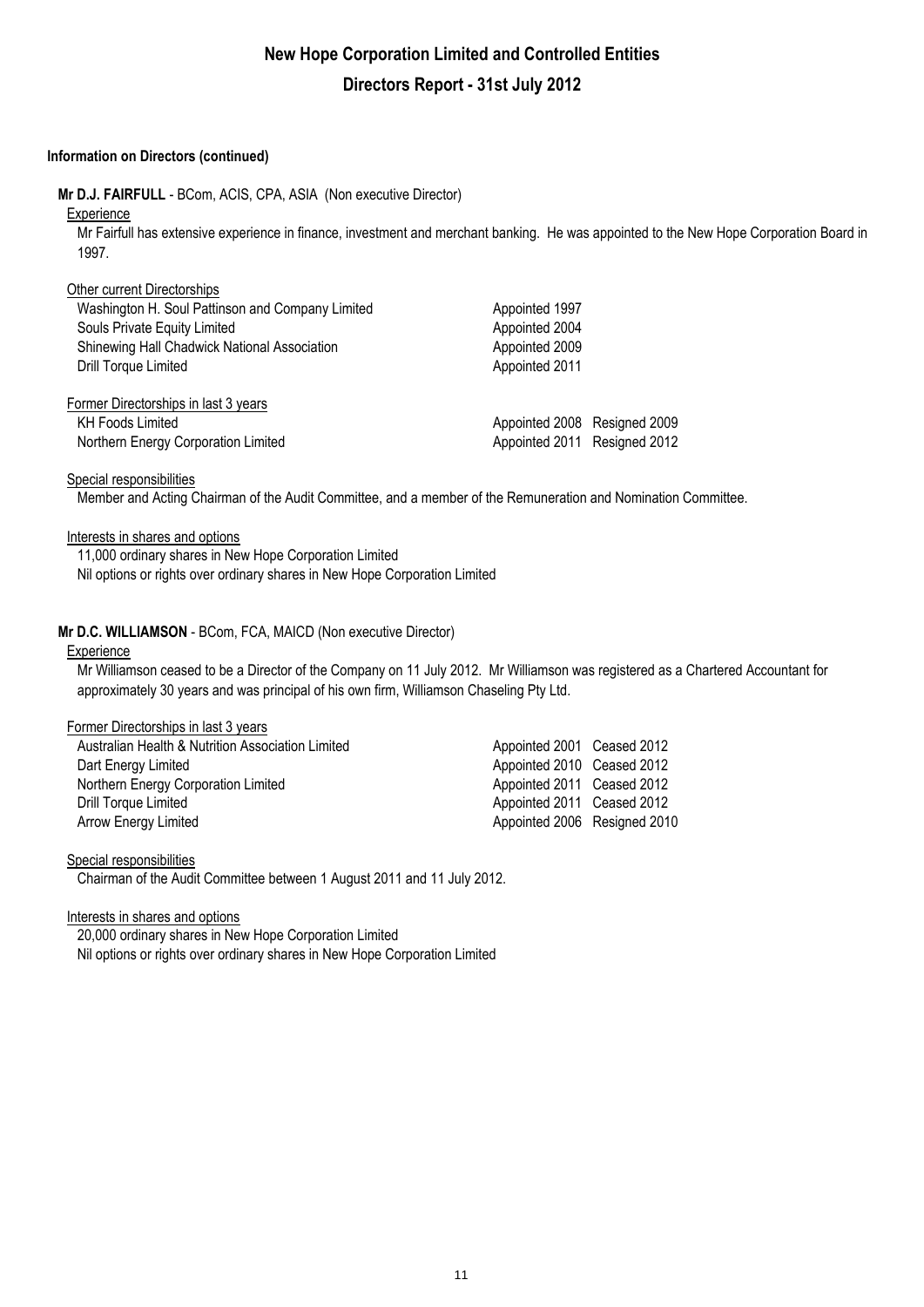#### **Information on Directors (continued)**

**Mr W.H. GRANT** - FAICD, Assoc. Diploma in Local Government (Non executive Director)

#### **Experience**

Mr Grant has over 35 years experience in project management, corporate and fiscal governance, local government administration and strategic planning. He was the CEO of the South Bank Corporation in Brisbane from 1997 to 2005, and prior to that he was the General Manager/CEO of the Newcastle City Council from 1992 to 1997. He joined the Board of New Hope Corporation in 2006.

| Other current Directorships                                        |                              |  |
|--------------------------------------------------------------------|------------------------------|--|
| <b>Brisbane Development Association</b>                            | Appointed 2006               |  |
| <b>Brisbane Airport Corporation</b>                                | Appointed 2007               |  |
| Queensland Performing Arts Centre Trust (QPAC)                     | Appointed 2006               |  |
| Northern Energy Corporation Limited                                | Appointed 2011               |  |
| Former Directorships in last 3 years                               |                              |  |
| Urban Land Development Authority                                   | Appointed 2007 Resigned 2009 |  |
| <b>Life Without Barriers</b>                                       | Appointed 2002 Resigned 2011 |  |
| Williams Hall Chadwick Chartered Accountants and Business Advisors | Appointed 2009 Resigned 2011 |  |

#### Special responsibilities

Chairman of the Remuneration and Nomination Committee, and a member of the Audit Committee.

#### Interests in shares and options

30,000 ordinary shares in New Hope Corporation Limited Nil options or rights over ordinary shares in New Hope Corporation Limited

#### **Mr R.C. NEALE** - BSc.(Hons) MAICD, MAIMM, (Managing Director)

#### **Experience**

Mr Neale has more than 40 years experience in the mining and exploration industries covering coal, base metals, gold, synthetic fuels, bulk materials shipping, and power generation. He joined New Hope in 1996 as General Manager, and has been Chief Executive Officer since 2005. He was appointed to the board in November 2008.

| Other current Directorships                                |                |
|------------------------------------------------------------|----------------|
| <b>Australian Coal Association</b>                         | Appointed 2005 |
| Australian Coal Research Limited                           | Appointed 2005 |
| Australian Coal Association Low Emissions Technologies Ltd | Appointed 2006 |
| <b>Planet Gas Limited</b>                                  | Appointed 2009 |
| <b>WestSide Corporation Limited</b>                        | Appointed 2010 |
| Queensland Resources Council                               | Appointed 2009 |
| Northern Energy Corporation Limited                        | Appointed 2011 |
| <b>Bridgeport Energy Limited</b>                           | Appointed 2011 |
|                                                            |                |

#### Former Directorships in last 3 years Nil

#### Special responsibilities

Managing Director and Chief Executive Officer.

#### Interests in shares and options

2,171,425 ordinary shares in New Hope Corporation Limited 262,783 rights over ordinary shares in New Hope Corporation Limited

#### **Company Secretary**

The Company Secretary is Mr Matthew Busch who was appointed to the position on 16 March 2009. Mr Busch has a Bachelor of Business from Queensland University of Technology and is a member of CPA Australia. He has more than 15 years of experience in the coal industry and holds the dual role of Financial Controller and Company Secretary.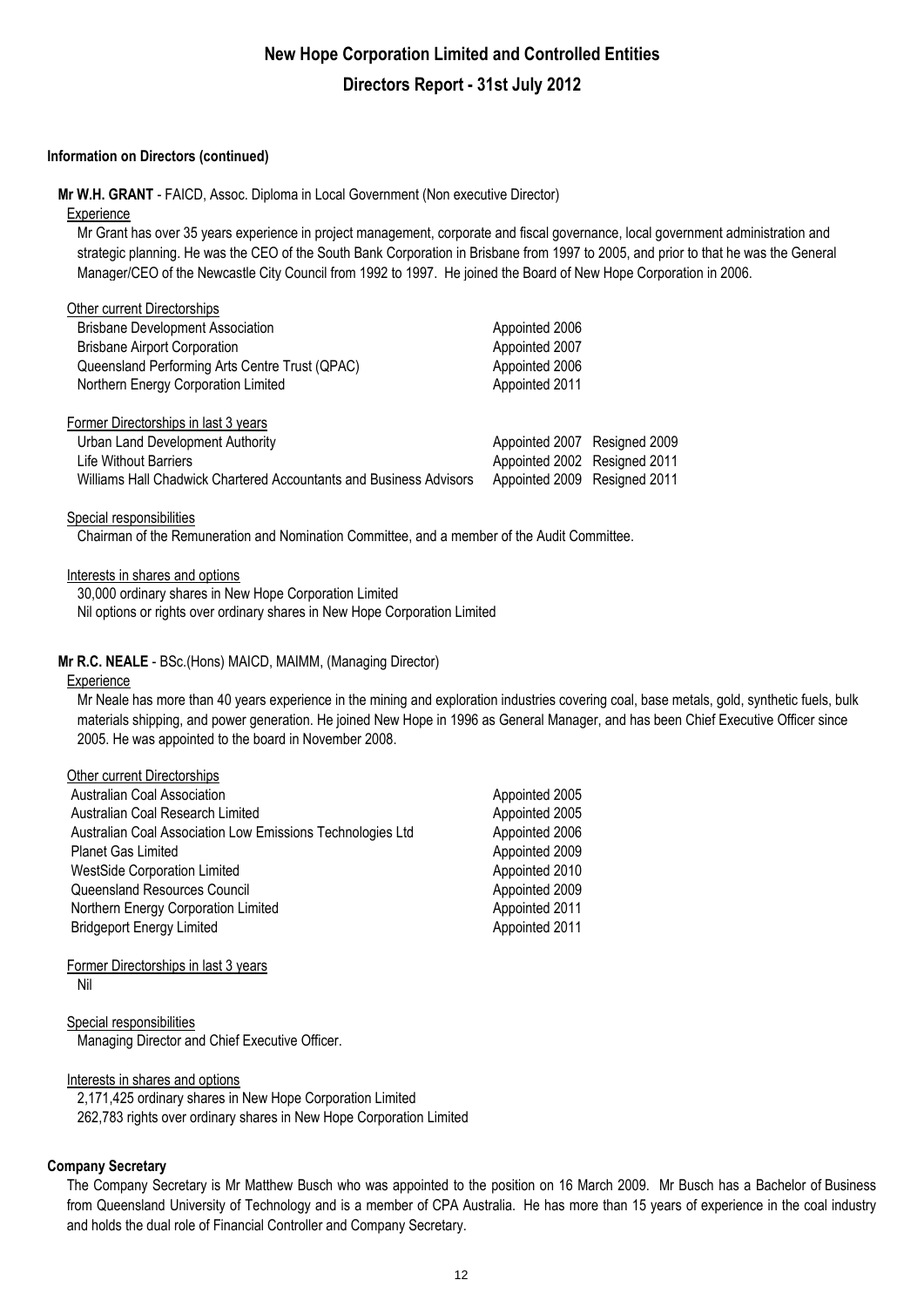#### **Remuneration report**

The information provided in this remuneration report has been audited as required by section 308(3C) of the *Corporations Act 2001.*

#### **a. Remuneration Policies and Principles**

The performance of the group depends upon the quality of its Directors and executives. It is the Company's objective to attract and retain appropriately qualified and experienced Directors and executives.

The Remuneration and Nomination Committee is responsible for reviewing and setting the remuneration packages for Directors and executives on an annual basis. The Remuneration and Nomination Committee engages independent consultants, utilises data from independent surveys and reviews other market information and reports to ensure that remuneration is consistent with current industry practices. The Remuneration and Nomination Committee also sets the Chief Executive Officer's package at that time. The Chief Executive Officer reports to the Committee on executive performance and remuneration arrangements.

The structure of non-executive Director and senior executive remuneration is separate and distinct.

#### Non-executive Director remuneration

It is intended that remuneration paid to non-executive Directors reflects the demands and responsibilities of Directors. Non-Executive Directors fees are reviewed annually after taking into consideration the Company's performance, market rates and level of responsibility.

Non-executive Directors receive a fixed fee that is paid within an aggregate limit as approved by the shareholders from time to time. The current maximum aggregate is set at \$1,000,000 (2011 - \$1,000,000) per annum.

#### Executive remuneration

The Company aims to ensure that remuneration packages properly reflect the person's duties, experience and responsibilities and are aligned so that management is rewarded in creating value for shareholders. Remuneration of senior executives is reviewed annually after taking into consideration the Company's performance, market rates and level of responsibility.

Executive remuneration may comprise a mix of base remuneration, short term incentives (STIs), long term incentives (LTIs) and retention payments. The detail of each component is as follows:

#### *Base remuneration*

Base remuneration for senior executives is fixed annually by the Remuneration and Nomination Committee. It comprises a cash salary, superannuation, and other non-cash benefits such as a company vehicle. Executives may elect to take a vehicle allowance in lieu of a company vehicle and may salary sacrifice a portion of their cash salary into superannuation or other benefits.

#### *Short Term Incentives*

STIs are designed to motivate and reward senior executives to achieve the short term goals of the Company as set by the board.

STIs are not provided for in senior executive employment contracts. The Remuneration and Nomination Committee sets the maximum STI payable to each senior executive at the start of the relevant period having due regard to each executives role, responsibility and contribution to achieving the Company's goals. STIs are offered at the absolute discretion of the Remuneration and Nomination Committee.

At the end of each period the Remuneration and Nomination Committee will award executives a percentage of their maximum allowable STI having regard to the performance of the executive and the Company during the period.

STIs are paid in the form of a cash bonus, with 50% payable immediately and 50% being deferred for 12 months. Payment of the deferred component is conditional upon the executive remaining an employee of the company until the vesting date.

#### *Long Term Incentives*

LTI are designed to motivate and reward senior executives to achieve the strategic goals set by the board, align shareholder and executive objectives, and to retain the services of senior executives.

LTIs are not provided for in senior executive employment contracts. The Remuneration and Nomination Committee sets the maximum value of the LTI payable to each senior executive at the start of the relevant period having due regard to the each executives role, responsibility and contribution to achieving the Company's strategic goals. LTIs are offered at the absolute discretion of the Remuneration and Nomination Committee.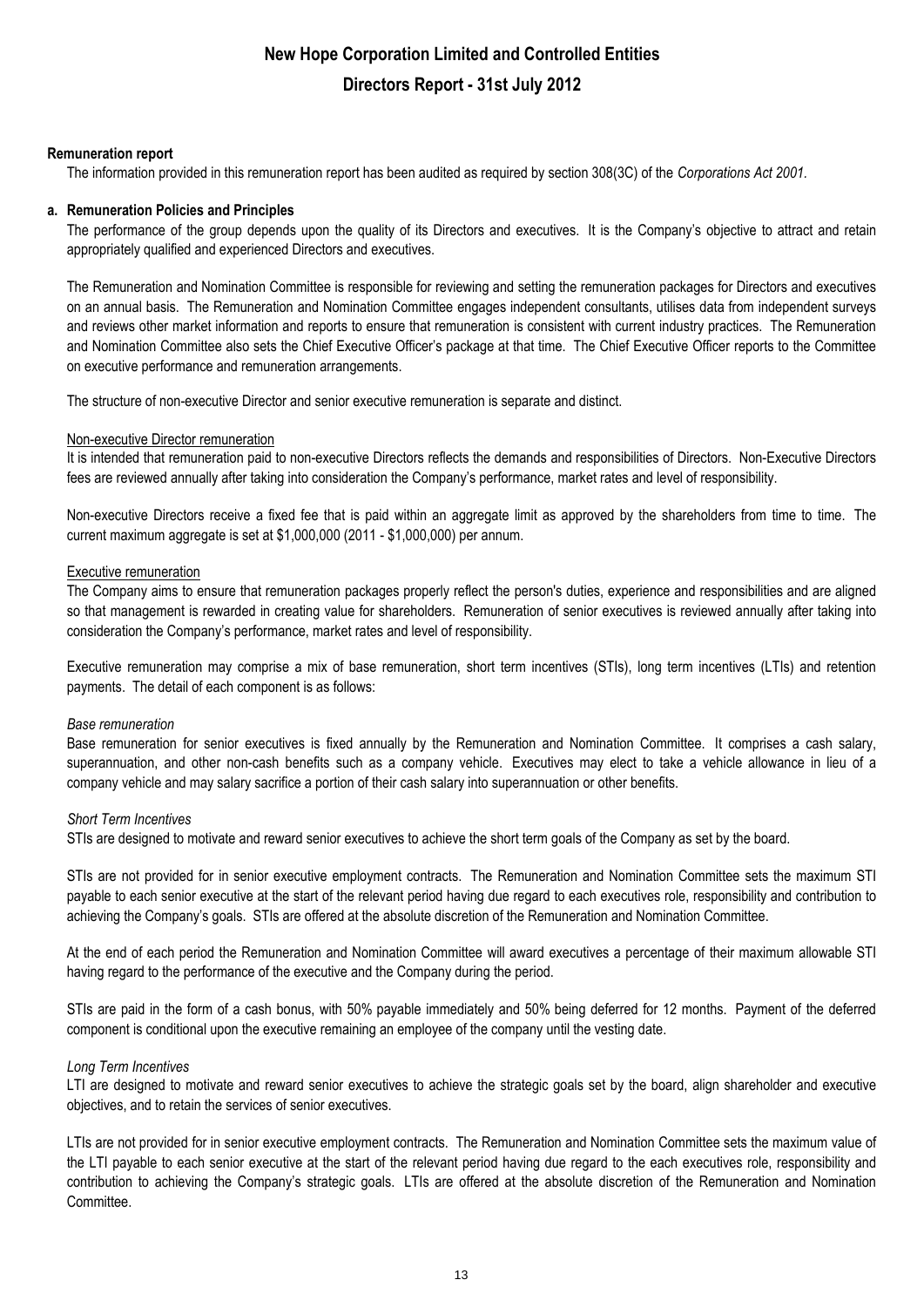#### **Remuneration report (continued)**

#### **a. Remuneration Policies and Principles (continued)**

At the end of each period the Remuneration and Nomination Committee will award executives a percentage of their maximum allowable LTI having regard to the performance of the executive and the Company during the period.

LTIs may be paid in the form of Share Options or Performance Rights at the discretion of the Remuneration and Nomination Committee. The value of an executive's LTI is converted into Share Options or Performance Rights by reference to the 5 day volume weighted average share price of the company over the 5 days immediately preceding issue, and the terms of the equity instrument issued.

Performance Rights and Share Options are issued subject to a service condition. Performance Rights and Share Options vest in equal annual tranches over the period of the service condition. Upon satisfaction of the service conditions Performance Rights automatically convert to ordinary shares, and Share Options will vest and be convertible into ordinary shares at the discretion of the employee for a period of up to 2 years from the vesting date.

#### *Retention Payments*

Retention payments are not provided for in senior executive employment contracts. The Remuneration and Nomination Committee may offer Retention Payments to senior executives during periods of unusual corporate activity where there exists a material risk of increased staff turnover. The recipients, quantum, timing and delivery of the retention payments are directly linked to the underlying event that has elicited the need for the retention payment.

#### **b. CEO Remuneration**

#### *CEO employment contract*

Remuneration and other terms of employment for Mr Neale are governed by an individual employment contract. The agreement is of no fixed term. The contract outlines the components of remuneration paid to Mr Neale but does not prescribe how remuneration levels are modified from year to year.

The agreement with the Mr Neale provides for a cash salary, superannuation and a fully maintained motor vehicle. The CEO may elect to take a vehicle allowance in lieu of a company vehicle and may salary sacrifice a portion of their cash salary into superannuation or other benefits. The contract provides that Mr Neale is eligible to participate in the Company's STI and LTI programme at the sole discretion of the Remuneration and Nomination Committee.

Either party may terminate the agreement by giving the other party 2 months notice.

The contract provides for the payment of a separation allowance upon retirement or if the contract is terminated by the Company. The separation allowance is for a sum of \$200,000 (indexed annually at CPI from the employment commencement date in 1996).

The Company may terminate the agreement without notice at any time for cause. No payment in lieu of notice, nor any payment in respect of STI or LTI is payable under the agreement in this circumstance.

#### *Deferred award of outstanding LTI entitlements*

At the Company's Annual General Meeting in November 2011, shareholders approved the issue of Performance Rights to Mr Neale in respect of outstanding LTI performance payments relating to the 2008, 2009 and 2010 years. The payments had previously been deferred pending finalisation of the Employee Performance Rights Share Plan which governs the administration of the Performance Rights and subsequent approval of the issue of the Performance Rights at the Annual General Meeting.

Performance Rights issued to the CEO will automatically convert to ordinary shares in the company upon the satisfaction of a service condition. However, given the deferral noted above, the Remuneration and Nomination committee elected to align the service condition and vesting dates with the dates that would have prevailed had the Performance Rights been issued in the ordinary course.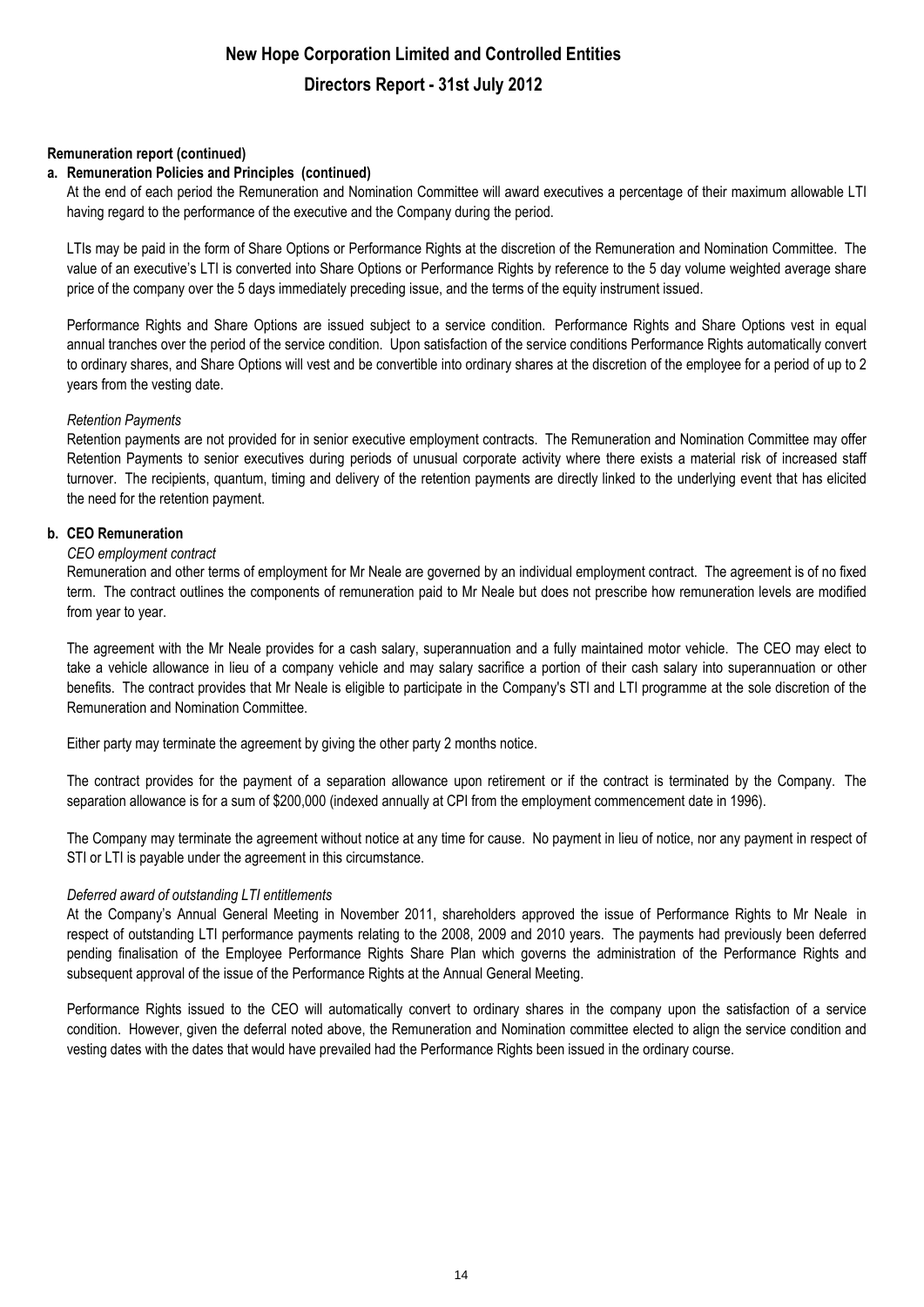#### **Remuneration report (continued)**

#### **b. CEO Remuneration (continued)**

The deferral of the Performance Right issue and re-alignment of vesting conditions has had an effect on the quantum of Share Based Payment Expense recognised in this year's remuneration report, and is summarised as follows:

| <b>Performance</b><br>Period to which LTI<br>relates | <b>Date Performance</b><br><b>Rights Issued</b> | Number of<br>Performance<br><b>Rights Issued</b> | Vesting Date in the<br><b>Ordinary Course</b> | <b>Amended Vesting</b><br><b>Date</b> | Impact on 2012<br><b>Share Based</b><br><b>Payment Expense</b> |
|------------------------------------------------------|-------------------------------------------------|--------------------------------------------------|-----------------------------------------------|---------------------------------------|----------------------------------------------------------------|
|                                                      |                                                 |                                                  |                                               |                                       | s                                                              |
| 2008                                                 | September 2011                                  | 30,775                                           | 1 August 2009                                 | 1 January 2012                        | 159,107                                                        |
| 2008                                                 | September 2011                                  | 30,775                                           | 1 August 2010                                 | 1 January 2012                        | 159,107                                                        |
| 2008                                                 | September 2011                                  | 30,775                                           | 1 August 2011                                 | 1 January 2012                        | 159,107                                                        |
| 2008                                                 | September 2011                                  | 30,775                                           | 1 August 2012                                 | No change                             | 159,107                                                        |
| 2009                                                 | September 2011                                  | 24,601                                           | 1 August 2010                                 | 1 January 2012                        | 127,187                                                        |
| 2009                                                 | September 2011                                  | 24,601                                           | 1 August 2011                                 | 1 January 2012                        | 127,187                                                        |
| 2009                                                 | September 2011                                  | 24,601                                           | 1 August 2012                                 | No change                             | 127,187                                                        |
| 2009                                                 | September 2011                                  | 24,601                                           | 1 August 2013                                 | No change                             | 57,812                                                         |
| 2010                                                 | September 2011                                  | 24,398                                           | 1 August 2011                                 | 1 January 2012                        | 126,138                                                        |
| 2010                                                 | September 2011                                  | 24,398                                           | 1 August 2012                                 | No change                             | 126,138                                                        |
| 2010                                                 | September 2011                                  | 24,398                                           | 1 August 2013                                 | No change                             | 57,335                                                         |
| 2010                                                 | September 2011                                  | 24,398                                           | 1 August 2014                                 | No change                             | 37,099                                                         |
| 2011                                                 | Pending approval at                             | 36,537                                           | 1 August 2012                                 | 1 December 2012                       | 146,635                                                        |
| 2011                                                 | the 2012 Annual                                 | 36,537                                           | 1 August 2013                                 | No change                             | 87,981                                                         |
| 2011                                                 | <b>General Meeting</b>                          | 36,538                                           | 1 August 2014                                 | No change                             | 54,990                                                         |
|                                                      |                                                 |                                                  |                                               |                                       | 1,712,117                                                      |

#### *Retention Payment offered in 2012*

During the 2012 financial year the company announced that the Board of Directors had received a number of preliminary and incomplete proposals from third parties in relation to potential change of control transactions. As a result of this interest, the Board decided it was appropriate to undertake a formal sale process to determine whether a proposal for New Hope was available at a price, and on terms, that were in the best interests of all shareholders.

In order to prevent the loss of key executive personnel during the offer period the Board offered a retention payment to Mr Neale equating to approximately 60% of his base remuneration. The terms of the Retention Payment stipulated that payment would trigger at the earliest of:

- Mr Neale being retrenched before 31 July 2012; or
- at the time of the transaction completion date plus 90 days; or
- at the time of the Company withdrawing from the formal sale process plus 90 days; or
- 31 July 2012.

On 1 March 2012 the company announced that the formal sale process had been concluded. Mr Neale was subsequently paid the Retention Payment in June 2012, being still employed by the Company 90 days from the conclusion of the sale process.

The Retention Payment to Mr Neale has been classified as a Cash Bonus in the Remuneration Note for 2012 and is aggregated with other cash bonuses paid in accordance with normal STI entitlements.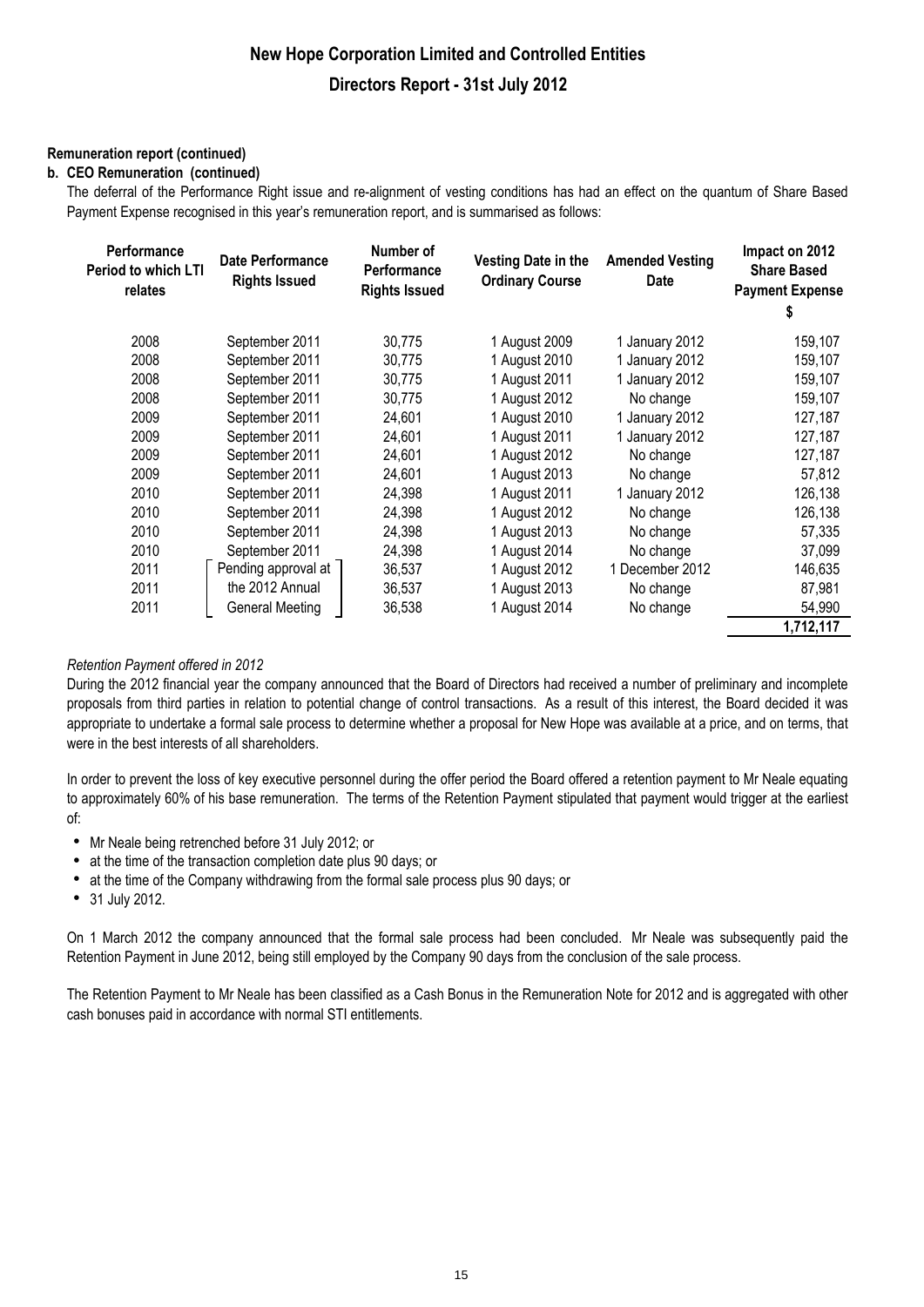#### **Remuneration report (continued)**

#### **c. Executive Remuneration**

#### *Executive employment contracts*

The agreements with the senior executives provide for a cash salary, superannuation and a fully maintained motor vehicle. Executives may elect to take a vehicle allowance in lieu of a company vehicle and may salary sacrifice a portion of their cash salary into superannuation or other benefits.

Contracts with executives may be terminated by either party giving notice as specified in their contract of employment. The contract with Mr Denney contracts require 2 months notice, the contract with Mr Stephan requires 10 weeks notice, and the contract with Mr Busch requires one months notice

The contracts with Mr Denney and Mr Stephan include provision for a separation payment in the event of their termination as a result of a takeover or merger of the Company. The allowances are for less than one year's remuneration.

The Company may terminate the agreements without notice at any time for cause. No payment in lieu of notice, nor any payment in respect of STI or LTI is payable under the agreement in this circumstance.

#### *Retention Payments offered in 2012*

During the 2012 financial year the company announced that the Board of Directors had received a number of preliminary and incomplete proposals from third parties in relation to potential change of control transactions. As a result of this interest, the Board decided it was appropriate to undertake a formal sale process to determine whether a proposal for New Hope was available at a price, and on terms, that were in the best interests of all shareholders.

In order to prevent the loss of key executive personnel during the offer period the Board offered a retention payment to certain senior executives (including Messrs Denney, Stephan and Busch) equating to approximately 60% of their base remuneration. The terms of the Retention Payment stipulated that payment would trigger at the earliest of:

- The executive being retrenched before 31 July 2012; or
- at the time of the transaction completion date plus 90 days; or
- at the time of the Company withdrawing from the formal sale process plus 90 days; or
- 31 July 2012.

On 1 March 2012 the company announced that the formal sale process had been concluded. Executives were subsequently paid the Retention Payment in June 2012, being still employed by the Company 90 days from the conclusion of the sale process.

The Retention Payment to Messrs Denney, Stephan and Busch has been classified as a Cash Bonus in the Remuneration Note for 2012 and is aggregated with other cash bonuses paid in accordance with normal STI entitlements.

#### **d. Details of Remuneration**

Details of remuneration of Directors and the key management personnel of New Hope Corporation Limited are set out below. The key management personnel include the Directors and the following executives:

Mr R.C. Neale, Managing Director and Chief Executive Officer

Mr B.D. Denney, Chief Operations Officer (appointed 2 November 2010)

Mr S.O. Stephan, Chief Financial Officer

Mr M.J. Busch, Financial Controller and Company Secretary

Comparatives are also disclosed for the 2011 year for:

Mr M.L. Bailey, Chief Operations Officer (resigned 10 September 2010)

Mr C.C. Hopkins, General Manager - Marketing

Mr C.W. Easton, General Manager - Business Improvement

Mr J.R. Randell, General Manager – Acland

Mr P. Stringer, General Manager - West Moreton

Mr K. Palfrey, General Manager – Projects

Mr B.J. Garland, General Manager - Resource Development (resigned 30 September 2010)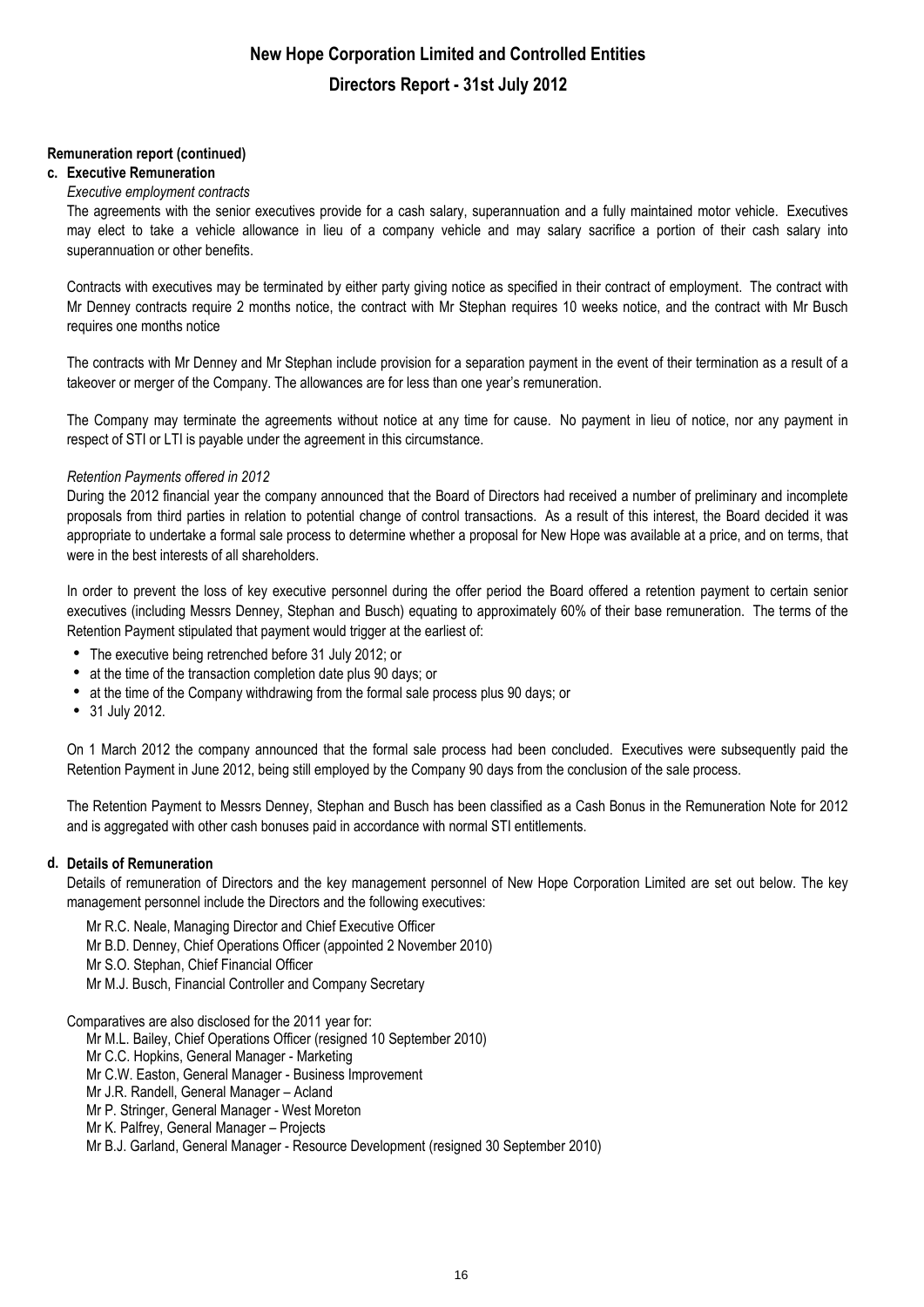### **Remuneration report (continued)**

**d. Details of Remuneration (continued)**

|                                  |                    | Short-term employee benefits |          | Long-<br>term<br>benefits | Post<br>employment<br>benefits |                    | Share<br>based<br>payments |           |             |
|----------------------------------|--------------------|------------------------------|----------|---------------------------|--------------------------------|--------------------|----------------------------|-----------|-------------|
|                                  | <b>Cash salary</b> | Cash                         | Non cash |                           | Super-                         | <b>Termination</b> | <b>Options</b>             |           | Performance |
|                                  | and fees           | bonus                        | benefits | <b>LSL</b>                | annuation                      | <b>Benefits</b>    | and Rights                 | Total     | related     |
|                                  | \$                 | \$                           | \$       | \$                        | \$                             | \$                 | \$                         | \$        | $\%$        |
| 2012                             |                    |                              |          |                           |                                |                    |                            |           |             |
| <b>Non-Executive Directors</b>   |                    |                              |          |                           |                                |                    |                            |           |             |
| Mr R.D. Millner                  | 276,334            |                              |          |                           | 15,833                         |                    | $\overline{\phantom{a}}$   | 292,167   | $0\%$       |
| Mr P.R. Robinson                 | 126,667            |                              |          |                           | 11,400                         |                    | ÷,                         | 138,067   | $0\%$       |
| Mr D.J. Fairfull                 | 126,667            |                              |          | $\overline{a}$            | 11,400                         |                    | $\overline{a}$             | 138,067   | $0\%$       |
| Mr D.C. Williamson               | 151,667            |                              |          | $\blacksquare$            | 13,650                         |                    | $\overline{a}$             | 165,317   | $0\%$       |
| Mr W.H. Grant                    | 141,667            |                              |          | $\overline{a}$            | 12,750                         |                    | $\overline{\phantom{a}}$   | 154,417   | $0\%$       |
| <b>Executive Directors</b>       |                    |                              |          |                           |                                |                    |                            |           |             |
| Mr R.C. Neale                    | 1,340,213          | 1,368,000                    | 47,169   | 24,074                    | 15,833                         |                    | 1,712,117                  | 4,507,406 | 68%         |
| <b>Key Management Personnel</b>  |                    |                              |          |                           |                                |                    |                            |           |             |
| Mr B.D. Denney                   | 568,124            | 450,875                      | 18,948   |                           | 15,833                         |                    | 88,331                     | 1,142,111 | 47%         |
| Mr S.O. Stephan                  | 564,801            | 557,000                      | 2,398    |                           | 15,833                         |                    | 235,659                    | 1,375,691 | 58%         |
| Mr M.J. Busch                    | 374,055            | 321,750                      | 21,487   | 6,747                     | 15,833                         |                    | 115,502                    | 855,374   | 51%         |
| <b>Total Remuneration - 2012</b> | 3,670,195          | 2,697,625                    | 90,002   | 30,821                    | 128,365                        | $\blacksquare$     | 2,151,609                  | 8,768,617 |             |
| 2011                             |                    |                              |          |                           |                                |                    |                            |           |             |
| <b>Non-Executive Directors</b>   |                    |                              |          |                           |                                |                    |                            |           |             |
| Mr R.D. Millner                  | 239,250            |                              |          |                           | 15,247                         |                    |                            | 254,497   | $0\%$       |
| Mr P.R. Robinson                 | 108,750            |                              |          | $\overline{a}$            | 9,788                          |                    | $\overline{a}$             | 118,538   | $0\%$       |
| Mr D.J. Fairfull                 | 108,750            |                              |          | $\overline{a}$            | 9,788                          |                    | ÷,                         | 118,538   | $0\%$       |
| Mr D.C. Williamson               | 133,750            |                              |          | $\blacksquare$            | 9,788                          |                    | $\overline{a}$             | 143,538   | $0\%$       |
| Mr W.H. Grant                    | 123,750            |                              |          |                           | 9,788                          |                    |                            | 133,538   | $0\%$       |
| <b>Executive Directors</b>       |                    |                              |          |                           |                                |                    |                            |           |             |
| Mr R.C. Neale                    | 1,057,108          | 675,000                      | 31,034   | 19,905                    | 15,247                         |                    | $\overline{\phantom{a}}$   | 1,798,294 | 38%         |
| <b>Key Management Personnel</b>  |                    |                              |          |                           |                                |                    |                            |           |             |
| Mr B.D. Denney                   | 391,751            | $\overline{\phantom{a}}$     | 12,147   |                           | 11,399                         |                    |                            | 415,297   | 0%          |
| Mr M.L. Bailey                   | 96,436             | $\overline{a}$               | 10,784   |                           | 2,474                          | 33,122             | 14,252                     | 157,068   | 9%          |
| Mr S.O. Stephan                  | 484,712            | 112,500                      | 3,183    |                           | 15,247                         |                    | $\blacksquare$             | 615,642   | 18%         |
| Mr M.J. Busch                    | 262,555            | 50,500                       | 18,129   | 5,334                     | 15,247                         |                    | ÷                          | 351,765   | 14%         |
| Mr C.C. Hopkins                  | 282,747            | 115,000                      | 25,139   | 4,789                     | 15,247                         |                    |                            | 442,922   | 26%         |
| Mr C.W. Easton                   | 250,717            | 40,000                       | 16,859   |                           | 15,247                         |                    |                            | 322,823   | 12%         |
| Mr J.R. Randell                  | 323,578            | 123,000                      | 27,029   |                           | 15,247                         |                    |                            | 488,854   | 25%         |
| Mr P. Stringer                   | 257,094            | 109,000                      | 23,857   |                           | 15,247                         |                    |                            | 405,198   | 27%         |
| Mr K. Palfrey                    | 304,049            | 114,000                      |          |                           | 15,247                         |                    |                            | 433,296   | 26%         |
| Mr B.J. Garland                  | 87,200             |                              | 7,525    |                           | 3,800                          | 33,116             | 9,501                      | 141,142   | 7%          |
| <b>Total Remuneration - 2011</b> | 4,512,197          | 1,339,000                    | 175,686  | 30,028                    | 194,048                        | 66,238             | 23,753                     | 6,340,950 |             |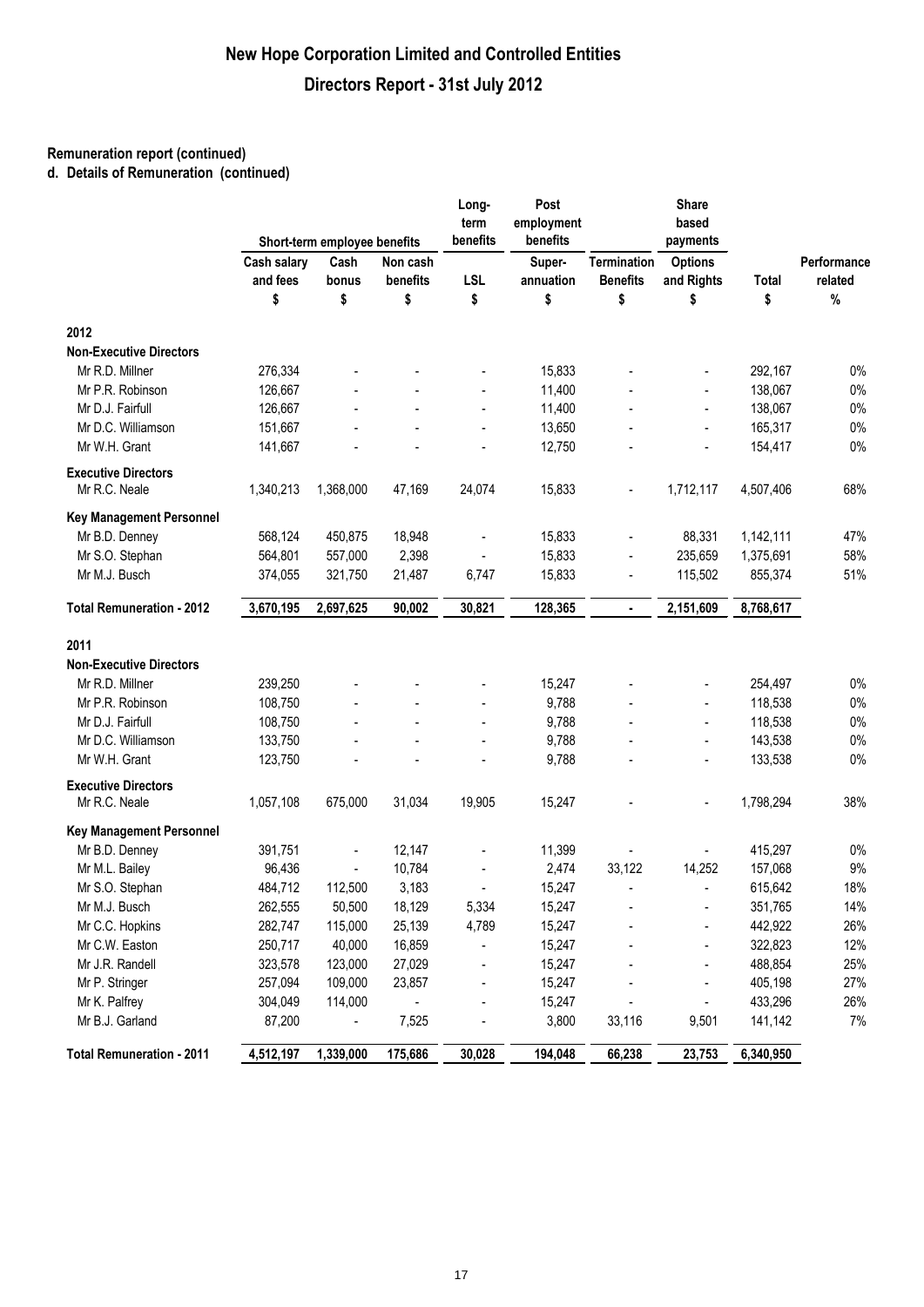#### **Remuneration report (continued)**

#### **e. Information in respect of share based compensation**

*Share based compensation – options*

Options are granted under the New Hope Corporation Limited Employee Share Option Plan (Option Plan). Membership of the Option Plan is open to those senior employees and those Directors of New Hope Corporation Limited, its subsidiaries and associated bodies corporate whom the Directors believe have a significant role to play in the continued development of the Group's activities.

Options are granted for no consideration. Options are granted for a five year period and vest after the third anniversary of the date of grant.

The assessed fair value at grant date of options granted to the individuals is allocated equally over the period from grant date to vesting date and the amount is included in the remuneration tables above. Fair values at grant date are independently determined using a monte carlo option pricing model that takes into account the exercise price, the term of the option, the impact of dilution, the share price at grant date and the expected price volatility of the underlying share, the expected dividend yield and the risk free interest rate for the term of the option.

The terms and conditions of each grant of options affecting remuneration of key management personnel in the previous, this or future reporting periods and the associated pricing model inputs are as follows:

|                   | Date vested     |             | <b>Exercise</b> | Price at   | Expected   | Expected                     | <b>Risk free</b> | value bel<br>option at |
|-------------------|-----------------|-------------|-----------------|------------|------------|------------------------------|------------------|------------------------|
| <b>Grant Date</b> | and exercisable | Expiry date | price           | arant date | volatility | dividend yield interest rate |                  | arant date             |
| 13 August 2007    |                 |             | \$2.104         | \$2.220    | 44.00%     | 4.02%                        | $6.04\%$         | \$0.745                |

 **Value per** 

#### *Share options granted to Directors and key management personnel*

Details of unlisted management options over ordinary shares in the Company as at 31 July 2012, provided as remuneration to each Director of New Hope Corporation Limited and each of the key management personnel of the Group are set out below. When exercisable, each option is convertible into one ordinary share in New Hope Corporation Limited. Further information on the options is set out in note 30 to the financial statements.

|                                 | Number of options granted<br>during the year |                          |      | Number of options vested<br>during the year |                          | Number of ordinary shares<br>issued on the exercise of<br>options during the year |                          | Amount paid per share<br>$($ \$) |  |
|---------------------------------|----------------------------------------------|--------------------------|------|---------------------------------------------|--------------------------|-----------------------------------------------------------------------------------|--------------------------|----------------------------------|--|
|                                 | 2012                                         | 2011                     | 2012 | 2011                                        | 2012                     | 2011                                                                              | 2012                     | 2011                             |  |
| <b>Key Management Personnel</b> |                                              |                          |      |                                             |                          |                                                                                   |                          |                                  |  |
| Mr M.L. Bailey                  |                                              | $\overline{\phantom{0}}$ | ٠    | .500.000                                    | $\overline{\phantom{a}}$ | 1,500,000                                                                         | $\overline{\phantom{0}}$ | 2.10                             |  |
| Mr B.J. Garland                 | -                                            | $\overline{\phantom{a}}$ |      | 1.000.000                                   |                          | 1,000,000                                                                         | $\blacksquare$           | 2.10                             |  |

No options have been issued to R.D. Millner, P.R. Robinson, D.J. Fairfull, D.C. Williamson or W.H. Grant.

There were no unlisted ordinary shares of New Hope Corporation Limited under option at the date of this report.

#### *Share based compensation – rights*

Rights are granted under the New Hope Corporation Limited Employee Performance Share Rights Plan (Rights Plan). Membership of the Rights Plan is open to those senior employees and those Directors of New Hope Corporation Limited, its subsidiaries and associated bodies corporate whom the Directors believe have a significant role to play in the continued development of the Group's activities.

Rights will be granted for no consideration. Rights to be granted in accordance with the Rights Plan will be allotted at the sole discretion of the Directors of the Company and in accordance with the Group's reward and retention strategy. Rights will vest and automatically convert to ordinary shares in the company following the satisfaction of the relevant service conditions. Service conditions applicable to each issue of Rights are determined by the board at the time of grant.

The assessed fair value at grant date of Rights granted to the individuals is allocated equally over the period from grant date to vesting date and the amount will be included in the remuneration of the executive. Fair values at grant date are determined by reference to the relevant volume weighted average price as determined by the Directors.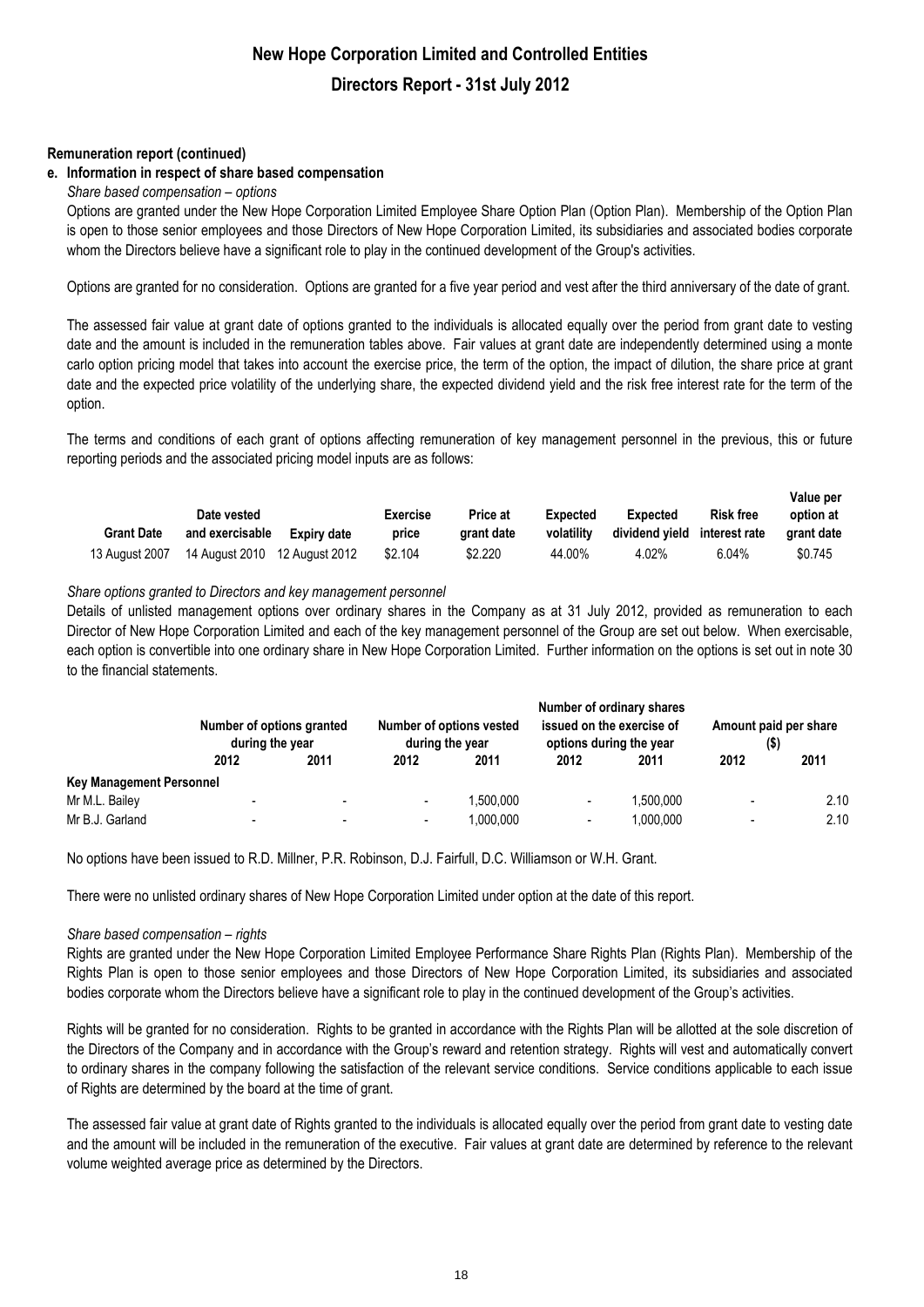# **New Hope Corporation Limited and Controlled Entities**

### **Directors Report - 31st July 2012**

#### **Remuneration report (continued)**

#### **e. Information in respect of share based compensation (continued)**

The terms and conditions of each grant of rights affecting remuneration of key management personnel in the previous, this or future reporting periods and the associated pricing model inputs are as follows:

| <b>Performance Period to</b><br>which LTI relates | <b>Grant Date</b> | <b>Vesting Date</b> | <b>Right at Grant</b><br>Date |
|---------------------------------------------------|-------------------|---------------------|-------------------------------|
|                                                   |                   |                     |                               |
| 2008                                              | October 2011      | January 2012        | \$5.17                        |
| 2008                                              | October 2011      | August 2012         | \$5.17                        |
| 2009                                              | October 2011      | January 2012        | \$5.17                        |
| 2009                                              | October 2011      | August 2012         | \$5.17                        |
| 2009                                              | October 2011      | August 2013         | \$5.17                        |
| 2010                                              | October 2011      | January 2012        | \$5.17                        |
| 2010                                              | October 2011      | August 2012         | \$5.17                        |
| 2010                                              | October 2011      | August 2013         | \$5.17                        |
| 2010                                              | October 2011      | August 2014         | \$5.17                        |
| 2011                                              | December 2011     | August 2012         | \$6.02                        |
| 2011                                              | December 2011     | December 2012       | \$6.02                        |
| 2011                                              | December 2011     | August 2013         | \$6.02                        |
| 2011                                              | December 2011     | August 2014         | \$6.02                        |
| 2011                                              | December 2011     | August 2015         | \$6.02                        |

#### *Share Rights granted to Directors and key management personnel*

Details of Rights over ordinary shares in the Company as at 31 July 2012, provided as remuneration to each Director of New Hope Corporation Limited and each of the key management personnel of the Group are set out below. Upon satisfaction of the performance conditions each right will automatically vest and convert into one ordinary share in New Hope Corporation Limited. Further information on the Rights is set out in note 30 to the financial statements.

|                                 | Number of rights granted during<br>the year |                          | Number of rights vested during<br>the year |      | Number of ordinary shares<br>issued on the vesting of rights<br>during the year |      |
|---------------------------------|---------------------------------------------|--------------------------|--------------------------------------------|------|---------------------------------------------------------------------------------|------|
|                                 | 2012                                        | 2011                     | 2012                                       | 2011 | 2012                                                                            | 2011 |
| <b>Directors</b>                |                                             |                          |                                            |      |                                                                                 |      |
| Mr R.C. Neale                   | 428,708                                     |                          | 165.925                                    |      | 165.925                                                                         |      |
| <b>Key Management Personnel</b> |                                             |                          |                                            |      |                                                                                 |      |
| Mr B.D. Denney                  | 32.040                                      |                          |                                            |      |                                                                                 |      |
| Mr S.O. Stephan                 | 73,888                                      | $\overline{\phantom{0}}$ | 10.040                                     |      | 10.040                                                                          |      |
| Mr M.J. Busch                   | 36.100                                      |                          | 5.020                                      |      | 5.020                                                                           |      |

No Rights have been issued to R.D. Millner, P.R. Robinson, D.J. Fairfull, D.C. Williamson or W.H. Grant.

There were 274,470 rights issued over ordinary shares of New Hope Corporation Limited at the date of this report.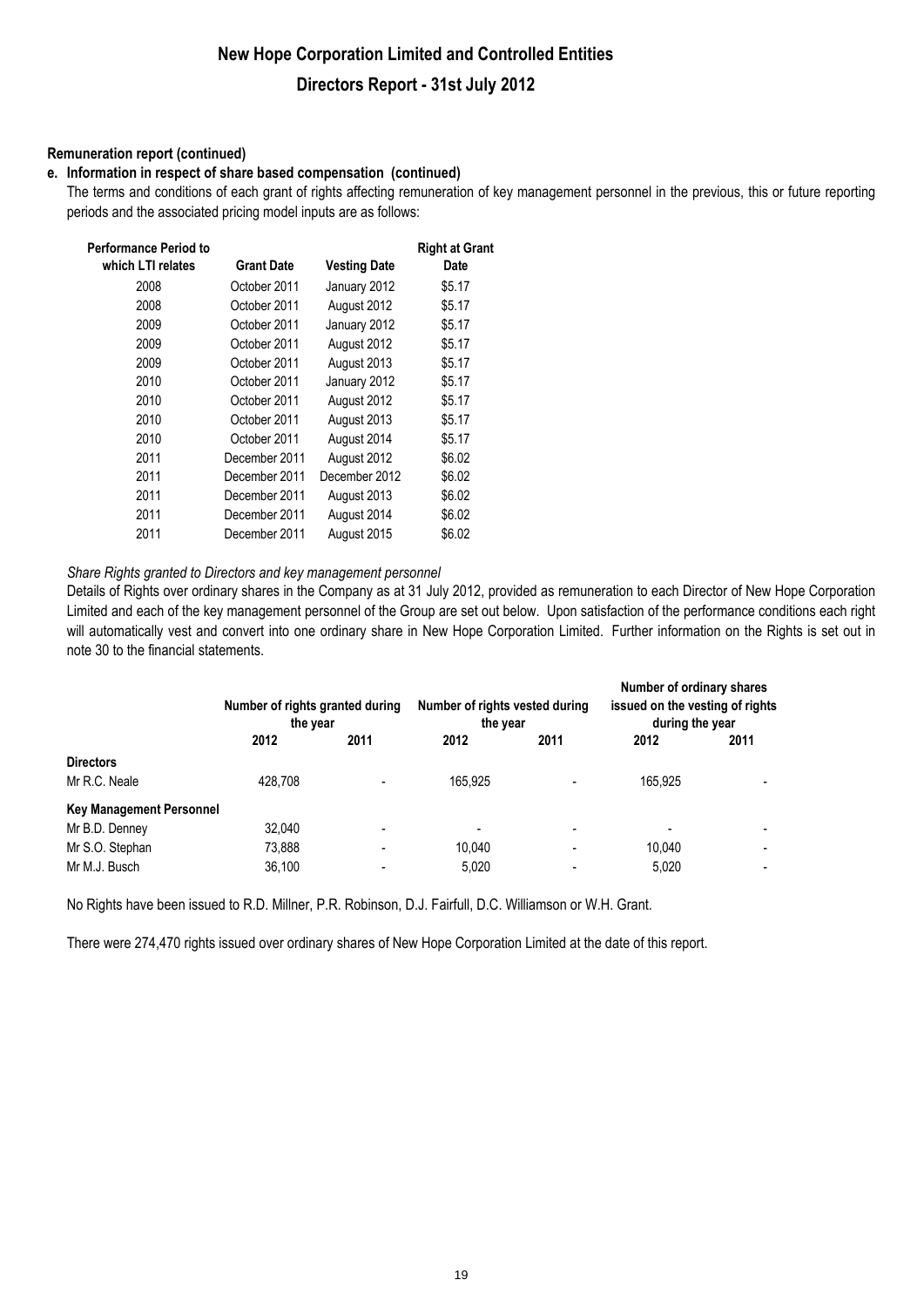#### **Remuneration report (continued)**

#### **f. Additional information**

*Other information relating to equity based compensation*

|                 | А                                               | в                      | C                         | D                      | E                       |
|-----------------|-------------------------------------------------|------------------------|---------------------------|------------------------|-------------------------|
| <b>Name</b>     | <b>Remuneration</b><br>consisting of<br>options | Value at<br>grant date | Value at<br>exercise date | Value at<br>lapse date | Total of<br>columns B-D |
| Mr R.C. Neale   | 38%                                             | 2,309,591              | 924.883                   | ۰                      | 3,234,474               |
| Mr B.D. Denney  | 8%                                              | 192.818                |                           |                        | 192.818                 |
| Mr S.O. Stephan | 17%                                             | 410.670                | 55.964                    | ۰                      | 466,634                 |
| Mr M.J. Busch   | 14%                                             | 200.254                | 27.982                    |                        | 228.236                 |

A = The percentage of the value of remuneration consisting of rights, based on the value of rights expensed during the current year.

B = The value at grant date calculated in accordance with AASB2 Share Based Payment of rights granted during the year as part of remuneration.

 C = The value at exercise date of the rights that were granted as part of remuneration and were exercised during the year, being the intrinsic value of the rights at that date.

D = The value at lapse date of the rights that were granted as part of remuneration and that lapsed during the year.

#### *Consequences of performance on shareholder wealth*

The Company's performance is not only impacted by market factors, but also by employee performance. The financial performance for the last five years is shown below.

|                                                        | Year ended 31 July |           |           |           |         |
|--------------------------------------------------------|--------------------|-----------|-----------|-----------|---------|
|                                                        | 2012               | 2011      | 2010      | 2009      | 2008    |
| Net profit attributable to shareholders (A\$000's)     | 167.126            | 503.234   | 183.832   | 1.950.392 | 90.684  |
| Profit after tax from continuing operations (A\$000's) | 167.125            | 503.099   | 183.832   | 1.950.392 | 90,684  |
| Dividends paid during the year (cents / share)         | 26.00              | 23.75     | 82.25     | 16.25     | 7.75    |
| Share price as at 31 July (\$ / share)                 | 4.07               | 5.37      | 4.71      | 5.34      | 4.69    |
| Shareholders funds (A\$000's)                          | 2.252.916          | 2.367.383 | 2.339.525 | 2.748.498 | 827.607 |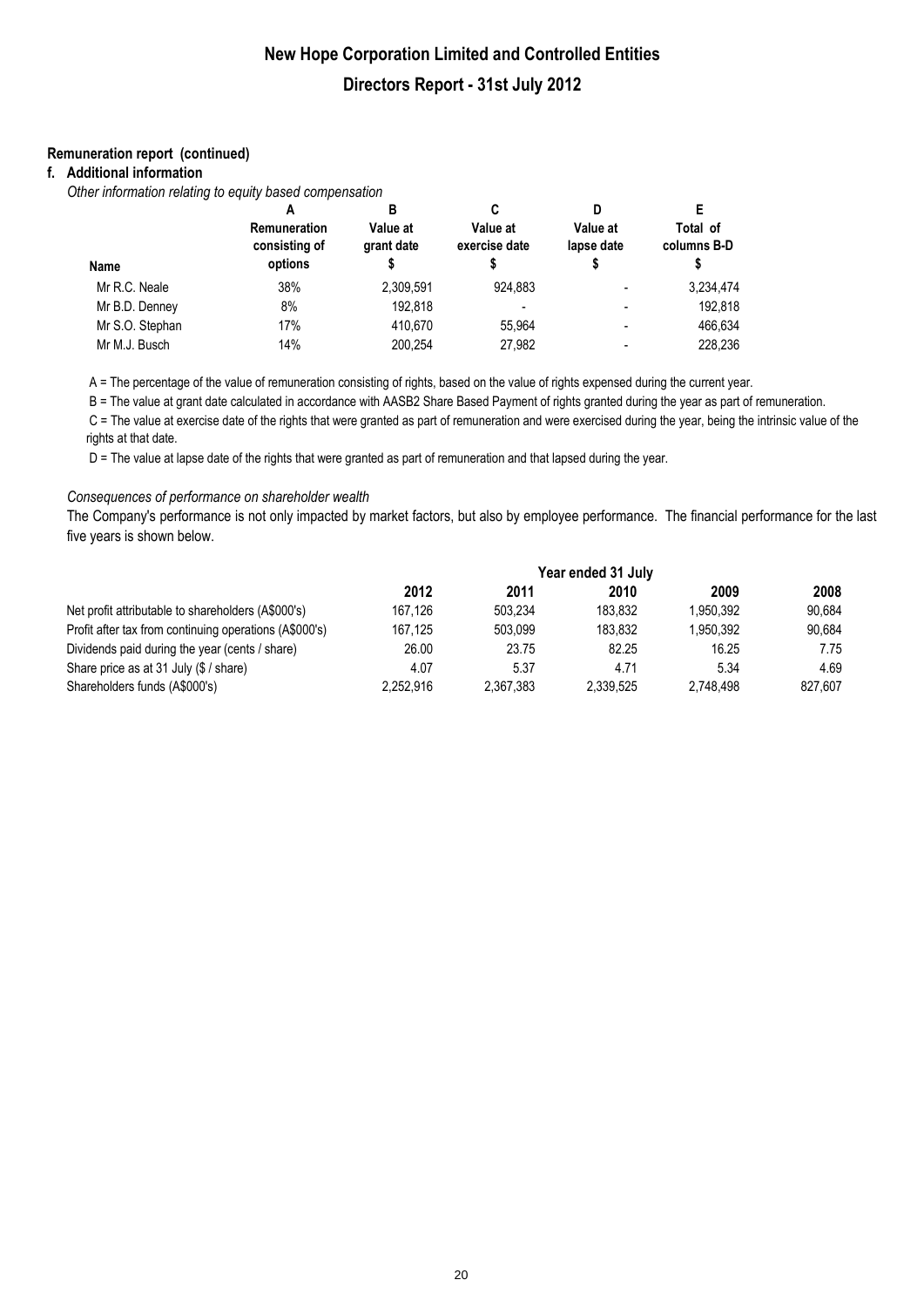#### **Shares issued on the vesting of rights**

Since the end of the financial year 115,281 rights have been granted and converted to ordinary shares in the company.

#### **Loans to directors and executives**

There were no loans to directors and executives granted during the reporting period, nor were there any outstanding loans as at balance date.

#### **Non-audit services**

The Company may decide to employ the auditor on assignments additional to their statutory audit duties where the auditor's expertise and experience with the Company are important.

Details of the amounts paid or payable to the auditor (PricewaterhouseCoopers) for non-audit services provided during the year are set out below.

The Board of Directors has considered the position, and in accordance with the advice received from the audit committee, is satisfied that the provision of the non-audit services is compatible with the general standard of independence for auditors imposed by the *Corporations Act 2001* . The Directors are satisfied that the provision of non-audit services by the auditor, as set out below, did not compromise the auditor independence requirements of the *Corporations Act 2001* for the following reasons:

- the types of non-audit services have been reviewed by the audit committee to ensure they do not impact the impartiality and objectivity of the auditor;
- h none of the services undermine the general principles relating to auditor independence as set out in APES 110 *Code of Ethics for Professional Accountants* .

During the year the following fees were paid or payable for services provided by the auditor of the parent entity, its related practices and nonrelated audit firms (refer note 32):

|                                                                                        | <b>Consolidated</b> |           |
|----------------------------------------------------------------------------------------|---------------------|-----------|
|                                                                                        | 2012                | 2011      |
| <b>Audit Services</b>                                                                  |                     |           |
| PricewaterhouseCoopers Australian firm for audit and review of financial reports and   |                     |           |
| other audit work under the Corporations Act 2001                                       | 279,232             | 302,447   |
| Non PricewaterhouseCoopers audit firms for the audit or review of financial reports of |                     |           |
| any entity in the Group                                                                |                     | 10.000    |
| <b>Total remuneration for audit services</b>                                           | 279,232             | 312,447   |
| <b>Non-audit services</b>                                                              |                     |           |
| PricewaterhouseCoopers Australian firm:                                                |                     |           |
| Transaction tax & advisory services                                                    | 908,441             | 429,509   |
| General advisory services                                                              | 266,971             | 100,611   |
| Tax compliance services                                                                | 217,272             | 315,726   |
| Tax compliance services - MRRT                                                         | 419,498             |           |
| Research and development compliance services                                           | 282,984             | 208,777   |
| Non PricewaterhouseCoopers firms:                                                      |                     |           |
| <b>Taxation services</b>                                                               |                     | 6,130     |
| Total remuneration for non-audit services                                              | 2,095,166           | 1,060,753 |
| Total auditors remuneration                                                            | 2,374,398           | 1,373,200 |

#### **Auditor's independence declaration**

A copy of the auditor's independence declaration as required under section 307C of the *Corporations Act 2001* is set out on page 23.

#### **Rounding of amounts**

The Company is of a kind referred to in Class Order 98/100, issued by the Australian Securities and Investments Commission, relating to the "rounding off" of amounts in the Directors' report. Amounts in the Directors' report have been rounded off in accordance with that Class Order to the nearest thousand dollars, or in certain cases, to the nearest dollar.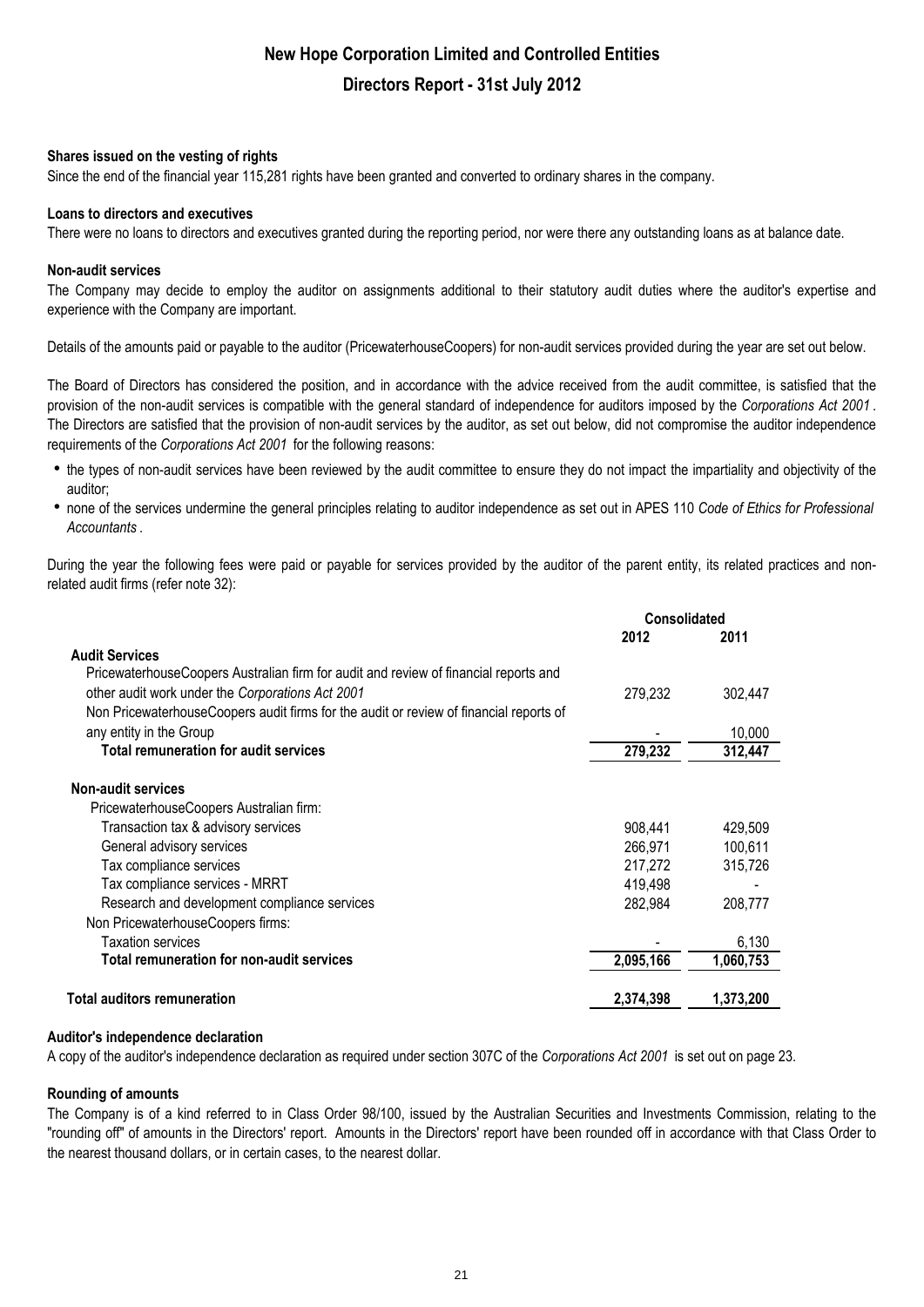#### **Meetings of Directors**

The following table sets out the number of meetings of the Company's Directors held during the year ended 31 July 2012 and the number of meetings attended by each Director:

|                    | <b>Full meetings</b><br>of Directors |                 | <b>Audit Committee</b> |                 | <b>Remuneration and</b><br><b>Nomination Committee</b> |                 |
|--------------------|--------------------------------------|-----------------|------------------------|-----------------|--------------------------------------------------------|-----------------|
|                    | Held                                 | <b>Attended</b> | <b>Held</b>            | <b>Attended</b> | <b>Held</b>                                            | <b>Attended</b> |
| Mr R.D. Millner    | 17                                   | 17              |                        |                 |                                                        |                 |
| Mr P.R. Robinson   | 17                                   | 16              |                        |                 |                                                        |                 |
| Mr D.J. Fairfull   | 17                                   | 16              | 3                      |                 |                                                        |                 |
| Mr D.C. Williamson | 16                                   | 16              | 3                      | 3               |                                                        |                 |
| Mr W.H. Grant      | 17                                   | 16              | 3                      | 3               |                                                        |                 |
| Mr R.C. Neale      | 17                                   | 16              |                        |                 |                                                        |                 |

Signed at Sydney this 17th day of September 2012 in accordance with a resolution of Directors.

R.D. Millner Director

D.J. Fairfull Director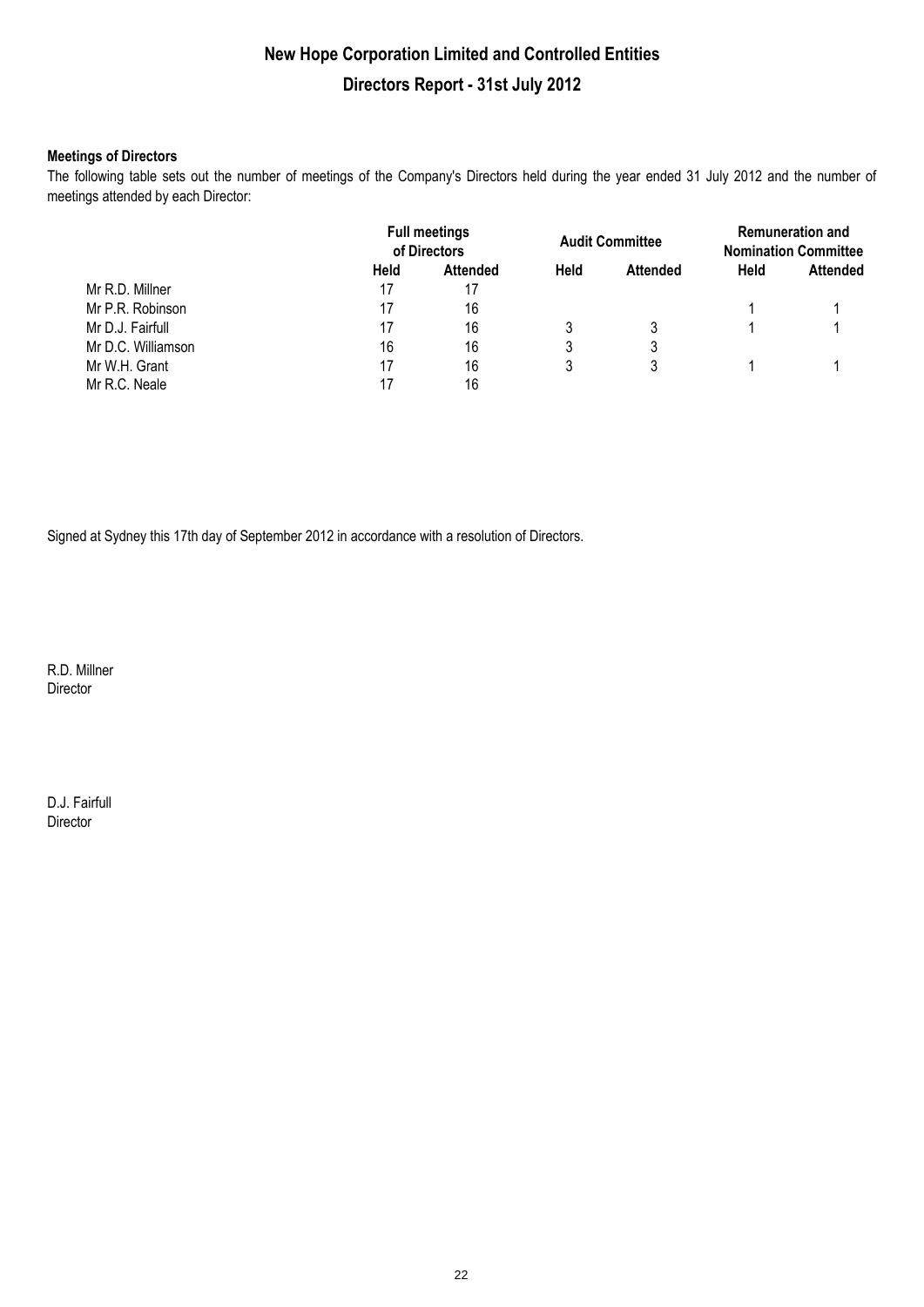

### **Auditor's Independence Declaration**

As lead auditor for the audit of New Hope Corporation Limited for the year ended 31 July 2012, I declare that, to the best of my knowledge and belief, there have been:

- (a) no contraventions of the auditor independence requirements of the *Corporations Act 2001* in relation to the audit; and
- (b) no contraventions of any applicable code of professional conduct in relation to the audit.

This declaration is in respect of New Hope Corporation Limited and the entities it controlled during the period.

PricewaterhouseCoopers Simon Neill Partner

j

Sydney 17 September 2012

*PricewaterhouseCoopers, ABN 52 780 433 757 Riverside Centre, 123 Eagle Street, BRISBANE QLD 4000, GPO Box 150, BRISBANE QLD 4001 T: +61 7 3257 5000, F: +61 7 3257 5999, www.pwc.com.au*

Liability limited by a scheme approved under Professional Standards Legislation.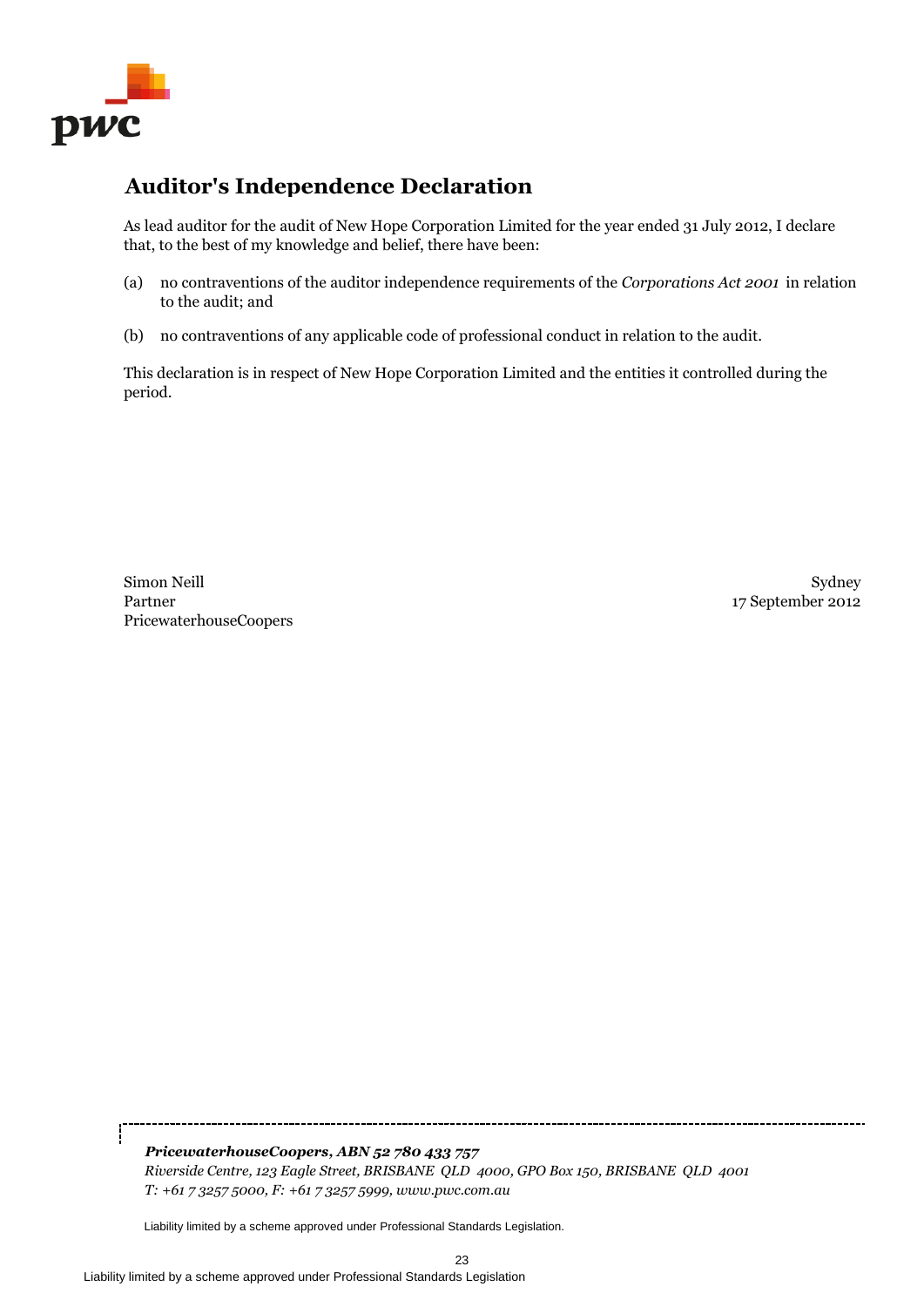This Corporate Governance Statement has been summarised into sections in line with the eight core corporate governance principles as specified in the Australian Securities Exchange (ASX) Corporate Governance Council's revised *Corporate Governance Principles and Recommendations.*

#### **Foundations for management and oversight**

The Board is ultimately responsible for the operations, management and performance of the Company. In discharging this responsibility, the Board delegates to senior management, whose role is to manage the Company in accordance with the directions and policies set by the Board. The Board monitors the activities of senior management in the performance of their delegated duties.

It is the responsibility of the Board to determine policies, practices, management and the operations of the Company and to ensure that the Company is compliant with statutory, legal and other regulatory obligations. Details of these policies can be accessed through the Company Secretary.

Responsibilities of the Board include the following:

- Determining corporate strategies, policies and guidelines for the successful performance of the Company in the present and the future;
- Monitoring the Company's overall performance and financial results, adopting annual budgets and approving New Hope Corporation Limited's financial statements;
- Accountability to shareholders;
- Ensuring that risk management procedures and compliance and control systems are in place and operating effectively;
- Monitoring the performance and conduct of senior management and ensuring adequate succession plans are in place; and
- Ensuring the Company continually builds an honest and ethical culture.

The performance of non-executive Directors is reviewed by the Remuneration and Nomination Committee with any unsatisfactory performance referred to the remainder of the Board. This review was undertaken during the year.

The efficiency, effectiveness and operations of the Board are continuously subjected to informal monitoring by the Remuneration and Nomination Committee and the Board as a whole.

The performance of senior management was reviewed by the Remuneration and Nomination Committee during the year in accordance with its established procedures.

#### **Board structure**

At the date of this report the Board consists of 4 non-executive Directors and one executive Director. Details of the Directors of the Company, their experience, expertise, qualifications, and attendance at meetings are set out in the Directors' Report.

Key elements of the Board composition include:

- In accordance with the Company's Constitution, the Board should comprise no less than 3 or more than 10 Directors.
- The Chairman of the Board is a non-executive Director.
- The non-executive Chairman and Chief Executive Officer roles are separate.
- The Board comprises a mix of Directors from different backgrounds with complementary skills and experience.
- The size of the Board and membership represents an appropriate balance between Directors with experience and knowledge of the Group and Directors with an external perspective.

The Company has not strictly complied with ASX Best Practice Recommendations in that not all of the non-executive Directors are independent. Mr Robert Millner (Chairman of Directors), Mr Peter Robinson and Mr David Fairfull are Directors of New Hope Corporation Limited's major shareholder, Washington H. Soul Pattinson and Company Limited. Mr David Williamson and Mr William Grant are considered independent.

Whilst all the non-executive Directors cannot be considered "independent" in accordance with the ASX Best Practice Recommendations, all Directors are expected to bring their independent views and judgement to the Board and, in accordance with the Corporations Act 2001, must inform the Board if they have any interest that could conflict with those of the Company. Where the Board considers that a significant conflict exists, it may exercise its discretion to determine whether the Director concerned may be present at the meeting while the item is considered. Also, the Board considers that due to the extensive experience and knowledge that these Directors have of the business, it would be contrary to shareholders' best interests if the Directors were precluded from holding the position of Director on these grounds.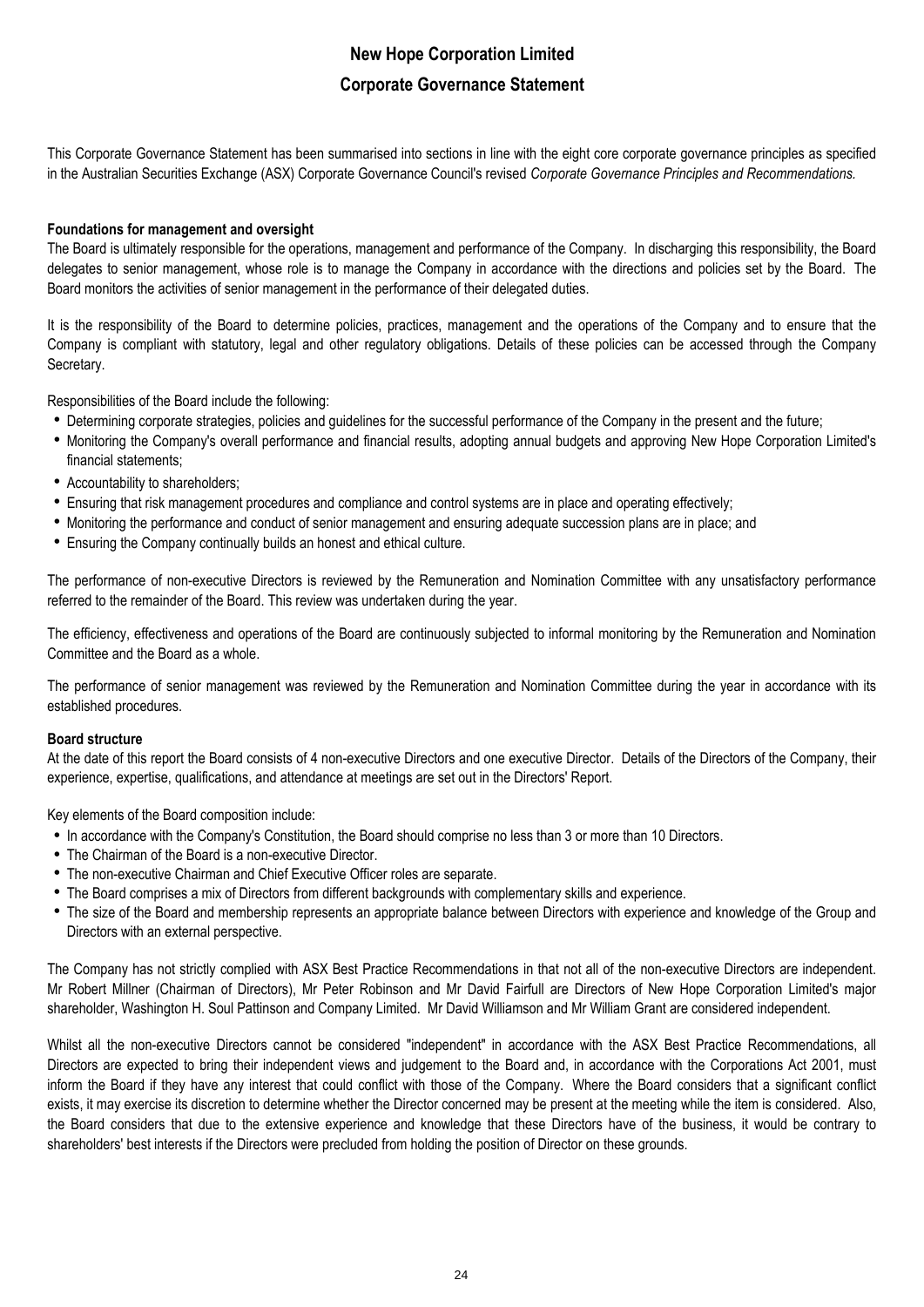In the discharge of their duties and responsibilities, the Directors individually (as well as the Board) have the right to seek independent professional advice at the Company's expense. However, for advice to individual Directors, prior approval of the Chairman is required, which is not to be unreasonably withheld.

The Remuneration and Nomination Committee consists of non-executive Directors who periodically review the membership and performance of the Board having regard to the Company's particular needs, both present and future. These periodic reviews are conducted at least annually or more frequently if deemed appropriate.

The Board sets goals and objectives for the Board, its Committees and Directors. Performance is measured against these goals and objectives in such manner deemed appropriate by the Board. The performance of the Board and its Committees was reviewed during the year in accordance with established procedures.

Directors are initially appointed by the full Board, subject to election by shareholders at the next Annual General Meeting. Under the Constitution, one third of the Board (excluding any Managing Director) retire from office each year and if eligible submit themselves for re-election by shareholders at the Annual General Meeting.

#### **Ethical and responsible decision making**

The Company has an established *Code of Conduct* dealing with matters of integrity and ethical standards. The code is designed to comply with the legal and other obligations of legitimate stakeholders and other interested parties and to foster a culture of compliance. All Directors, executives and employees are expected to abide by the code of conduct and specific policies in place, and to bring to the attention of senior management or the Board instances of unethical practices. The code and policies cover:

- Professional conduct;
- Ethical standards;
- Standards of workplace behaviour and equal opportunity;
- Relationships with customers, suppliers and competitors;
- Confidentiality and continuous disclosure;
- Anti-discrimination and harassment;
- Trading in Company securities; and
- The environment.

The Company's diversity policy is contained in the *Code of Conduct* , the Equal Employment Opportunity Policy, and the Recruitment and Selection Policy. Through these principles based documents the Company aims to foster a workplace where employees feel that they are a valued member of the organisation; that they are treated fairly and that inappropriate behaviour does not take place. The company is also committed to ensuring that employees and all other individuals involved in its operations are provided with equal opportunity in all aspects of recruitment, selection and employment.

It is the Company's policy that when recruiting and selecting staff that the best person for the position is chosen in each case. This is achieved by basing selection decisions on the merit principle whereby individuals shall be selected based on their capability to meet the requirements of the position and who have the right position related attributes. Unlawful discrimination of either a positive or negative bias (including gender) is not tolerated.

The Company is an equal opportunity employer and is committed to ensuring that all applicants for selection (employees, Officers and Directors) are not unlawfully discriminated against. The Company seeks to attract and retain employees across a broad experience base relevant to the Company. The Company aims to remunerate people fairly and provide opportunities for all individuals to reach their full potential, whilst understanding the need to be flexible to each individual's personal circumstances.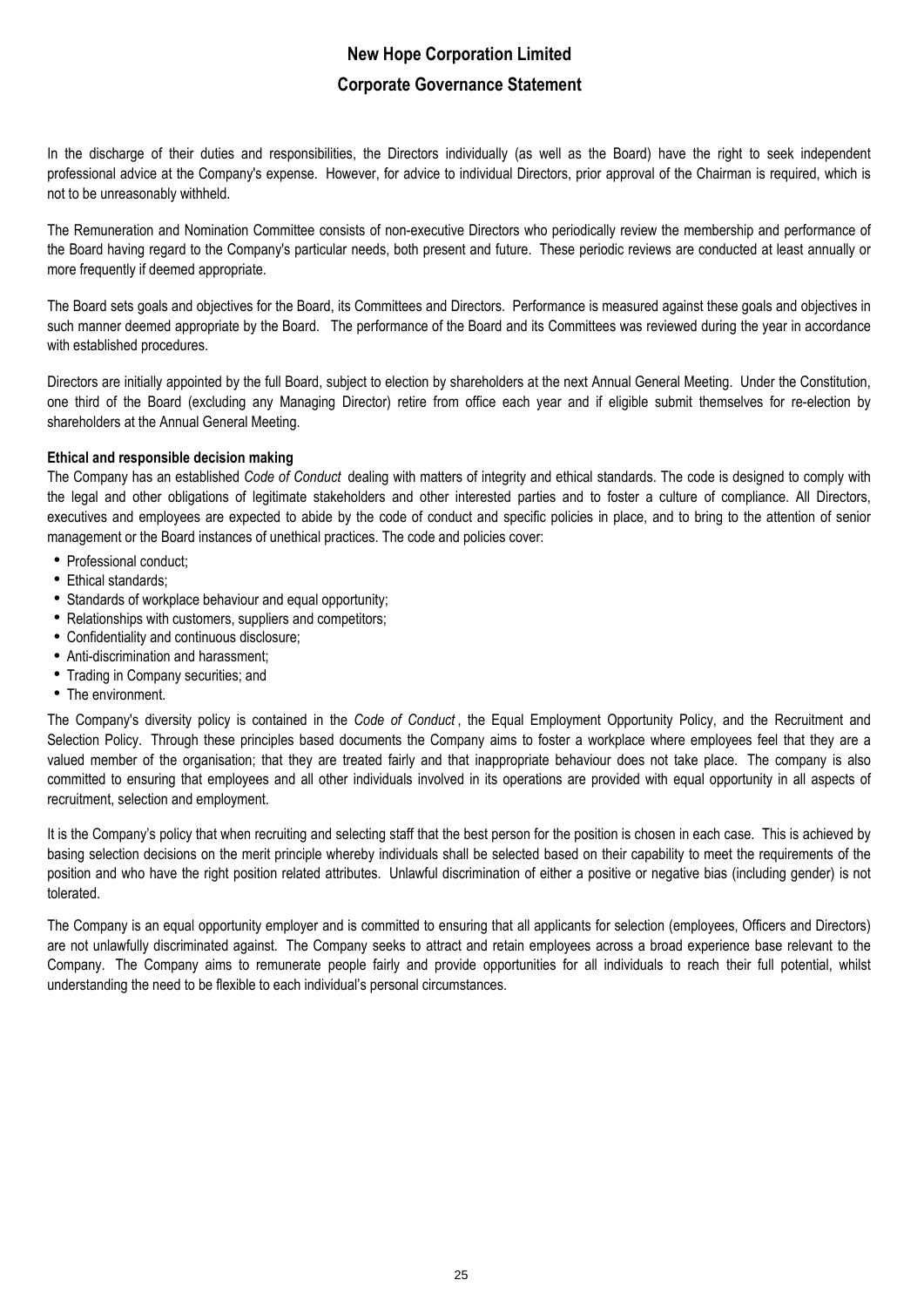The Company believes that the most appropriate measurable objectives in addressing gender diversity will deliver outcomes that are aligned to the principles outlined above. The following table outlines the Company's measurable objectives in achieving diversity.

| <b>Measurable Objective</b>                                                                                                                   | <b>Progress Achieved</b>                                                                                                                                                                                                                                                                                                                                                                                      |
|-----------------------------------------------------------------------------------------------------------------------------------------------|---------------------------------------------------------------------------------------------------------------------------------------------------------------------------------------------------------------------------------------------------------------------------------------------------------------------------------------------------------------------------------------------------------------|
| Develop a culture that embraces diversity<br>that is supported by corporate policy.                                                           | Policies are in place and readily available to all employees at all times. Policies are<br>formally communicated to employees during their induction and periodic formal refresher<br>training is also conducted.                                                                                                                                                                                             |
| potential employees.                                                                                                                          | The Company's recruitment processes Formal recruitment procedures are in place that necessitates the involvement of the<br>and documents ensure the Company Human Resources Department in all stages of the recruitment process which ensures that<br>appeals to, and targets, a diverse pool of corporate policy is adhered to and that the recruitment and selection process is free from<br>unlawful bias. |
| procedures<br>Ensure<br>policies.<br>and<br>guidelines support the delivery of a<br>flexible, tolerant and accommodating<br>work environment. | Through various policies and guidelines (Education Assistance, Training and Development,<br>Leave, Parental Leave, Salary Packaging, Flexibility and Wellbeing) the Company has<br>acknowledged the need for, and provides opportunities for employees to achieve, flexibility<br>in their work environment.                                                                                                  |
|                                                                                                                                               | The company has also successfully implemented a unique "Tuckshop Roster". This roster<br>runs from 9am to 3pm and provides employees the opportunity to work in the mining<br>industry operating heavy machinery whilst the permanent operators take scheduled breaks.<br>This roster has been particularly appealing to parents with school age children.                                                    |
|                                                                                                                                               | A commitment to pay equity whereby Remuneration is initially set (and reviewed at least annually) by reference to independent<br>remuneration is set based on the market market data which accounts for both the skills required for the role, the industry, and<br>hasad data and aach individual's amployment location. This is further linked to each employee's qualifications and                        |

based data and each individual's employment location. This is further linked to each employee's qualifications and experience. Procedures dictate that the Human Resources Department are involved in all steps of the remuneration setting process, including the final executive review and annual "norming" process which ensures that all employees are remunerated fairly, reasonably and without fear of undue bias.

The following table shows the proportion of women employed by the Company.

| <b>Role</b>       | Number of women | Number of men | Total employees | Female percentage |
|-------------------|-----------------|---------------|-----------------|-------------------|
| Directors *       |                 |               | h               | 0%                |
| Senior executives |                 |               | 14              | 14%               |
| Total employees   | 69              | 532           | 601             | 11%               |

\* On 7 September 2012 the Company announced that Ms Sue Palmer had been appointed to the position of non-executive Director and Chairperson of the Audit Committee.

#### **Integrity in financial reporting**

qualifications and experience.

New Hope Corporation Limited has an established Audit Committee, which has its own charter outlining the committee's function, composition, authority, responsibilities and reporting. The current members of the Audit Committee are non-executive Directors Mr W.H. Grant and Mr D.J. Fairfull (Acting Chairman). The Company's non-executive Chairman Mr R.D. Millner is not a member of the Audit Committee. The non-executive Chairman and other Directors, Chief Executive Officer, Chief Financial Officer, Company Secretary and the internal auditor may attend Audit Committee meetings by invitation.

On 7 September 2012 the Company announced that Ms Sue Palmer would assume the role of non-executive Director and Audit Committee Chairperson with effect from 1 November 2012. Ms Palmer's appointment follows the sad passing of Mr David Williamson (independent non-executive Director and Audit Committee Chairperson) in July 2012.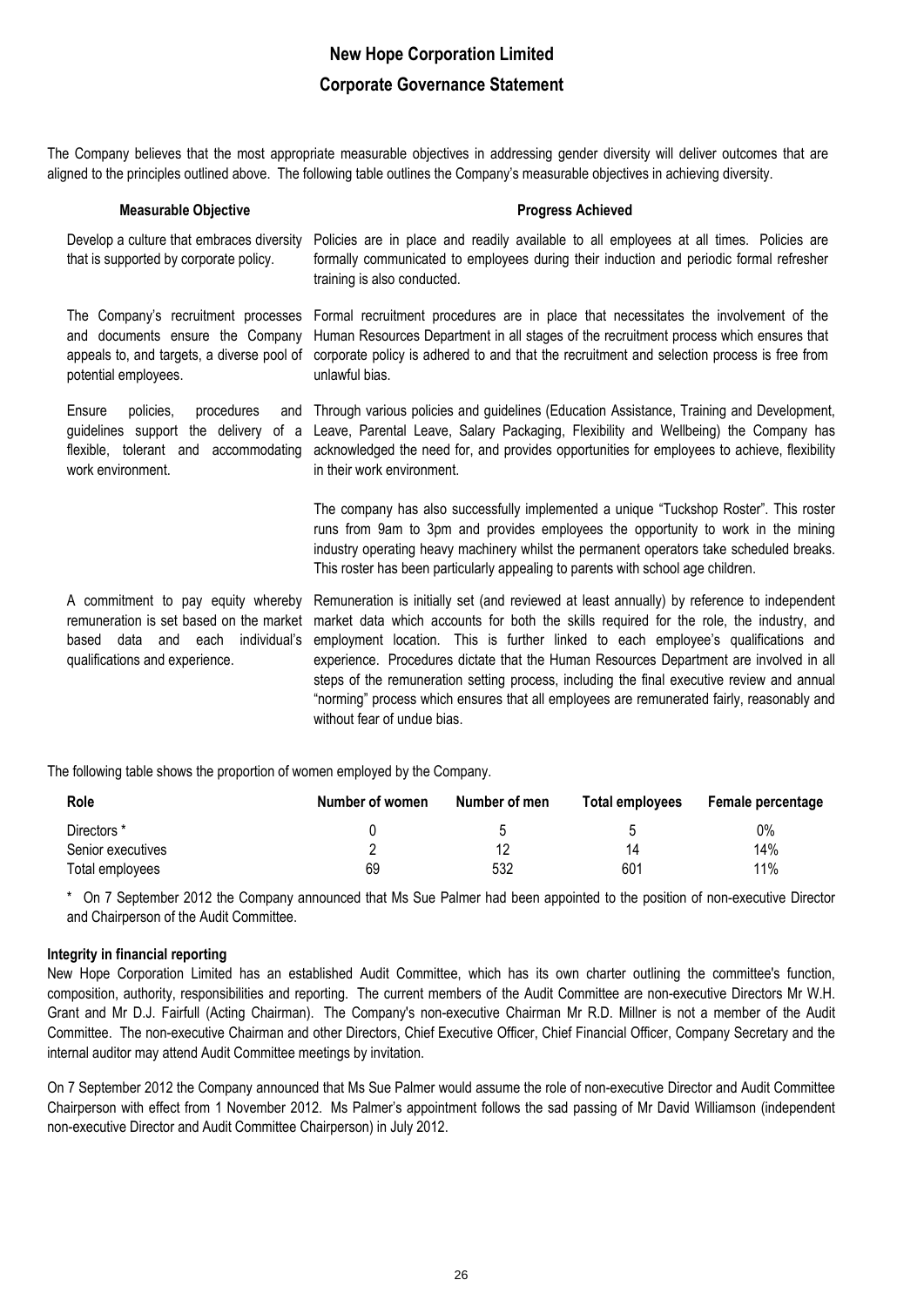During the period from July 2012 to 1 November 2012 the Company notes that it has not complied with the best practice recommendations in that the Audit Committee:

- Did not consist of a majority of independent Directors;
- Did not have at least three members; and
- The acting Chairperson was not an independent Director.

Despite these non-compliances, the Company believes that the integrity of the Audit Committee and the governance of the Company have been fully maintained at all times.

Further details of the Directors' qualifications, terms of office, and attendance at audit committee meetings are set out in the Directors' report on pages 10 to 12 and 22.

The external auditors (PricewaterhouseCoopers) are requested by the Audit Committee to attend the appropriate meetings to report on the results of their review and audit for the half year and full year respectively.

The external and internal auditors both have direct access to the Audit Committee if required.

The function of the Audit Committee is to assist the Board in fulfilling its statutory and fiduciary responsibilities relating to:

- The external reporting of financial information, including the selection and application of accounting policies;
- The independence and effectiveness of the external auditors. The Audit Committee regularly evaluates the performance of its external auditors, considers the appropriateness of the external audit engagement partners including their rotation, and considers the need and timing for putting the external audit role out to tender;
- The effectiveness of internal control processes and management information systems;
- Compliance with the Corporations Act, ASX Listing Rules and any other applicable requirements; and
- The application and adequacy of risk management systems within the Company.

The Chief Executive Officer and Chief Financial Officer are required to state in writing to the Board, by submission to the Audit Committee, that the Company's financial statements present a true and fair view, in all material respects, of the Company's financial position and operational results and that they are in accordance with relevant accounting standards.

#### **Timely and balanced disclosure**

The Company has a Continuous Disclosure Policy to ensure compliance with the ASX Listing Rules and Corporations Act continuous disclosure requirements. The policy requires timely disclosure through the ASX company announcement platform of information concerning the Company that a reasonable person would expect to have a material effect on the price or value of the Company's securities. The Board is responsible for determining disclosure obligations and the Company Secretary is the nominated Continuous Disclosure Officer for the Company.

#### **Respect the rights of shareholders**

The Board is committed to ensuring that shareholders, the stock market and other interested parties are fully informed of all material matters affecting the Company. The dissemination of information is mainly achieved as follows:

- An annual report is available to be distributed to shareholders in October each year and is placed on the Company's website;
- Where possible, significant information is posted on the Company's internet website as soon as it is disclosed to the market; and
- The external auditor is requested to attend the Annual General Meeting to answer shareholders' questions about the conduct of their audit and the content of the auditor's report.

#### **Risk recognition and management**

The Company is committed to identifying and managing areas of significant business risk to protect shareholders, employees, earnings and the environment. The framework to achieve this objective is promulgated in the Company's Risk Management policy. The Risk Management and Internal Audit function within the Company is responsible for the oversight and monitoring of performance of the policy. Arrangements in place, as set out in the company's Risk Management policy, include:

- Regular detailed financial, budgetary and management reporting;
- Procedures to manage financial, operational, strategic, market, and regulatory risks;
- Established organisational structures, procedures and policies dealing with the areas of health and safety, environmental issues, industrial relations and legal and regulatory matters;
- Comprehensive insurance and risk management programs;
- Procedures requiring Board approval for all borrowings and capital expenditure beyond minor levels; and
- Where applicable, the utilisation of specialised staff and external advisors.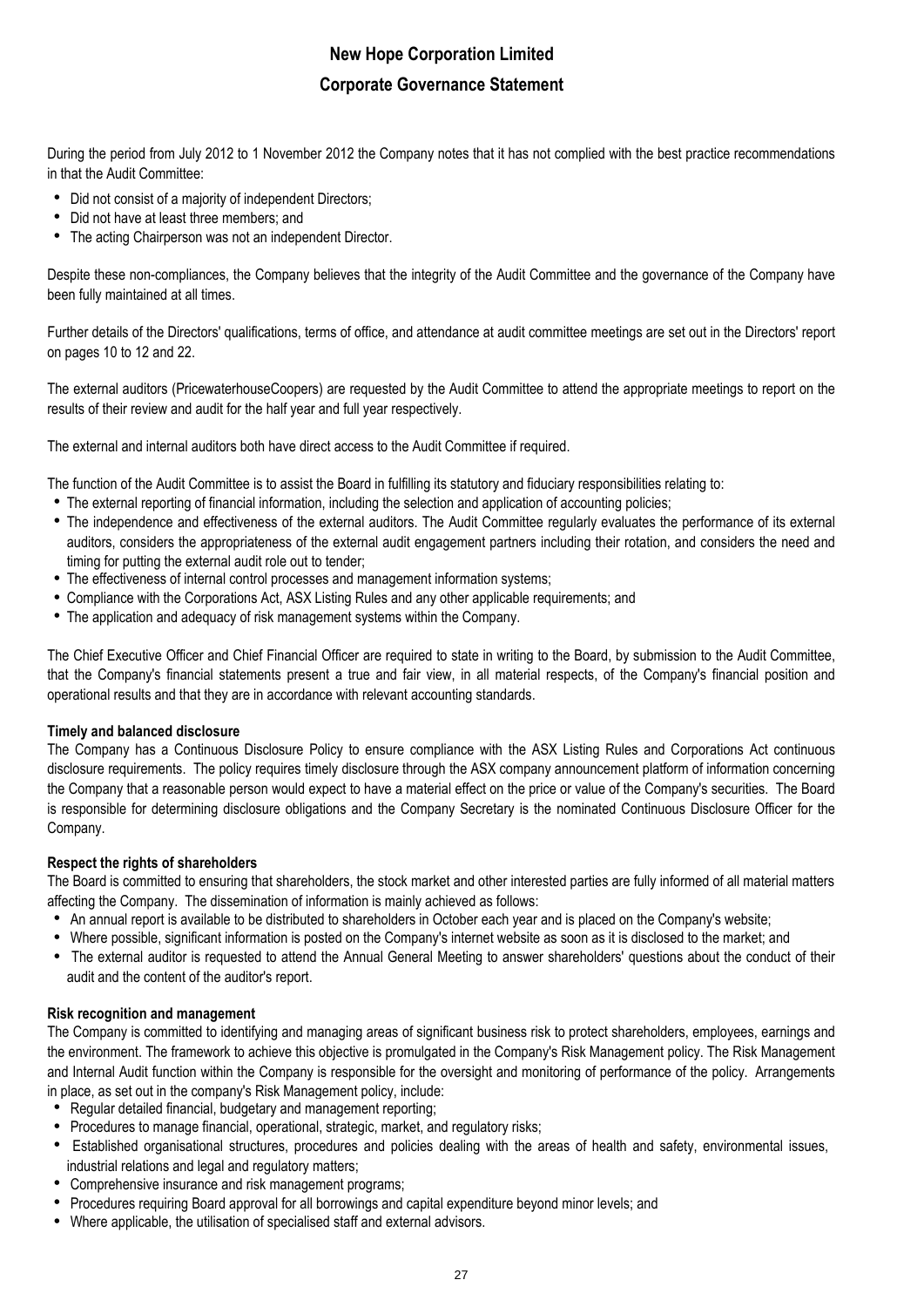The Chief Executive Officer and Chief Financial Officer are required to state in writing to the Board, by submission to the audit committee, that the risk management and internal control compliance systems implemented by the Board are operating efficiently and effectively and that the directors declaration given under section 259A Corporations Act 2001 (Cth) is founded on a sound system of risk management and control. The required statement has been received from the Chief Executive Officer and Chief Financial Officer relative to the year of income.

#### **Remunerate fairly and responsibly**

The Remuneration and Nomination Committee consists of non-executive Directors who are responsible for reviewing and setting remuneration and other terms of employment for non-executive Directors. Details of the attendance at meetings of the Remuneration and Nomination Committee is included on page 22 of the Directors' report.

Non executive Directors' fees are reviewed annually after taking into consideration the Company's performance, market rates and level of responsibility. The aggregate amount of fees which may be paid to non-executive Directors is subject to the approval of shareholders at the Annual General Meeting and is currently set at \$1,000,000 (2011 - \$1,000,000) per annum.

Remuneration of senior executives is reviewed annually by the Remuneration and Nomination Committee, taking into consideration the Company's performance, market rates and levels of responsibility.

Further information of Directors' and executives' remuneration is set out in the Directors Report and in the Notes to the Financial Statements.

The Company's Share Trading Policy has been disclosed to the market via the ASX Company Announcement Platform. The policy provides that:

- Trading is prohibited when Directors and employees are in possession of price sensitive information which is not available to the public;
- Trading is prohibited during the period of four weeks prior to the announcement of the Company's half year and full year results;
- The Company has established the following share trading windows each for a period of 6 weeks commencing from:
	- o The release of the Company's annual result to the Australian Securities Exchange;
		- o The release of the Company's half yearly result to the Australian Securities Exchange;
		- o The date of the Annual General Meeting; and
		- o The release of a prospectus;
- At times other than those referred to above, Directors and employees may trade after seeking approval from the Chairman of the Board, or in his absence, the Managing Director of New Hope Corporation Limited.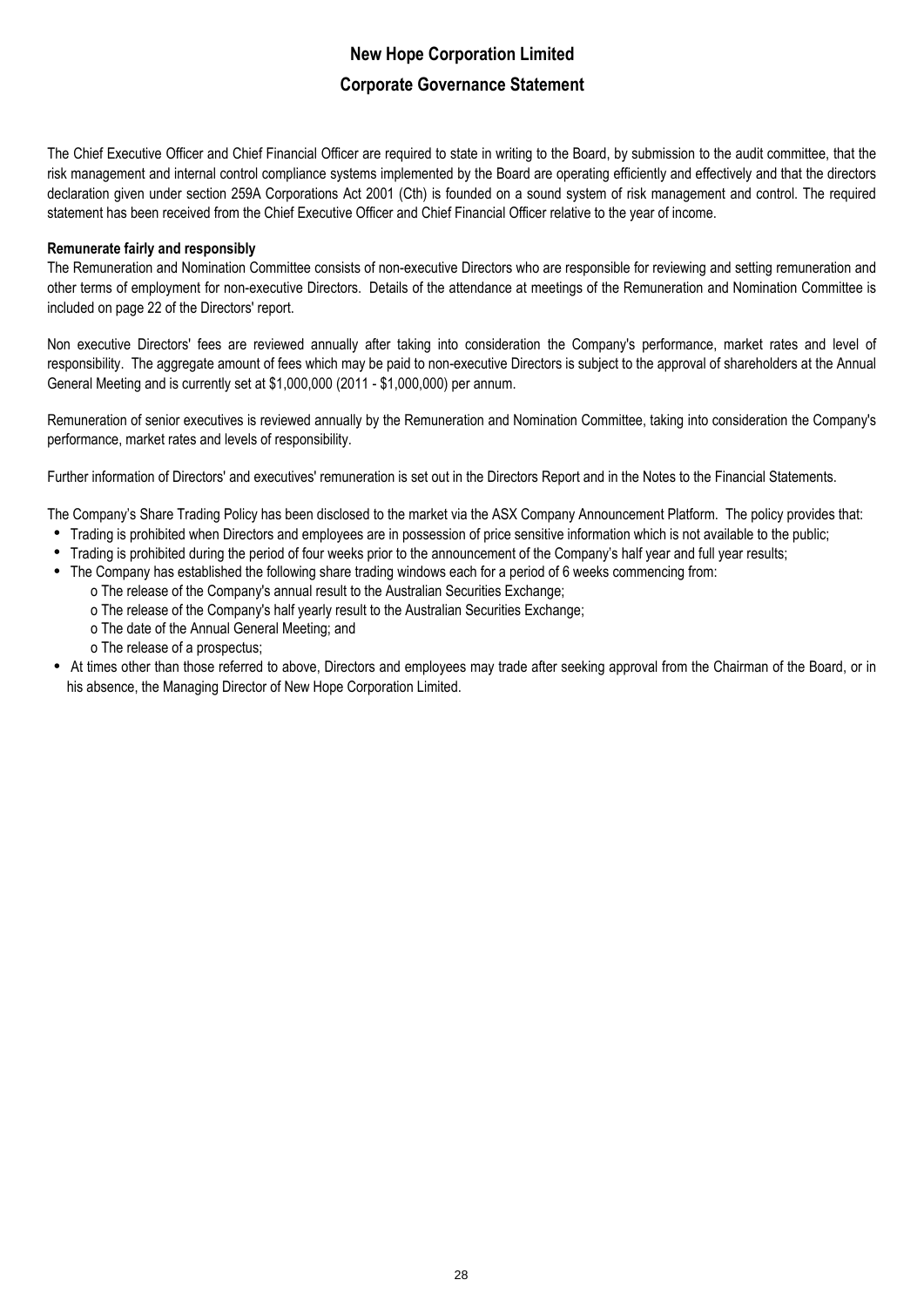### **New Hope Corporation Limited**

### **Annual Financial Report for the year ended 31st July 2012**

### **Contents**

|                                         | Page |
|-----------------------------------------|------|
| <b>Financial Report</b>                 |      |
| Statement of Comprehensive Income       | 30   |
| <b>Balance Sheet</b>                    | 31   |
| Statement of Changes in Equity          | 32   |
| <b>Cash Flow Statement</b>              | 33   |
| Notes to the financial statements       | 34   |
| Directors' declaration                  | 77   |
| Independent audit report to the members | 78   |

The financial report is the consolidated financial statements of the consolidated entity consisting of New Hope Corporation Limited and its subsidiaries. The financial report is presented in the Australian currency.

New Hope Corporation Limited is a company limited by shares on the Australian Securities Exchange (ASX). The Company is incorporated and domiciled in Australia, and its registered office and principal place of business is:

New Hope Corporation Limited 3/22 Magnolia Drive BROOKWATER QLD 4300

A description of the nature of the consolidated entity's operations and its principal activities is included in the Directors' report on pages 2 to 9, which is not part of this financial report.

The financial report was authorised for issue by the Directors on 17 September 2012. The Company has the power to amend and reissue the financial report.

Through the use of the internet, the Company has ensured that corporate reporting is timely, complete and available globally at minimum cost to the Company. All financial reports and other announcements to the ASX are available on the Investor Relations pages of the website: www.newhopecoal.com.au.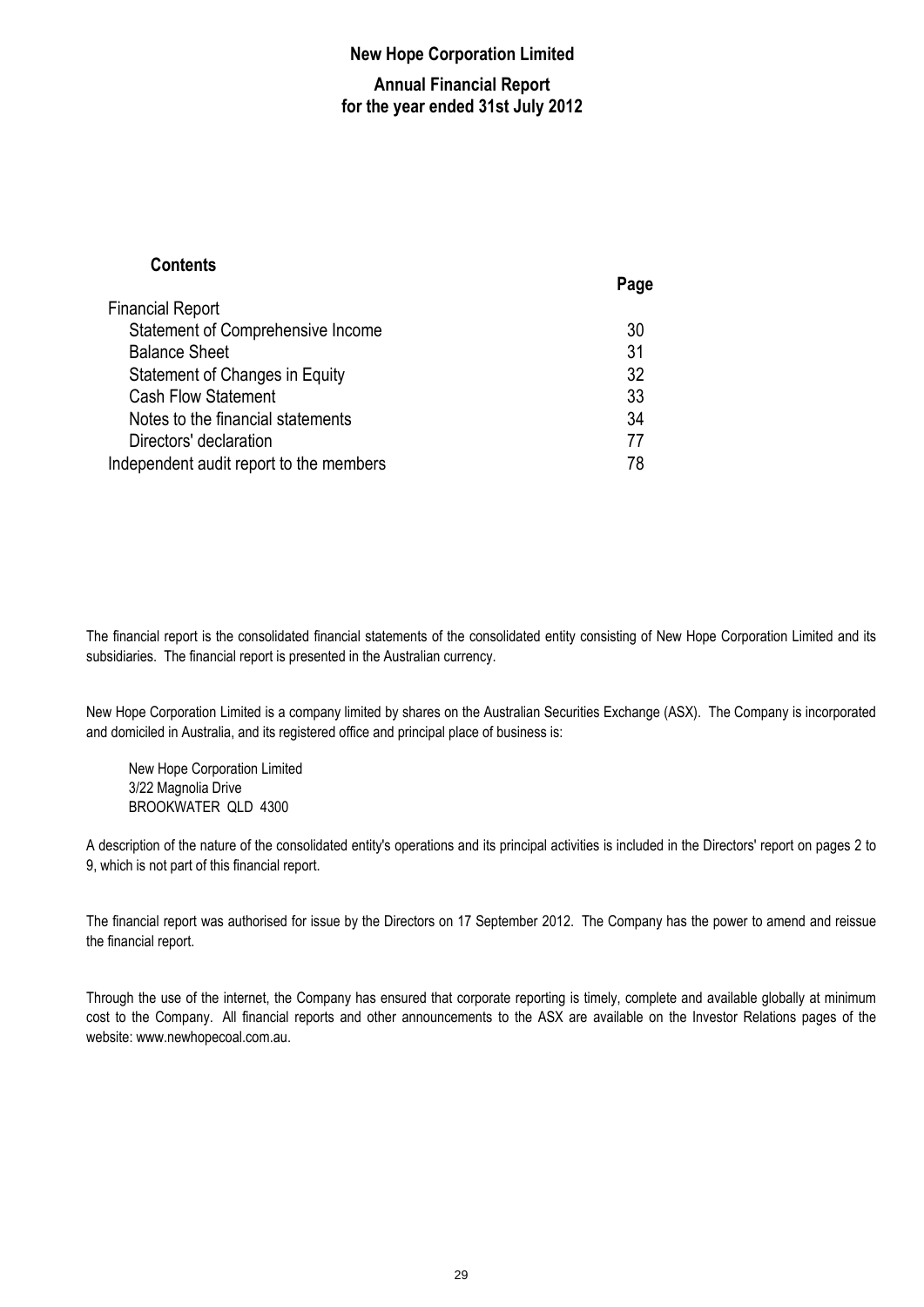### **New Hope Corporation Limited and Controlled Entities**

### **Statement of Comprehensive Income for the year ended 31st July 2012**

|                                                                                                                                              | <b>Notes</b> | 2012<br>\$000             | 2011<br>\$000               |
|----------------------------------------------------------------------------------------------------------------------------------------------|--------------|---------------------------|-----------------------------|
| Revenue from continuing operations                                                                                                           | 5            | 767,525                   | 662,404                     |
| Other income                                                                                                                                 | 6            | 149                       | 524,127                     |
|                                                                                                                                              |              | 767,674                   | 1,186,531                   |
| Expenses                                                                                                                                     |              |                           |                             |
| Cost of sales                                                                                                                                |              | (355, 901)                | (304,003)                   |
| Marketing and transportation                                                                                                                 |              | (140, 932)                | (127, 356)                  |
| Administration                                                                                                                               |              | (26, 101)                 | (17, 464)                   |
| Other expenses                                                                                                                               |              | (6,083)                   | (4, 633)                    |
| Impairment of assets                                                                                                                         | 7            | (39, 191)                 | (13, 531)                   |
| Share of net profit / (loss) of associates                                                                                                   | 38           | (647)                     | (447)                       |
| Profit before income tax                                                                                                                     |              | 198,819                   | 719,097                     |
| Income tax expense                                                                                                                           | 8            | (31, 694)                 | (215, 998)                  |
| Profit after income tax for the year                                                                                                         |              | 167,125                   | 503,099                     |
| Profit attributable to:<br>New Hope Shareholders<br>Non-controlling interests                                                                |              | 167,126<br>(1)<br>167,125 | 503,234<br>(135)<br>503,099 |
| Other comprehensive income<br>Changes to the fair value of cash flow hedges, net of tax<br>Transfer to the P&L - cashflow hedges, net of tax | 27<br>27     | 10,708<br>(17, 934)       | 39,526<br>(30, 190)         |
| Changes to the fair value of available for sale financial assets, net of tax                                                                 | 27           | (11, 242)                 | (17, 712)                   |
| Transfer to the P&L - available for sale financial assets, net of tax                                                                        | 27           |                           | (312, 804)                  |
| Other comprehensive income for the year, net of tax                                                                                          |              | (18, 468)                 | (321, 180)                  |
| Total comprehensive income for the year                                                                                                      |              | 148,657                   | 181,919                     |
| Total comprehensive income attributable to:                                                                                                  |              |                           |                             |
| New Hope Shareholders                                                                                                                        |              | 148,658                   | 182,054                     |
| Non-controlling interests                                                                                                                    |              | (1)                       | (135)                       |
|                                                                                                                                              |              | 148,657                   | 181,919                     |
| Earnings per share for profit attributed to ordinary equity holders of the Company                                                           |              |                           |                             |
| Basic earnings per share (cents / share)                                                                                                     | 34<br>34     | 20.1<br>20.1              | 60.6                        |
| Diluted earnings per share (cents / share)                                                                                                   |              |                           | 60.6                        |

The above statement of comprehensive income should be read in conjunction with the accompanying notes.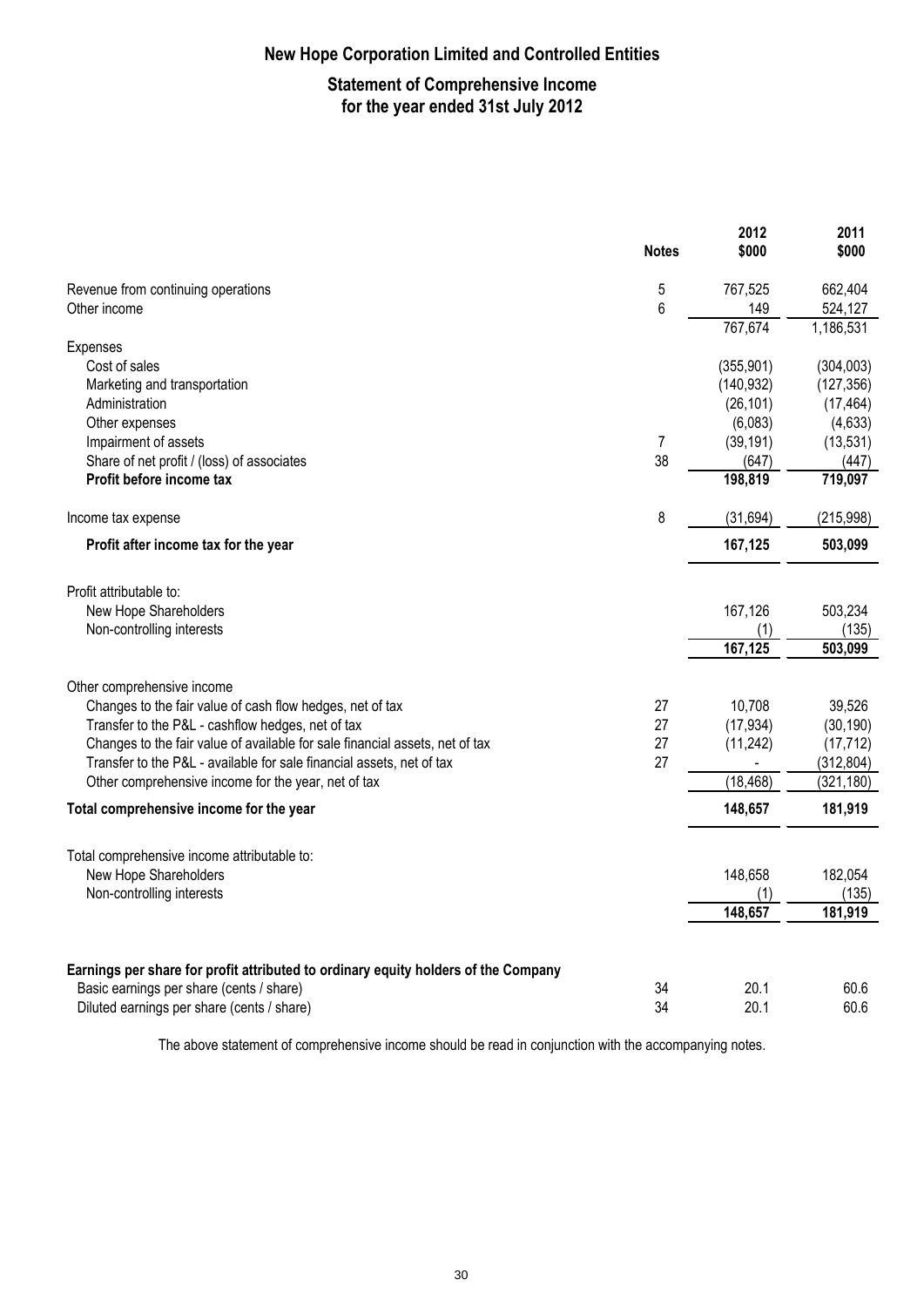# **New Hope Corporation Limited and Controlled Entities Balance Sheet as at 31st July 2012**

|                                                            |              | 2012      | 2011      |
|------------------------------------------------------------|--------------|-----------|-----------|
| <b>Current assets</b>                                      | <b>Notes</b> | \$000     | \$000     |
| Cash and cash equivalents                                  | 10           | 70,990    | 75,149    |
| Receivables                                                | 11           | 17,124    | 110,962   |
| Inventories                                                | 12           | 59,560    | 63,408    |
| Held to maturity investments                               | 13           | 1,446,975 | 1,599,552 |
| Derivative financial instruments                           | 35           | 20,393    | 31,880    |
| Other                                                      | 14           | 299       | 2,802     |
| Total current assets                                       |              | 1,615,341 | 1,883,753 |
| <b>Non-current assets</b>                                  |              |           |           |
| Receivables                                                | 15           | 9,208     | 5,440     |
| Investments accounted for using the equity method          | 38           | 32,530    | 31,825    |
| Available for sale financial assets                        | 16           | 73,140    | 92,389    |
| Derivative financial instruments                           | 35           | 9,971     | 8,807     |
| Property, plant and equipment                              | 17           | 659,202   | 664,201   |
| Exploration and evaluation assets                          | 18           | 39,228    | 8,085     |
| Intangible assets                                          | 20           | 20,799    | 54,748    |
| Total non-current assets                                   |              | 844,078   | 865,495   |
| <b>Total assets</b>                                        |              | 2,459,419 | 2,749,248 |
| <b>Current liabilities</b><br>Accounts payable             | 21           | 40,460    | 51,639    |
| <b>Current tax liabilities</b>                             |              | 18,490    | 166,270   |
| Provisions                                                 | 24           | 28,845    | 19,254    |
| <b>Total current liabilities</b>                           |              | 87,795    | 237,163   |
| <b>Non-current liabilities</b>                             |              |           |           |
| Deferred tax liabilities                                   | 23           | 82,917    | 122,566   |
| Provisions                                                 | 25           | 35,791    | 22,136    |
| Total non-current liabilities                              |              | 118,708   | 144,702   |
| <b>Total liabilities</b>                                   |              | 206,503   | 381,865   |
| <b>Net assets</b>                                          |              | 2,252,916 | 2,367,383 |
|                                                            |              |           |           |
| <b>Equity</b>                                              |              |           |           |
| Contributed equity                                         | 26           | 92,509    | 91,500    |
| Reserves                                                   | 27(a)        | 50,570    | 73,851    |
| Retained profits                                           | 27(b)        | 2,109,104 | 2,157,849 |
| Capital and reserves attributable to New Hope Shareholders |              | 2,252,183 | 2,323,200 |
| Non-controlling interests                                  |              | 733       | 44,183    |
| <b>Total equity</b>                                        |              | 2,252,916 | 2,367,383 |

The above balance sheet should be read in conjunction with the accompanying notes.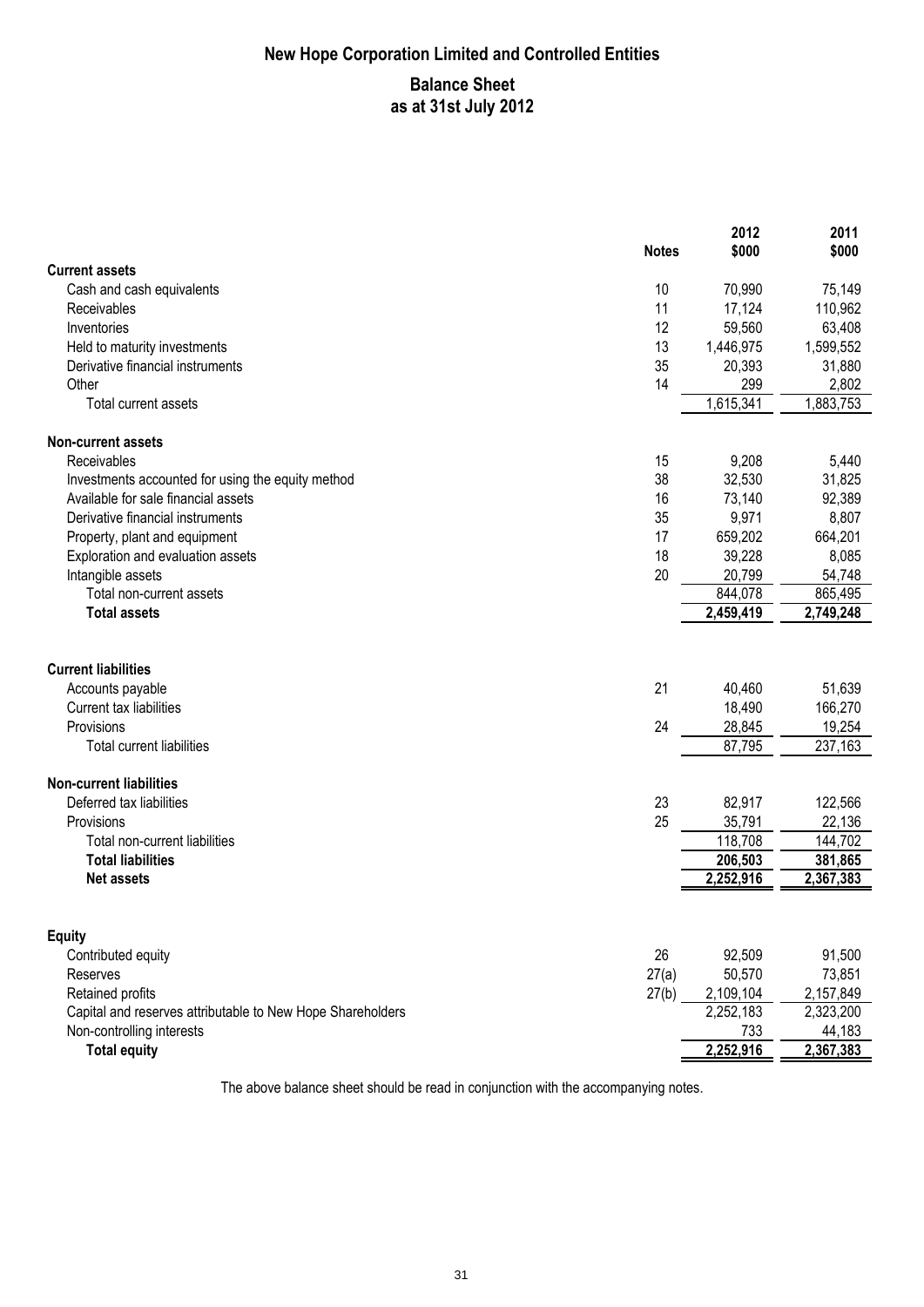### **New Hope Corporation Limited and Controlled Entities**

### **Statement of Changes in Equity for the year ended 31st July 2012**

|                                                         | Contributed  |               | <b>Retained</b> | Non-controlling |                  |            |
|---------------------------------------------------------|--------------|---------------|-----------------|-----------------|------------------|------------|
|                                                         |              | <b>Equity</b> | <b>Reserves</b> | <b>Earnings</b> | <b>Interests</b> | Total      |
|                                                         | <b>Notes</b> | \$000         | \$000           | \$000           | \$000            | \$000      |
| <b>Balance at 1 August 2010</b>                         |              | 84,226        | 403,504         | 1,851,795       |                  | 2,339,525  |
| Profit for the year                                     |              |               |                 | 503,234         | (135)            | 503,099    |
| Other comprehensive income                              |              |               | (321, 180)      |                 |                  | (321, 180) |
| Total comprehensive income for the year                 |              |               | (321, 180)      | 503,234         | (135)            | 181,919    |
| Transactions with owners in their capacity as owners    |              |               |                 |                 |                  |            |
| Contributions of equity, net of transaction costs       | 26           | 5,260         |                 |                 |                  | 5,260      |
| Dividends provided for or paid                          | 9            |               |                 | (80, 948)       |                  | (80, 948)  |
| Special dividend paid                                   | 9            |               |                 | (116, 232)      |                  | (116, 232) |
| Transfer from share based payment reserve to equity     | 27           | 2,014         | (2,014)         |                 |                  |            |
| Net movement in share based payment reserve             | 27           |               | 25              |                 |                  | 25         |
| Elimination on acquisition of subsidiary                | 27           |               | (6, 484)        |                 |                  | (6, 484)   |
| Non controlling interests on acquisition of subsidiary  |              |               |                 |                 | 44,318           | 44,318     |
|                                                         |              | 7,274         | (8, 473)        | (197, 180)      | 44,318           | (154, 061) |
| Balance at 31 July 2011                                 |              | 91,500        | 73,851          | 2,157,849       | 44,183           | 2,367,383  |
| Profit for the year                                     |              |               |                 | 167,126         | (1)              | 167,125    |
| Other comprehensive income                              |              |               | (18, 468)       |                 |                  | (18, 468)  |
| Total comprehensive income for the year                 |              |               | (18, 468)       | 167,126         | (1)              | 148,657    |
| Transactions with owners in their capacity as owners    |              |               |                 |                 |                  |            |
| Dividends provided for or paid                          | 9            |               |                 | (91, 337)       |                  | (91, 337)  |
| Special dividend paid                                   | 9            |               |                 | (124, 534)      |                  | (124, 534) |
| Transfer from share based payment reserve to equity     | 27           | 1,009         | (1,009)         |                 |                  |            |
| Net movement in share based payment reserve             | 27           |               | 2,225           |                 |                  | 2,225      |
| Premium paid on acquisition of non-controlling interest | 27           |               | (6,029)         |                 |                  | (6,029)    |
| Acquisition of non-controlling interests                | 37           |               |                 |                 | (44, 177)        | (44, 177)  |
| Share of non-controlling interests equity contributions |              |               |                 |                 | 728              | 728        |
|                                                         |              | 1,009         | (4, 813)        | (215, 871)      | (43, 449)        | (263, 124) |
| Balance at 31 July 2012                                 |              | 92,509        | 50,570          | 2,109,104       | 733              | 2,252,916  |

The above statement of changes in equity should be read in conjunction with the accompanying notes.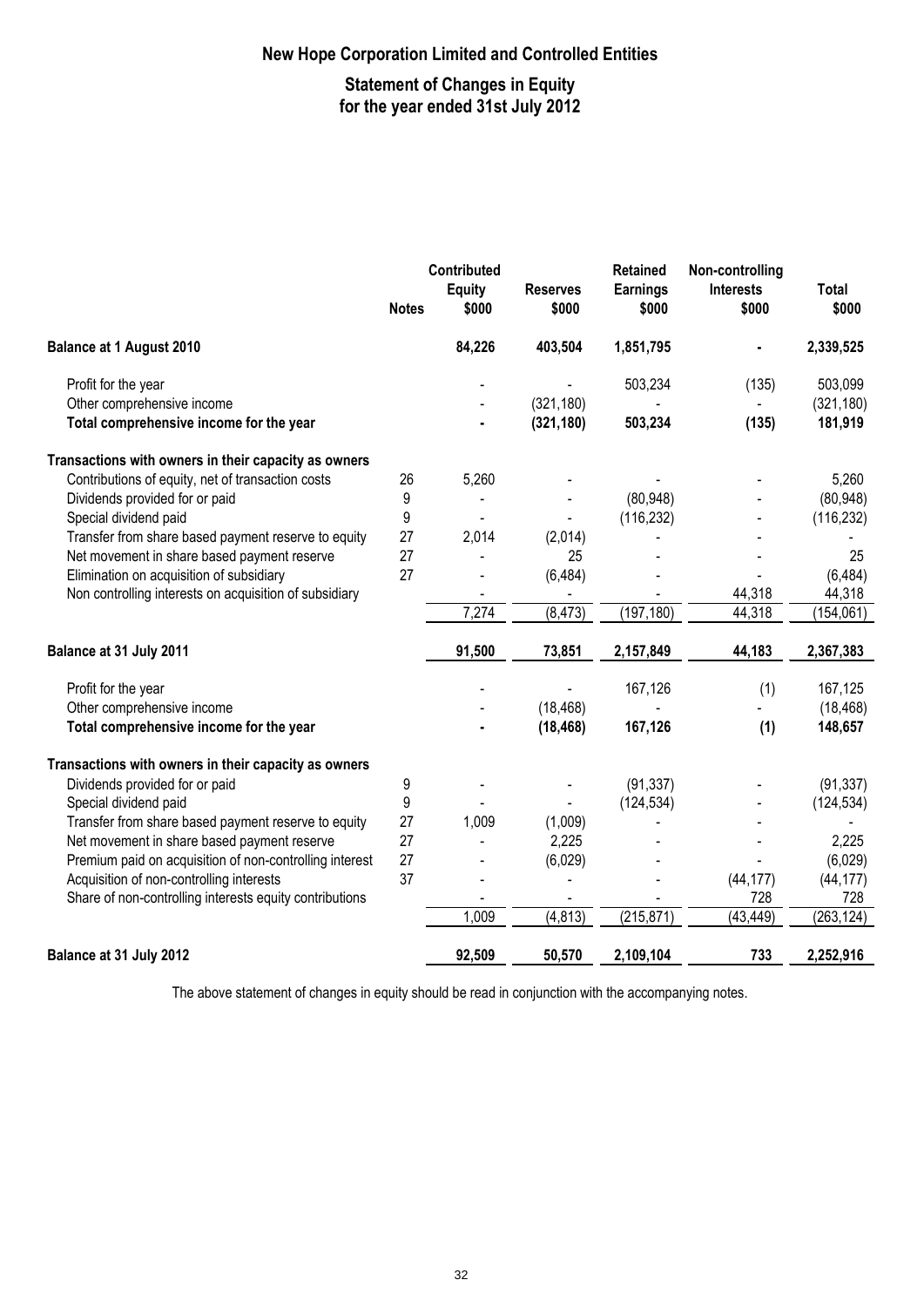## **Cash Flow Statement for the year ended 31st July 2012**

|                                                                                                                            |              | 2012       | 2011                 |
|----------------------------------------------------------------------------------------------------------------------------|--------------|------------|----------------------|
|                                                                                                                            | <b>Notes</b> | \$000      | \$000                |
| Cash flows from operating activities                                                                                       |              |            |                      |
| Receipts from customers inclusive of GST                                                                                   |              | 718,050    | 569,090              |
| Payments to suppliers and employees inclusive of GST                                                                       |              | (466, 509) | (439, 705)           |
|                                                                                                                            |              | 251,541    | 129,385              |
| Income taxes paid                                                                                                          |              | (208, 516) | (66, 652)            |
| Net cash inflow / (outflow) from operating activities                                                                      | 33           | 43,025     | 62,733               |
| Cash flows from investing activities                                                                                       |              |            |                      |
| Payments for property, plant and equipment                                                                                 |              | (39,045)   | (49,305)             |
| Payments for exploration and evaluation activities                                                                         |              | (31, 143)  | (5, 355)             |
| Payments for purchase of subsidiary, net of cash acquired                                                                  |              |            | (171,960)            |
| Payments for available for sale financial assets                                                                           |              | (5,305)    | (33, 492)            |
| Payments for investments in associates                                                                                     |              | (2,008)    | (29, 813)            |
| Refunds of / (payments for) security and bond guarantees                                                                   |              | 864        | (2, 293)             |
| Proceeds from / (payments for) held to maturity investments                                                                |              | 137,486    | (270,000)            |
| Proceeds from sale of property, plant and equipment                                                                        |              | 58,748     | 252                  |
| Proceeds from sale of investment                                                                                           |              |            | 576,211              |
| Interest received                                                                                                          |              | 101,741    | 94,005               |
| Net cash inflow / (outflow) from investing activities                                                                      |              | 221,338    | 108,250              |
| Cash flows from financing activities                                                                                       |              |            |                      |
| Proceeds from issue of equity                                                                                              |              | 1,736      | 5,260                |
| Payments for purchase of non-controlling interest, net of cash acquired                                                    |              | (50, 207)  |                      |
| Dividends paid                                                                                                             |              | (215, 871) | (197, 180)           |
| Net cash inflow / (outflow) from financing activities                                                                      |              | (264, 342) | (191, 920)           |
|                                                                                                                            |              | 21         |                      |
| Net increase / (decrease) in cash and cash equivalents<br>Cash and cash equivalents at the beginning of the financial year |              | 75,149     | (20, 937)<br>103,608 |
| Effects of exchange rate changes on cash and cash equivalents                                                              |              | (4, 180)   | (7, 522)             |
| Cash and cash equivalents at the end of the financial year                                                                 | 10           | 70,990     | 75,149               |
|                                                                                                                            |              |            |                      |

The above cash flow statement should be read in conjunction with the accompanying notes.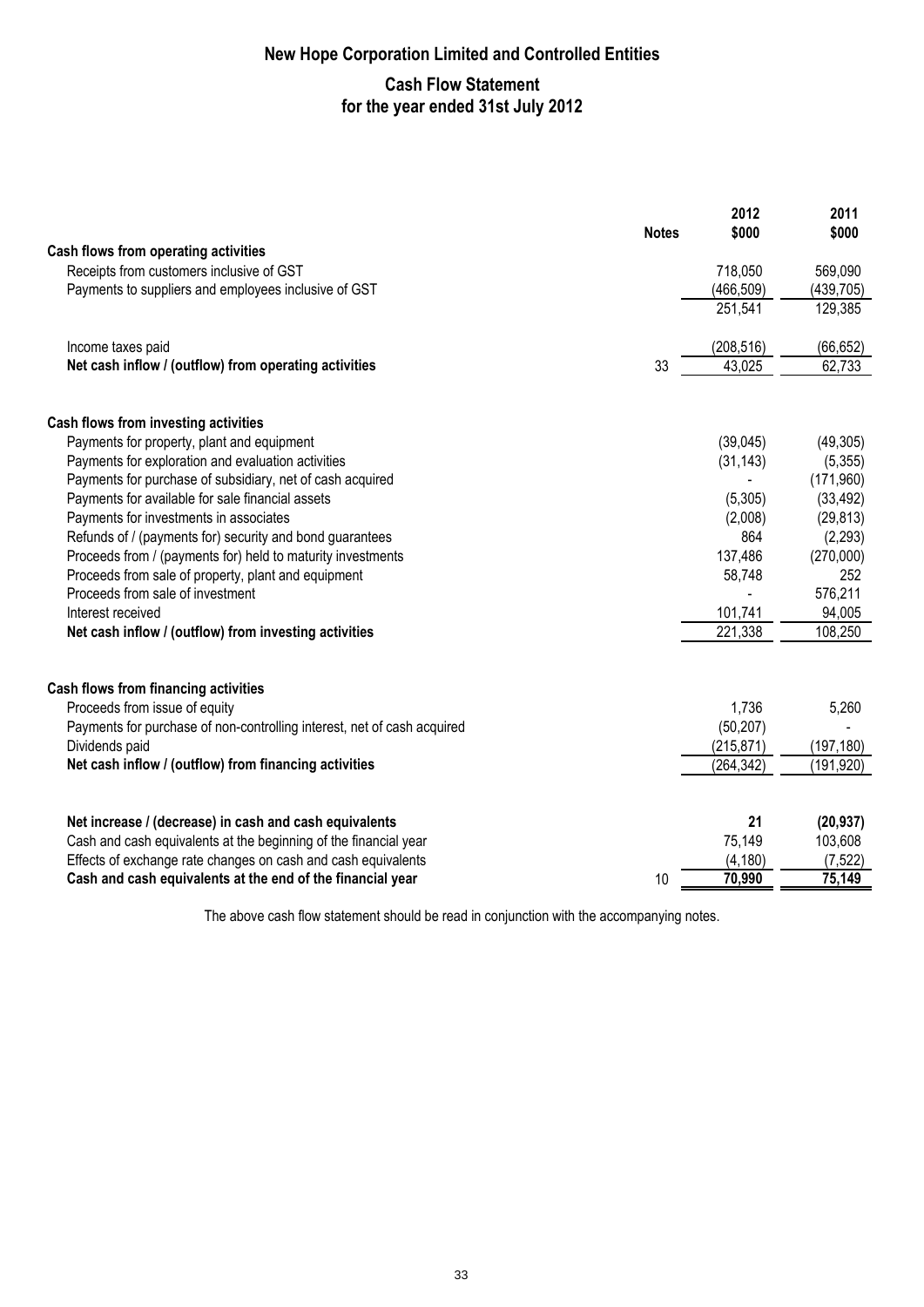## **Notes to the financial statements for the year ended 31st July 2012**

#### **1. SUMMARY OF SIGNIFICANT ACCOUNTING POLICIES**

The principal accounting policies adopted in the preparation of these consolidated financial statements are set out below. These policies have been consistently applied to all the years presented, unless otherwise stated. The financial report covers New Hope Corporation Limited and its subsidiaries as the consolidated entity.

#### a. Basis of preparation of accounts

This general purpose financial report has been prepared in accordance with Australian Accounting Standards, other authoritative pronouncements of the Australian Accounting Standards Board, Australian Accounting Interpretations and the *Corporations Act 2001.*

#### *(i) Compliance with International Financial Reporting Standards (IFRS)*

The consolidated financial statements of the New Hope Corporation Limited Group also comply with International Financial Reporting Standards (IFRS) as issued by the International Accounting Standards Board (IASB).

#### *(ii) Historical cost convention*

These financial statements have been prepared under the historical cost convention, as modified by the revaluation of available for sale financial assets and derivative instruments carried at fair value.

#### *(iii) Critical accounting estimates*

The preparation of financial statements requires the use of certain critical accounting estimates. It also requires management to exercise its judgment in the process of applying the Group's accounting policies. The areas involving a higher degree of judgement or complexity, or areas where assumptions and estimates are significant to the financial statements, are disclosed in note 3.

#### b. Principles of consolidation

#### *(i) Subsidiaries*

The consolidated financial statements incorporate the assets and liabilities of all subsidiaries of New Hope Corporation Limited ("Company" or "parent entity") as at 31st July 2012 and the results of all subsidiaries for the year then ended. New Hope Corporation Limited and its subsidiaries together are referred to in this financial report as the Group or the consolidated entity.

Subsidiaries are all those entities (including special purpose entities) over which the Group has the power to govern the financial and operating policies, generally accompanying a shareholding of more than one-half of the voting rights. The existence and effect of potential voting rights that are currently exercisable or convertible are considered when assessing whether the Group controls another entity.

Subsidiaries are fully consolidated from the date on which control is transferred to the Group. They are de-consolidated from the date that control ceases.

The acquisition method of accounting is used to account for the acquisition of subsidiaries by the Group (note 1(h)).

Intercompany transactions, balances and unrealised gains on transactions between Group companies are eliminated. Unrealised losses are also eliminated unless the transaction provides evidence of the impairment of the asset transferred. Accounting policies of subsidiaries have been changed where necessary to ensure consistency with the policies adopted by the Group.

Non-controlling interests in the results and equity of subsidiaries are shown separately in the consolidated income statement, statement of comprehensive income, statement of changes in equity and balance sheet respectively.

#### *(ii) Associates*

Associates are all entities over which the group has significant influence but not control or joint control, generally accompanying a shareholding of between 20% and 50% of the voting rights. Investments in associates are accounted for using the equity method of accounting, after initially being recognised at cost. The Group's investment in associates includes goodwill (net of any accumulated impairment loss) identified on acquisition (refer to note 38).

The Group's share of its associates' post-acquisition profits or losses is recognised in profit or loss, and its share of post-acquisition other comprehensive income is recognised in other comprehensive income. The cumulative post-acquisition movements are adjusted against the carrying amount of the investment. Dividends receivable from associates are recognised as reduction in the carrying amount of the investment.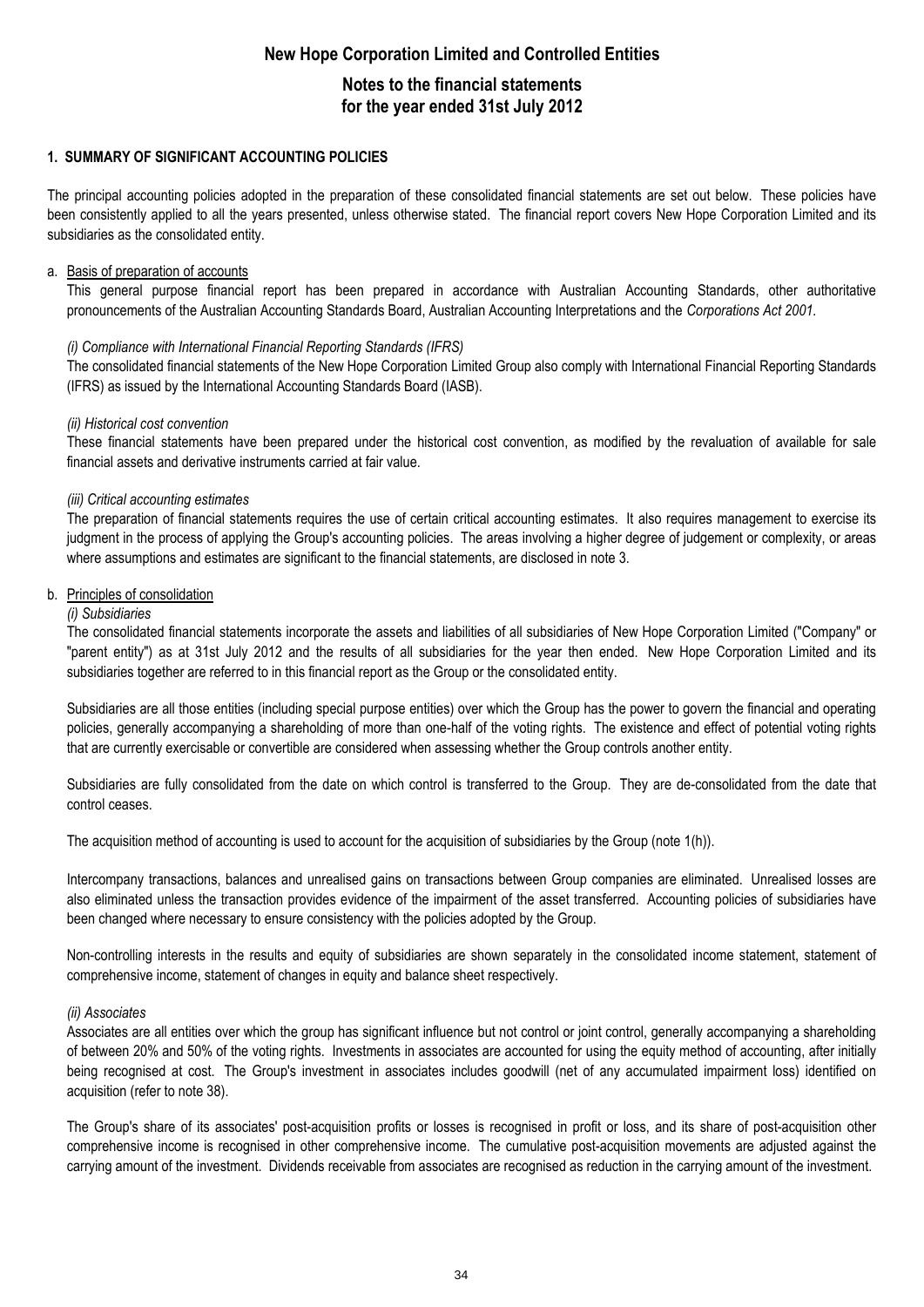## **Notes to the financial statements for the year ended 31st July 2012**

#### **1. SUMMARY OF SIGNIFICANT ACCOUNTING POLICIES (continued)**

#### b. Principles of consolidation (continued)

#### *(ii) Associates* (continued)

When the Group's share of losses in an associate equals or exceeds its interest in the associate, including any other unsecured long-term receivables, the Group does not recognise further losses, unless it has incurred obligations or made payments on behalf of the associate.

Unrealised gains on transactions between the Group and its associates are eliminated to the extent of the Group's interest in the associates. Unrealised losses are also eliminated unless the transaction provides evidence of an impairment of the asset transferred. Accounting policies of associates have been changed where necessary to ensure consistency with the policies adopted by the Group.

As the group only has significant influence, it is unable to obtain reliable information at year end on a timely basis. The results of associates are equity-accounted from their most recent audited annual financial statements or unaudited interim financial statements, all within three months of the year end of the group. Adjustments are made to the associates' financial results for material transactions and events in the intervening period.

#### *(iii) Joint Ventures*

The proportionate interests in the assets, liabilities and expenses of a joint venture activity have been incorporated in the financial statements under the appropriate headings. Details of the joint venture are set out in note 39.

#### c. Segment reporting

Operating segments are reported in a manner consistent with the internal reporting provided to the chief operating decision maker. The chief operating decision maker, who is responsible for allocating resources and assessing performance of the operating segments, has been identified as comprising of the Board, Chief Executive Officer (CEO), Chief Operating Officer (COO) and Chief Financial Officer (CFO).

#### d. Foreign currency translation

#### *(i) Functional and presentation currency*

Items included in the financial statements of each of the Group's entities are measured using the currency of the primary economic environment in which the entity operates ("the functional currency"). The consolidated financial statements are presented in Australian dollars, which is New Hope Corporation Limited's functional and presentation currency.

#### *(ii) Transactions and balances*

Foreign currency transactions are translated into the functional currency using the exchange rates prevailing at the dates of the transactions. Foreign exchange gains and losses resulting from the settlement of such transactions and from the translation at year end exchange rates of monetary assets and liabilities denominated in foreign currencies are recognised in the income statement, except when deferred in equity as qualifying cash flow hedges and qualifying net investment hedges.

Translation differences on non-monetary items, such as equities held at fair value through profit or loss, are reported as part of the fair value gain or loss. Translation differences on non-monetary items, such as equities classified as available for sale financial assets, are included in the fair value reserve in equity.

#### *(iii) Group companies*

The results and financial position of all of the Group entities that have a functional currency different from the presentation currency are translated into the presentation currency as follows:

- assets and liabilities for each balance sheet presented are translated at the closing rates at the date of that balance sheet;
- income and expenses for each income statement and statement of comprehensive income are translated at average exchange rates (unless this is not a reasonable approximation of the cumulative effect of the rates prevailing on the transaction dates, in which case income and expenses are translated at the dates of the transactions); and
- all resulting exchange differences are recognised in other comprehensive income.

On consolidation, exchange differences arising from the translation of any net investment in foreign entities, are recognised in other comprehensive income. When a foreign operation is sold, a proportionate share of such exchange differences is reclassified to profit or loss as part of the gain or loss on sale where applicable.

#### e. Revenue recognition

Revenue is measured at the fair value of the consideration received or receivable. Amounts disclosed as revenue are net of returns, trade allowances, rebates and amounts collected on behalf of third parties.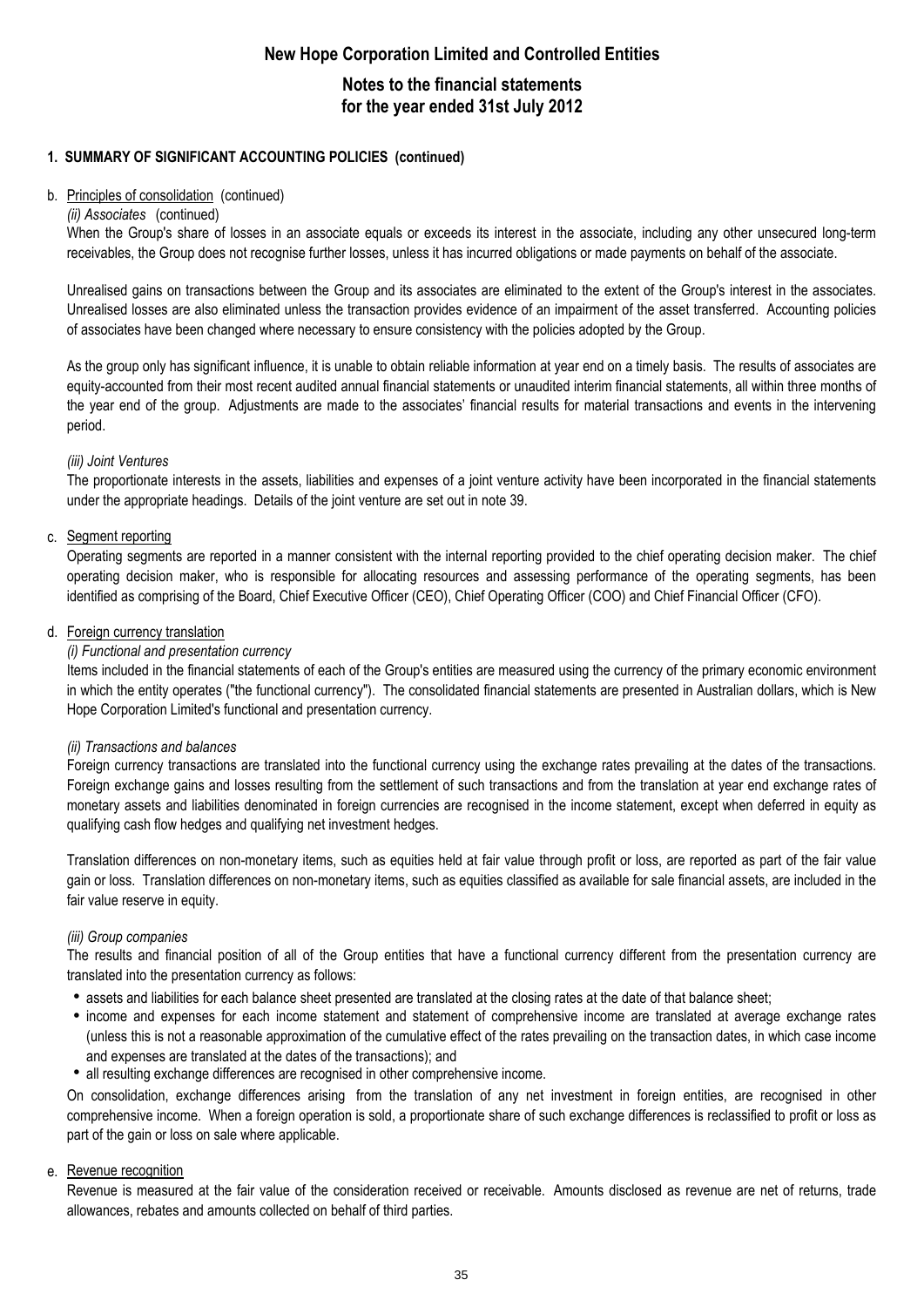## **Notes to the financial statements for the year ended 31st July 2012**

#### **1. SUMMARY OF SIGNIFICANT ACCOUNTING POLICIES (continued)**

#### e. Revenue recognition (continued)

The Group recognises revenue where the amount of revenue can be reliably measured, it is probable that future economic benefits will flow to the entity and specific criteria have been met for each of the Group's activities as described below. The Group bases its estimates on historical results, taking into consideration the type of customer, the type of transaction and the specifics of each arrangement. Revenue is recognised for the major business activities as follows:

- Coal sales revenue is recognised at the time the risks and benefits of ownership have been transferred to the customer in accordance with the sales terms. For export sales this is normally at the time of loading the shipment, and for domestic sales this is generally at the time the coal is delivered to the customer.
- Service fee income and management fee income is recognised as the services are performed.
- Interest income is recognised as it accrues using the effective interest method.
- Rental income is recognised on a straight line basis over the lease term.
- Dividend income is taken into profit when the right to receive payment is established. This applies even if they are paid out of preacquisition profits. However, the investment may need to be tested for impairment as a consequence (note 1(i)).

#### f. Income tax

The income tax expense or revenue for the period is the tax payable on the current period's taxable income, based on the national income tax rate for each jurisdiction, adjusted by changes in deferred tax assets and liabilities attributable to temporary differences, and to unused tax losses.

The current income tax charge is calculated on the basis of the tax laws enacted or substantively enacted at the end of the reporting period in the countries where the company's subsidiaries and associates operate and generate taxable income. Management periodically evaluates positions taken in tax returns with respect to situations in which applicable tax regulation is subject to interpretation. It establishes provisions where appropriate on the basis of amounts expected to be paid to the tax authorities.

Deferred income tax is provided in full, using the liability method, on temporary differences arising between the tax bases of assets and liabilities and their carrying amounts in the consolidated financial statements. However, the deferred income tax is not accounted for if it arises from initial recognition of an asset or liability in a transaction other than a business combination that at the time of the transaction affects neither accounting nor taxable profit or loss. Deferred income tax is determined using tax rates (and laws) that have been enacted or substantially enacted by the balance sheet date and are expected to apply when the related deferred income tax asset is realised or the deferred income tax liability is settled.

Deferred tax assets are recognised for the deductible temporary differences and unused tax losses only if it is probable that future taxable amounts will be available to utilise those temporary differences and losses.

Deferred tax liabilities and assets are not recognised for temporary differences between the carrying amount and tax bases of investments in controlled entities where the company is able to control the timing of the reversal of the temporary difference and it is probable that the differences will not reverse in the foreseeable future.

Deferred tax assets and liabilities are offset when there is a legally enforceable right to offset current tax assets and liabilities and when the deferred tax balances relate to the same taxation authority. Current tax assets and liabilities are offset where the entity has a legally enforceable right to offset and intends either to settle on a net basis, or to realise the asset and settle the liability simultaneously.

Current and deferred tax is recognised in profit or loss, except to the extent that it relates to items recognised in other comprehensive income or directly in equity. In this case, the tax is also recognised in other comprehensive income or directly in equity, respectively.

#### *Investment allowances*

Companies within the Group may be entitled to claim special tax deductions for investments in qualifying assets (investment allowances). The Group accounts for such allowances as tax credits, which means that the allowance reduces income tax payable and current tax expense. A deferred tax asset is recognised for unclaimed tax credits that are carried forward as deferred tax assets.

#### *Tax consolidation legislation*

New Hope Corporation Limited and its wholly owned Australian controlled entities implemented the tax consolidation legislation as of 1 August 2003.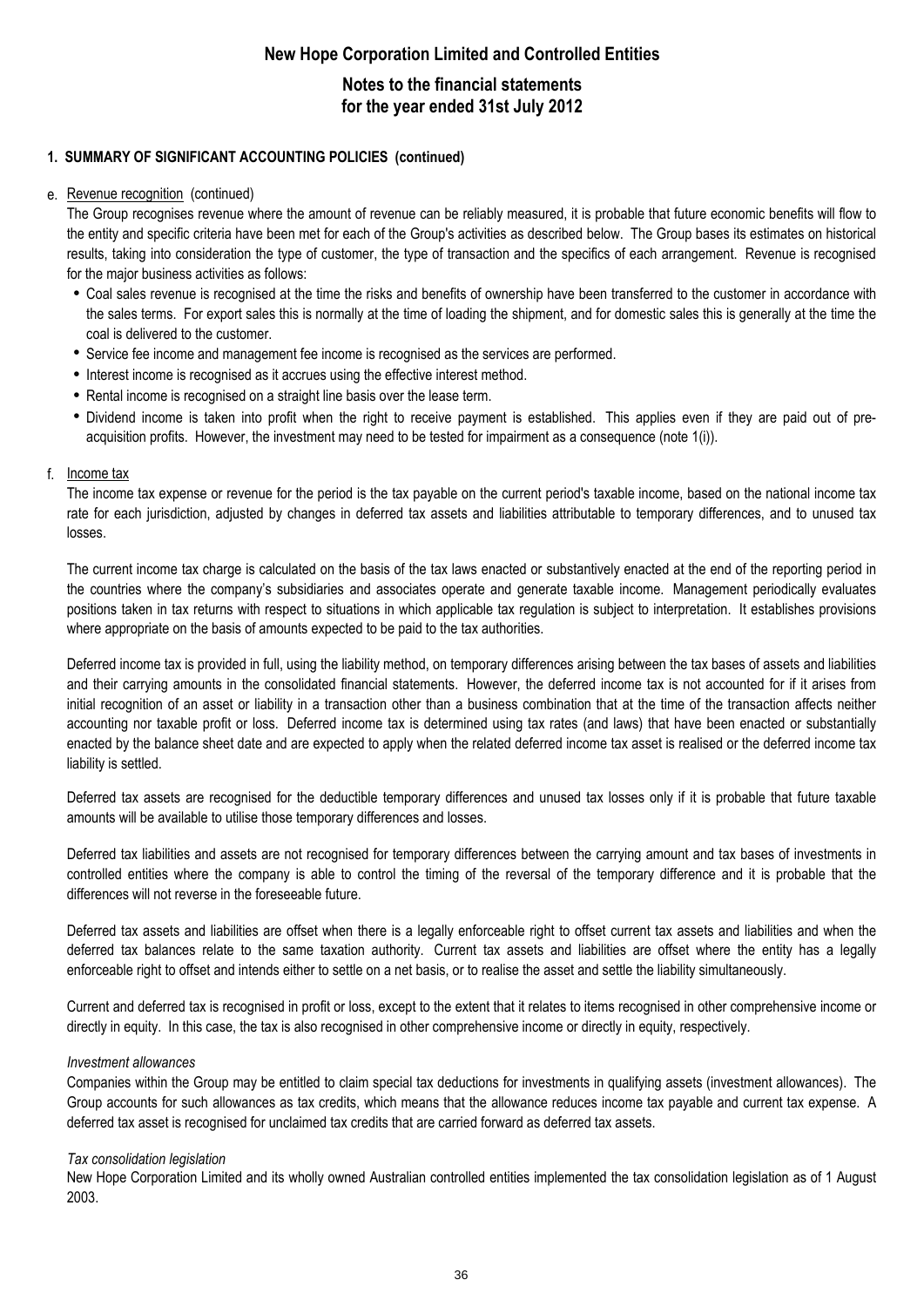### **Notes to the financial statements for the year ended 31st July 2012**

#### **1. SUMMARY OF SIGNIFICANT ACCOUNTING POLICIES (continued)**

#### f. Income tax (continued)

The head entity, New Hope Corporation Limited, and the controlled entities in the tax consolidation Group account for their own current and deferred tax amounts. These tax amounts are measured as if each entity in the tax consolidation Group continues to be a stand alone tax payer in its own right.

In addition to its own current and deferred tax amounts, the Company also recognises the current tax liabilities (or assets) and the deferred tax assets arising from unused tax losses and unused tax credits assumed from controlled entities in the tax consolidated Group.

Assets or liabilities arising under tax funding agreements with the tax consolidated entities are recognised as amounts receivable from or payable to other entities in the Group. Details about the tax funding agreement are disclosed in note 8.

Any difference between the amounts assumed and amounts receivable or payable under the tax funding agreement are recognised as a contribution to (or distribution from) wholly-owned tax consolidated entities.

#### g. Exploration and evaluation expenditure

Exploration, evaluation and relevant acquisition costs are accumulated separately for each area of interest. They comprise acquisition costs, direct exploration and evaluation costs and an appropriate portion of related overhead expenditure. Costs are carried forward only if they relate to an area of interest for which rights of tenure are current and such costs are expected to be recouped through successful development and exploitation or from sale of the area.

Exploration and evaluation expenditure which does not satisfy these criteria is written off.

#### h. Business combinations

The acquisition method of accounting is used to account for all business combinations regardless of whether equity instruments or other assets are acquired. The consideration transferred for the acquisition of a subsidiary comprises the fair value of the assets transferred, the liabilities incurred and the equity interests issued by the Group. The consideration transferred also includes the fair value of any contingent consideration arrangement and the fair value of any pre-existing equity interest in the subsidiary. Acquisition-related costs are expensed as incurred. Identifiable assets acquired and liabilities and contingent liabilities assumed in a business combination are, with limited exceptions, measured at fair values at the acquisition date. On an acquisition-by-acquisition basis, the Group recognises any non-controlling interest in the acquiree either at fair value or at the non-controlling interest's proportionate share of the acquiree's net identifiable assets.

The excess of the consideration transferred, the amount of any non-controlling interest in the acquiree and the acquisition-date fair value of any previous equity interest in the acquiree over the fair value of the net identifiable assets acquired is recorded as goodwill. If those amounts are less than the fair value of the net identifiable assets of the subsidiary acquired and the measurement of all amounts has been reviewed, the difference is recognised directly in profit or loss as a bargain purchase.

Where settlement of any part of cash consideration is deferred, the amounts payable in the future are discounted to their present value as at the date of exchange. The discount rate used is the entity's incremental borrowing rate, being the rate at which similar borrowings could be obtained from an independent financier under comparable terms and conditions.

Contingent consideration is classified either as equity or a financial liability. Amounts classified as a financial liability are subsequently remeasured to fair value with changes in fair value recognised in profit or loss.

#### i. Impairment of assets

Goodwill and intangible assets that have an indefinite useful life are not subject to amortisation and are tested annually for impairment, or more frequently if events or changes in circumstances indicate that they might be impaired. Other assets are tested for impairment whenever events or changes in circumstances indicate that the carrying amount may not be recoverable. An impairment loss is recognised for the amount by which the asset's carrying amount exceeds its recoverable amount. The recoverable amount is the higher of an asset's fair value less cost to sell and its value in use. For the purposes of assessing impairment under value in use testing, assets are grouped at the lowest levels for which there are separately identifiable cash inflows which are largely independent of the cash inflows from other assets or groups of assets (cashgenerating units). Non-financial assets other than goodwill that suffered an impairment are reviewed for possible reversal of the impairment at the end of each reporting period.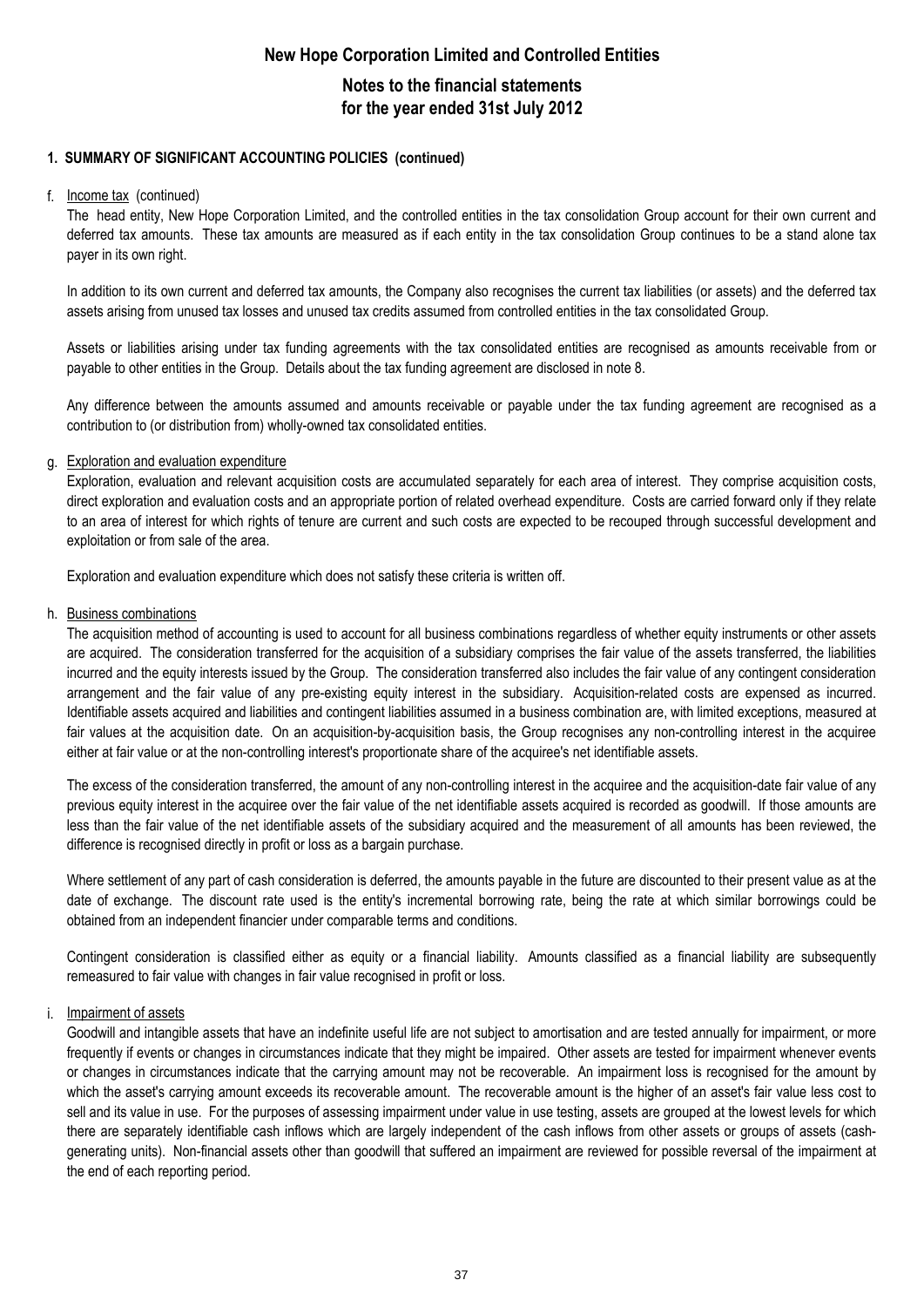## **Notes to the financial statements for the year ended 31st July 2012**

### **1. SUMMARY OF SIGNIFICANT ACCOUNTING POLICIES (continued)**

#### j. Cash and cash equivalents

Cash and cash equivalents include cash on hand, deposits held at call with financial institutions and other short-term, highly liquid investments that are readily convertible to known amounts of cash and which are subject to an insignificant risk of change in value, excluding funds on deposit for which there is no short term identified use in the operating cashflows of the Group.

#### k. Trade receivables

Trade receivables are recognised initially at fair value and subsequently at amortised cost, less provision for doubtful debts. Trade receivables are due for settlement no more than thirty days from the date of recognition.

Collectability of trade debtors is reviewed on an ongoing basis. Debts which are known to be uncollectible are written off by reducing the carrying amount directly. An allowance account (provision for impairment of trade receivables) is used when there is objective evidence that the Group will not be able to collect all of the amounts due according to the original terms of receivables. The amount of the provision is the difference between the asset's carrying amount and the present value of estimated future cash flows, discounted at the effective interest rate.

The amount of the impairment loss is recognised in profit or loss within other expenses. When a trade receivable for which an impairment allowance has been recognised becomes uncollectible in a subsequent period, it is written off against the allowance account. Subsequent recoveries of amounts previously written off are credited against other expenses in profit or loss.

#### l. Inventories

Coal stocks are valued at the lower of cost and net realisable value in the normal course of business. Cost comprises direct materials, direct labour and an appropriate proportion of variable and fixed overhead expenditure, the latter being allocated on the basis of normal operating capacity.

Inventories of consumable supplies and spare parts expected to be used in production are valued at cost.

Work in progress is stated at the lower of cost and net realisable value.

#### m. Non-current assets held for sale and discontinued operations

Non-current assets (or disposal Groups) are classified as held for sale and stated at the lower of their carrying amount and fair value less cost to sell if their carrying amount will be recovered principally through a sale transaction rather than through continuing use.

An impairment loss is recognised for any initial or subsequent write down of the asset (or disposal Group) to fair value less cost to sell. A gain is recognised for any subsequent increases in fair value less cost to sell of an asset (or disposal Group), but not in excess of any cumulative impairment loss previously recognised. A gain or loss not previously recognised by the date of the sale of the non-current asset (or disposal Group) is recognised at the date of derecognition.

Assets (including those that are part of a disposal Group) are not depreciated or amortised while they are classified as held for sale.

Assets classified as held for sale and the assets of a disposal Group classified as held for sale are presented separately from other assets in the balance sheet.

A discontinued operation is a component of the entity that has been disposed of, or is classified as held for sale and that represents a separate major line of the business or geographical area of operations, is part of a single coordinated plan to dispose of such a line of the business or area of operations, or a subsidiary acquired exclusively with the view to resale. The results of discontinued operations are presented separately in the income statement.

#### n. Investments and other financial assets

The Group classifies its financial assets in the following categories:

#### *(i) Available for sale financial assets*

Available for sale financial assets, comprising principally marketable securities, are non-derivatives that are either designated in this category or not classified in any other category. They are included in non-current assets unless management intends to dispose of the investment within 12 months of the balance sheet date.

Available for sale financial assets are initially recognised at fair value. Unrealised gains and losses arising from changes in the fair value of nonmonetary securities classified as available for sale are recognised in equity in the available for sale investments revaluation reserve. When securities classified as available for sale are sold or impaired, the accumulated fair value adjustments are included in the income statement as gains and losses from investment securities.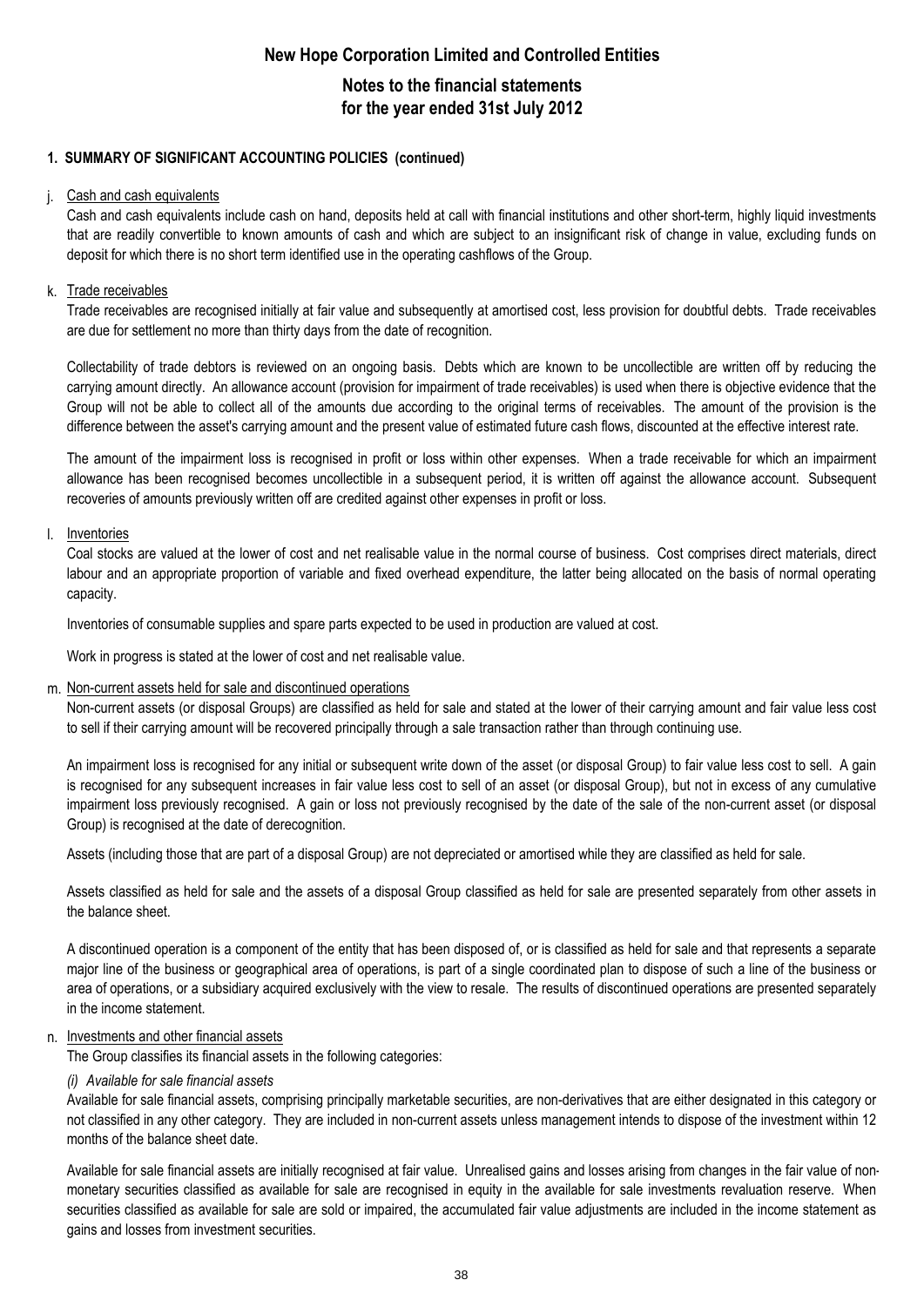### **Notes to the financial statements for the year ended 31st July 2012**

#### **1. SUMMARY OF SIGNIFICANT ACCOUNTING POLICIES (continued)**

#### n. Investments and other financial assets (continued)

#### *(ii) Held to maturity investments*

Held to maturity investments are non-derivative financial assets with fixed or determinable payments and fixed maturities that the Group's management has the positive intention and ability to hold to maturity. Held to maturity investments are carried at amortised cost using the effective interest method.

#### *(iii) Loans and receivables*

Loans and receivables are non-derivative financial assets with fixed or determinable payments that are not quoted in an active market. They are initially recognised at fair value, and subsequently at amortised cost less provisions for doubtful debts. They are included in current assets, except for those with maturities greater than 12 months after the reporting date which are classified as non-current assets. Loans and receivables are included in trade and other receivables (note 11) and receivables (note 15) in the balance sheet.

#### *Impairment*

The group assesses at the end of each reporting period whether there is objective evidence that a financial asset or group of financial assets is impaired. A financial asset or a group of financial assets is impaired and impairment losses are incurred only if there is objective evidence of impairment as a result of one or more events that occurred after the initial recognition of the asset (a "loss event") and that loss event (or events) has an impact on the estimated future cash flows of the financial asset or group of financial assets that can be reliably estimated. In the case of equity investments classified as available for sale, a significant or prolonged decline in the fair value of the security below its cost is considered an indicator that the assets are impaired.

#### *(i) Assets classified as available for sale*

If there is objective evidence of impairment for available for sale financial assets, the cumulative loss, measured as the difference between the acquisition cost and the current fair value, less any impairment loss on that financial asset previously recognised in profit or loss, is removed from equity and recognised in profit or loss.

Impairment losses on equity instruments that were recognised in profit or loss are not reversed through profit or loss in a subsequent period.

#### o. Derivatives - Forward foreign exchange contracts

Derivatives are initially recognised at fair value on the date a derivative contract is entered into and are subsequently remeasured to their fair value at each reporting date. The method of recognising the resulting gain or loss depends on whether the derivative is designated as a hedging instrument, and if so, the nature of the item being hedged. The Group designates derivatives as hedges of highly probable forecast transactions (cash flow hedges).

The Group documents at the inception of the transaction, the relationship between hedging instruments and hedged items, as well as its risk management objectives and strategy for undertaking various hedge transactions. The Group also documents its assessment, both at hedge inception and on an ongoing basis, of whether the derivatives that are used in hedging transactions have been and will continue to be highly effective in offsetting changes in fair values or cash flows of hedged items.

The effective portion of changes in the fair value of derivatives that are designated and qualify as cash flow hedges is recognised in the hedging reserve. The gain or loss relating to the ineffective portion is recognised immediately in profit or loss.

Amounts accumulated in equity are recycled in the income statement in the periods when the hedged item will affect profit or loss (for instance when the forecast sale that is hedged takes place). However, when the forecast transaction that is hedged, results in the recognition of a nonfinancial asset (for example, inventory) or a non-financial liability, the gains and losses previously deferred in equity are transferred from equity and included in the measurement of the initial cost or carrying amount of the asset or liability.

When a hedging instrument expires, is sold or terminated, or when a hedge no longer meets the criteria for hedge accounting, any cumulative gain or loss in equity at that time remains in equity and is recognised when the forecast transaction is ultimately recognised in profit or loss. When a forecast transaction is no longer expected to occur, the cumulative gain or loss that was reported in equity is immediately reclassified to profit or loss.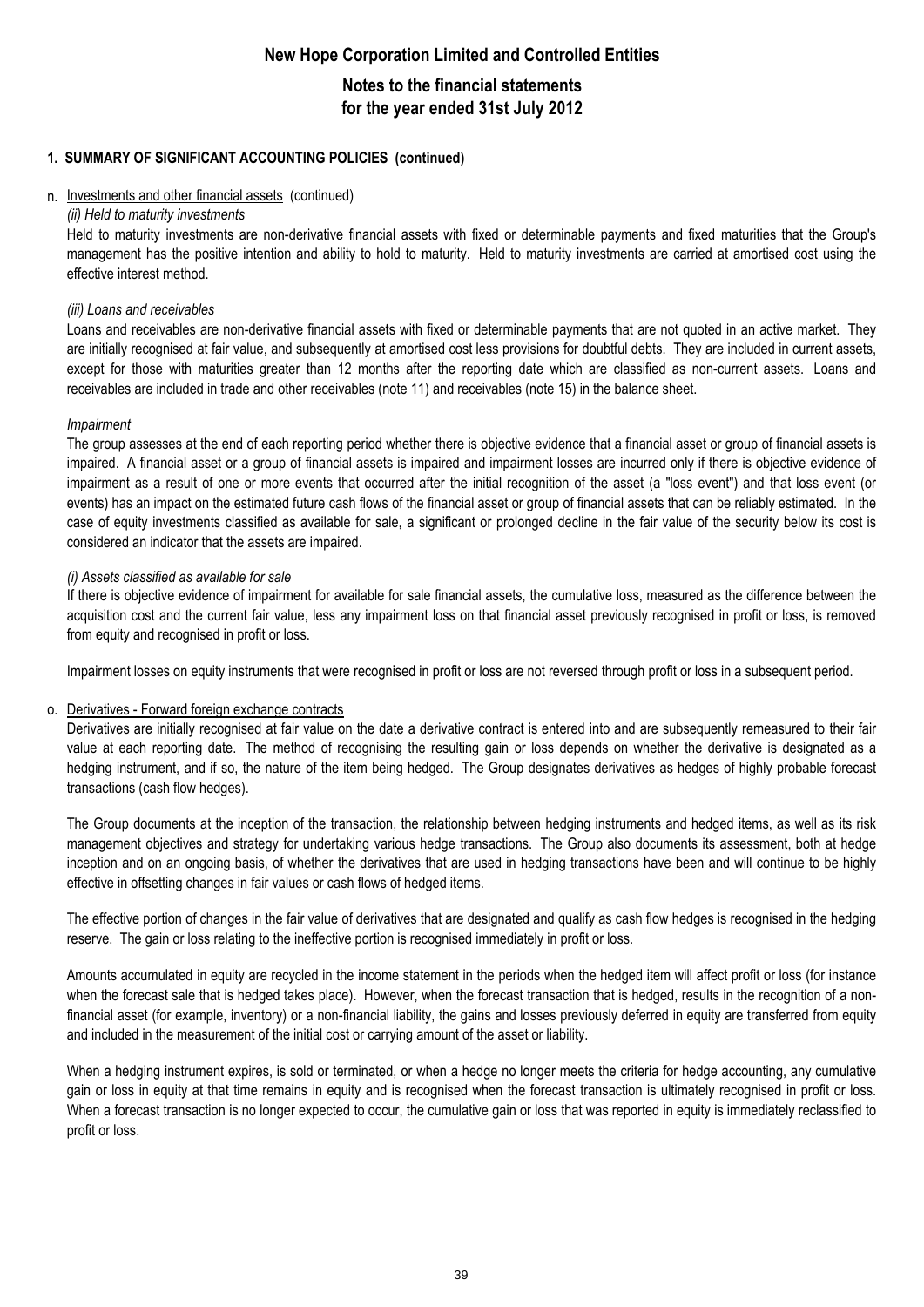## **Notes to the financial statements for the year ended 31st July 2012**

#### **1. SUMMARY OF SIGNIFICANT ACCOUNTING POLICIES (continued)**

#### p. Fair value estimation

The fair value of financial assets and financial liabilities must be estimated for recognition and measurement for disclosure purposes.

The fair value of financial instruments that are not traded in an active market (for example, over-the-counter derivatives) is determined using valuation techniques. The Group uses a variety of methods and makes assumptions that are based on market conditions existing at each balance date. The fair value of forward exchange contracts is determined using forward exchange market rates at the balance sheet date.

The carrying value less the estimated credit adjustments of trade receivables and payables is assumed to approximate their fair values due to their short term nature. The fair value of financial liabilities for disclosure purposes is estimated by discounting the future contractual cash flows at the current market interest rate that is available to the Group for similar financial instruments.

#### q. Property, plant and equipment

Property, plant and equipment, excluding investment property, is stated at historical cost less applicable depreciation. Historical cost includes expenditure that is directly attributable to the acquisition of the items. Cost may also include transfers from equity of any gains/losses on qualifying cash flow hedges of foreign currency purchases of property, plant and equipment.

Subsequent costs are included in the asset's carrying amount or recognised as a separate asset, as appropriate, only when it is probable that future economic benefits associated with the item will flow to the Group and the cost of the item can be measured reliably. All other repairs and maintenance are charged to profit or loss during the financial period in which it is incurred.

Depreciation is calculated so as to write off the cost of each item of property, plant and equipment during its expected economic life to the consolidated entity. Each item's useful life has due regard both to its own physical life limitations and to present assessments of economically recoverable resources of the mine property at which the item is located. Estimates of residual values and remaining useful lives are made on an annual basis. Straight line method is predominately used. The expected useful life of plant and equipment is 4 to 20 years, buildings is 25 to 40 years and motor vehicles is 4 years. Land is not depreciated.

An asset's carrying amount is written down immediately to its recoverable amount if the asset's carrying amount is greater than its recoverable amount (note 1(i)).

Gains and losses on disposals are determined by comparing proceeds with carrying amount. These are included in profit or loss.

#### r. Mine properties, mine development costs, mining reserves and mining leases

Development expenditure incurred by the consolidated entity is accumulated separately for each area of interest in which economically recoverable mineral resources have been identified to the satisfaction of the Directors. Direct development expenditure, pre-operating mine start-up costs and an appropriate portion of related overhead expenditures are capitalised as mine development costs up until the relevant mine is in commercial production.

Mining reserves, leases and mine development costs are amortised over the estimated productive life of each applicable mine on either a unit of production basis or years of operation basis, as appropriate. Amortisation commences when a mine commences commercial production.

The cost of acquiring mineral reserves and mineral resources are capitalised on the statement of financial position as incurred.

#### s. Intangible assets

#### *(i) IT development and software*

Costs incurred in developing products or systems and costs incurred in acquiring software and licenses that will contribute to future period financial benefits through revenue generation and/or cost reduction are capitalised to software and systems. Costs capitalised are external direct costs of materials and services. Amortisation is calculated on a straight line basis over periods generally ranging from 3 to 5 years.

#### *(ii) Goodwill*

Goodwill is measured as described in note 1(h). Goodwill on acquisitions of subsidiaries is included in intangible assets. Goodwill on acquisitions of associates is included in investments in associates. Goodwill is not amortised. Instead, goodwill is tested for impairment annually, and is carried at cost less accumulated impairment losses. Gains or losses on the disposal of an entity include the carrying amount of goodwill relating to the entity sold.

Goodwill is allocated to cash-generating units for the purpose of impairment testing. The allocation is made to those cash-generating units or Groups of cash-generating units that are expected to benefit from the business combination in which the goodwill arose, identified according to operating segments (note 4).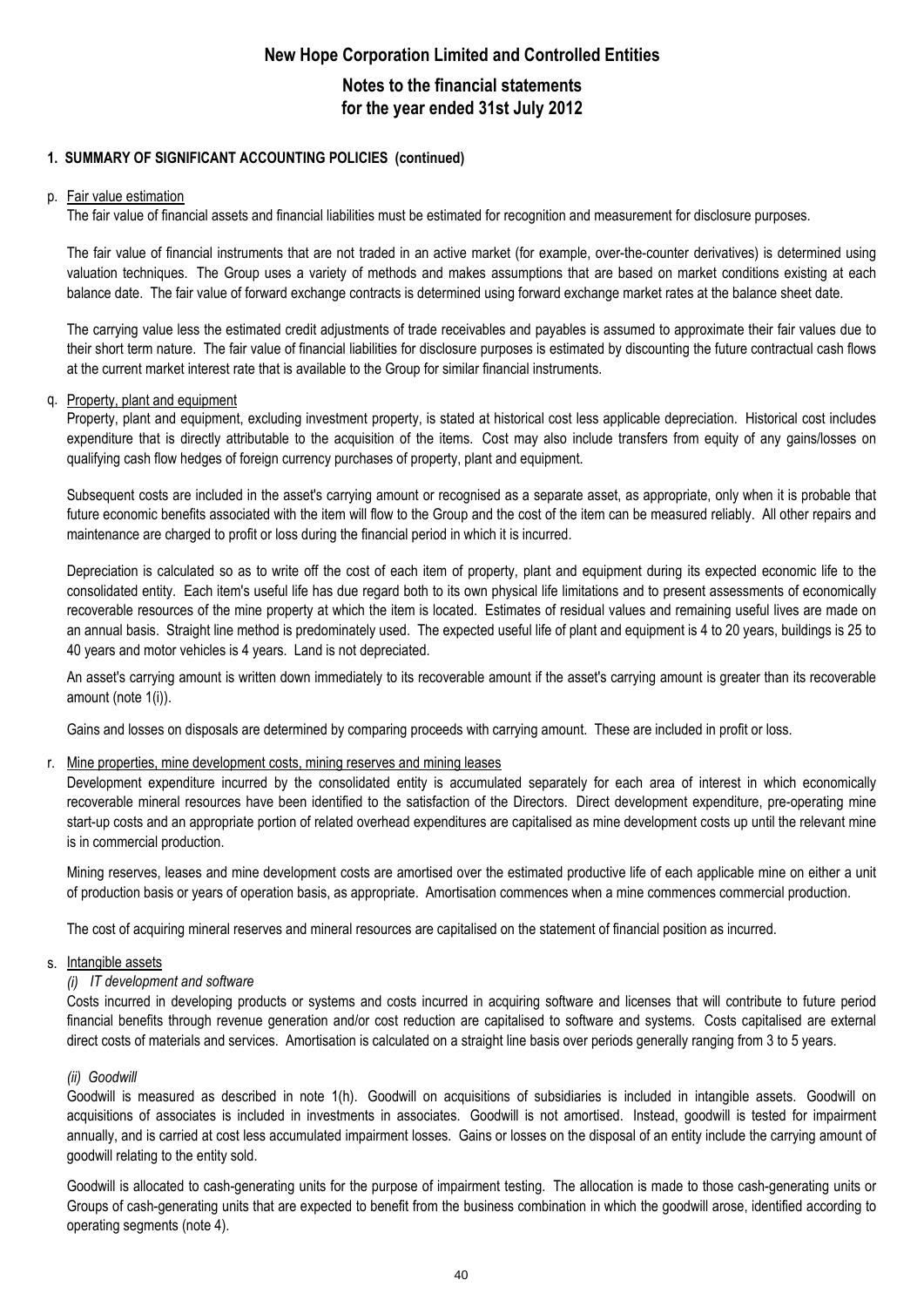### **Notes to the financial statements for the year ended 31st July 2012**

#### **1. SUMMARY OF SIGNIFICANT ACCOUNTING POLICIES (continued)**

#### t. Trade and other payables

These amounts represent liabilities for goods and services provided to the Group prior to the end of the financial year and which are unpaid. The amounts are unsecured and usually paid within forty five days of recognition.

#### u. <u>Borrowing costs</u>

Borrowing costs incurred for the construction of a qualifying asset are capitalised during the period of time that is required to complete and prepare the asset for its intended use or sale. Other borrowing costs are recognised as expenses in the period in which they are incurred.

#### v. Employee benefits

#### *(i) Short-term obligations*

Liabilities for wages and salaries, including non-monetary benefits, annual leave and vesting sick leave expected to be settled within twelve months after the end of the period in which the employees render the related service are recognised in respect of employees' services up to the end of the reporting period and are measured at the amounts expected to be paid when the liabilities are settled. The liability of annual leave and accumulating sick leave is recognised in the provision for employee benefits. All other short-term employee benefit obligations are presented as payables.

#### *(ii) Other long-term employee benefit obligations*

The liability for long service leave and annual leave which is not expected to be settled within twelve months after the end of the period in which the employees render the related service is recognised in the provision for employee benefits and measured as the present value of expected future payments to be made in respect of services provided by employees up to the end of the reporting period using the projected unit credit method. Consideration is given to expected future wage and salary levels, experience of employee departures and periods of service. Expected future payments are discounted using market yields at the end of the reporting period on national government bonds with terms to maturity and currency that match, as closely as possible, the estimated future cash outflows.

#### *(iii) Share-based payments*

Share-based compensation benefits are provided to employees via the New Hope Corporation Limited Employee Share Option Plan and the New Hope Corporation Ltd Employee Performance Rights Share Plan. Information relating to these schemes is set out in note 36.

The fair value of options granted under the New Hope Corporation Limited Employee Share Option Plan and the New Hope Corporation Ltd Employee Performance Rights Share Plan is recognised as an employee benefit expense with a corresponding increase in equity. The fair value is measured at grant date and recognised over the period during which the employee becomes unconditionally entitled to the options or rights. Options and rights are exercisable by current employees during the nominated vesting period or by Directors' consent. Detailed vesting conditions are set out in the Directors' report.

The fair value of rights at grant date is calculated as the number of rights offered at the share price at offer date. The fair value of options at grant date is independently determined using a monte carlo option pricing model that takes into account the exercise price, the term of the option, the vesting criteria, the impact of dilution, the non-tradeable nature of the option, the share price at grant date and expected price volatility of the underlying share, the expected dividend yield and the risk-free interest rate for the term of the option.

The fair value of the options granted is adjusted to reflect the market vesting condition, but excludes the impact of any non-market vesting conditions. Non-market vesting conditions are included in assumptions about the number of options that are expected to become exercisable. At each reporting date, the entity revises its estimate of the number of options that are expected to become exercisable. The employee benefit expense recognised each period takes into account the most recent estimate. The impact of the revision to the original estimates, is recognised in profit or loss with a corresponding adjustment to equity.

#### w. Contributed equity

Ordinary shares are classified as equity. Incremental costs directly attributable to the issue of new shares or options are shown in equity as a deduction net of tax, from the proceeds. The amounts of any capital returns are applied against contributed equity.

#### x. Dividends

Provision is made for the amount of any dividend declared on or before the end of the financial year but not distributed at balance date.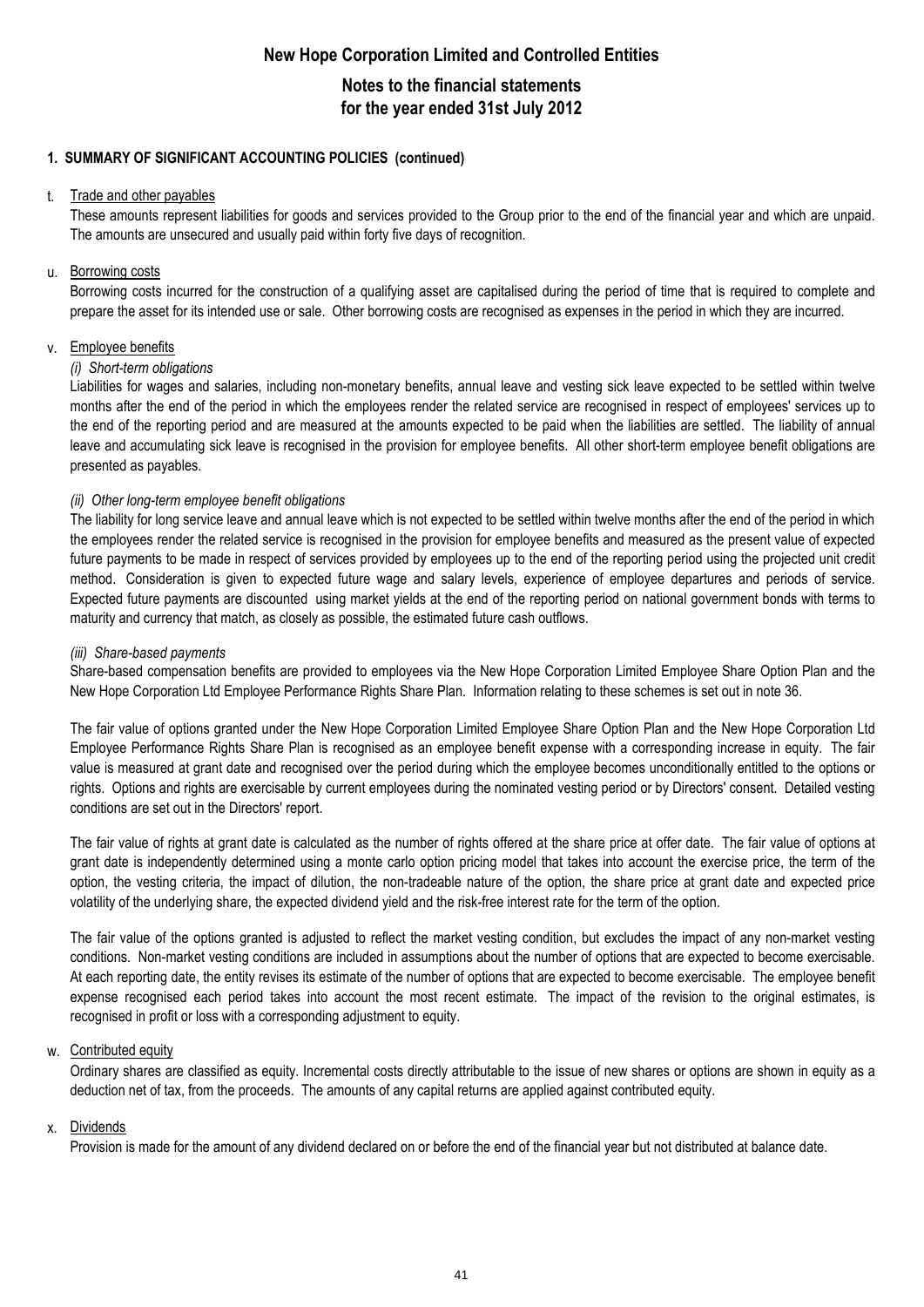## **Notes to the financial statements for the year ended 31st July 2012**

#### **1. SUMMARY OF SIGNIFICANT ACCOUNTING POLICIES (continued)**

#### y. Rounding of amounts

The Company is of a kind referred to in Class Order 98/0100, issued by the Australian Securities and Investment Commission, relating to the "rounding off" of amounts in the financial statements. Amounts in the financial statements have been rounded off in accordance with that Class Order to the nearest thousand dollars, or in certain cases, to the nearest dollar.

#### z. Earnings per share

#### *(i) Basic earnings per share*

Basic earnings per share is calculated by dividing the profit attributable to equity holders of the company, excluding any costs of servicing equity other than ordinary shares, by the weighted average number of ordinary shares outstanding during the year, adjusted for bonus element in ordinary shares issued during the year.

#### *(ii) Diluted earnings per share*

Diluted earnings per share adjusts the figures used in the determination of basic earnings per share to take into account the after income tax effect of interest and other financial costs associated with dilutive potential ordinary shares and the weighted average number of shares assumed to have been issued for no consideration in relation to dilutive potential ordinary shares.

#### aa. Restoration, rehabilitation and environmental expenditure

Provisions are raised for restoration, rehabilitation and environmental expenditure as soon as an obligation exists, with the cost being charged to profit or loss in respect of ongoing rehabilitation. Where the obligation relates to decommissioning of assets and restoring the sites on which they are located, the costs are carried forward in the value of the asset and amortised over its useful life.

Provisions are measured at the present value of expected future cash outflows with future cash outflows reassessed on a regular basis. The present value is determined using an appropriate discount rate. The obligations include profiling, stabilisation and revegetation of the completed area, with cost estimates based on current statutory requirements and current technology.

#### ab. Goods and Services Tax (GST)

Revenues, expenses and assets are recognised net of the amount of associated GST, unless the GST incurred is not recoverable from the taxation authority. In this case it is recognised as part of the cost of acquisition of the asset or as part of the expense.

Receivables and payables are stated inclusive of the amount of GST receivable or payable. The net amount of GST recoverable from, or payable to, the taxation authority is included with other receivables or payables in the balance sheet.

Cash flows are presented on a gross basis. The GST component of cash flows arising from investing or financing activities which are recoverable from, or payable to the taxation authority, are presented as operating cash flows.

#### ac. <u>Leases</u>

Leases in which a significant portion of the risks and rewards of ownership are not transferred to the Group as lessee are classified as operating leases. Payments made under operating leases (net of any incentives received from the lessor) are charged to the income statement on a straight line basis over the period of the lease.

#### ad. New accounting standards and interpretations

Certain new accounting standards and interpretations have been published that are not mandatory for 31 July 2012 reporting periods. The Group's assessment of the impact of these new standards and interpretations is set out below. The group does not expect to adopt the new standards before their operative date. They would therefore be first applied in the financial statements for the annual reporting period ending 31 July 2014.

(i) AASB 9 Financial Instruments, AASB 2009-11 Amendments to Australian Accounting Standards arising from AASB 9 and AASB 2010-7 Amendments to Australian Accounting Standards arising from AASB 9 (December 2010) (effective for annual reporting periods beginning *on or after 1 January 2013)*

AASB 9 *Financial Instruments* addresses the classification, measurement and derecognition of financial assets and financial liabilities. The standard is not applicable until 1 January 2013 but is available for early adoption. There will be no impact on the group's accounting for financial liabilities, as the new requirements only affect the accounting for financial liabilities that are designated as at fair value through profit or loss and the group does not have any such liabilities. The derecognition rules have been transferred from AASB 139 *Financial Instruments: Recognition and Measurement* and have not been changed. The group has not yet decided when to adopt AASB 9.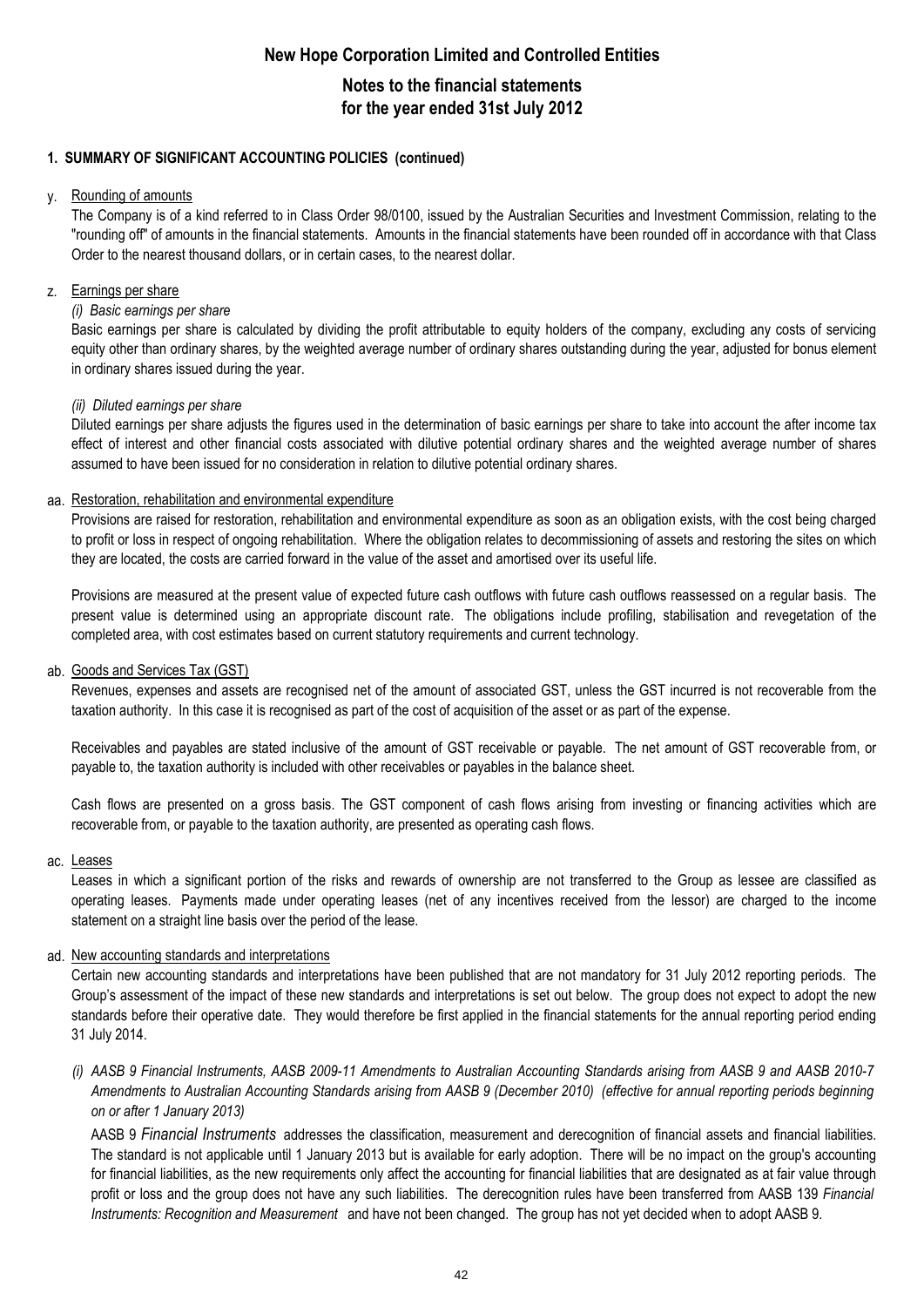## **New Hope Corporation Limited and Controlled Entities Notes to the financial statements for the year ended 31st July 2012**

#### **1. SUMMARY OF SIGNIFICANT ACCOUNTING POLICIES (continued)**

#### ad. New accounting standards and interpretations (continued)

(ii) AASB 10 Consolidated Financial Statements, AASB 11 Joint Arrangements, AASB 12 Disclosure of Interests in Other Entities and revised *AASB 127 Separate Financial Statements and AASB 128 Investments in Associates and Joint Ventures (effective 1 January 2013)*

In August 2011, the AASB issued a suite of five new and amended standards which address the accounting for joint arrangements, consolidated financial statements and associated disclosures.

AASB 10 replaces all of the guidance on control and consolidation in AASB 127 *Consolidated and Separate Financial Statements* , and Interpretation 12 *Consolidation – Special Purpose Entities* . The core principle that a consolidated entity presents a parent and its subsidiaries as if they are a single economic entity remains unchanged, as do the mechanics of consolidation. However, the standard introduces a single definition of control that applies to all entities. It focuses on the need to have both power and rights or exposure to variable returns before control is present. Power is the current ability to direct the activities that significantly influence returns. Returns must vary and can be positive, negative or both. There is also new guidance on participating and protective rights and on agent/principal relationships. While the group does not expect the new standard to have a significant impact on its composition, it has yet to perform a detailed analysis of the new guidance in the context of its various investees that may or may not be controlled under the new rules.

AASB 11 introduces a principles based approach to accounting for joint arrangements. The focus is no longer on the legal structure of joint arrangements, but rather on how rights and obligations are shared by the parties to the joint arrangement. Based on the assessment of rights and obligations, a joint arrangement will be classified as either a joint operation or joint venture. Joint ventures are accounted for using the equity method, and the choice to proportionately consolidate will no longer be permitted. Parties to a joint operation will account their share of revenues, expenses, assets and liabilities in much the same way as under the previous standard. AASB 11 also provides guidance for parties that participate in joint arrangements but do not share joint control. The group is currently assessing the full impact upon adopting this standard.

AASB 12 sets out the required disclosures for entities reporting under the two new standards, AASB 10 and AASB 11, and replaces the disclosure requirements currently found in AASB 128. Application of this standard by the group will not affect any of the amounts recognised in the financial statements, but will impact the type of information disclosed in relation to the group's investments.

AASB 127 is renamed Separate Financial Statements and is now a standard dealing solely with separate financial statements. Application of this standard by the group and parent entity will not affect any of the amounts recognised in the financial statements, but may impact the type of information disclosed in relation to the parent's investments in the separate parent entity financial statements.

#### *(iii) AASB 13 Fair Value Measurement (effective 1 January 2013)*

AASB 13 was released in September 2011. AASB 13 explains how to measure fair value and aims to enhance fair value disclosures. The group has yet to determine which, if any, of its current measurement techniques will have to change as a result of the new guidance. It is therefore not possible to state the impact, if any, of the new rules on any of the amounts recognised in the financial statements. However, application of the new standard will impact the type of information disclosed in the notes to the financial statements. The group does not intend to adopt the new standard before its operative date, which means that it would be first applied in the annual reporting period ending 30 June 2014.

#### *(iv) Int 20 Accounting for stripping costs and AASB 2011-12 (effective 1 January 2013)*

Production phase stripping costs will be attributed to an identifiable component of an ore body and amortised over the useful life of the identified component. On transition, existing production phase stripping costs will be written off to retained earnings if they cannot be attributed to an identifiable component of an ore body. Entities will no longer be able to amortise production phase stripping costs over the life of mine. Entities may need to make significant changes to processes, procedures and systems in order for the accounting to mirror the mining activity. Entities will need to directly attribute its carried forward stripping cost to components of ore bodies to avoid a write-off on adoption of the interpretation. The group is currently assessing the full impact upon adopting this standard.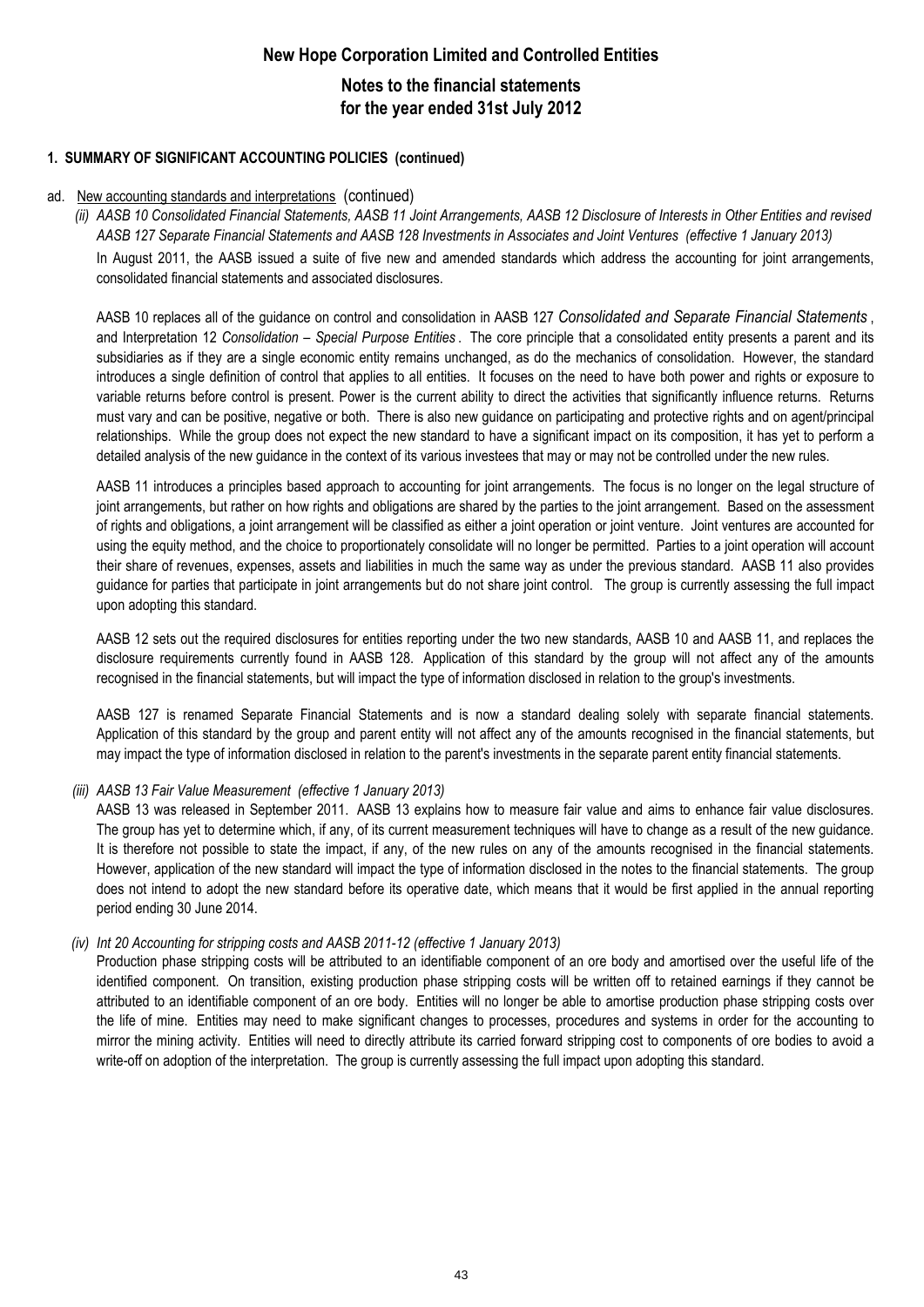### **Notes to the financial statements for the year ended 31st July 2012**

#### **1. SUMMARY OF SIGNIFICANT ACCOUNTING POLICIES (continued)**

#### ae. Parent entity financial information

The financial information for the parent entity, New Hope Corporation Limited, disclosed in note 41 has been prepared on the same basis as the consolidated financial statements, except as set out below.

#### *Investments in subsidiaries, associates and joint ventures*

Investments in subsidiaries, subsidiaries and joint ventures are accounted for at cost in the financial report of New Hope Corporation Limited. Dividends received from subsidiaries are recognised in the parent entity's income statement rather than being deducted from the carrying amount of these investments.

#### *Tax consolidation legislation*

New Hope Corporation Limited and its wholly-owned Australian controlled entities have implemented the tax consolidation legislation as of 1 July 2002. The head entity, New Hope Corporation Limited, and the controlled entities in the tax consolidated group continue to account for their own current and deferred tax amounts. These tax amounts are measured as if each entity in the tax consolidated group continues to be a stand alone taxpayer in its own right. In addition to its own current and deferred tax amounts, New Hope Corporation Limited also recognises the current tax liabilities (or assets) and the deferred tax assets arising from unused tax losses and unused tax credits assumed from controlled entities in the tax consolidated group.

The entities have also entered into a tax funding agreement under which the wholly-owned entities fully compensate New Hope Corporation Limited for any current tax payable assumed and are compensated by New Hope Corporation Limited for any current tax receivable and deferred tax assets relating to unused tax losses or unused tax credits that are transferred to New Hope Corporation Limited under the tax consolidation legislation. The funding amounts are determined by reference to the amounts recognised in the wholly-owned entities' financial statements.

The amounts receivable/payable under the tax funding agreement are due upon receipt of the funding advice from the head entity, which is issued as soon as practicable after the end of each financial year. The head entity may also require payment of interim funding amounts to assist with its obligations to pay tax instalments.

Assets or liabilities arising under tax funding agreements with the tax consolidated entities are recognised as current amounts receivable from or payable to other entities in the group. Any difference between the amounts assumed and amounts receivable or payable under the tax funding agreement are recognised as a contribution to (or distribution from) wholly-owned tax consolidated entities.

#### af. Comparative Figures

When required, comparative figures have been adjusted to conform to changes in presentation for the current financial year.

#### **2. FINANCIAL RISK MANAGEMENT**

The Group's activities expose it to a variety of financial risks: market risk (including currency risk, price risk and interest rate risk), credit risk and liquidity risk. The Group's overall risk management program focuses on the unpredictability of financial markets and seeks to minimise potential adverse effects on the financial performance of the Group. The Group uses derivative financial instruments such as foreign exchange contracts to hedge certain risk exposures. Derivatives are used exclusively for hedging purposes, i.e. not as trading or other speculative instruments. The Group uses different methods to measure different types of risk to which it is exposed. These methods include sensitivity analysis in the case of interest rate, foreign exchange and other price risks and aging analysis for credit risk.

Risk management is carried out in accordance with written policies approved by the Board of Directors. These written policies cover specific areas, such as mitigating foreign exchange, interest rate and credit risks, use of forward exchange contracts and investment of excess liquidity.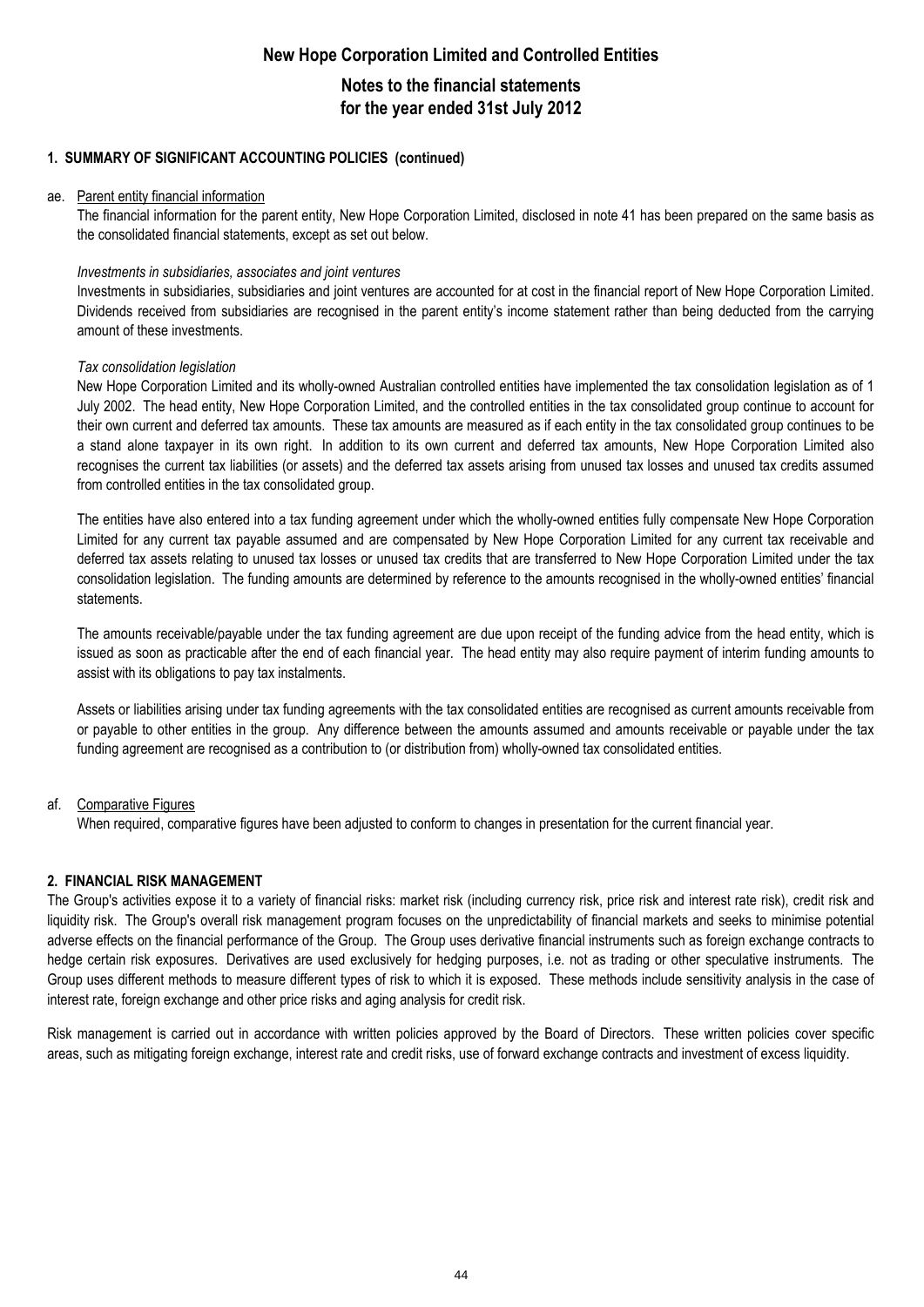## **Notes to the financial statements for the year ended 31st July 2012**

| 2. FINANCIAL RISK MANAGEMENT (continued)             | 2012<br>\$000 | 2011<br>\$000 |
|------------------------------------------------------|---------------|---------------|
| The Group holds the following financial instruments: |               |               |
| <b>Financial assets</b>                              |               |               |
| Cash and cash equivalents                            | 70,990        | 75,149        |
| Trade and other receivables                          | 26,332        | 116,402       |
| Derivative financial instruments                     | 30,364        | 40,687        |
| Available for sale financial assets                  | 73,140        | 92,389        |
| Held to maturity investments                         | 1,446,975     | 1,599,552     |
| Other financial assets                               | 299           | 303           |
|                                                      | 1,648,100     | 1,924,482     |
| <b>Financial liabilities</b>                         |               |               |
| Trade and other payables                             | 40,460        | 51,639        |
|                                                      | 40,460        | 51,639        |

#### a. <u>Market risk</u>

*(i) Foreign exchange risk*

Foreign exchange risk arises when future commercial transactions and recognised assets and liabilities are denominated in a currency that is not the entity's functional currency. The Group is exposed to foreign exchange risk arising from currency exposures to the US dollar.

Forward contracts are used to manage foreign exchange risk. Senior management is responsible for managing exposures in each foreign currency by using external forward currency contracts. Contracts are designated as cash flow hedges. External foreign exchange contracts are designated at Group level as hedges of foreign exchange risk on specific future transactions.

The Group's risk management policy is to hedge up to 65% of anticipated transactions (export coal sales) in US dollars for the subsequent year, up to 57% of anticipated revenue beyond a year but less than two years and up to 50% for revenue beyond two years but less than three years. All hedges of projected export coal sales qualify as "highly probable" forecast transactions for hedge accounting purposes.

The Group's exposure to foreign currency risk at the reporting date was as follows:

|                                                                       | 2012                     | 2011       |
|-----------------------------------------------------------------------|--------------------------|------------|
|                                                                       | <b>USD</b>               | <b>USD</b> |
|                                                                       | \$000                    | \$000      |
| Cash and cash equivalents                                             | 37,590                   | 17,265     |
| Trade receivables                                                     | $\overline{\phantom{a}}$ | 37,306     |
| Forward exchange contracts - sell foreign currency (cash flow hedges) | 275,000                  | 309,000    |
| Trade payables                                                        | 750                      | 1,500      |

#### *Group sensitivity*

Based on the trade receivables, cash and trade payables held at 31 July 2012, had the Australian dollar weakened/strengthened by 10% against the US dollar with all other variables held constant, the Group's post-tax profit for the year would have increased/(decreased) by \$2,833,000/(\$2,318,000) (2011 - \$3,981,000/(\$3,257,000)), mainly as a result of foreign exchange gains/losses on translation of US dollar receivables and cash balances as detailed in the above table. The Group's equity as at balance date would have increased/(decreased) by the same amounts.

Based on the forward exchange contracts held at 31 July 2012, had the Australian dollar weakened/strengthened by 10% against the US dollar with all other variables held constant, the Group's equity would have increased/(decreased) by \$23,751,000/(\$26,126,000) (2011 - \$25,644,000/(\$28,209,000)). There is no effect on post-tax profits. Equity in 2012 is less sensitive to movements in the Australian dollar / USD exchange rates than in 2011 because of the decreased value of forward exchange contracts in 2012.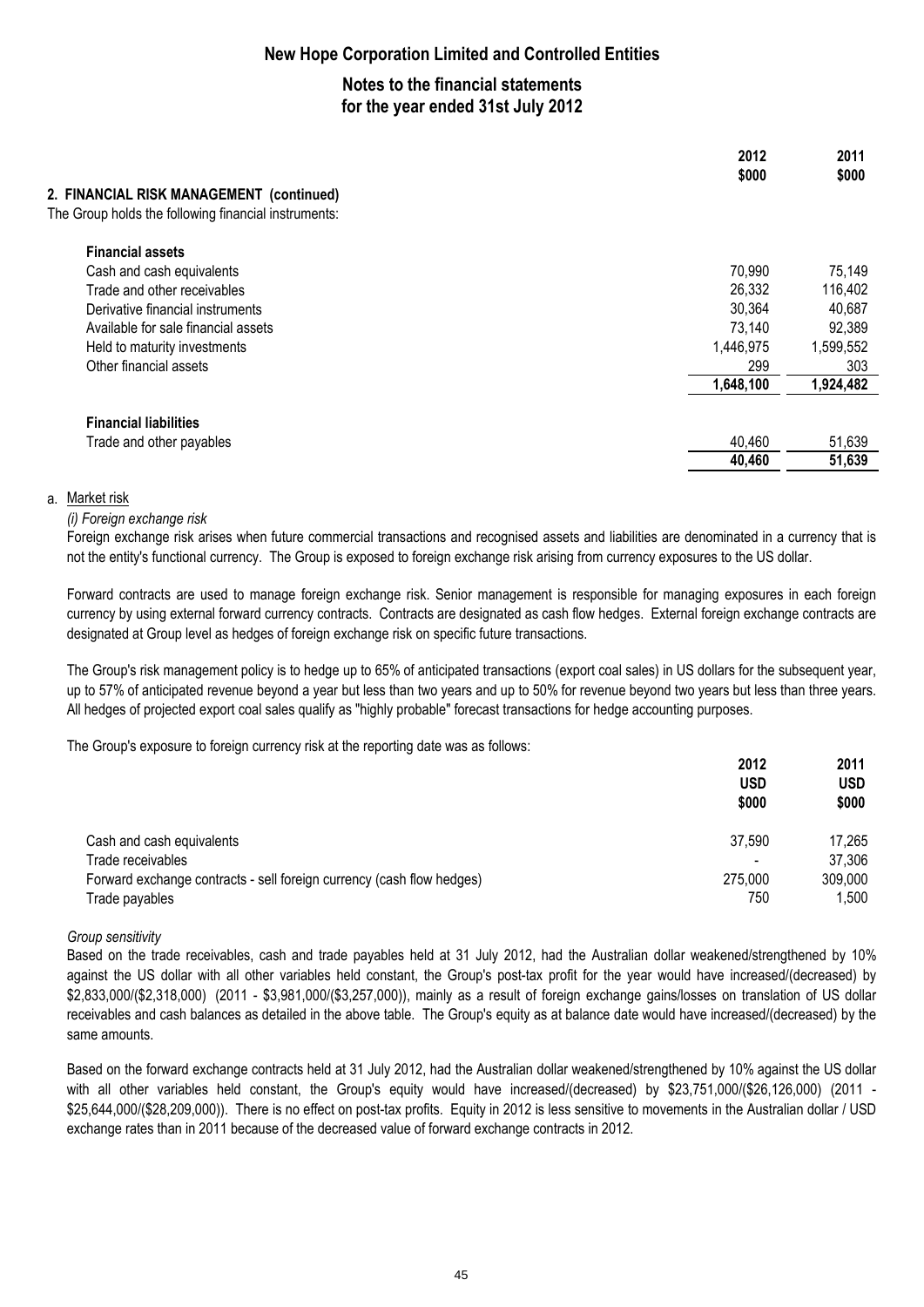## **Notes to the financial statements for the year ended 31st July 2012**

### **2. FINANCIAL RISK MANAGEMENT (continued)**

#### a. <u>Market risk</u> (continued)

*(ii) Price risk*

The Group is exposed to equity securities price risk arising from certain investments held by the Group and classified on the balance sheet as available for sale.

The majority of the Group's equity investments are publicly traded and are included in the All Ordinaries Index. The table below summarises the impact of increases/decreases in the index on the Group's equity as at balance date. The analysis is based on the assumption that the equity index had increased/decreased by 10% with all other variables held constant and all the Group's equity instruments moved according to the historical correlation with the index.

|                               | Impact on post-tax profit |                          | Impact on equity |         |
|-------------------------------|---------------------------|--------------------------|------------------|---------|
| Index                         | 2012                      | 2011                     | 2012             | 2011    |
|                               | \$000                     | \$000                    | \$000            | \$000   |
| All Ordinaries - 10% increase | -                         | $\overline{\phantom{a}}$ | 5.335            | 9.936   |
| All Ordinaries - 10% decrease | (2, 295)                  | (2.443)                  | (3,041)          | (7,493) |

The price risk for unlisted securities is immaterial in terms of the possible impact on total equity. It has therefore not been included in the sensitivity analysis.

During the current year, an equity security has been transferred from level 1 to level 2 as this is a better representation of the fair value of the equity security.

Refer to (e) below. *(iii) Fair value interest rate risk*

#### b. <u>Credit risk</u>

Credit risk is managed on a Group basis. Credit risk arises from cash and cash equivalents, derivative financial instruments and deposits with banks and financial institutions, as well as credit exposure to export and domestic customers, including outstanding receivables and committed transactions. The Group has no significant concentrations of credit risk. The Group has policies in place to ensure that sales of products and services are made to customers with an appropriate credit history. The majority of customers, both export and domestic have long term relationships with the Group and sales are secured with long term supply contracts. Sales are secured by letters of credit when deemed appropriate. Derivative counterparties, held to maturity investments and cash transactions are limited to financial institutions with a rating of at least BBB. The Group has policies that limit the maximum amount of credit exposure to any one financial institution.

Credit risk further arises in relation to financial guarantees given to certain parties (see note 22). Such guarantees are only provided in exceptional circumstances and are subject to specific board approval.

The credit quality of financial assets that are neither past due nor impaired can be assessed by reference to historical information about counterparty default rates. The table below summarises the assets which are subject to credit risk.

|                                           | 2012      | 2011     |
|-------------------------------------------|-----------|----------|
|                                           | \$000     | \$000    |
| Trade receivables                         | 17.124    | 110,962  |
| Cash at bank and short term bank deposits | 70.990    | 75,149   |
| Held to maturity investments              | 1.446.975 | .599.552 |
| Derivative financial instruments          | 30.364    | 40.687   |

#### c. <u>Liquidity risk</u>

Prudent liquidity risk management is adopted through maintaining sufficient cash and marketable securities, the ability to borrow funds from credit providers and to close-out market positions. The Group manages liquidity risk by continuously monitoring forecast and actual cash flows and matching the maturity profiles of financial assets and liabilities. Surplus funds are generally only invested in instruments that are tradeable in highly liquid markets.

#### *(i) Financing arrangements*

The Group has no current need of external funding lines.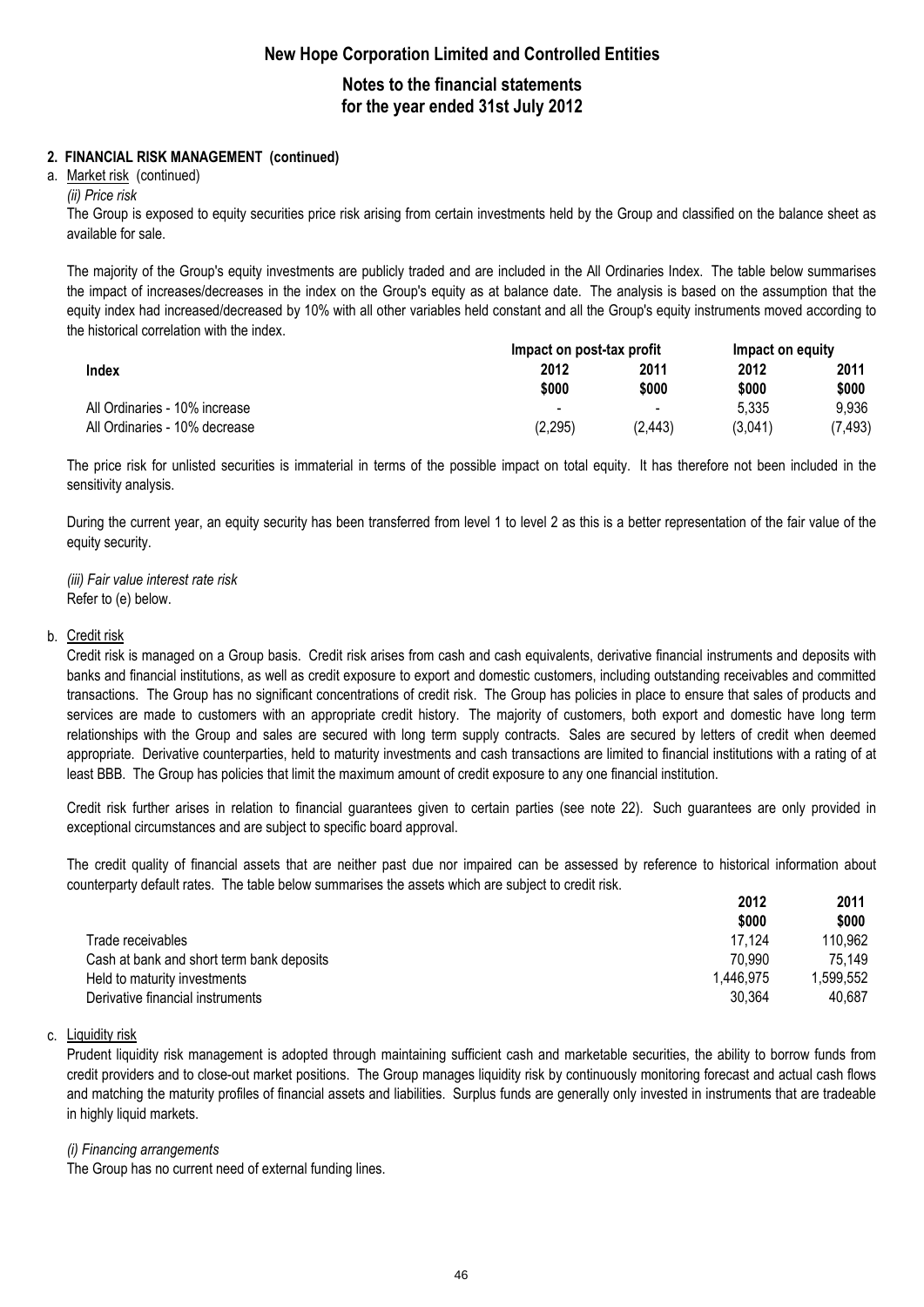## **Notes to the financial statements for the year ended 31st July 2012**

#### **2. FINANCIAL RISK MANAGEMENT (continued)**

#### d. Maturity of financial liabilities

Non-derivative financial liabilities of the Group all mature within one year. The maturity groupings of derivative financial instruments are detailed in note 35.

#### e. Cash flow and fair value interest rate risk

The Group currently has significant interest-bearing assets which are placed with reputable investment counterparties for up to 12 months. The company has a treasury investment policy approved by the Board which stipulates the maximum dollar exposure to each financial institution, and the maximum percentage of funds that can be invested with an individual institution. Significant changes in market interest rates may have an effect on the Group's income and operating cash flows. The Group manages its cash flow interest rate risk by placing excess funds in term deposits and other fixed interest bearing assets. Refer to note 13 for details.

Based on the deposits held at balance date, the sensitivity to a 1% increase or decrease in interest rates would increase/(decrease) after tax profit by \$10,968,000 (2011 - \$12,300,000).

As the Group has no significant borrowings, its income statement and operating cash flows are substantially independent of changes in market interest lending rates.

#### f. Fair value measurements

The fair value of financial assets and financial liabilities must be estimated for recognition and measurement or for disclosure purposes.

AASB 7 *Financial Instruments: Disclosures* requires disclosure of fair value measurements by level of the following fair value measurement hierarchy:

- a. quoted prices (unadjusted) in active markets for identical assets or liabilities (level 1)
- b. inputs other than quoted prices included within level 1 that are observable for the asset or liability, either directly (as prices) or indirectly (derived from prices) (level 2), and
- c. inputs for the asset or liability that are not based on observable market data (unobservable inputs) (level 3).

The following table presents the group's assets measured and recognised at fair value at 31 July 2012 and 31 July 2011.

| 2012                                | Level 1<br>\$000 | Level 2<br>\$000 | Level 3<br>\$000 | Total<br>\$000 |
|-------------------------------------|------------------|------------------|------------------|----------------|
| <b>Assets</b>                       |                  |                  |                  |                |
| Derivatives used for hedging        |                  | 30,364           | $\blacksquare$   | 30,364         |
| Available for sale financial assets |                  |                  |                  |                |
| Equity securities                   | 26,659           | 46,481           |                  | 73,140         |
| <b>Total assets</b>                 | 26,659           | 76,845           |                  | 103,504        |
| 2011                                | Level 1<br>\$000 | Level 2<br>\$000 | Level 3<br>\$000 | Total<br>\$000 |
| <b>Assets</b>                       |                  |                  |                  |                |
| Derivatives used for hedging        |                  | 40,687           |                  | 40,687         |
| Available for sale financial assets |                  |                  |                  |                |
| Equity securities                   | 92,392           |                  |                  | 92,392         |
| <b>Total assets</b>                 | 92,392           | 40,687           | -                | 133,079        |
|                                     |                  |                  |                  |                |

The fair value of financial instruments traded in active markets (such as available for sale securities) is based on quoted market prices at the reporting date. The quoted market price used for financial assets held by the Group is the last sale price.

During the current year, an equity security has been transferred from level 1 to level 2 as the quoted market price has not been deemed to represent fair value.

The fair value of forward exchange contracts is determined using forward exchange market rates at the reporting date.

The carrying value less impairment provisions of trade receivables and payables are assumed to approximate their fair values due to their short term nature. The fair value of financial liabilities for disclosure purposes is estimated by discounting the future contractual cash flows at the current market interest rate that is available to the Group for similar financial instruments.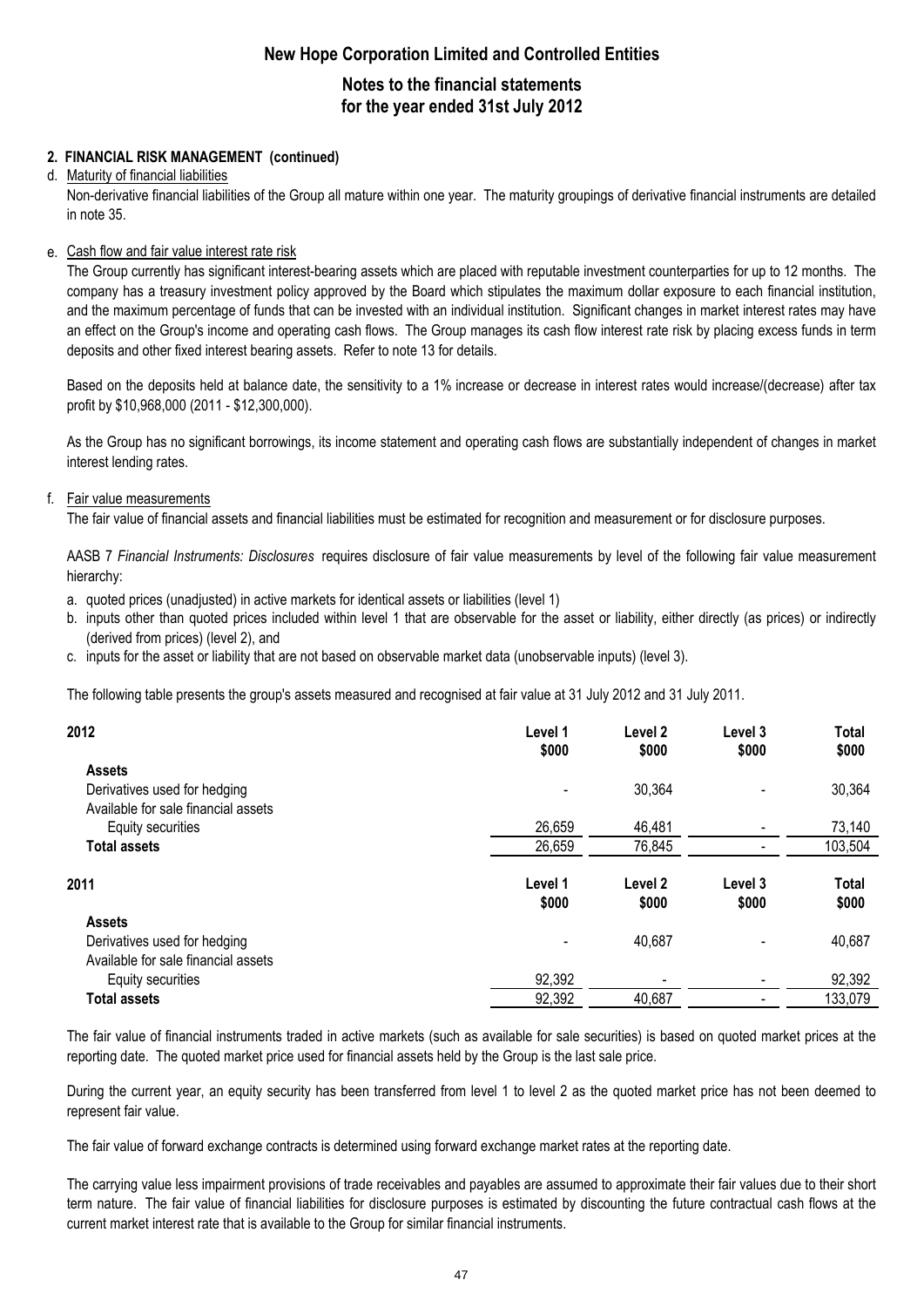## **Notes to the financial statements for the year ended 31st July 2012**

#### **3. CRITICAL ACCOUNTING ESTIMATES AND JUDGEMENTS**

Estimates and judgements are continually evaluated and are based on historical experience and other factors, including expectations of future events that may have a financial impact on the entity and that are believed to be reasonable under the circumstances.

#### a. Critical accounting estimates and assumptions

The Group makes estimates and assumptions concerning the future. The resulting accounting estimates will, by definition, seldom equal actual results. The estimates and assumptions that have a significant risk of causing a material adjustment to the carrying amounts of assets and liabilities within the next financial year are discussed below.

#### *(i) Rehabilitation*

The Group makes estimates about the future cost of rehabilitating tenements which are currently disturbed, based on legislative requirements and current costs. Cost estimates take into account past experience and expectations of future events that are expected to alter past experiences. Any changes to legislative requirements could have a significant impact on the expenditure required to restore these areas.

#### *(ii) Determination of coal reserves and coal resources*

The Group estimates its coal reserves and coal resources based on information compiled by Competent Persons as defined in accordance with the Australasian Code for Reporting of Mineral Resources and Ore Reserves of December 2004 (the "JORC code"). Reserves determined in this way are used in the calculation of depreciation, amortisation and impairment charges, the assessment of mine lives and for forecasting the timing of the payment of decommissioning and restoration costs.

#### *(iii) Mineral Resource Rent Tax (MRRT)*

During the year, as a result of the MRRT legislation that was substantively enacted on 19 March 2012 and that is effective from 1 July 2012, additional and offsetting deferred tax balances have been recognised. Judgement is required in assessing whether deferred tax assets and deferred tax liabilities arising from MRRT are recognised on the balance sheet.

Deferred tax assets are recognised only when it is considered probable that they will be recovered. Recoverability is dependent on the generation of sufficient future taxable profits. Assumptions about the generation of future taxable profits depend on management's estimates of future cash flows. These in turn depend on estimates of future sales volumes, operating costs, capital expenditure and government royalties' payable.

Judgements are also required about the application of the MRRT tax legislation for example in relation to the hypothetical valuation point.

The judgements and assumptions made by management are subject to risk and uncertainty; hence, there is a possibility that changes in circumstances will alter expectations, which may impact the amount of deferred tax assets and deferred tax liabilities recognised on the balance sheet. In such circumstances, some or all of the carrying amounts of recognised deferred tax assets and liabilities may require adjustment, resulting in a corresponding credit or charge to the income statement.

#### b. Critical judgements in applying the entity's accounting policies

#### *(i) Exploration and development expenditure*

During the year the entity capitalised various items of expenditure to the mine development and exploration expenditure asset account. The relevant items of expenditure were deemed to be part of the capital cost of developing future mining operations, which would then be amortised over the useful life of the mine. The key judgement applied in considering whether the costs should be capitalised, is that costs are expected to be recovered through either successful development or sale of the relevant mining interest.

#### *(ii) Impairment of available for sale financial assets*

In the 2012 financial statements, the Group made a significant judgement about the impairment of a number of its available for sale financial assets.

The Group follows the guidance of AASB 139 *Financial Instruments: Recognition and Measurement* to determine when an available for sale financial asset is impaired. This determination requires significant judgement. In making this judgement, the Group evaluates, among other factors, the duration and extent to which the fair value of an investment is less than its cost.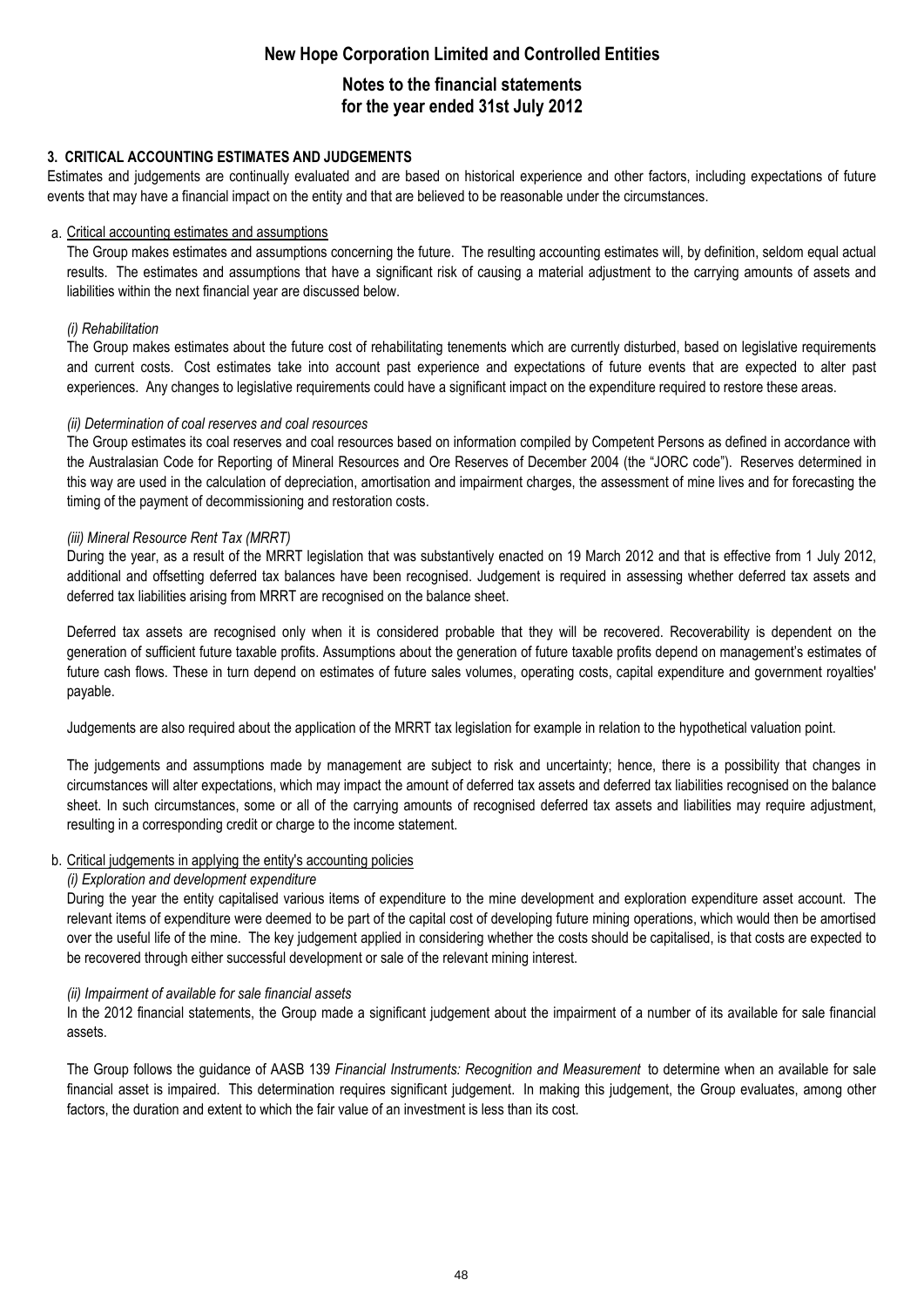## **Notes to the financial statements for the year ended 31st July 2012**

#### **4. FINANCIAL REPORTING SEGMENTS**

#### **a. Description of segments**

The Group has three reportable segments, namely Coal mining (including exploration, development, production and processing), Marketing and logistics (transport infrastructure and marketing activities) and Treasury and investments (including cash, held to maturity investments and available for sale financial assets).

Operating segments have been determined based on the analysis provided in the reports reviewed by the Board, CEO, COO and CFO (being the Chief Operating Decision Maker, "CODM"). The reportable segments reflect how performance is measured, and decisions regarding allocations of resources are made by the CODM.

Other immaterial coal mining and related operations that do not meet the quantitative thresholds requiring separate disclosure in AASB 8 *Operating Segments* have been combined with the current coal mining operations.

Segment information is presented on the same basis as that used for internal reporting purposes. Sales between segments are carried out at arm's length and are eliminated on consolidation.

For the year ended 31 July 2012, new segments have been identified, resulting in the segment data for 31 July 2011 being restated to reflect these new segments.

| b. Segment information                                                               | <b>Notes</b>   | <b>Coal mining</b><br>\$000 | <b>Marketing &amp;</b><br>Logistics<br>\$000 | Treasury &<br><b>Investments</b><br>\$000 | <b>Total</b><br>\$000   |
|--------------------------------------------------------------------------------------|----------------|-----------------------------|----------------------------------------------|-------------------------------------------|-------------------------|
| Year ended 31 July 2012                                                              |                |                             |                                              |                                           |                         |
| Total segment revenue<br>Inter-segment revenue                                       |                | 385,734<br>(381, 597)       | 676,691                                      | 86,697                                    | 1,149,122<br>(381, 597) |
| Total segment revenue - external customers                                           | 5              | 4,137                       | 676,691                                      | 86,697                                    | 767,525                 |
| Reportable segment profit before income tax                                          |                | 91,935                      | 62,084                                       | 83,991                                    | 238,010                 |
| Total segment profit before income tax includes:<br>Interest revenue                 | 5              |                             |                                              | 86,650                                    | 86,650                  |
| Depreciation and amortisation                                                        | $\overline{7}$ | 35,008                      | 9,036                                        |                                           | 44,044                  |
| Share of net profit / (loss) of associate                                            | 38             |                             |                                              | (647)                                     | (647)                   |
| Reportable segment assets                                                            |                | 634,659                     | 201,125                                      | 1,623,635                                 | 2,459,419               |
| Total segment assets includes:                                                       | 38             |                             |                                              | 32,530                                    | 32,530                  |
| Investments accounted for using the equity method<br>Additions to non-current assets |                | 61,551                      | 8,444                                        |                                           | 69,995                  |
| Year ended 31 July 2011                                                              |                |                             |                                              |                                           |                         |
| Total segment revenue                                                                |                | 337,398                     | 559,645                                      | 100,457                                   | 997,500                 |
| Inter-segment revenue                                                                |                | (335,096)                   |                                              |                                           | (335,096)               |
| Total segment revenue - external customers                                           | 5              | 2,302                       | 559,645                                      | 100,457                                   | 662,404                 |
| Reportable segment profit before income tax                                          |                | 91,897                      | 23,356                                       | 93,443                                    | 208,696                 |
| Total segment profit before income tax includes:<br>Interest revenue                 | 5              |                             |                                              | 100,457                                   | 100,457                 |
| Depreciation and amortisation                                                        | $\overline{7}$ | 33,032                      | 6,489                                        |                                           | 39,521                  |
| Share of net profit / (loss) of associate                                            | 38             |                             |                                              | (447)                                     | (447)                   |
| Reportable segment assets                                                            |                | 698,576                     | 251,757                                      | 1,798,915                                 | 2,749,248               |
| Total segment assets includes:<br>Investments accounted for using the equity method  | 38             |                             |                                              | 31,825                                    | 31,825                  |
| Additions to non-current assets                                                      |                | 254,175                     | 19,048                                       |                                           | 273,223                 |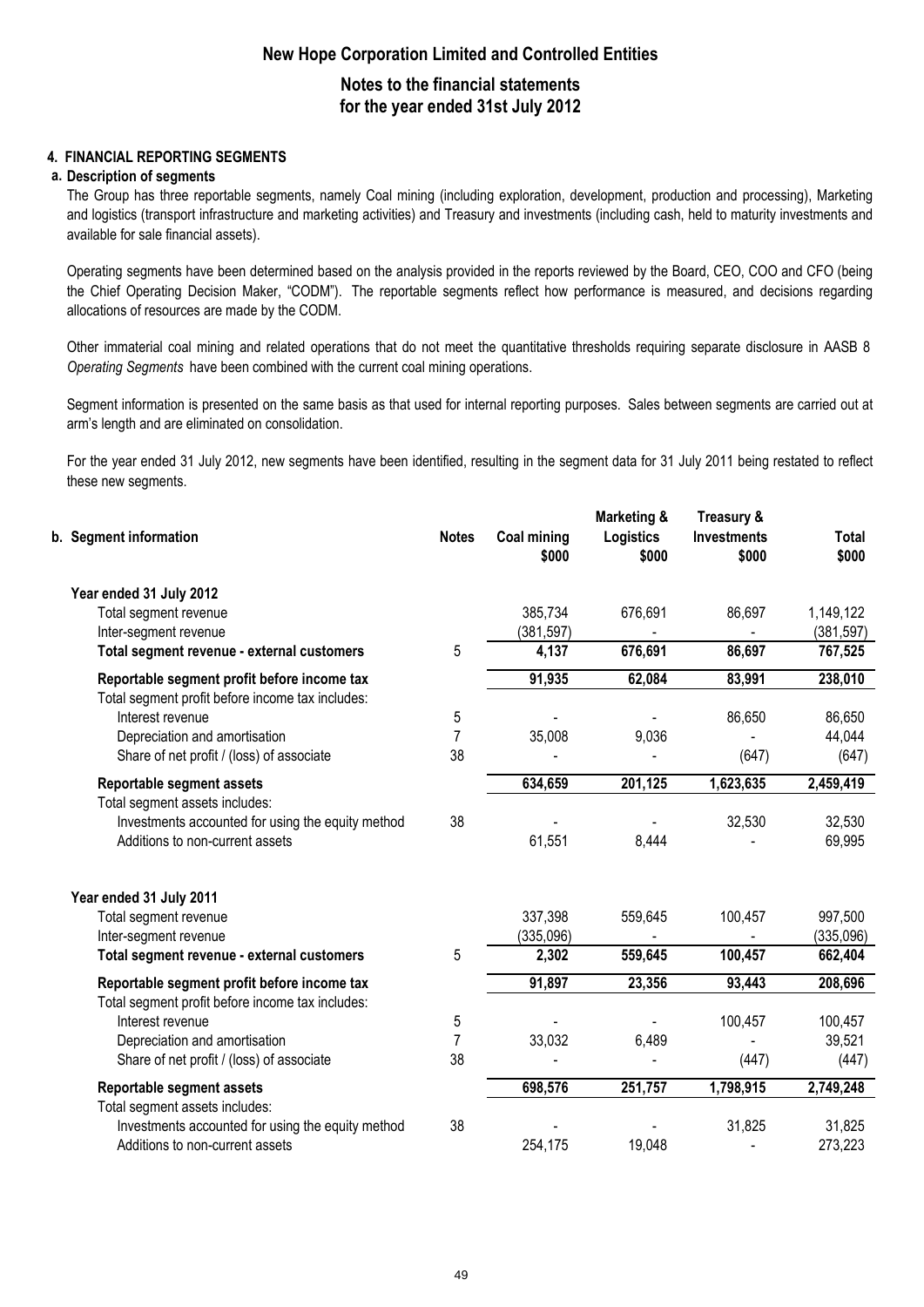## **Notes to the financial statements for the year ended 31st July 2012**

|                                                      | 2012<br>\$000 | 2011<br>\$000 |
|------------------------------------------------------|---------------|---------------|
| 4. FINANCIAL REPORTING SEGMENTS (continued)          |               |               |
| b. Segment information (continued)                   |               |               |
| Reconciliation of reportable segment profit and loss |               |               |
| Total profit for reportable segments                 | 238,010       | 208,696       |
| Non regular items                                    |               |               |
| Gain of sale of Arrow Energy Limited Investment      |               | 466,192       |
| Gain on sale of New Lenton Joint Venture             |               | 57,740        |
| Impairment of available for sale investments         | (5,804)       | (13, 531)     |
| Impairment of goodwill                               | (33, 387)     |               |
| Consolidated profit before income tax                | 198,819       | 719,097       |
| c. Other segment information                         |               |               |
| (i) Segment revenue                                  |               |               |
| Total segment revenue                                |               |               |
| Japan                                                | 218,443       | 192,613       |
| Taiwan / China                                       | 390,250       | 287,748       |
| Chile                                                | 13,432        | 17,860        |
| Hawaii                                               |               | 2,163         |
| Australia                                            | 58,703        | 61,563        |
|                                                      | 680,828       | 561,947       |
| Investment income - Australia                        | 86,697        | 100,457       |
|                                                      | 767,525       | 662,404       |

Included within revenue for the marketing and logistics segment are customers that represent more than 10 per cent of the Group's total revenue. For the year ended 31 July 2012, one customer contributed \$353,001,000 in sales revenue (2011 - \$202,153,00) whilst another customer contributed \$193,095,000 in sales revenue (2011 - \$156,786,000).

Sales between segments are carried out at arm's length and are eliminated on consolidation. The revenue reported from external parties is measured in a manner consistent with that in the income statement.

#### *(ii) Segment assets*

The amounts provided to the CODM with respect to total assets are measured in a manner consistent with that of the financial statements. These assets are allocated based on the operations of the segment. All non-current assets are located in Australia.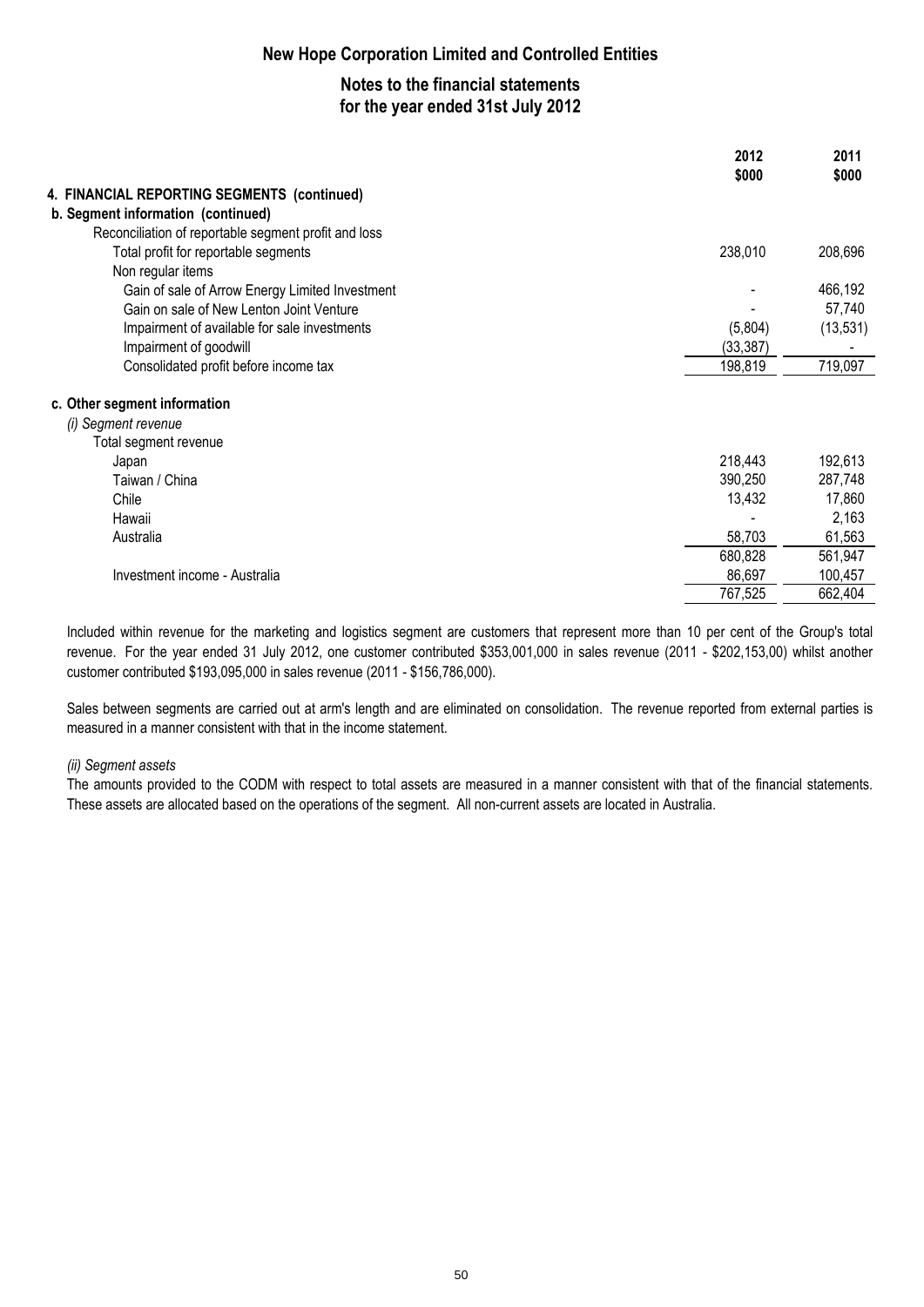## **Notes to the financial statements for the year ended 31st July 2012**

| 5. REVENUE<br>From continuing operations<br>Sales revenue<br>650,318<br>Sale of goods<br>537,412<br>25,286<br>21,008<br>Services<br>675,604<br>558,420<br>Other revenue<br>778<br>768<br>Property rent<br>86,650<br>100,457<br>Interest<br>4,493<br>2,759<br>Sundry revenue<br>767,525<br>662,404<br><b>6. OTHER INCOME</b><br>From continuing operations<br>149<br>524,127<br>Gain on sale of non-current assets (i) (ii) | 2011<br>\$000 |
|----------------------------------------------------------------------------------------------------------------------------------------------------------------------------------------------------------------------------------------------------------------------------------------------------------------------------------------------------------------------------------------------------------------------------|---------------|
|                                                                                                                                                                                                                                                                                                                                                                                                                            |               |
|                                                                                                                                                                                                                                                                                                                                                                                                                            |               |
|                                                                                                                                                                                                                                                                                                                                                                                                                            |               |
|                                                                                                                                                                                                                                                                                                                                                                                                                            |               |
|                                                                                                                                                                                                                                                                                                                                                                                                                            |               |
|                                                                                                                                                                                                                                                                                                                                                                                                                            |               |
|                                                                                                                                                                                                                                                                                                                                                                                                                            |               |
|                                                                                                                                                                                                                                                                                                                                                                                                                            |               |
|                                                                                                                                                                                                                                                                                                                                                                                                                            |               |
|                                                                                                                                                                                                                                                                                                                                                                                                                            |               |
|                                                                                                                                                                                                                                                                                                                                                                                                                            |               |
|                                                                                                                                                                                                                                                                                                                                                                                                                            |               |
|                                                                                                                                                                                                                                                                                                                                                                                                                            |               |
| Significant items in Other Income include:                                                                                                                                                                                                                                                                                                                                                                                 |               |
| (i) Gain of sale of Arrow Energy Limited Investment<br>466,192                                                                                                                                                                                                                                                                                                                                                             |               |
| (ii) Gain on sale of New Lenton Joint Venture<br>57,740                                                                                                                                                                                                                                                                                                                                                                    |               |
| 523,932                                                                                                                                                                                                                                                                                                                                                                                                                    |               |
| 7. EXPENSES                                                                                                                                                                                                                                                                                                                                                                                                                |               |
| Profit before income tax includes the following specific expenses:                                                                                                                                                                                                                                                                                                                                                         |               |
| Foreign exchange gains and losses                                                                                                                                                                                                                                                                                                                                                                                          |               |
| Net foreign exchange losses<br>4,180<br>7,522                                                                                                                                                                                                                                                                                                                                                                              |               |
| Depreciation                                                                                                                                                                                                                                                                                                                                                                                                               |               |
| <b>Buildings</b><br>420<br>291                                                                                                                                                                                                                                                                                                                                                                                             |               |
| Plant and equipment<br>32,245<br>36,142                                                                                                                                                                                                                                                                                                                                                                                    |               |
| 36,562<br>32,536                                                                                                                                                                                                                                                                                                                                                                                                           |               |
| Amortisation                                                                                                                                                                                                                                                                                                                                                                                                               |               |
| 6,408<br>6,024<br>Mining reserves and mine development                                                                                                                                                                                                                                                                                                                                                                     |               |
| Software<br>1,074<br>961                                                                                                                                                                                                                                                                                                                                                                                                   |               |
| 7,482<br>6,985                                                                                                                                                                                                                                                                                                                                                                                                             |               |
|                                                                                                                                                                                                                                                                                                                                                                                                                            |               |
| Other charges against assets<br>Bad and doubtful debts<br>29                                                                                                                                                                                                                                                                                                                                                               |               |
| Impairment of available for sale investments<br>5,804<br>13,531                                                                                                                                                                                                                                                                                                                                                            |               |
| Impairment of goodwill<br>33,387                                                                                                                                                                                                                                                                                                                                                                                           |               |
| 39,191<br>13,560                                                                                                                                                                                                                                                                                                                                                                                                           |               |
|                                                                                                                                                                                                                                                                                                                                                                                                                            |               |
| 11,338<br>Exploration costs expensed<br>16,294                                                                                                                                                                                                                                                                                                                                                                             |               |
| 6,118<br>Defined contribution superannuation expense<br>5,354                                                                                                                                                                                                                                                                                                                                                              |               |
| Employee benefits expensed<br>98,004<br>79,431                                                                                                                                                                                                                                                                                                                                                                             |               |
| Operating lease costs expensed<br>3,556<br>3,106                                                                                                                                                                                                                                                                                                                                                                           |               |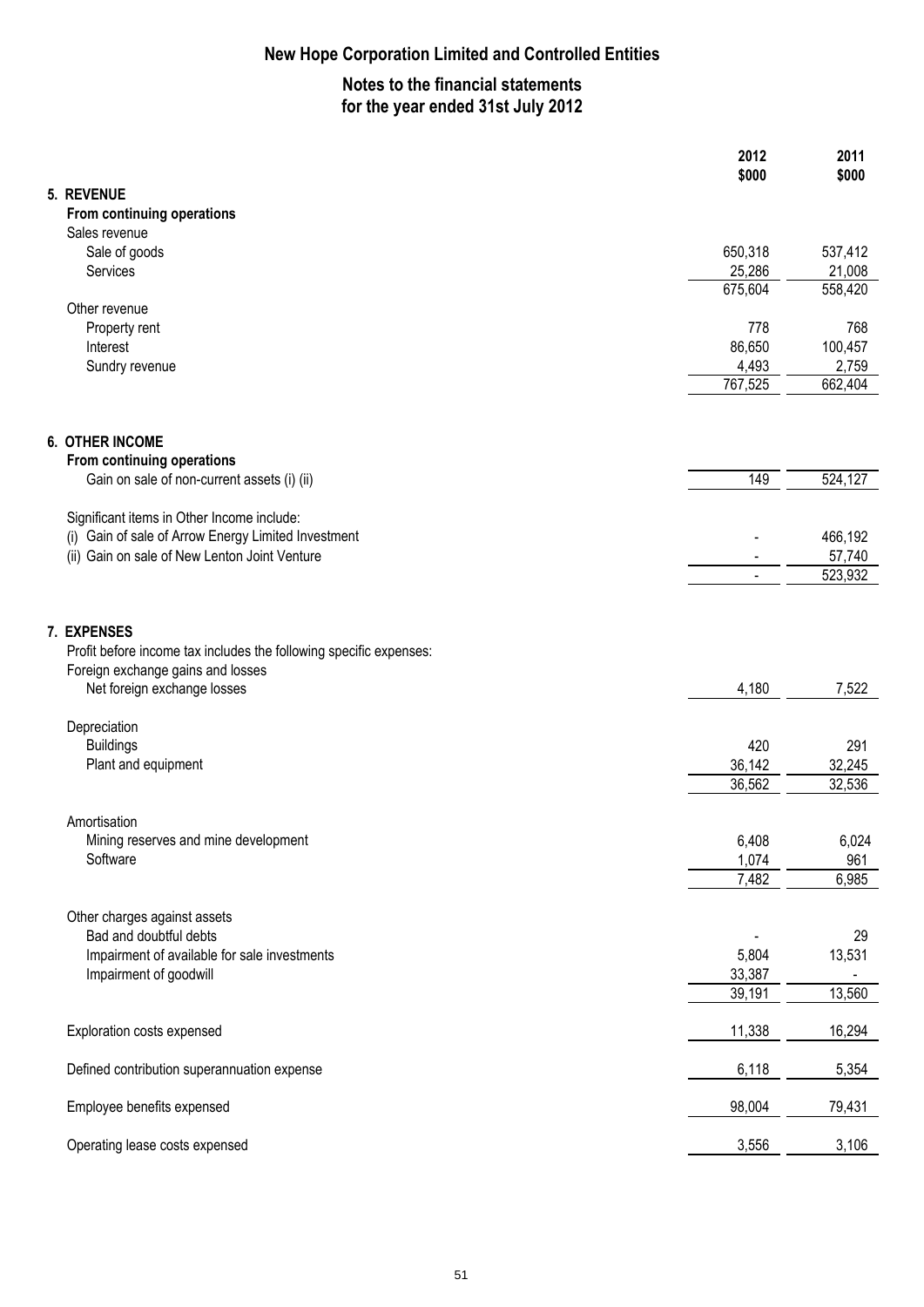## **Notes to the financial statements for the year ended 31st July 2012**

#### **8. INCOME TAX EXPENSE**

#### **a. Tax consolidation legislation**

New Hope Corporation Limited and its wholly-owned Australian controlled entities have implemented the tax consolidation legislation as of 1 August 2003. The accounting policy in relation to this legislation is set out in note 1(f).

On adoption of the tax consolidation legislation, the entities in the tax consolidated group entered into a tax sharing agreement which, in the opinion of the Directors, limits the joint and several liability of the wholly-owned entities in the case of a default by the head entity, New Hope Corporation Limited.

The entities have also entered into a tax funding agreement under which the wholly-owned entities fully compensate New Hope Corporation Limited for any current tax payable assumed and are compensated by New Hope Corporation Limited for any tax receivable and deferred tax assets relating to unused tax losses or unused tax credits that are transferred to New Hope Corporation Limited under the tax consolidation legislation. The funding amounts are determined by reference to the amounts recognised in the wholly-owned entities financial statements.

The amounts receivable / payable under the tax funding agreement are due upon receipt of the funding advice from the head entity, which is issued as soon as practicable after the end of each financial year. The head entity may also require payment of interim funding amounts to assist with its obligations to pay tax instalments. The funding amounts are recognised as current intercompany receivables or payables.

|                                                                                         | 2012      | 2011     |
|-----------------------------------------------------------------------------------------|-----------|----------|
| b. Income Tax Expense                                                                   | \$000     | \$000    |
| Current tax                                                                             | 63,897    | 208,850  |
| Deferred tax                                                                            | (29, 134) | 9,351    |
|                                                                                         | (3,069)   | (2, 203) |
| Under / (over) provided in prior years                                                  | 31,694    | 215,998  |
|                                                                                         |           |          |
| Deferred income tax expense / (revenue) included in income tax expense<br>comprises:    |           |          |
| Decrease / (increase) in deferred tax assets (note 19)                                  | (9, 331)  | (1,864)  |
| (Decrease) / increase in deferred tax liabilities (note 23)                             | (19, 803) | 11,215   |
|                                                                                         | (29, 134) | 9,351    |
| c. Numerical reconciliation of income tax expense to prima facie tax payable            |           |          |
| Profit from continuing operations before income tax                                     | 198,819   | 719,097  |
| Income tax calculated at 30% (2011 - 30%)                                               | 59,646    | 215,729  |
| Tax effect of amounts which are not deductible (taxable) in calculating taxable income: |           |          |
| Net capital gains                                                                       | 75        | (3,020)  |
| Share based payment expense                                                             | 365       |          |
| Impairment expense                                                                      | 11,757    | 4,059    |
| Sundry items                                                                            | 1,094     | 1,426    |
|                                                                                         | 72,937    | 218,201  |
| Under / (over) provided in prior year                                                   | (3,069)   | (2, 203) |
| Tax consolidation benefit                                                               | (38, 174) |          |
| Income tax expense                                                                      | 31,694    | 215,998  |
|                                                                                         |           |          |
| d. Tax expense relating to items of other comprehensive income                          |           |          |
| Cash flow hedges (note 27(a))                                                           | 3,097     | (4,001)  |
| Available for sale financial assets (note 27(a))                                        | 7,418     | 142,168  |
|                                                                                         | 10,515    | 138,167  |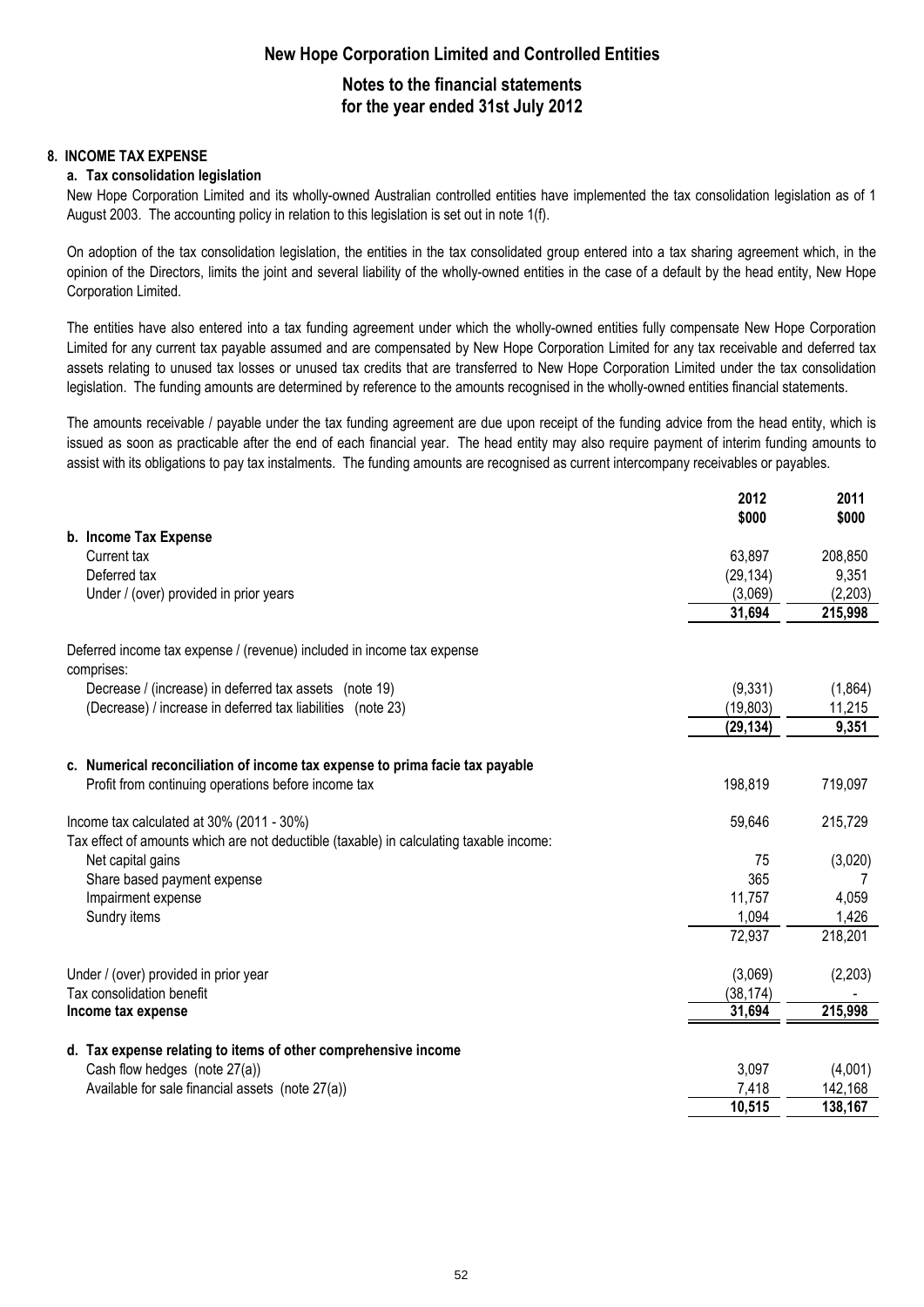## **Notes to the financial statements for the year ended 31st July 2012**

|                                                                                                         | 2012<br>\$000 | 2011<br>\$000 |
|---------------------------------------------------------------------------------------------------------|---------------|---------------|
| 9. DIVIDENDS - New Hope Corporation Limited                                                             |               |               |
| a. Ordinary dividend paid                                                                               |               |               |
| 2010 final dividend of 4.50 cents per share - 100% franked at a tax rate of 30% (paid on 9 Nov 2010)    |               | 37,361        |
| 2010 special dividend of 14.00 cents per share - 100% franked at a tax rate of 30% (paid on 9 Nov 2010) |               | 116,232       |
| 2011 interim dividend of 5.25 cents per share - 100% franked at a tax rate of 30% (paid on 4 May 2011)  |               | 43,587        |
| 2011 final dividend of 5.00 cents per share - 100% franked at a tax rate of 30% (paid on 8 Nov 2011)    | 41.512        |               |
| 2011 special dividend of 15.00 cents per share - 100% franked at a tax rate of 30% (paid on 8 Nov 2011) | 124,534       |               |
| 2012 interim dividend of 6.00 cents per share - 100% franked at a tax rate of 30% (paid on 2 May 2012)  | 49,825        |               |
| <b>Total dividends paid</b>                                                                             | 215,871       | 197,180       |
|                                                                                                         |               |               |

#### **b. Proposed dividends**

In addition to the above dividends, since the end of the financial year, the Directors have declared a final dividend of 5.0 cents and a special dividend of 20.0 cents per fully paid share, (2011 - 5.0 cents per share and 15.0 cents per share respectively). Both dividends are fully franked based on tax paid at 30%. The aggregate amount of the proposed dividend expected to be paid on 6 November 2012 but not recognised as a liability at year end is \$207,631,704 (2011 - \$166,046,110).

#### **c. Franked dividends**

The franked portions of the final dividends recommended after 31 July 2012 will be franked out of existing franking credits or out of franking credits arising from the payment of income tax in the year ending 31 July 2012.

|                                                                                                   | 2012<br>\$000 | 2011<br>\$000 |
|---------------------------------------------------------------------------------------------------|---------------|---------------|
| Franking credits available for subsequent financial years based on a tax rate of 30% (2011 - 30%) | 632.772       | 664.461       |

The above amounts represent the balances of the franking accounts as at the end of the financial year, adjusted for franking credits that will arise from the payment of provision for income tax, franking debits that will arise from the payment of dividends recognised as a liability at the reporting date and franking credits that will arise from the receipt of dividends recognised as receivables at the reporting date.

The impact on the franking account of the dividend recommended by the Directors since year end, but not recognised as a liability at year end, will be a reduction in the franking account of \$88,985,016 (2011 - \$71,162,618).

#### **d. Dividend reinvestment plans**

There were no dividend reinvestment plans in operation at any time during or since the end of the financial year.

|                                                | 2012<br>\$000 | 2011<br>\$000 |
|------------------------------------------------|---------------|---------------|
| 10. CURRENT ASSETS - Cash and cash equivalents |               |               |
| Cash at bank and on hand                       | 70,990        | 75.149        |
|                                                | 70,990        | 75,149        |

#### **a. Cash at bank and on hand**

Cash at bank and on hand includes deposits for which there is a short term identified use in the operating cashflows of the group, and attracts interest at rates between 0% and 3.7% (2011 - 0% to 5.1%).

#### **b. Risk exposure**

Information about the Group's exposure to foreign exchange risk and credit risk is detailed in note 2.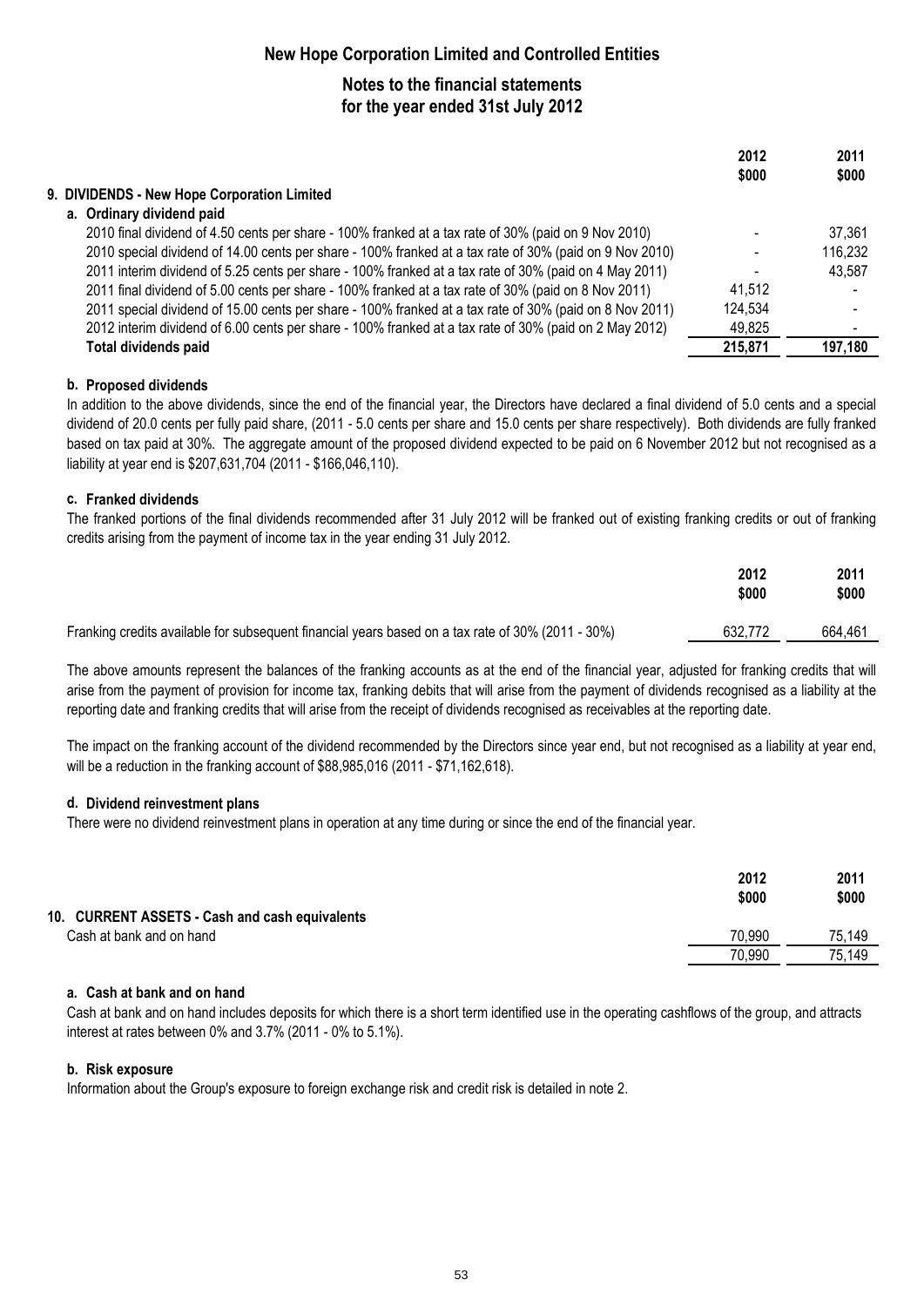## **Notes to the financial statements for the year ended 31st July 2012**

|                                                          | 2012<br>\$000 | 2011<br>\$000 |
|----------------------------------------------------------|---------------|---------------|
| 11. CURRENT ASSETS - Receivables                         |               |               |
| Trade receivables                                        | 4,017         | 30,741        |
| Provision for impairment of receivables (a)              |               |               |
|                                                          | 4,017         | 30,741        |
| Other receivables (c)                                    | 10,104        | 75,813        |
| Prepayments                                              | 3,003         | 4,408         |
|                                                          | 17,124        | 110,962       |
| a. Impaired trade receivables                            |               |               |
| Nominal value of impaired receivables                    |               |               |
| Provision for impairment                                 |               |               |
| Movements in the provision for impairment of receivables |               |               |
| Carrying amount at beginning of year                     |               | 48            |
| Provision for impairment recognised during year          |               | 3             |
| Receivables written off during year as uncollectible     |               | (51)          |
|                                                          |               |               |

#### **b. Past due but not impaired**

As of 31 July 2012, no trade receivables were past due but not impaired. These relate to customers who have no recent history of default.

#### **c. Other receivables**

These amounts relate to long service leave payments recoverable from the Coal Mining Industry Long Service Leave Fund, diesel fuel rebates receivable and GST refunds receivable. In the prior year, \$58,040,000 was included in other receivables for the sale of a 10% interest in the Lenton Project and formation of the Lenton Joint Venture. None of these receivables are impaired or past due but not impaired.

#### **d. Foreign exchange and interest rate risk**

Information about the Group's exposure to foreign currency risk and interest rate risk in relation to trade and other receivables is provided in note 2.

#### **e. Fair value and credit risk**

Due to the short term nature of these receivables, their carrying value is assumed to approximate their fair value.

Information about the Group's exposure to fair value and credit risk in relation to trade and other receivables is provided in note 2.

#### **12. CURRENT ASSETS - Inventories**

| Coal stocks at cost              | 39,924 | 45,228 |
|----------------------------------|--------|--------|
| Raw materials and stores at cost | 19,636 | 18,180 |
|                                  | 59.560 | 63.408 |
| a. Inventory expense             |        |        |

Inventories recognised as an expense during the year ended 31 July 2012 amounted to \$239,961,000 (2011 - \$218,524,000).

#### **13. CURRENT ASSETS - Held to maturity investments**

| Term Deposits                                                                                                  | .446,975 | .599,552 |
|----------------------------------------------------------------------------------------------------------------|----------|----------|
|                                                                                                                | .446,975 | .599.552 |
| The term deposits are held to their maturity of less than one year and carry a weighted average fixed interest |          |          |

rate of 5.10% (2011 - 5.94%). Due to their short-term nature their carrying value is assumed to approximate their fair value. Information about the Group's exposure to credit risk is disclosed in note 2.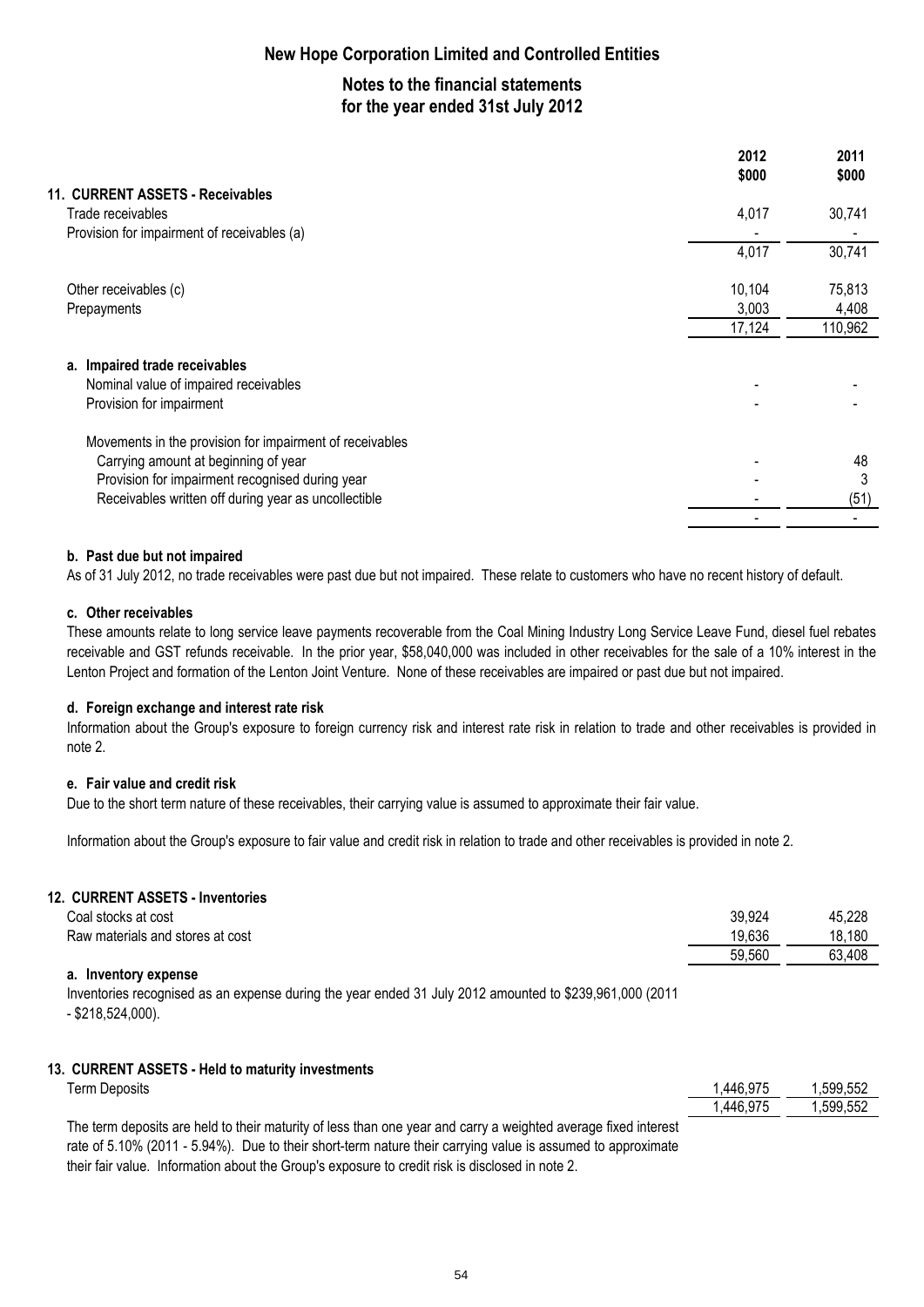## **Notes to the financial statements for the year ended 31st July 2012**

|                                                                                                                                                                                                                                                                                                                                                            | 2012<br>\$000         | 2011<br>\$000    |
|------------------------------------------------------------------------------------------------------------------------------------------------------------------------------------------------------------------------------------------------------------------------------------------------------------------------------------------------------------|-----------------------|------------------|
| 14. CURRENT ASSETS - Other<br>Security deposits                                                                                                                                                                                                                                                                                                            | 299                   | 303              |
| Securities subscription                                                                                                                                                                                                                                                                                                                                    | $\blacksquare$<br>299 | 2,499            |
| The subscription for securities relates to payments made in relation to Northern Energy Corporation Limited's<br>required subscription for preference shares to be issued as part of the project financing for the development<br>of stage 1 of the Wiggins Island Port Development Project. The securities were issued on financial close for<br>stage 1. |                       | 2,802            |
| During the current financial year, financial close has occurred and the securities have been issued. The<br>securities have been disclosed as non-current other receivables (note 15).                                                                                                                                                                     |                       |                  |
| 15. NON-CURRENT ASSETS - Receivables                                                                                                                                                                                                                                                                                                                       |                       |                  |
| Prepayments                                                                                                                                                                                                                                                                                                                                                | 1,759                 | 2,275            |
| Other receivables                                                                                                                                                                                                                                                                                                                                          | 7,449                 | 3,165            |
|                                                                                                                                                                                                                                                                                                                                                            | 9,208                 | 5,440            |
| a. Interest rate risk<br>In both the current and prior year all non-current receivables are non-interest bearing.                                                                                                                                                                                                                                          |                       |                  |
| b. Fair value of receivables<br>The fair value of receivables approximates their carrying amounts. None of the non-current receivables are<br>impaired or past due but not impaired.                                                                                                                                                                       |                       |                  |
| 16. NON-CURRENT ASSETS - Available for sale financial assets<br>Listed securities                                                                                                                                                                                                                                                                          |                       |                  |
| Equity securities                                                                                                                                                                                                                                                                                                                                          | 73,137                | 92,386           |
| Unlisted securities                                                                                                                                                                                                                                                                                                                                        |                       |                  |
| Equity securities                                                                                                                                                                                                                                                                                                                                          | 3                     | 3                |
|                                                                                                                                                                                                                                                                                                                                                            | 73, 140               | 92,389           |
| An impairment expense of \$5,804,000 (2011 - \$13,531,000) has been recognised on listed equity securities<br>held and is included in other expenses at note 7.                                                                                                                                                                                            |                       |                  |
| 17. NON-CURRENT ASSETS - Property, plant and equipment<br>Land and buildings - non-mining                                                                                                                                                                                                                                                                  |                       |                  |
| Freehold land at cost                                                                                                                                                                                                                                                                                                                                      | 1,049                 | 1,049            |
| Buildings at cost                                                                                                                                                                                                                                                                                                                                          | 8,957                 | 8,069            |
| Accumulated depreciation                                                                                                                                                                                                                                                                                                                                   | (838)                 | (574)            |
| Total land and buildings - non-mining                                                                                                                                                                                                                                                                                                                      | 8,119<br>9,168        | 7,495<br>8,544   |
|                                                                                                                                                                                                                                                                                                                                                            |                       |                  |
| Land and buildings - held for mining                                                                                                                                                                                                                                                                                                                       |                       |                  |
| Freehold land at cost                                                                                                                                                                                                                                                                                                                                      | 127,770               | 110,804          |
| Buildings at cost                                                                                                                                                                                                                                                                                                                                          | 5,620                 | 5,574            |
| Accumulated depreciation                                                                                                                                                                                                                                                                                                                                   | (874)                 | (718)            |
| Total land and buildings - held for mining                                                                                                                                                                                                                                                                                                                 | 4,746<br>132,516      | 4,856<br>115,660 |
|                                                                                                                                                                                                                                                                                                                                                            |                       |                  |
| Plant and equipment                                                                                                                                                                                                                                                                                                                                        |                       |                  |
| Plant and equipment at cost                                                                                                                                                                                                                                                                                                                                | 478,725               | 450,279          |
| Accumulated depreciation                                                                                                                                                                                                                                                                                                                                   | (217, 010)            | (184, 298)       |
|                                                                                                                                                                                                                                                                                                                                                            | 261,715               | 265,981          |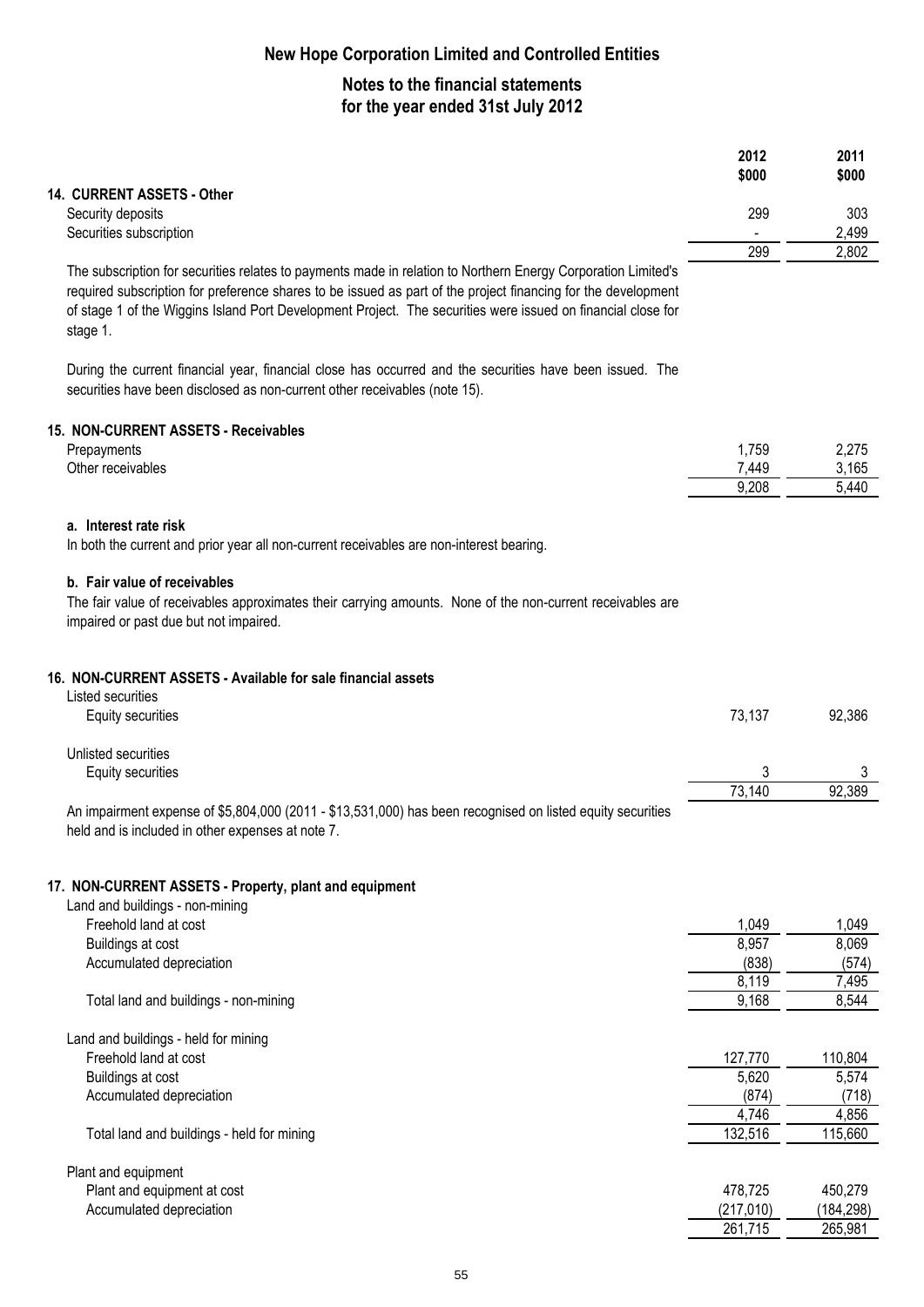## **Notes to the financial statements for the year ended 31st July 2012**

|                                                                                      | 2012                | 2011               |
|--------------------------------------------------------------------------------------|---------------------|--------------------|
|                                                                                      | \$000               | \$000              |
| 17. NON-CURRENT ASSETS - Property, plant and equipment (continued)<br>Motor vehicles |                     |                    |
| Motor vehicles at cost                                                               | 5,717               | 5,255              |
| Accumulated depreciation                                                             | (2,951)             | (2,602)            |
|                                                                                      | 2,766               | 2,653              |
|                                                                                      |                     |                    |
| Mining reserves and leases                                                           |                     |                    |
| Mining reserves and leases at cost                                                   | 228,297             | 228,297            |
| Accumulated amortisation                                                             | (7, 379)<br>220,918 | (7,017)<br>221,280 |
|                                                                                      |                     |                    |
| Mine properties, mine development                                                    |                     |                    |
| Mine properties, mine development at cost                                            | 59,286              | 59,286             |
| Accumulated amortisation                                                             | (42, 923)           | (36, 877)          |
|                                                                                      | 16,363              | 22,409             |
| Plant and equipment under construction                                               | 15,756              | 27,674             |
|                                                                                      |                     |                    |
| Total Property, plant and equipment                                                  | 659,202             | 664,201            |
| <b>Reconciliations</b>                                                               |                     |                    |
| Land and buildings - non-mining                                                      |                     |                    |
| Carrying amount at beginning of year                                                 | 8,544               | 6,263              |
| Depreciation                                                                         | (264)               | (181)              |
| Transfers in / (out)                                                                 | 888                 | 2,462              |
| Carrying amount at end of year                                                       | 9,168               | 8,544              |
|                                                                                      |                     |                    |
| Land and buildings - held for mining<br>Carrying amount at beginning of year         | 115,660             | 107,275            |
| Additions                                                                            | 16,966              | 8,108              |
| Depreciation                                                                         | (156)               | (110)              |
| Transfers in / (out)                                                                 | 46                  | 387                |
| Carrying amount at end of year                                                       | 132,516             | 115,660            |
|                                                                                      |                     |                    |
| Plant and equipment                                                                  |                     |                    |
| Carrying amount at beginning of year                                                 | 265,981             | 245,062            |
| Additions                                                                            | 89                  | 38                 |
| Disposals                                                                            | (27)                | (16)               |
| Depreciation                                                                         | (34, 992)           | (31, 185)          |
| Transfers in / (out)                                                                 | 30,664              | 52,082             |
| Carrying amount at end of year                                                       | 261,715             | 265,981            |
| Motor vehicles                                                                       |                     |                    |
| Carrying amount at beginning of year                                                 | 2,653               | 3,100              |
| Additions                                                                            | 53                  | 42                 |
| Disposals                                                                            | (342)               | (145)              |
| Depreciation                                                                         | (1, 150)            | (1,060)            |
| Transfers in / (out)                                                                 | 1,552               | 716                |
| Carrying amount at end of year                                                       | 2,766               | 2,653              |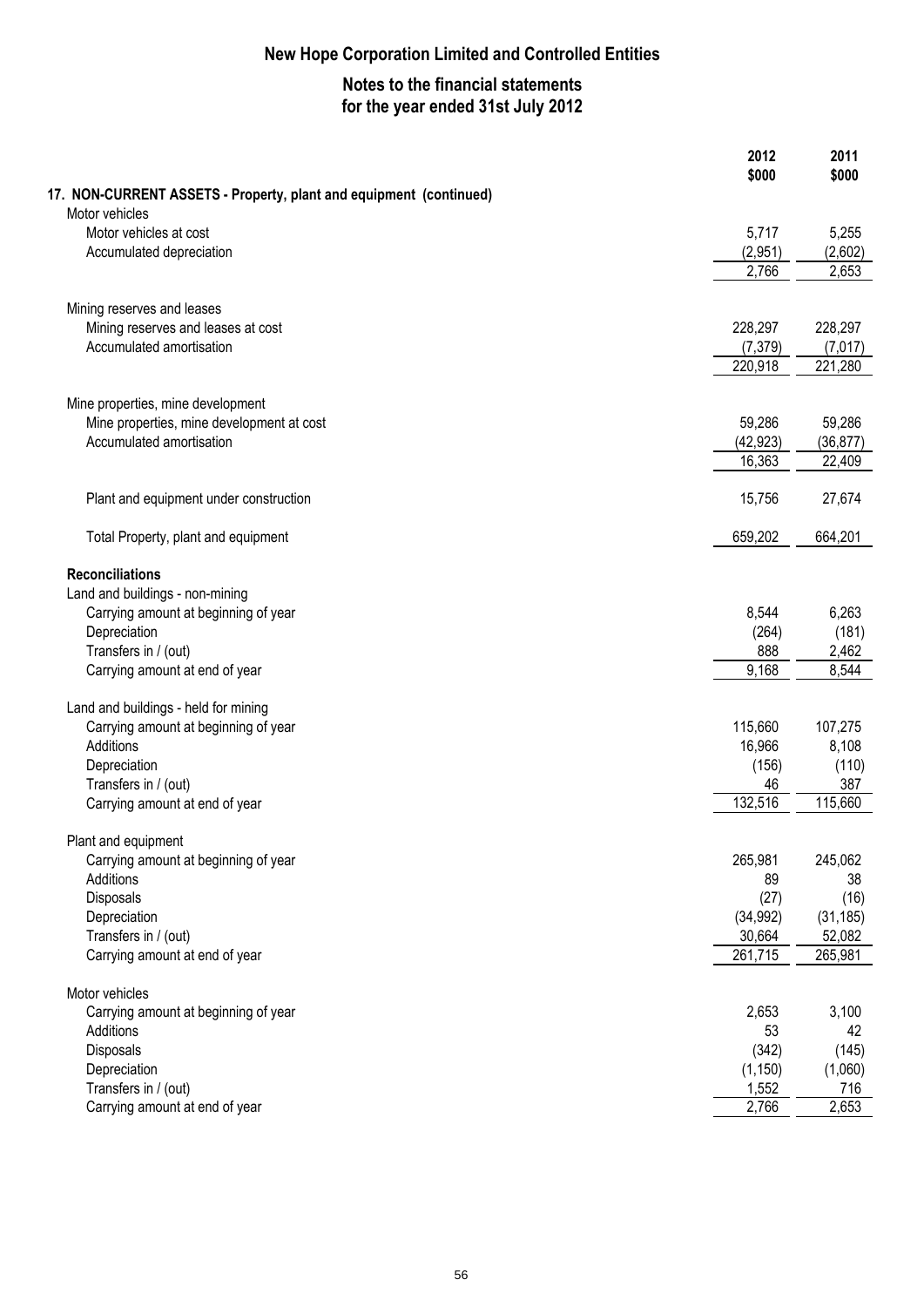## **Notes to the financial statements for the year ended 31st July 2012**

|                                                                              | 2012<br>\$000       | 2011<br>\$000       |
|------------------------------------------------------------------------------|---------------------|---------------------|
| 17. NON-CURRENT ASSETS - Property, plant and equipment (continued)           |                     |                     |
| Reconciliations (continued)<br>Mining reserves and leases                    |                     |                     |
| Carrying amount at beginning of year                                         | 221,280             | 3,113               |
| Additions                                                                    |                     | 218,484             |
| Amortisation                                                                 | (362)               | (317)               |
| Carrying amount at end of year                                               | 220,918             | 221,280             |
| Mine properties and mine development                                         |                     |                     |
| Carrying amount at beginning of year                                         | 22,409              | 28,116              |
| Amortisation                                                                 | (6,046)             | (5,707)             |
| Carrying amount at end of year                                               | 16,363              | 22,409              |
| Plant and equipment under construction                                       |                     |                     |
| Carrying amount at beginning of year                                         | 27,674              | 45,094              |
| Additions                                                                    | 21,744              | 41,196              |
| Transfers in / (out)                                                         | (33, 662)           | (58, 616)           |
| Carrying amount at end of year                                               | 15,756              | 27,674              |
| 18. NON-CURRENT ASSETS - Exploration and evaluation                          |                     |                     |
| Exploration and evaluation at cost                                           | 39,228              | 8,085               |
|                                                                              | 39,228              | 8,085               |
|                                                                              |                     |                     |
| Reconciliation                                                               |                     |                     |
| Carrying amount at beginning of year<br>Additions                            | 8,085<br>31,143     | 3,030               |
| Disposals                                                                    |                     | 5,355<br>(300)      |
| Carrying amount at end of year                                               | 39,228              | 8,085               |
|                                                                              |                     |                     |
| 19. NON-CURRENT ASSETS - Deferred tax assets                                 |                     |                     |
| The balance comprises temporary differences attributed to:                   |                     |                     |
| Amounts recognised in profit and loss                                        |                     |                     |
| Accrued expenses                                                             | 90                  | 89                  |
| Employee benefits                                                            | 6,047               | 4,835               |
| Mine site rehabilitation provision                                           | 11,408              | 5,945               |
| Other                                                                        | 5,091               | 2,436               |
| Set-off of deferred tax liabilities pursuant to set-off provisions (note 23) | 22,636<br>(22, 636) | 13,305<br>(13, 305) |
| Net deferred tax assets                                                      |                     |                     |
| Movements                                                                    |                     |                     |
| Carrying amount at beginning of year                                         | 13,305              | 11,441              |
| Credited / (charged) to the income statement (note 8(b))                     | 9,331               | 1,864               |
| Carrying amount at end of year                                               | 22,636              | 13,305              |
|                                                                              |                     |                     |
| Deferred tax assets to be recovered after more than 12 months                | 21,942              | 12,733              |
| Deferred tax assets to be recovered within 12 months                         | 694                 | 572                 |
|                                                                              | 22,636              | 13,305              |

Following the substantive enactment of the Minerals Resource Rent Tax (MRRT) on 19 March 2012, the group has had a market value uplift to the tax base of the starting base assets relating to mining. Based on New Hope's MRRT Implementation Project and current guidance from the ATO, the amount of unrecognised deferred tax asset is \$529.0 million.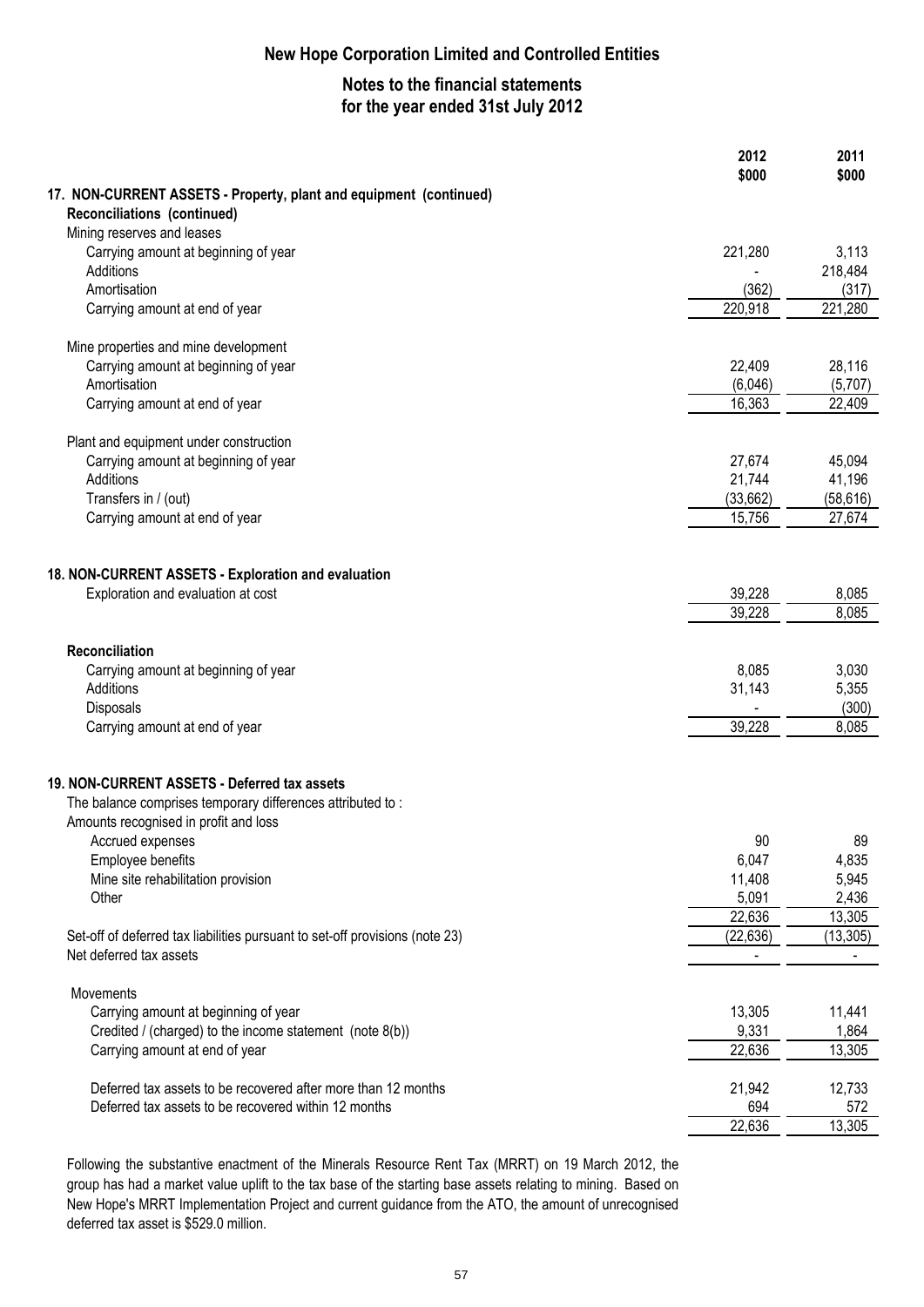## **Notes to the financial statements for the year ended 31st July 2012**

|                                                                                                                                                      | 2012<br>\$000 | 2011<br>\$000 |
|------------------------------------------------------------------------------------------------------------------------------------------------------|---------------|---------------|
| 20. NON-CURRENT ASSETS - Intangibles                                                                                                                 |               |               |
| Software                                                                                                                                             |               |               |
| Software at cost (i)                                                                                                                                 | 10,246        | 9,818         |
| Accumulated amortisation                                                                                                                             | (7, 314)      | (6, 324)      |
|                                                                                                                                                      | 2,932         | 3,494         |
| Goodwill                                                                                                                                             |               |               |
| Goodwill at cost                                                                                                                                     | 17,867        | 51,254        |
|                                                                                                                                                      | 17,867        | 51,254        |
| <b>Total Intangibles</b>                                                                                                                             | 20,799        | 54,748        |
| <b>Reconciliation</b>                                                                                                                                |               |               |
| Software (i)                                                                                                                                         |               |               |
| Carrying amount at beginning of year                                                                                                                 | 3,494         | 1,488         |
| Disposals                                                                                                                                            |               | (2)           |
| Transfers in / (out)                                                                                                                                 | 512           | 2,969         |
| Amortisation (ii)                                                                                                                                    | (1,074)       | (961)         |
| Carrying amount at end of year                                                                                                                       | 2,932         | 3,494         |
| (i) Software includes capitalised development costs, being an intangible asset.<br>(ii) Amortisation is included in cost of sales in profit or loss. |               |               |
| Goodwill                                                                                                                                             |               |               |
| Carrying amount at beginning of year                                                                                                                 | 51,254        | 5,596         |
| Acquisition of subsidiary                                                                                                                            |               | 45,658        |
| Impairment expense (i)                                                                                                                               | (33, 387)     |               |
| Carrying amount at end of year                                                                                                                       | 17,867        | 51,254        |
|                                                                                                                                                      |               |               |

(i) Impairment relates to goodwill previously recognised on the acquisition of Northern Energy Corporation Limited (refer to note 37).

Brought forward goodwill relates to the acquisition of a subsidiary from an independent third party in an arms length transaction. The increase in goodwill in the prior year relates to the acquisition of Northern Energy Corporation Limited (NEC) in an arm's length transaction. The recoverable amount of the cash generating units (being the mining tenements in NEC) are determined based on value in use calculations. These calculations use post-tax cash flow projections based on constant annual coal production over the life of the mines (12- 30 years) discounted using a post-tax real discount rate, coal prices of US\$85-US\$145 per tonne and a AUD/USD exchange rate of \$0.80. The equivalent pre-tax discount rate is 10%. These assumptions are consistent with external sources of information.

|                                            | 2012<br>\$000 | 2011<br>\$000 |
|--------------------------------------------|---------------|---------------|
| 21. CURRENT LIABILITIES - Accounts payable |               |               |
| Trade payables and accruals                | 40.460        | 51,639        |
|                                            | 40,460        | 51,639        |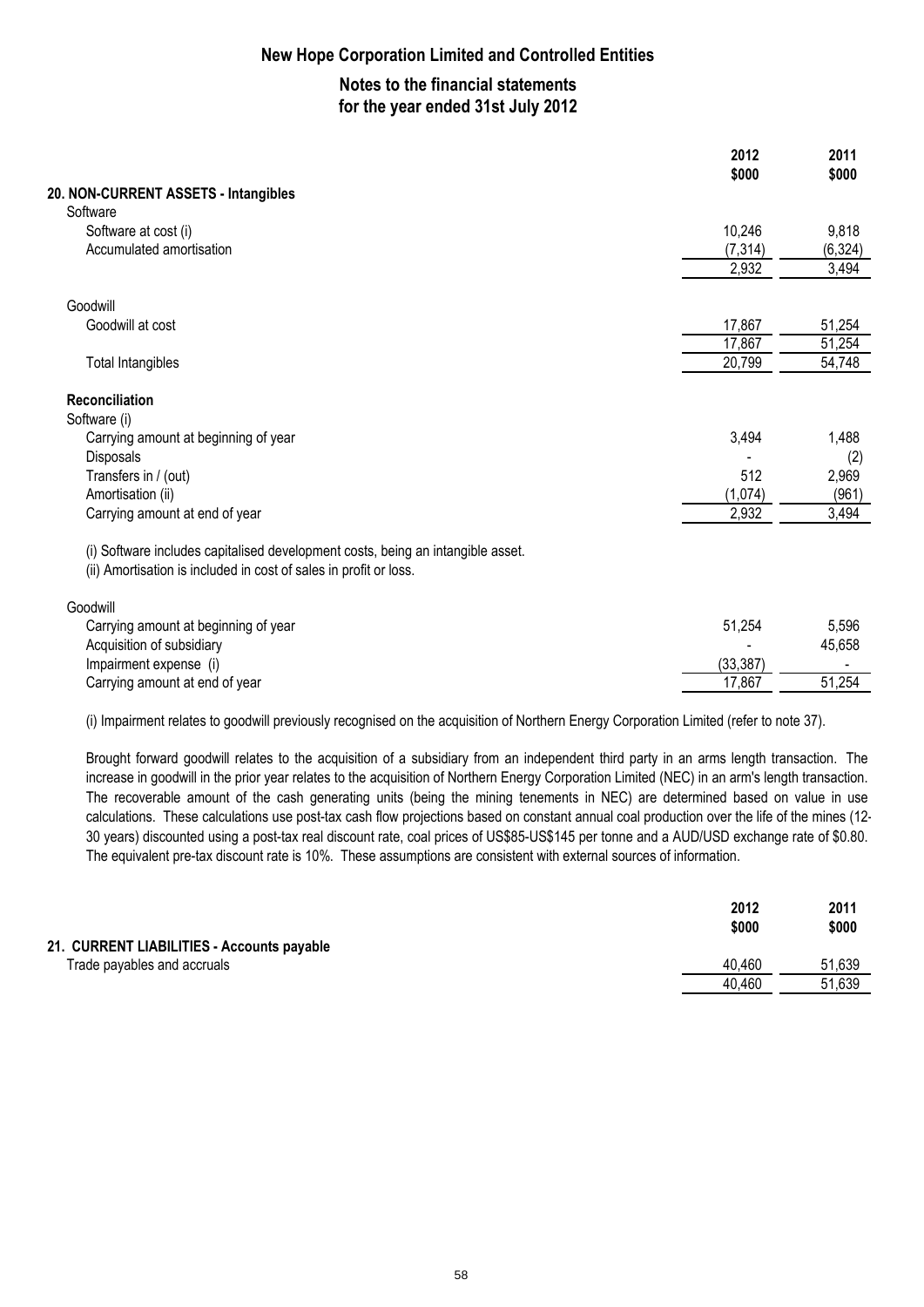## **Notes to the financial statements for the year ended 31st July 2012**

|                                                                                                                                                                                       | 2012<br>\$000    | 2011<br>\$000 |
|---------------------------------------------------------------------------------------------------------------------------------------------------------------------------------------|------------------|---------------|
| 22. CURRENT LIABILITIES - Financing Arrangements                                                                                                                                      |                  |               |
| a. Financing arrangements                                                                                                                                                             |                  |               |
| Unrestricted access was available at balance date to the following lines of credit:                                                                                                   |                  |               |
| <b>Total facilities</b>                                                                                                                                                               |                  | 55,000        |
| Other facilities (i)                                                                                                                                                                  | 85,317<br>85,317 | 55,000        |
| Used at balance date                                                                                                                                                                  |                  |               |
| Other facilities                                                                                                                                                                      | 61,635           | 37,578        |
|                                                                                                                                                                                       | 61,635           | 37,578        |
| Unused at balance date                                                                                                                                                                |                  |               |
| Other facilities                                                                                                                                                                      | 23,682           | 17,422        |
|                                                                                                                                                                                       | 23,682           | 17,422        |
| Other facilities are only in relation to bank guarantees, are unsecured, for no fixed term and bear variable<br>(1)<br>rates.                                                         |                  |               |
| b. Guarantees                                                                                                                                                                         |                  |               |
| The parent entity has given unsecured guarantees in respect of:                                                                                                                       |                  |               |
| (i) Mining restoration and rehabilitation                                                                                                                                             | 37,474           | 23,526        |
| The liability has been recognised by the consolidated entity in relation to its rehabilitation obligations.<br>See notes 24, 25 and 1(aa).                                            |                  |               |
| (ii) Statutory body suppliers<br>No liability was recognised by the consolidated entity in relation to these guarantees as no losses are<br>foreseen on these contingent liabilities. | 24,161           | 14,052        |
| 23. NON-CURRENT LIABILITIES - Deferred tax liabilities<br>The balance comprises temporary differences attributed to:<br>Amounts recognised in profit and loss                         |                  |               |
| Other accounts receivable                                                                                                                                                             | 7,257            | 14,223        |
| Inventories                                                                                                                                                                           | 5,170            | 4,979         |
| Capitalised exploration                                                                                                                                                               | 4,542            |               |
| Property plant and equipment                                                                                                                                                          | 14,401           | 14,220        |
| Mine reserves                                                                                                                                                                         | 730              | 839           |
| Other                                                                                                                                                                                 | 96               | 17,738        |
| Amounts recognised relating to deferred tax liabilities from acquisition of subsidiary                                                                                                | 32,196           | 51,999        |
| Mine reserves                                                                                                                                                                         | 65,545           | 65,545        |
| Other                                                                                                                                                                                 | (8, 563)         | (8, 563)      |
|                                                                                                                                                                                       | 56,982           | 56,982        |
| Amounts recognised directly in other comprehensive income                                                                                                                             |                  |               |
| Cash flow hedges                                                                                                                                                                      | 9,109            | 12,206        |
| Property plant and equipment                                                                                                                                                          | 7,160            | 7,160         |
| Available for sale financial assets                                                                                                                                                   | 106              | 7,524         |
|                                                                                                                                                                                       | 16,375           | 26,890        |
| Total deferred tax liabilities                                                                                                                                                        | 105,553          | 135,871       |
| Set-off of deferred tax assets pursuant to set-off provisions (note 19)                                                                                                               | (22, 636)        | (13, 305)     |
| Net deferred tax liabilities                                                                                                                                                          | 82,917           | 122,566       |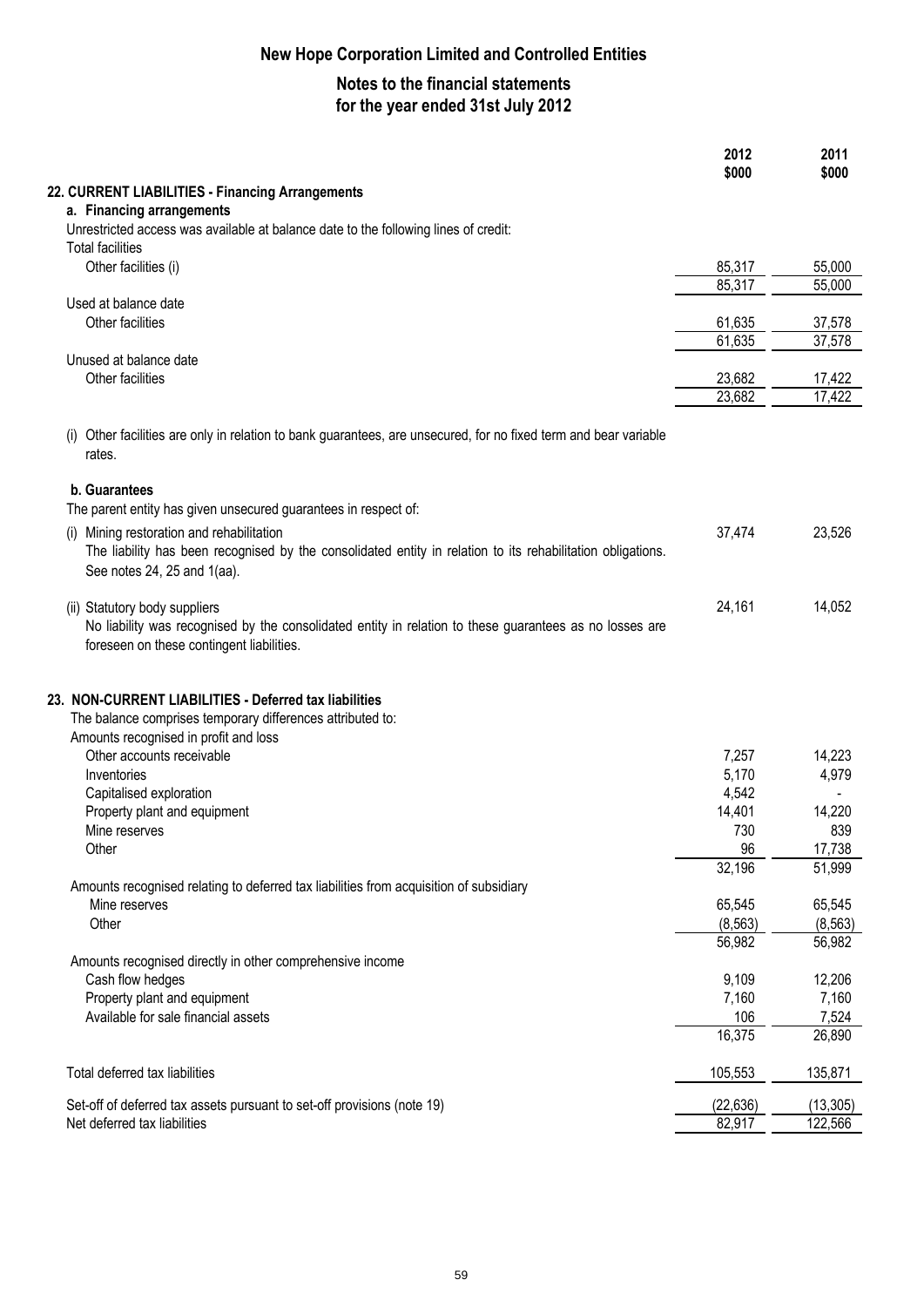## **Notes to the financial statements for the year ended 31st July 2012**

|                                                                       | 2012<br>\$000 | 2011<br>\$000 |
|-----------------------------------------------------------------------|---------------|---------------|
| 23. NON-CURRENT LIABILITIES - Deferred tax liabilities (continued)    |               |               |
| Carrying amount at beginning of year                                  | 135,871       | 205,841       |
| Charged / (credited) to the income statement (note 8(b))              | (19,803)      | 11,215        |
| Charged / (credited) to other comprehensive income (note $8(d)$ )     | (10, 515)     | (138, 167)    |
| Amounts recognised on acquisition of subsidiary                       |               | 56,982        |
| Carrying amount at end of year                                        | 105,553       | 135,871       |
| Deferred tax liabilities to be settled after more than 12 months      | 93,126        | 116,669       |
| Deferred tax liabilities to be settled within 12 months               | 12,427        | 19,202        |
|                                                                       | 105,553       | 135,871       |
|                                                                       |               |               |
| 24. CURRENT LIABILITIES - Provisions                                  |               |               |
| Employee benefits (c)                                                 | 22,830        | 17,331        |
| Mining restoration and rehabilitation (note 1(aa))                    | 6,015         | 1,923         |
|                                                                       | 28,845        | 19,254        |
| a. Mining restoration and rehabilitation                              |               |               |
| Current                                                               | 6,015         | 1,923         |
| Non-current                                                           | 32,012        | 17,895        |
|                                                                       | 38,027        | 19,818        |
| <b>Movements</b>                                                      |               |               |
| Carrying amount at beginning of year                                  | 19,818        | 19,752        |
| Additional provision recognised                                       | 18,209        | 66            |
| Carrying amount at end of year                                        | 38,027        | 19,818        |
| b. Amounts not expected to be settled within the next 12 months       |               |               |
| Long service leave obligations expected to be settled after 12 months | 4,931         | 2,712         |

**c.** The current provision for employee benefits includes accrued annual leave, vested sick leave and long service leave for all unconditional settlements where employees have completed the required period of service and also those where employees are entitled to pro-rata payment in certain circumstances. The entire amount is presented as current, since the group does not have an unconditional right to defer settlement. However, based on past experience, the Group does not expect all employees to take the full amount of accrued long service leave or require payment within the next 12 months.

|                                                    | 2012<br>\$000 | 2011<br>\$000 |
|----------------------------------------------------|---------------|---------------|
| 25. NON-CURRENT LIABILITIES - Provisions           |               |               |
| Employee benefits                                  | 3.779         | 4.241         |
| Mining restoration and rehabilitation (note 1(aa)) | 32.012        | 17,895        |
|                                                    | 35,791        | 22,136        |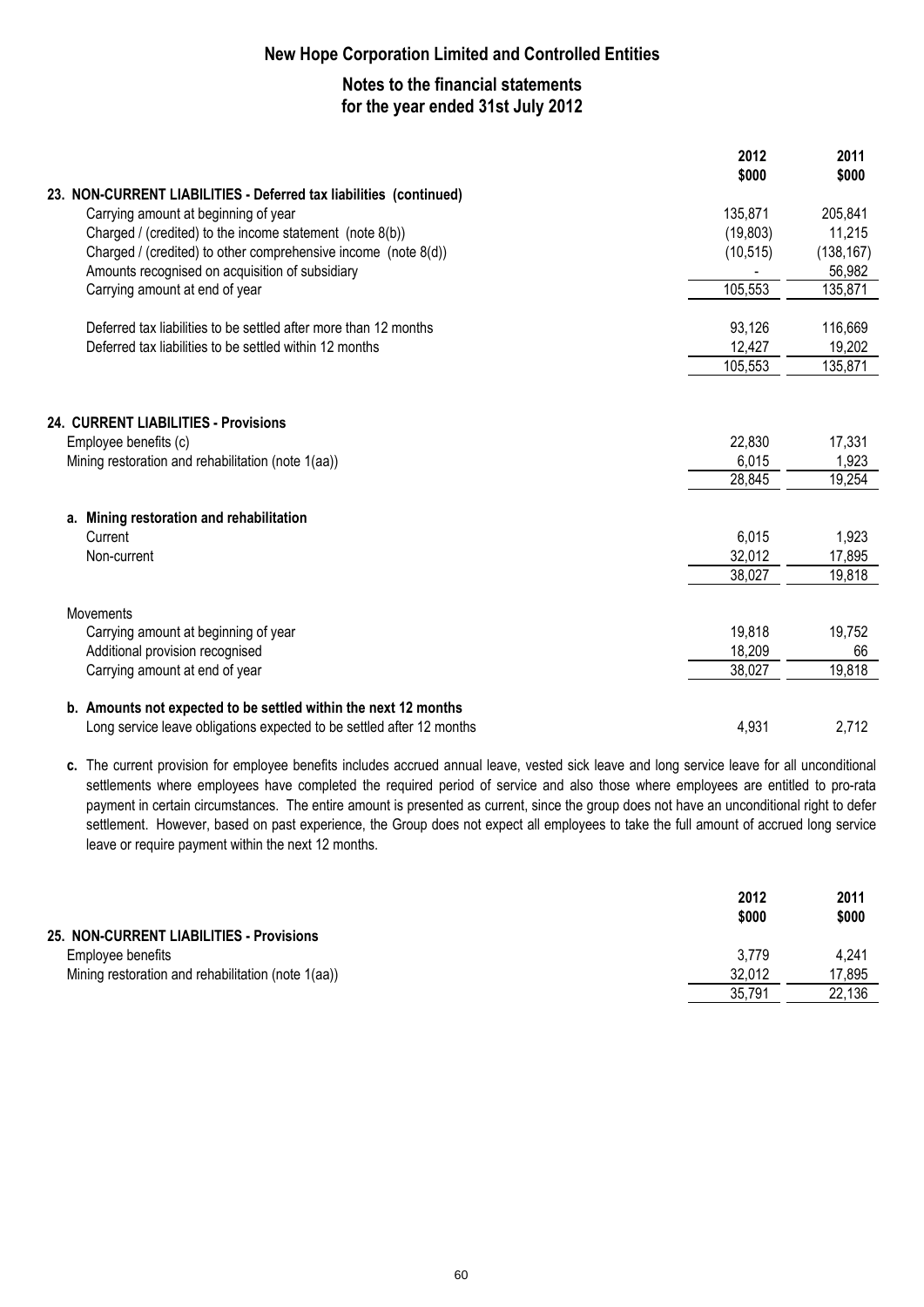## **New Hope Corporation Limited and Controlled Entities Notes to the financial statements**

## **for the year ended 31st July 2012**

### **26. CONTRIBUTED EQUITY**

#### **a. Ordinary shares**

Ordinary shares entitle the holder to participate in dividends and the proceeds on winding up of the company in proportion to the number of and amounts paid on the shares held. On a show of hands every holder of ordinary shares present at a meeting in person or by proxy is entitled to one vote, and upon a poll each share is entitled to one vote. As at 31 July 2012 there were nil (2011 - nil) options (management and shareholder) over ordinary shares in the company.

Ordinary shares have no par value and the company does not have a limited amount of authorised capital.

#### **b. Options**

Information relating to the New Hope Corporation Employee Share Option Plan (ESOP or management options), including details of options issued, exercised and lapsed during the financial year and options outstanding at the end of the financial year, is set out in note 36.

#### **c. Rights**

Information relating to the New Hope Corporation Employee Performance Rights Share Plan, including details of rights granted, vested and lapsed during the financial year and rights outstanding at the end of the financial year, is set out in note 36.

|                                                |                                                                                   | 2012<br>No. of shares | 2012<br>\$000                | 2011<br>No. of shares | 2011<br>\$000   |
|------------------------------------------------|-----------------------------------------------------------------------------------|-----------------------|------------------------------|-----------------------|-----------------|
| d. Share Capital<br>Issued and paid up capital |                                                                                   | 830,411,534           | 92,509                       | 830,230,549           | 91,500          |
| e. Movements in share capital                  |                                                                                   |                       | Number of                    | <b>Issue</b>          |                 |
| <b>Date</b><br>1 August 2010                   | <b>Details</b><br><b>Opening Balance</b>                                          |                       | <b>Shares</b><br>827,730,549 | <b>Price</b>          | \$000<br>84,226 |
| 16 August 2010<br>31 July 2011                 | Exercise of management options<br>Transfer of ESOP reserve to Equity              |                       | 2,500,000                    | \$2.1040              | 5,260<br>2,014  |
| 31 July 2011                                   | <b>Balance</b>                                                                    |                       | 830,230,549                  |                       | 91,500          |
| 1 January 2012<br>31 July 2012                 | Vesting of performance rights<br>Transfer from SBP reserve to Equity (note 27(a)) |                       | 180,985                      | \$0.0000              | 1,009           |
| 31 July 2012                                   | <b>Balance</b>                                                                    |                       | 830,411,534                  |                       | 92,509          |

#### **f. Capital risk management**

The Group's objectives when managing capital are to safeguard their ability to continue as a going concern, so that they can continue to provide returns for shareholders and benefits for other stakeholders and to maintain an optimal capital structure to reduce the cost of capital.

In order to maintain or adjust the capital structure, the Group may adjust the amount of dividends paid to shareholders, return capital to shareholders, issue new shares, or source debt to fund growth projects.

|                                                      | 2012<br>\$000 | 2011<br>\$000 |
|------------------------------------------------------|---------------|---------------|
| 27. RESERVES                                         |               |               |
| a. Reserves                                          |               |               |
| Capital profits                                      | 1,343         | 1,343         |
| Available-for-sale investments revaluation           | 5,373         | 16,615        |
| Property, plant and equipment revaluation            | 27,412        | 27,412        |
| Hedging                                              | 21,255        | 28,481        |
| Share-based payments                                 | 1,216         |               |
| Premium paid on non-controlling interest acquisition | (6,029)       |               |
|                                                      | 50,570        | 73,851        |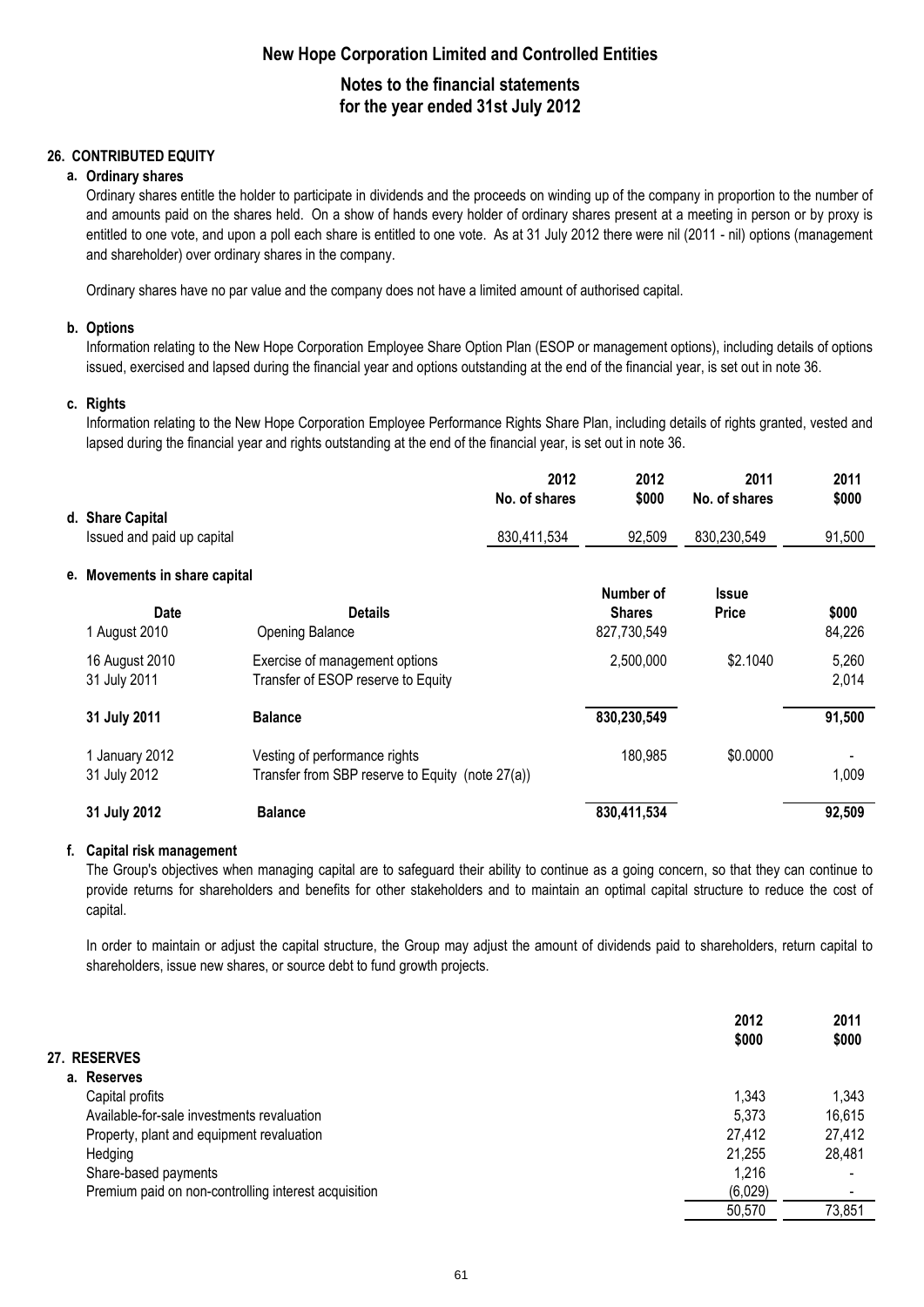## **Notes to the financial statements for the year ended 31st July 2012**

|                                                                                | <b>Note</b> | 2012<br>\$000 | 2011<br>\$000 |
|--------------------------------------------------------------------------------|-------------|---------------|---------------|
| 27. RESERVES (continued)                                                       |             |               |               |
| a. Reserves (continued)                                                        |             |               |               |
| <b>Movements</b>                                                               |             |               |               |
| Capital profits                                                                |             |               |               |
| Carrying amount at beginning of year                                           |             | 1,343         | 1,343         |
| Carrying amount at end of year                                                 |             | 1,343         | 1.343         |
| Available for sale investments revaluation                                     |             |               |               |
| Carrying amount at beginning of year                                           |             | 16,615        | 353,615       |
| Revaluation - gross                                                            |             | (18,660)      | (20, 023)     |
| Revaluation - deferred tax                                                     | 8(d)        | 7,418         | 2,311         |
| Transfer to profit or loss, impairment expense                                 |             |               | 13,531        |
| Transfer to profit or loss, sale of Arrow Energy Limited - gross               | 6           |               | (466, 192)    |
| Transfer to profit or loss, sale of Arrow Energy Limited - deferred tax        | 8(d)        |               | 139,857       |
| Elimination on acquisition of subsidiary - Northern Energy Corporation Limited |             |               | (6, 484)      |
| Carrying amount at end of year                                                 |             | 5,373         | 16,615        |
| Property, plant and equipment revaluation                                      |             |               |               |
| Carrying amount at beginning of year                                           |             | 27,412        | 27,412        |
| Carrying amount at end of year                                                 |             | 27,412        | 27,412        |
| Hedging                                                                        |             |               |               |
| Carrying amount at beginning of year                                           |             | 28,481        | 19,145        |
| Transfer to net profit - gross                                                 |             | (25, 620)     | (43, 129)     |
| Transfer to net profit - deferred tax                                          | 8(d)        | 7,686         | 12,939        |
| Revaluation - gross                                                            |             | 15,297        | 56,466        |
| Revaluation - deferred tax                                                     | 8(d)        | (4,589)       | (16, 940)     |
| Carrying amount at end of year                                                 |             | 21,255        | 28,481        |
| Share-based payment                                                            |             |               |               |
| Carrying amount at beginning of year                                           |             |               | 1,989         |
| Share based payment expense                                                    | 30(c)       | 2,225         | 25            |
| Transfer to contributed equity                                                 | 26(d)       | (1,009)       | (2,014)       |
| Carrying amount at end of year                                                 |             | 1,216         |               |
| Premium paid on non-controlling interest acquisition                           |             |               |               |
| Carrying amount at beginning of year                                           |             |               |               |
| Acquisition of subsidiary - Northern Energy Corporation Limited                |             | (6,029)       |               |
| Carrying amount at end of year                                                 |             | (6,029)       |               |
|                                                                                |             |               |               |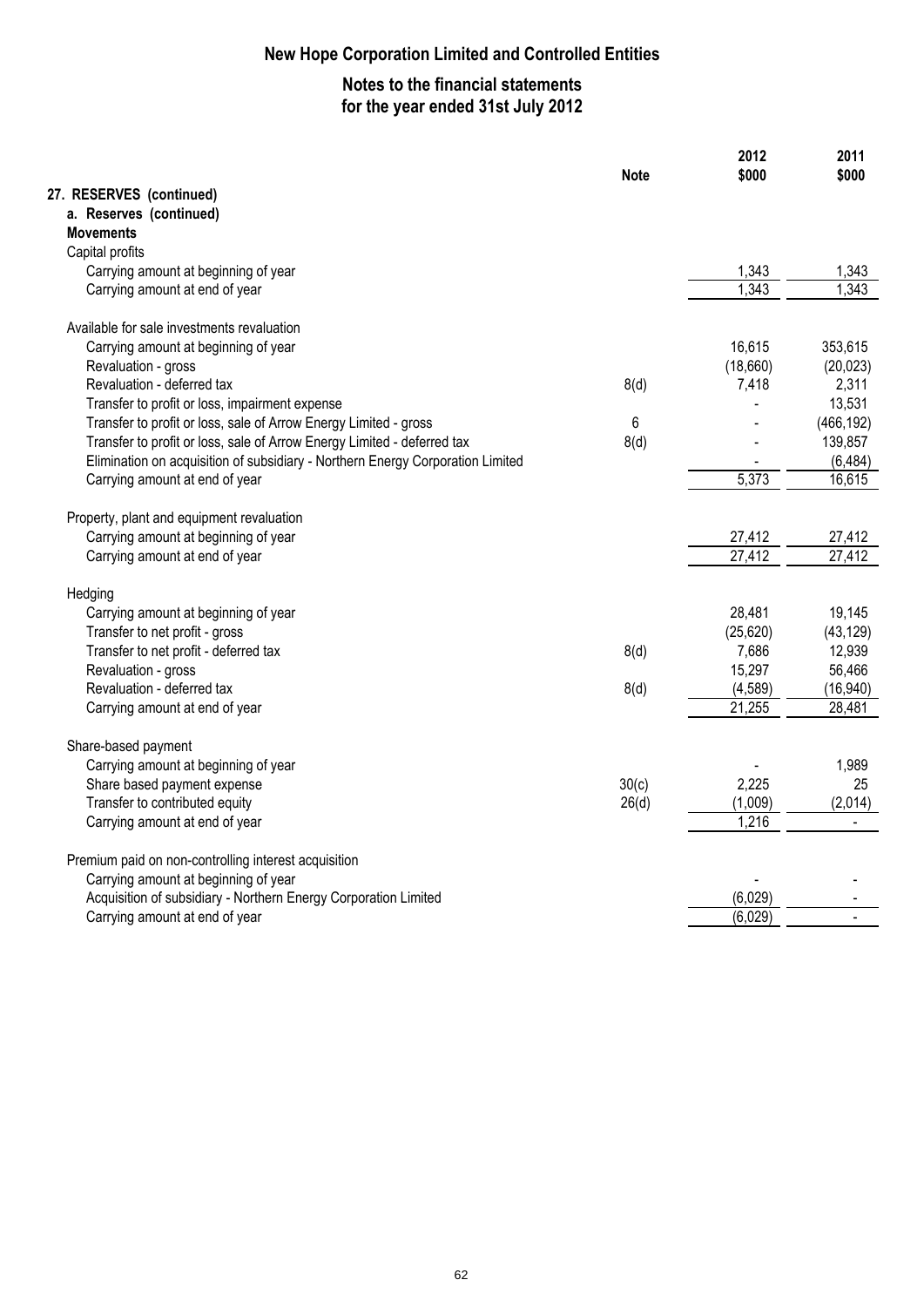## **Notes to the financial statements for the year ended 31st July 2012**

#### **27. RESERVES (continued)**

#### **a. Reserves (continued)**

#### **Nature and purpose of reserves**

#### Capital profits

This reserve represents amounts allocated from retained profits that were profits of a capital nature.

### Available for sale investments revaluation

Changes in the fair value of investments classified as available for sale financial assets are taken to this reserve, as described in note 1(n). Amounts are recognised in profit and loss when the associated assets are sold or impaired.

#### Property, plant and equipment revaluation

This reserve represents the revaluation arising on the fair value uplift of property, plant and equipment on the initial holding of Queensland Bulk Handling Pty Ltd further to the acquisition of the remaining 50% of this company.

#### **Hedging**

The hedging reserve is used to record the gains and losses on a hedging instrument in a cash flow hedge that are recognised directly in equity, as described in note 1(o). Amounts are recognised in profit and loss when the associated hedged transaction affects profit and loss.

#### Share based payment reserve

The share based payment reserve is used to recognise the fair value of options and rights issued, but not yet exercised.

#### Premium paid on non-controlling interest acquisition

The premium paid on non-controlling interest acquisition is used to recognise any excess paid on the acquisition of a non-controlling interest in a subsidiary.

|                                      | 2012<br>\$000 | 2011<br>\$000 |
|--------------------------------------|---------------|---------------|
| b. Retained profits                  |               |               |
| Carrying amount at beginning of year | 2,157,849     | 1,851,795     |
| Net profit after income tax          | 167.126       | 503,234       |
| Dividends paid (note 9)              | (215, 871)    | (197,180)     |
| Carrying amount at end of year       | 2,109,104     | 2,157,849     |

#### **28. CONTINGENT LIABILITIES**

Details and estimates of maximum amounts of contingent liabilities for which no provision is included in the accounts, are as follows:

#### Controlled entities

| The bankers of the consolidated entity have issued undertakings and guarantees to the Department of<br>Natural Resources and Mines, Statutory Power Authorities and various other entities.                    | 14.857         | 15,017           |
|----------------------------------------------------------------------------------------------------------------------------------------------------------------------------------------------------------------|----------------|------------------|
| The bankers of the consolidated entity have issued undertakings and guarantees in relation to stages 1<br>and 2 of the Wiggins Island Coal Export Terminal expansion project and expansion of rail facilities. | 10,317         | 11,892           |
| No losses are anticipated in respect of any of the above contingent liabilities.                                                                                                                               |                |                  |
| 29. COMMITMENTS<br>a. Capital commitments<br>Capital expenditure contracted for at the reporting date but not recognised as liabilities is as follows:                                                         |                |                  |
| Property plant and equipment<br>Within one year<br>Later than one year but not later than five years<br>Later than five years                                                                                  | 7,334<br>7,334 | 13,263<br>13,263 |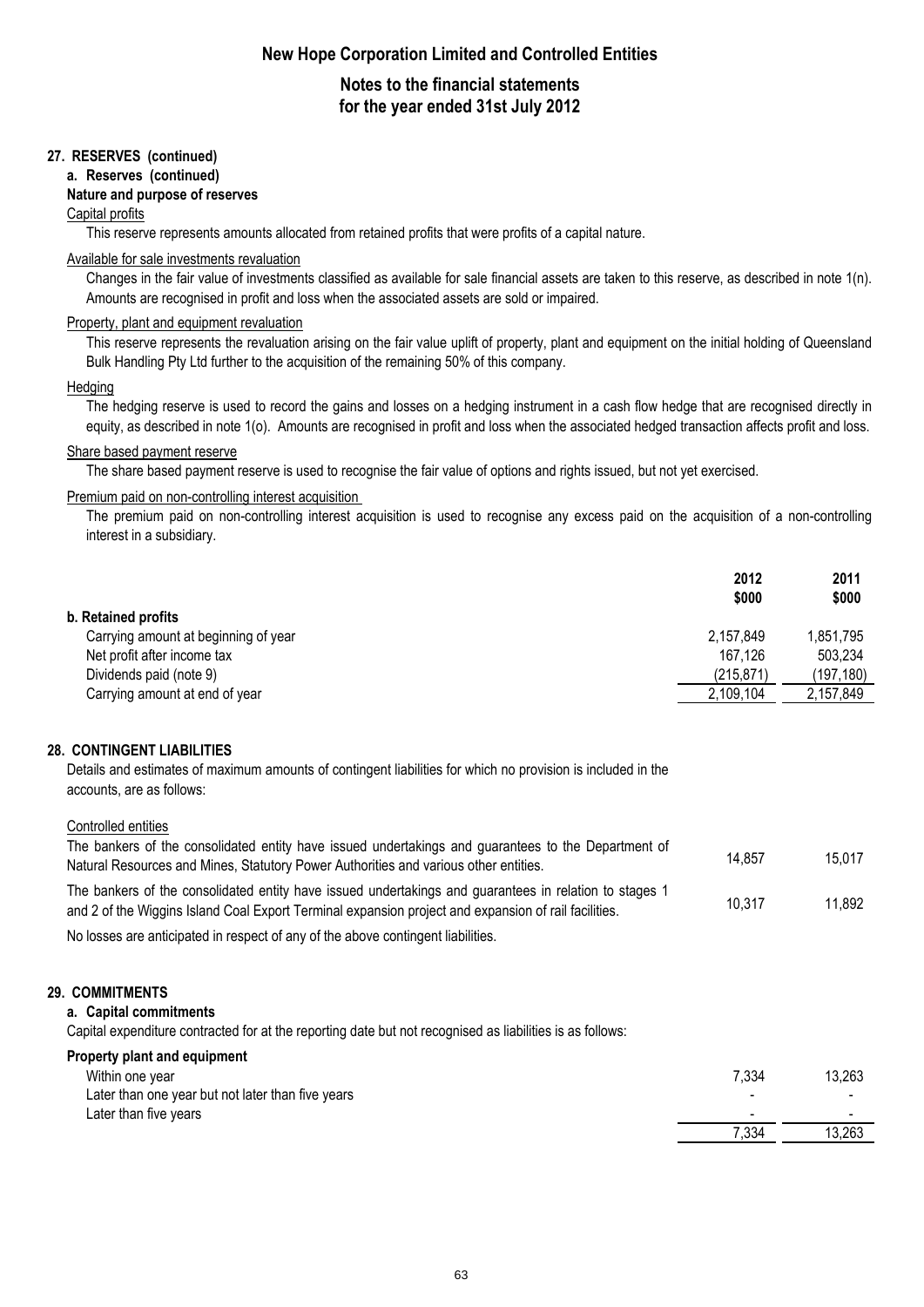## **Notes to the financial statements for the year ended 31st July 2012**

|                                                                                                                                                                                                                                                 | 2012<br>\$000 | 2011<br>\$000 |
|-------------------------------------------------------------------------------------------------------------------------------------------------------------------------------------------------------------------------------------------------|---------------|---------------|
| 29. COMMITMENTS (continued)                                                                                                                                                                                                                     |               |               |
| b. Lease commitments: Group as lessee                                                                                                                                                                                                           |               |               |
| Non-cancellable operating leases<br>(i)                                                                                                                                                                                                         |               |               |
| The Group leases port facilities under non-cancellable operating leases expiring within one to fifteen<br>years. The leases have varying terms, escalation clauses and renewal rights. On renewal, the terms of<br>the leases are renegotiated. |               |               |
| Commitments for minimum lease payments in relation to non-cancellable operating leases are payable as                                                                                                                                           |               |               |
| follows:                                                                                                                                                                                                                                        |               |               |
| Within one year                                                                                                                                                                                                                                 | 3.095         | 3,268         |
| Later than one year but not later than five years                                                                                                                                                                                               | 14,491        | 14,029        |
| Later than five years                                                                                                                                                                                                                           | 52,141        | 57,795        |
|                                                                                                                                                                                                                                                 | 69,727        | 75,092        |

#### **30. KEY MANAGEMENT PERSONNEL DISCLOSURES**

#### **a. Directors**

The following persons were Directors of New Hope Corporation Limited during the financial year:

#### **Chairman - non-executive**

Mr R.D. Millner

#### **Non executive Directors**

Mr P.R. Robinson Mr D.J. Fairfull Mr D.C. Williamson (ceased to be a Director on 11 July 2012) Mr W.H. Grant

#### **Executive Directors**

Mr R.C. Neale

Chief Executive Officer and Managing Director

#### **b. Other key management personnel**

The following persons also had authority and responsibility for planning, directing and controlling the activities of the Group, directly or indirectly, during the financial year:

| <b>Name</b><br>Mr S.O. Stephan<br>Mr B.D. Denney<br>Mr M. J. Busch | <b>Position</b><br><b>Chief Financial Officer</b><br><b>Chief Operations Officer</b><br>Financial Controller and Company Secretary |           | New Hope Corporation Limited<br>New Hope Corporation Limited<br>New Hope Corporation Limited |
|--------------------------------------------------------------------|------------------------------------------------------------------------------------------------------------------------------------|-----------|----------------------------------------------------------------------------------------------|
| c. Key management personnel compensation                           |                                                                                                                                    | 2012      | 2011                                                                                         |
|                                                                    |                                                                                                                                    |           |                                                                                              |
| Short-term employee benefits                                       |                                                                                                                                    | 6,457,823 | 6,026,883                                                                                    |
| Long-term employee benefits                                        |                                                                                                                                    | 30.821    | 30,028                                                                                       |
| Post employment benefits                                           |                                                                                                                                    | 128,365   | 194,048                                                                                      |
| <b>Termination benefits</b>                                        |                                                                                                                                    |           | 66,238                                                                                       |
| Share based payment                                                |                                                                                                                                    | 2,151,608 | 23,753                                                                                       |
|                                                                    |                                                                                                                                    | 8,768,617 | 6,340,950                                                                                    |
|                                                                    |                                                                                                                                    |           |                                                                                              |

Detailed remuneration disclosures can be found in sections (a) to (f) of the remuneration report on pages 13 to 20.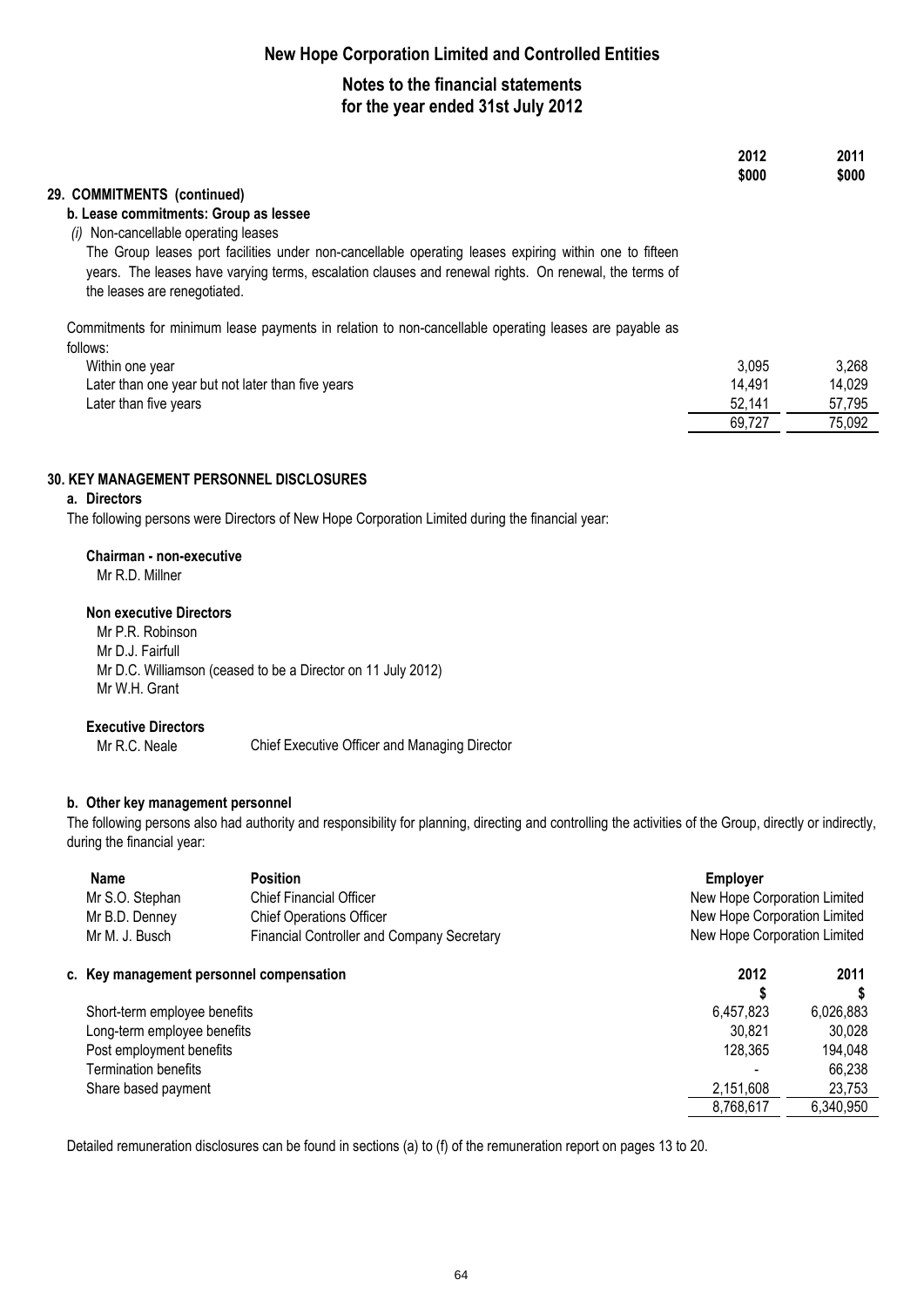## **Notes to the financial statements for the year ended 31st July 2012**

### **30. KEY MANAGEMENT PERSONNEL DISCLOSURES (continued)**

#### **d. Equity instrument disclosures relating to key management personnel**

*(i)* Options and rights provided as remuneration and shares issued on exercise of such options and rights Details of options and rights provided as remuneration and shares issued on the exercise of such options and rights, together with the terms and conditions, can be found in section (d) of the remuneration report on pages 13 to 20.

#### *(ii)* Option holdings

The numbers of options over ordinary shares in the Company held during the financial year by each Director of New Hope Corporation Limited and other key management personnel of the Group, including their personally related entities are as follows:

|                                                    |                    | Movements during the year |                       |                  |                    |                         |
|----------------------------------------------------|--------------------|---------------------------|-----------------------|------------------|--------------------|-------------------------|
|                                                    | Opening<br>balance | Granted                   | Purchased /<br>(Sold) | <b>Exercised</b> | Closing<br>balance | Vested &<br>exercisable |
| Directors of New Hope Corporation Ltd - 2012       |                    |                           |                       |                  |                    |                         |
| Mr R.D. Millner                                    |                    |                           |                       |                  |                    |                         |
| Mr P.R. Robinson                                   |                    |                           |                       |                  |                    |                         |
| Mr D.J. Fairfull                                   |                    |                           |                       |                  |                    |                         |
| Mr D.C. Williamson                                 |                    |                           |                       |                  |                    |                         |
| Mr W.H. Grant                                      |                    |                           |                       |                  |                    |                         |
| Mr R.C. Neale                                      |                    |                           |                       |                  |                    |                         |
| Other key management personnel of the Group - 2012 |                    |                           |                       |                  |                    |                         |
| Mr S.O. Stephan                                    |                    |                           |                       |                  |                    |                         |
| Mr B.D. Denney                                     |                    |                           |                       |                  |                    |                         |
| Mr M.J. Busch                                      |                    |                           |                       |                  |                    |                         |
| Directors of New Hope Corporation Ltd - 2011       |                    |                           |                       |                  |                    |                         |
| Mr R.D. Millner                                    |                    |                           |                       |                  |                    |                         |
| Mr P.R. Robinson                                   |                    |                           |                       |                  |                    |                         |
| Mr D.J. Fairfull                                   |                    |                           |                       |                  |                    |                         |
| Mr D.C. Williamson                                 |                    |                           |                       |                  |                    |                         |
| Mr W.H. Grant                                      |                    |                           |                       |                  |                    |                         |
| Mr R.C. Neale                                      |                    |                           |                       |                  |                    |                         |
| Other key management personnel of the Group - 2011 |                    |                           |                       |                  |                    |                         |
| Mr M.L. Bailey                                     | 1,500,000          |                           |                       | (1,500,000)      |                    |                         |
| Mr S.O. Stephan                                    |                    |                           |                       |                  |                    |                         |
| Mr B.J. Garland                                    | 1,000,000          |                           |                       | (1,000,000)      |                    |                         |
| Mr D. Brown-Kenyon                                 |                    |                           |                       |                  |                    |                         |
| Mr C.C. Hopkins                                    |                    |                           |                       |                  |                    |                         |
| Mr C.W. Easton                                     |                    |                           |                       |                  |                    |                         |
| Mr B.D. Denney                                     |                    |                           |                       |                  |                    |                         |
| Mr M.J. Busch                                      |                    |                           |                       |                  |                    |                         |
| Mr J.R. Randell                                    |                    |                           |                       |                  |                    |                         |
| Mr P. Stringer                                     |                    |                           |                       |                  |                    |                         |
| Mr K. Palfrey                                      |                    |                           |                       |                  |                    |                         |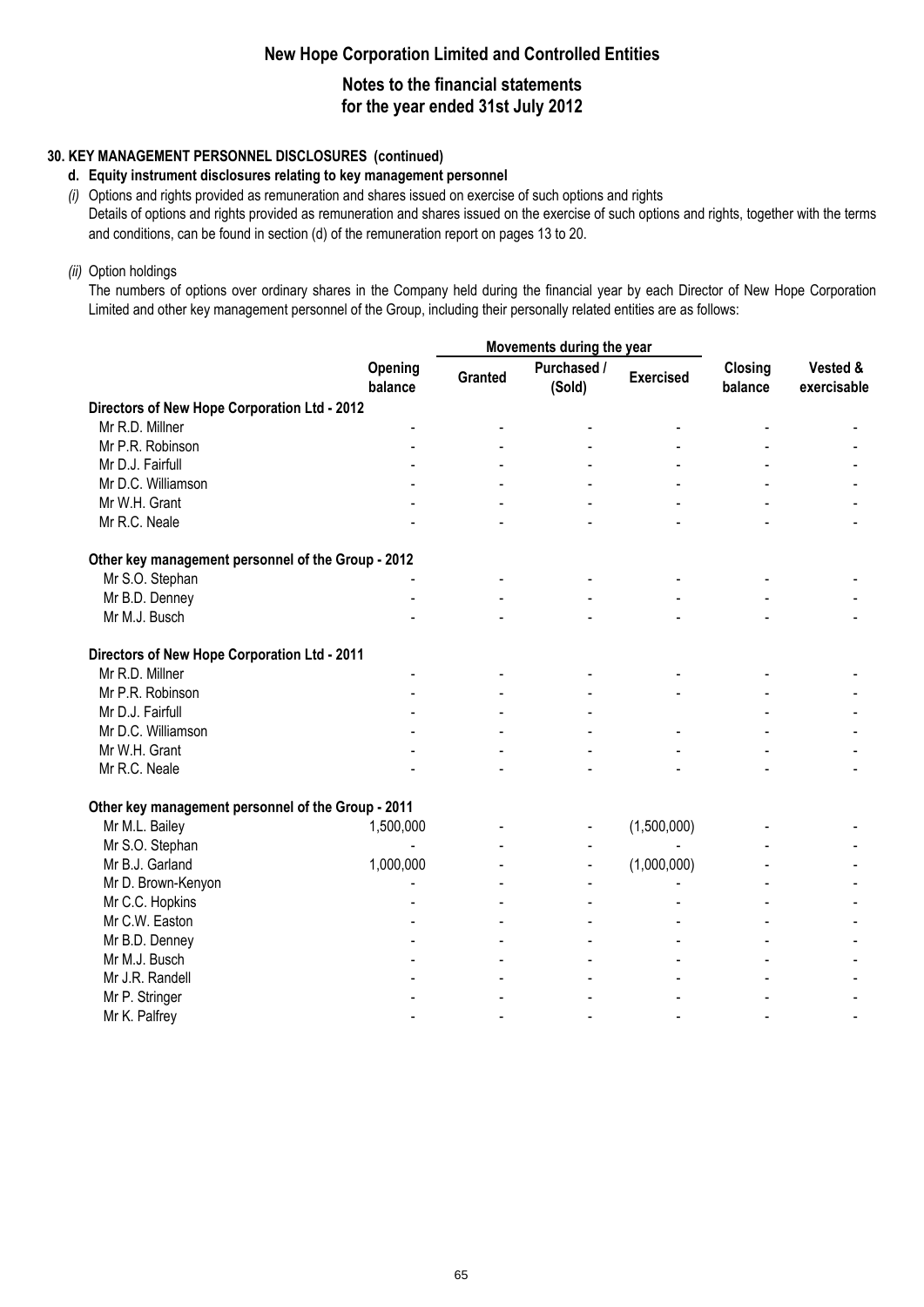## **Notes to the financial statements for the year ended 31st July 2012**

### **30. KEY MANAGEMENT PERSONNEL DISCLOSURES (continued)**

#### **d. Equity instrument disclosures relating to key management personnel (continued)**

*(iii)* Rights holdings

The numbers of rights over ordinary shares in the Company held during the financial year by each Director of New Hope Corporation Limited and other key management personnel of the Group, including their personally related entities are as follows:

|                                                    |                    |         | Movements during the year |                  |                    |                         |
|----------------------------------------------------|--------------------|---------|---------------------------|------------------|--------------------|-------------------------|
|                                                    | Opening<br>balance | Granted | Purchased /<br>(Sold)     | <b>Exercised</b> | Closing<br>balance | Vested &<br>exercisable |
| Directors of New Hope Corporation Ltd - 2012       |                    |         |                           |                  |                    |                         |
| Mr R.D. Millner                                    |                    |         |                           |                  |                    |                         |
| Mr P.R. Robinson                                   |                    |         |                           |                  |                    |                         |
| Mr D.J. Fairfull                                   |                    |         |                           |                  |                    |                         |
| Mr D.C. Williamson                                 |                    |         |                           |                  |                    |                         |
| Mr W.H. Grant                                      |                    |         |                           |                  |                    |                         |
| Mr R.C. Neale                                      |                    | 428,708 | $\overline{a}$            | (165, 925)       | 262,783            |                         |
| Other key management personnel of the Group - 2012 |                    |         |                           |                  |                    |                         |
| Mr S.O. Stephan                                    |                    | 73,888  |                           | (10,040)         | 63,848             |                         |
| Mr B.D. Denney                                     |                    | 32,040  | $\blacksquare$            |                  | 32,040             |                         |
| Mr M.J. Busch                                      |                    | 36,100  | $\blacksquare$            | (5,020)          | 31,080             |                         |
| Directors of New Hope Corporation Ltd - 2011       |                    |         |                           |                  |                    |                         |
| Mr R.D. Millner                                    |                    |         |                           |                  |                    |                         |
| Mr P.R. Robinson                                   |                    |         |                           |                  |                    |                         |
| Mr D.J. Fairfull                                   |                    |         |                           |                  |                    |                         |
| Mr D.C. Williamson                                 |                    |         |                           |                  |                    |                         |
| Mr W.H. Grant                                      |                    |         |                           |                  |                    |                         |
| Mr R.C. Neale                                      |                    |         |                           |                  |                    |                         |
| Other key management personnel of the Group - 2011 |                    |         |                           |                  |                    |                         |
| Mr M.L. Bailey                                     |                    |         |                           |                  |                    |                         |
| Mr S.O. Stephan                                    |                    |         |                           |                  |                    |                         |
| Mr B.J. Garland                                    |                    |         |                           |                  |                    |                         |
| Mr D. Brown-Kenyon                                 |                    |         |                           |                  |                    |                         |
| Mr C.C. Hopkins                                    |                    |         |                           |                  |                    |                         |
| Mr C.W. Easton                                     |                    |         |                           |                  |                    |                         |
| Mr B.D. Denney                                     |                    |         |                           |                  |                    |                         |
| Mr M.J. Busch                                      |                    |         |                           |                  |                    |                         |
| Mr J.R. Randell                                    |                    |         |                           |                  |                    |                         |
| Mr P. Stringer                                     |                    |         |                           |                  |                    |                         |
| Mr K. Palfrey                                      |                    |         |                           | $\blacksquare$   |                    |                         |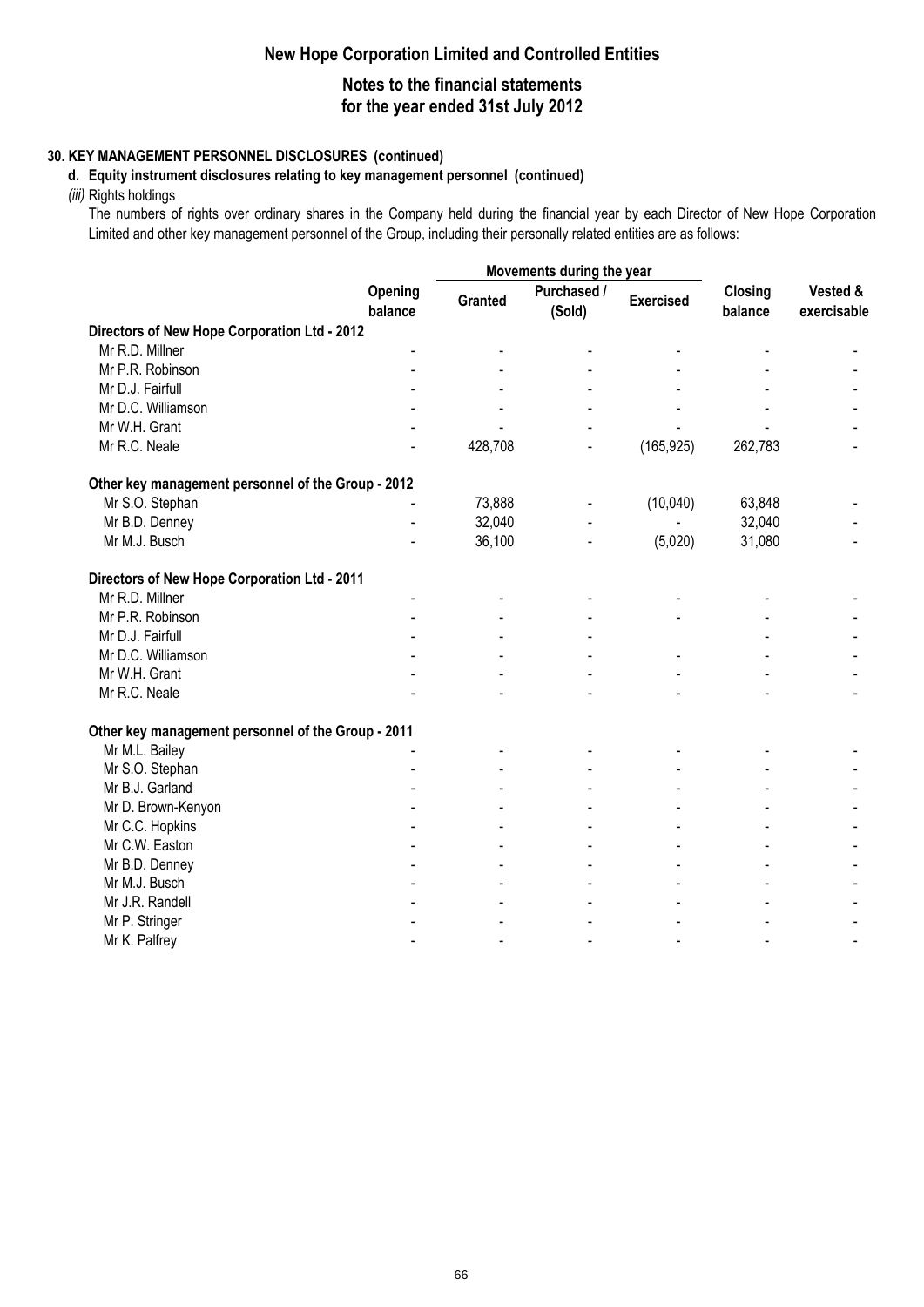## **Notes to the financial statements for the year ended 31st July 2012**

#### **30. KEY MANAGEMENT PERSONNEL DISCLOSURES (continued)**

#### **d. Equity instrument disclosures relating to key management personnel (continued)**

*(iv)* Share holdings

The number of shares in the company held during the financial year by each Director of New Hope Corporation Limited and other key management personnel of the Group, including their personally related parties, is set out below. There were no shares granted during the reporting period as compensation.

|                                                    |                    |             | <b>Received</b>                                    | Movements during the year |                    |
|----------------------------------------------------|--------------------|-------------|----------------------------------------------------|---------------------------|--------------------|
|                                                    | Opening<br>balance | (sold)      | Purchased / from rights or<br>options<br>exercised | Other                     | Closing<br>balance |
| Directors of New Hope Corporation Ltd - 2012       |                    |             |                                                    |                           |                    |
| Mr R.D. Millner                                    | 3,670,573          | 11,389      |                                                    |                           | 3,681,962          |
| Mr P.R. Robinson                                   | 109,234            |             |                                                    |                           | 109,234            |
| Mr D.J. Fairfull                                   | 11,000             |             |                                                    |                           | 11,000             |
| Mr D.C. Williamson                                 | 20,000             |             |                                                    |                           | 20,000             |
| Mr W.H. Grant                                      | 30,000             |             |                                                    |                           | 30,000             |
| Mr R.C. Neale                                      | 2,005,500          |             | 165,925                                            |                           | 2,171,425          |
| Other key management personnel of the Group - 2012 |                    |             |                                                    |                           |                    |
| Mr S.O. Stephan                                    |                    |             | 10,040                                             |                           | 10,040             |
| Mr B.D. Denney                                     |                    |             |                                                    |                           |                    |
| Mr M.J. Busch                                      | 650,000            |             | 5,020                                              |                           | 655,020            |
| Directors of New Hope Corporation Ltd - 2011       |                    |             |                                                    |                           |                    |
| Mr R.D. Millner                                    | 3,620,573          | 50,000      |                                                    |                           | 3,670,573          |
| Mr P.R. Robinson                                   | 109,234            |             |                                                    |                           | 109,234            |
| Mr D.J. Fairfull                                   | 11,000             |             |                                                    |                           | 11,000             |
| Mr D.C. Williamson                                 | 20,000             |             |                                                    |                           | 20,000             |
| Mr W.H. Grant                                      | 20,000             | 10,000      |                                                    |                           | 30,000             |
| Mr R.C. Neale                                      | 2,005,500          |             |                                                    |                           | 2,005,500          |
| Other key management personnel - 2011              |                    |             |                                                    |                           |                    |
| Mr S.O. Stephan                                    |                    |             |                                                    |                           |                    |
| Mr B.D. Denney                                     |                    |             |                                                    |                           |                    |
| Mr M.J. Busch                                      | 675,000            | (25,000)    |                                                    |                           | 650,000            |
| Mr M.L. Bailey                                     |                    | (885,000)   | 1,500,000                                          |                           | 615,000            |
| Mr B.J. Garland                                    | $\blacksquare$     | (1,000,000) | 1,000,000                                          |                           | $\blacksquare$     |
| Mr C.C. Hopkins                                    | 37,230             |             |                                                    |                           | 37,230             |
| Mr C.W. Easton                                     | 1,000,000          | (166, 921)  |                                                    |                           | 833,079            |
| Mr J.R. Randell                                    |                    |             |                                                    |                           |                    |
| Mr P. Stringer                                     |                    |             |                                                    |                           |                    |
| Mr K. Palfrey                                      |                    |             |                                                    |                           | $\blacksquare$     |

#### **e. Other transactions of key management personnel**

Mr D.J. Fairfull is a Director of New Hope Corporation Limited. Mr Fairfull also had an interest in Pitt Capital Partners Limited which acted as Financial Advisor to the Company for various corporate transactions during the 2012 and 2011 financial years. All transactions are at prices similar to those with other customers.

Mr K.P. Standish is a Director of certain subsidiaries of New Hope Corporation Limited. Mr Standish is a partner in the firm Campbell Standish Partners Solicitors which has provided legal services to New Hope Corporation Limited and its subsidiaries for several years. All transactions are at prices similar to those with other customers.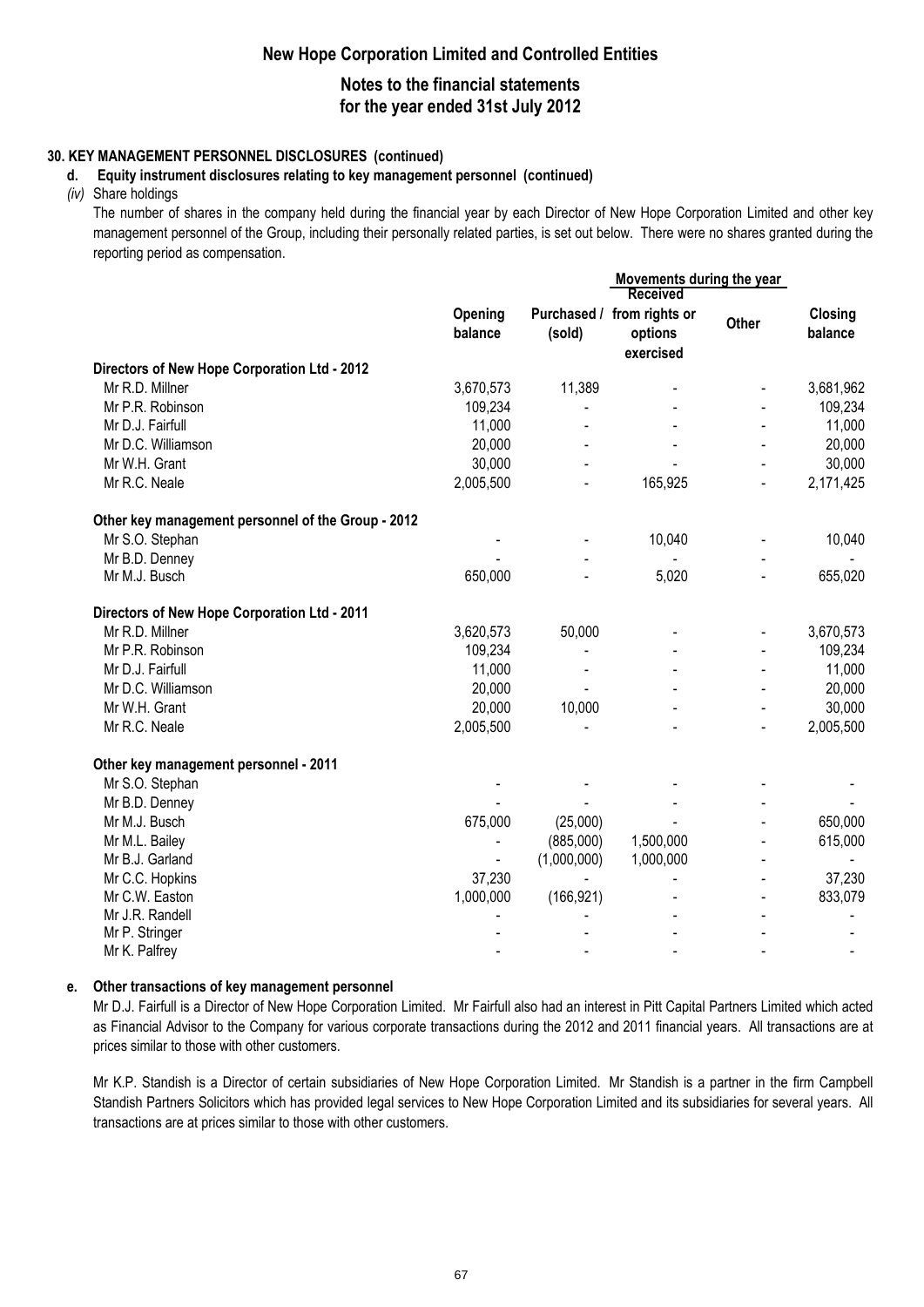## **Notes to the financial statements for the year ended 31st July 2012**

### **30. KEY MANAGEMENT PERSONNEL DISCLOSURES (continued)**

#### **e. Other transactions of key management personnel (continued)**

Aggregate amounts of each of the above types of transactions with key management personnel were as follows:

| 2012                                    | 2011<br>\$ |
|-----------------------------------------|------------|
| 984,556<br>Legal advice                 | 895,561    |
| 1,120,870<br>Financial advice fees paid | 2,126,424  |

#### **f. Loans to key management personnel**

No loans have been made available to the key management personnel of the Group.

#### **31. RELATED PARTY TRANSACTIONS**

#### **a. Parent entities**

The parent entity within the Group is New Hope Corporation Limited. The ultimate Australian parent entity and controlling entity is Washington H. Soul Pattinson & Company Limited (WHSP) which at 31st July 2012 owned 59.69% (2011 - 59.71%) of the issued ordinary shares of New Hope Corporation Limited.

#### **b. Key management personnel**

Disclosures relating to key management personnel are set out in note 30.

|                                                                 | 2012        | 2011        |
|-----------------------------------------------------------------|-------------|-------------|
| c. Transactions with related parties                            |             |             |
| <b>Other transactions</b>                                       |             |             |
| Dividends paid to ultimate Australian controlling entity (WHSP) | 128,881,069 | 117,727,899 |

#### **d. Outstanding balances arising from sales / purchases of goods and services**

No provision for impairment of receivables has been raised to any outstanding balances. An impairment expense of \$nil (2011 - \$nil) has been recognised in the books of the parent entity in respect of amounts owing from subsidiaries. This has no effect on the Group result.

#### **e. Terms and conditions**

Transactions relating to dividends were on the same terms and conditions that applied to other shareholders.

|                                     | <b>32. REMUNERATION OF AUDITORS</b><br>During the year the following fees were paid or payable for services provided by the auditor of the parent<br>entity, its related practices and non-related audit firms: | 2012<br>\$ | 2011<br>\$ |
|-------------------------------------|-----------------------------------------------------------------------------------------------------------------------------------------------------------------------------------------------------------------|------------|------------|
|                                     | a. Audit services                                                                                                                                                                                               |            |            |
|                                     | PricewaterhouseCoopers Australian firm for audit and review of financial reports and<br>other audit work under the Corporations Act 2001                                                                        | 279,232    | 302,447    |
|                                     | Non PricewaterhouseCoopers audit firms for the audit or review of financial reports of<br>any entity in the Group                                                                                               |            | 10,000     |
|                                     | <b>Total remuneration for audit services</b>                                                                                                                                                                    | 279,232    | 312,447    |
|                                     | b. Other services                                                                                                                                                                                               |            |            |
|                                     | PricewaterhouseCoopers Australian firm                                                                                                                                                                          |            |            |
|                                     | Transaction tax & advisory services                                                                                                                                                                             | 908,441    | 429,509    |
|                                     | General advisory services                                                                                                                                                                                       | 266,971    | 100,611    |
|                                     | Tax compliance services                                                                                                                                                                                         | 217,272    | 315,726    |
|                                     | Tax compliance services - MRRT                                                                                                                                                                                  | 419,498    |            |
|                                     | Research and development compliance services                                                                                                                                                                    | 282,984    | 208,777    |
|                                     | Non PricewaterhouseCoopers firms                                                                                                                                                                                |            |            |
|                                     | <b>Taxation services</b>                                                                                                                                                                                        |            | 6,130      |
|                                     | <b>Total remuneration for other services</b>                                                                                                                                                                    | 2,095,166  | ,060,753   |
| <b>Total auditors' remuneration</b> |                                                                                                                                                                                                                 | 2,374,398  | 1,373,200  |
|                                     |                                                                                                                                                                                                                 |            |            |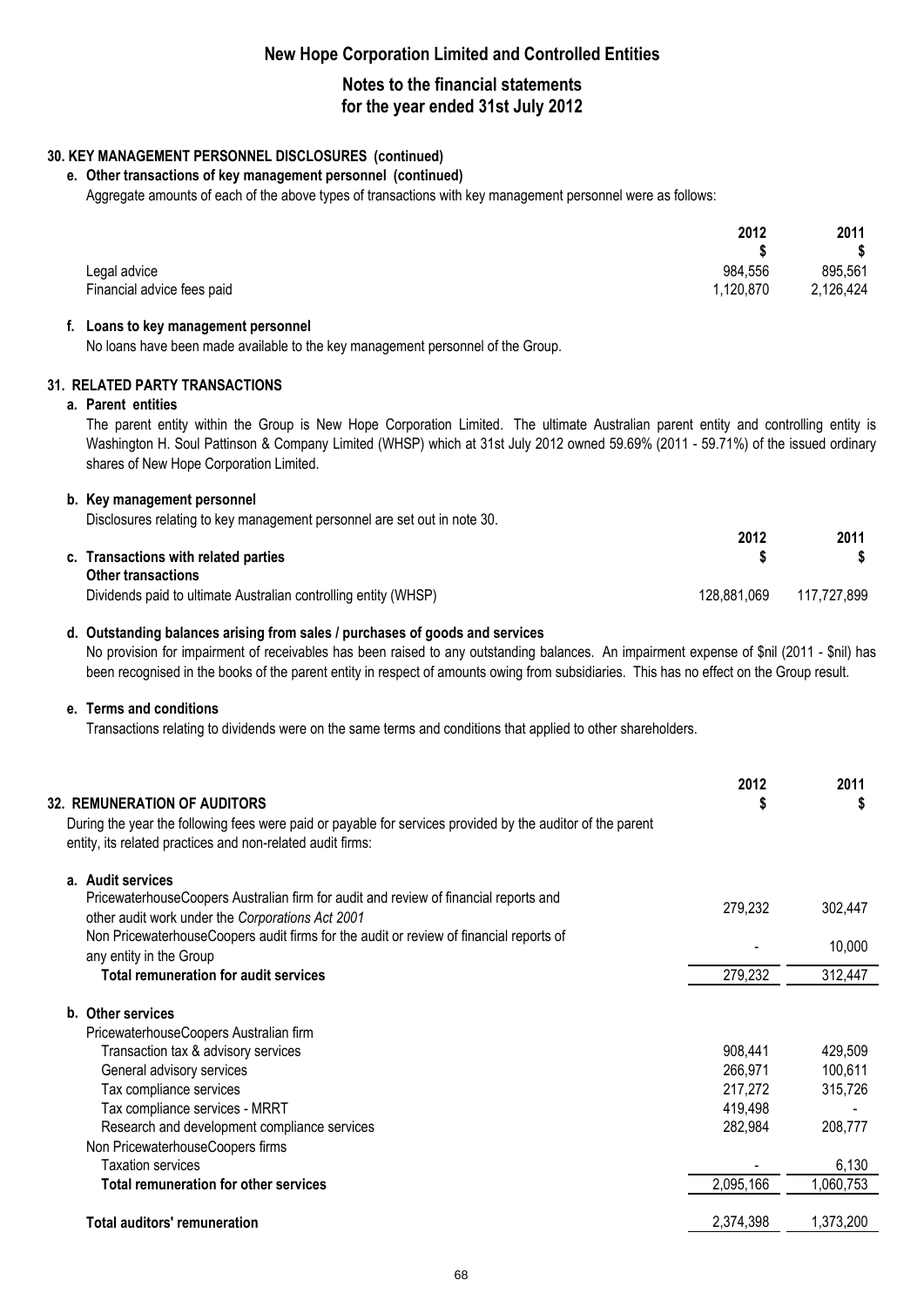## **Notes to the financial statements for the year ended 31st July 2012**

|                                                                                                                  | 2012<br>\$000              | 2011<br>\$000 |
|------------------------------------------------------------------------------------------------------------------|----------------------------|---------------|
| 33. RECONCILIATION OF NET CASH INFLOW / (OUTFLOW)<br>FROM OPERATING ACTIVITIES TO PROFIT AFTER INCOME TAX        |                            |               |
| Profit after income tax                                                                                          | 167,125                    | 503,099       |
| Depreciation and amortisation                                                                                    | 44,044                     | 39,521        |
| Non-cash employee benefit expense - share based payments                                                         | 1,216                      | 25            |
| Impairment costs of available for sale assets                                                                    | 5,804                      | 13,531        |
| Impairment costs of goodwill                                                                                     | 33,387                     |               |
| Net foreign exchange (gain) / loss                                                                               | 4,180                      | 7,522         |
| Net (profit) / loss on sale of non-current assets                                                                | (149)                      | (524, 127)    |
| Investment interest income                                                                                       | (86, 650)                  | (100, 457)    |
| Income taxes paid                                                                                                | (208, 516)                 | (66, 652)     |
| Income tax expense in accounts                                                                                   | 31,694                     | 215,998       |
| Share of (profits) / losses of associates                                                                        | 647                        | 447           |
| Changes in operating assets and liabilities                                                                      |                            |               |
| (Increase) / decrease in debtors                                                                                 | 36,144                     | (665)         |
| Increase / (decrease) in creditors                                                                               | (4,696)                    | (6, 111)      |
| (Increase) / decrease in other receivables                                                                       | (7,906)                    | (1,670)       |
| (Increase) / decrease in other assets                                                                            | 1,186                      | (2, 519)      |
| (Increase) / decrease in inventories                                                                             | 3,848                      | (18, 293)     |
| Increase / (decrease) in provisions and employee entitlements                                                    | 22,752                     | 3,917         |
| (Increase) / decrease in prepayments                                                                             | (1,085)                    | (834)         |
| Net cash provided by operating activities                                                                        | 43,025                     | 62,733        |
|                                                                                                                  | Earnings per share (cents) |               |
|                                                                                                                  | 2012                       | 2011          |
| <b>34. EARNINGS PER SHARE</b>                                                                                    |                            |               |
| a. Basic earnings per share from continuing operations attributable to ordinary equity holders of<br>the Company | 20.1                       | 60.6          |
| h. Diluted earnings ner share from continuing operations attributable to ordinary equity holders of              | 2011                       | GN G          |

**b.** 20.1 60.6 **Diluted earnings per share from continuing operations attributable to ordinary equity holders of the Company**

|                                                                                              | 2012<br>\$000 | 2011<br>\$000            |
|----------------------------------------------------------------------------------------------|---------------|--------------------------|
| c. Reconciliation of adjusted profits                                                        |               |                          |
| Profit from continuing operations attributable to the ordinary equity holders of the Company | 167,126       | 503,234                  |
|                                                                                              |               | Consolidated             |
|                                                                                              | 2012          | 2011                     |
| d. Weighted average number of shares used as the denominator                                 |               |                          |
| Weighted average number of ordinary shares (basic)                                           | 830,335,876   | 830,127,809              |
| Rights                                                                                       | 349,853       |                          |
| Weighted average number of ordinary shares (diluted)                                         | 830,685,729   | 830,127,809              |
|                                                                                              |               | <b>Basic and Diluted</b> |

**e.** Rights granted to employees are considered to be potential ordinary shares and have been included in the determination of diluted earnings per share to the extent to which they are dilutive. The rights have not been included in the determination of basic earnings per share. Details relating to the rights are set out in note 36.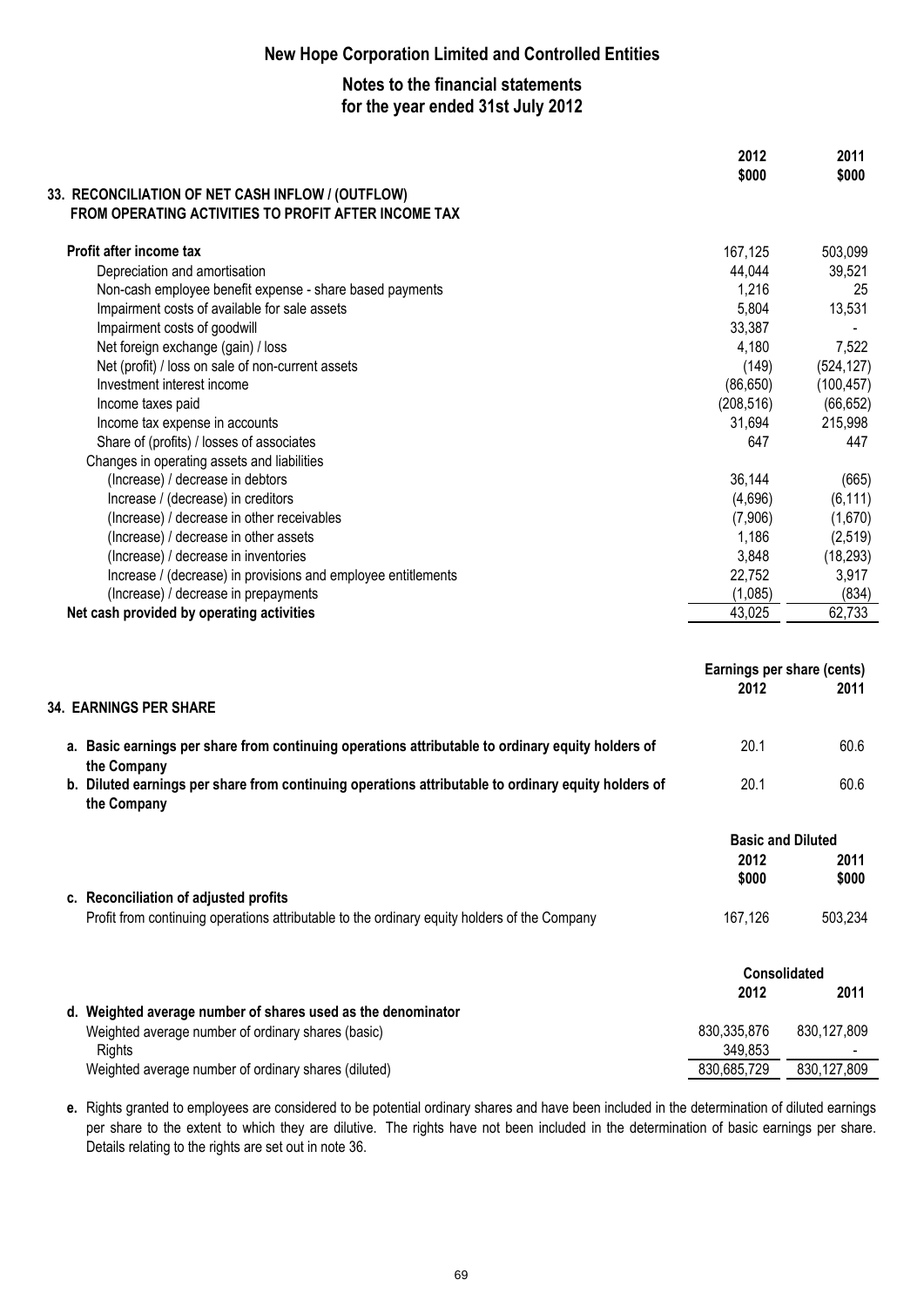## **Notes to the financial statements for the year ended 31st July 2012**

| <b>35. DERIVATIVE FINANCIAL INSTRUMENTS</b>                     | 2012<br>\$000 | 2011<br>\$000 |
|-----------------------------------------------------------------|---------------|---------------|
| <b>CURRENT ASSETS</b><br>Forward foreign exchange contracts     | 20,393        | 31,880        |
| <b>NON-CURRENT ASSETS</b><br>Forward foreign exchange contracts | 9,971         | 8,807         |

#### **a. Instruments used by the Group**

New Hope Corporation Limited and certain of its controlled entities are parties to derivative financial instruments in the normal course of business in order to hedge exposure to fluctuations in foreign exchange rates. These instruments are used in accordance with the Group's financial risk management policies (refer to note 2).

The portion of the gain or loss on the hedging instrument that is determined to be an effective hedge is recognised directly in equity. When the cash flows occur, the Group reclassifies the gain or loss into the income statement.

At balance date these contracts were assets with fair value of \$30,364,000 (2011 - \$40,687,000).

At balance date the details of outstanding contracts are (Australian Dollar equivalents):

| <b>Sell US Dollars</b> | <b>Buy Australian Dollars</b> |                |         | Average exchange rate        |  |
|------------------------|-------------------------------|----------------|---------|------------------------------|--|
|                        | 2012                          | 2011           | 2012    | 2011                         |  |
| Maturity               | \$000                         | \$000          |         |                              |  |
| 0 to 6 months          | 106,225                       | 112.572        | 0.93198 | 0.95050                      |  |
| 6 to 12 months         | 83,397                        | 182,283        | 0.91130 | 0.94359                      |  |
| 1 to 2 years           | 29.483                        | 39.519         | 0.91579 | 0.75913                      |  |
| 2 to 5 years           | 84.568                        | $\blacksquare$ | 0.86321 | $\qquad \qquad \blacksquare$ |  |
|                        | 303,673                       | 334,374        |         |                              |  |

#### **b. Credit risk exposures**

Credit risk also arises from the potential failure of counterparties to meet their obligations under the respective contracts at maturity. A material exposure arises from forward exchange contracts and the consolidated entity is exposed to loss in the event that counterparties fail to deliver the contracted amount. At balance date \$303,673,000 (2011 - \$334,374,000) was receivable (AUD equivalents).

### **36. SHARE-BASED PAYMENTS**

Options and rights are granted under the New Hope Corporation Ltd Employee Share Option Plan and the New Hope Corporation Ltd Employee Performance Rights Share Plan. Membership of the Plans is open to those senior employees and those Directors of New Hope Corporation Limited, its subsidiaries and associated bodies corporate whom the Directors believe have a significant role to play in the continued development of the Group's activities.

Performance rights and share options are issued subject to a service condition. Performance rights and share options vest in equal annual tranches over the period of the service condition. Upon satisfaction of the service conditions, performance rights automatically convert to ordinary shares and share options will vest and be convertible into ordinary shares at the discretion of the employee for a period of up to two years from the vesting date.

Rights are granted for no consideration. Rights will vest and automatically convert to ordinary shares in the company following the satisfaction of the relevant service conditions. Service conditions applicable to each issue of rights are determined by the board at the time of grant. Total expense arising from rights issued under the employee performance share rights plan during the financial year was \$2,225,000 (2011 - \$nil).

Options are granted for no consideration. Options are granted for a 5 year period, and vest after the third anniversary of the date of grant. Total expense arising from options issued under the employee share option plan during the financial year was \$nil (2011 - \$25,000).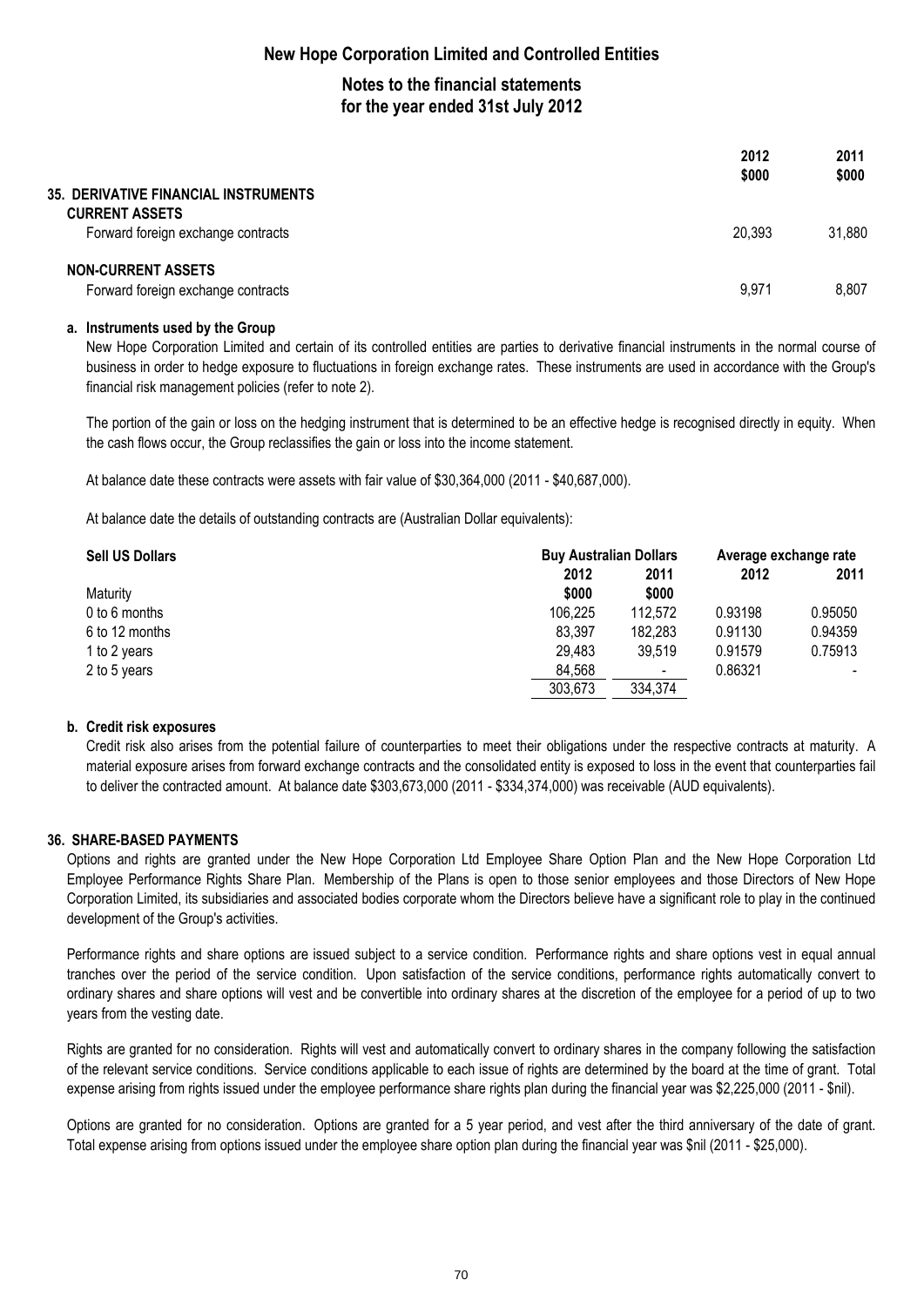# **New Hope Corporation Limited and Controlled Entities Notes to the financial statements**

**for the year ended 31st July 2012**

### **36. SHARE-BASED PAYMENTS (continued)**

*Rights*

Set out below are the summaries of rights granted under the plan:

| <b>Grant date</b> | <b>Vesting Date</b>                | Value of<br><b>Right at</b><br><b>Grant Date</b> | <b>Balance at</b><br>beginning of<br>the year<br><b>Number</b> | Granted<br>during the<br>year<br><b>Number</b> | <b>Vested</b><br>during the<br>year<br><b>Number</b> | <b>Expired</b><br>during the<br>year<br><b>Number</b> | <b>Balance at</b><br>the end of<br>the year<br><b>Number</b> |
|-------------------|------------------------------------|--------------------------------------------------|----------------------------------------------------------------|------------------------------------------------|------------------------------------------------------|-------------------------------------------------------|--------------------------------------------------------------|
| 2012              |                                    |                                                  |                                                                |                                                |                                                      |                                                       |                                                              |
| 27 Oct 2011       | 1 Jan 2012                         | \$5.170                                          |                                                                | 180,985                                        | (180, 985)                                           |                                                       |                                                              |
| 27 Oct 2011       | 1 Aug 2012                         | \$5.170                                          |                                                                | 94,834                                         |                                                      |                                                       | 94,834                                                       |
| 27 Oct 2011       | 1 Aug 2013                         | \$5.170                                          |                                                                | 64,059                                         |                                                      |                                                       | 64,059                                                       |
| 27 Oct 2011       | 1 Aug 2014                         | \$5.170                                          |                                                                | 39,458                                         |                                                      |                                                       | 39,458                                                       |
| 17 Dec 2011       | 1 Aug 2012                         | \$6.020                                          |                                                                | 20,447                                         |                                                      |                                                       | 20,447                                                       |
| 17 Dec 2011       | 1 Dec 2012                         | \$6.020                                          |                                                                | 36,537                                         |                                                      | $\overline{\phantom{0}}$                              | 36,537                                                       |
| 17 Dec 2011       | 1 Aug 2013                         | \$6.020                                          |                                                                | 56,984                                         |                                                      |                                                       | 56,984                                                       |
| 17 Dec 2011       | 1 Aug 2014                         | \$6.020                                          |                                                                | 56,985                                         |                                                      |                                                       | 56,985                                                       |
| 17 Dec 2011       | 1 Aug 2015                         | \$6.020                                          |                                                                | 20,447                                         |                                                      |                                                       | 20,447                                                       |
| <b>Total</b>      |                                    |                                                  | $\blacksquare$                                                 | 570,736                                        | (180, 985)                                           | ٠                                                     | 389,751                                                      |
|                   | Weighted average exercise price    |                                                  |                                                                | 5.4551                                         | 5.1700                                               |                                                       | 5.5874                                                       |
| 2011              |                                    |                                                  |                                                                |                                                |                                                      |                                                       |                                                              |
|                   | No rights were granted during 2011 |                                                  |                                                                |                                                |                                                      |                                                       |                                                              |
| Total             |                                    |                                                  |                                                                | ۰                                              |                                                      |                                                       |                                                              |

The weighted average share price at the date of exercise of rights vested during the 2012 year was \$5.57 (2011 - \$nil). The weighted average remaining contractual life of share rights outstanding at the end of the period was 1.7 years (2011 - 0.0 years).

#### *Options*

Set out below are the summaries of options granted under the plan:

| <b>Grant date</b>   | <b>Expiry date</b>                  | <b>Exercise</b><br><b>Price</b> | <b>Balance at</b><br>beginning of<br>the year<br><b>Number</b> | <b>Granted</b><br>during the<br>year<br><b>Number</b> | <b>Exercised</b><br>during the<br>year<br><b>Number</b> | <b>Expired</b><br>during the<br>year<br><b>Number</b> | <b>Balance at</b><br>the end of<br>the year<br><b>Number</b> | <b>Exercisable</b><br>at the end of<br>the year<br><b>Number</b> |
|---------------------|-------------------------------------|---------------------------------|----------------------------------------------------------------|-------------------------------------------------------|---------------------------------------------------------|-------------------------------------------------------|--------------------------------------------------------------|------------------------------------------------------------------|
| 2012                | No options were granted during 2012 |                                 |                                                                |                                                       |                                                         |                                                       |                                                              |                                                                  |
| <b>Total</b>        |                                     |                                 |                                                                | ٠                                                     | ٠                                                       | ٠                                                     | ٠                                                            |                                                                  |
| 2011<br>13 Aug 2007 | 12 Aug 2012                         | \$2.104                         | 2,500,000                                                      | $\blacksquare$                                        | (2,500,000)                                             |                                                       |                                                              |                                                                  |
| <b>Total</b>        |                                     |                                 | 2,500,000                                                      | ۰.                                                    | (2,500,000)                                             |                                                       | ٠                                                            |                                                                  |
|                     | Weighted average exercise price     |                                 | 2.1040                                                         |                                                       | 2.1040                                                  |                                                       |                                                              |                                                                  |

The weighted average share price at the date of exercise of options exercised during the 2012 year was \$nil (2011 - \$4.79).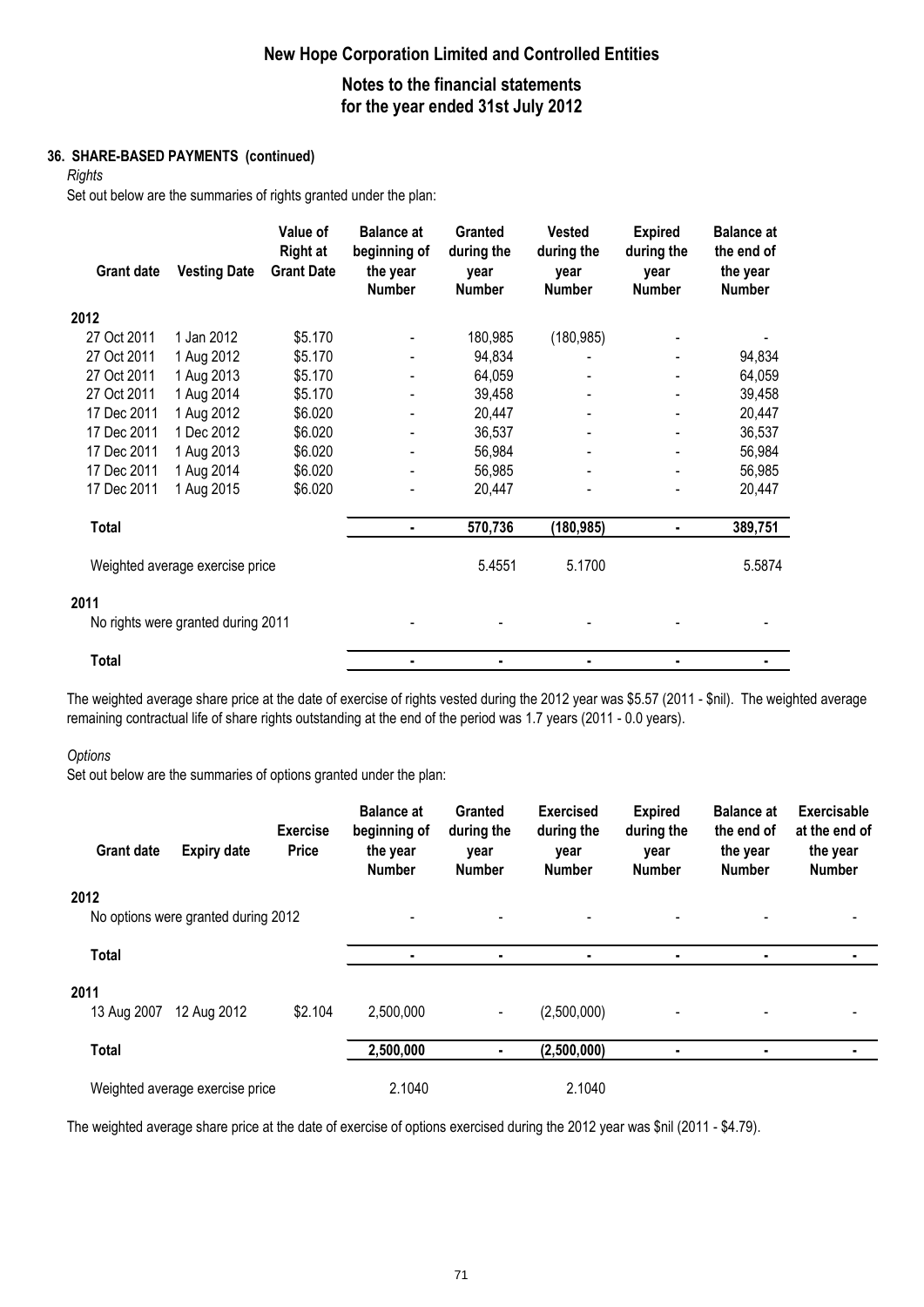## **New Hope Corporation Limited and Controlled Entities Notes to the financial statements**

# **for the year ended 31st July 2012**

## **36. SHARE-BASED PAYMENTS (continued)**

For the rights granted during the current year, the fair value at grant date is calculated as the number of rights offered at the five day volume weighted average share price at offer date. For the prior year's options the fair value is independently determined using a monte carlo option pricing model. The inputs and assumptions for the grant made during prior period is as follows:

|                   |                    |                       |                    |            | Expected |                  | <b>Assessed fair</b> |
|-------------------|--------------------|-----------------------|--------------------|------------|----------|------------------|----------------------|
|                   |                    |                       | <b>Share price</b> | Expected   | dividend | <b>Risk free</b> | value at grant       |
| <b>Grant date</b> | <b>Expiry date</b> | <b>Exercise Price</b> | at grant date      | volatility | vield    | interest rate    | date                 |
| 13 Aug 2007       | 12 Aug 2012        | \$2.104               | \$2.220            | 44.0%      | 4.0%     | $6.0\%$          | \$0.745              |

Expected volatility was estimated using the weekly (continuously-compounded) returns to New Hope Corporation Limited since its listing in 2003. There are no market related vesting conditions. Expenses arising from share based payment transactions are included in other expenses in the Statement of Comprehensive Income.

## **37. TRANSACTIONS WITH NON-CONTROLLING INTERESTS**

On 11 November 2011 Northern Energy Corporation Limited (Northern Energy) became 100% owned by New Hope Corporation Limited (New Hope), with the remaining interest of 19.17% purchased for \$50,207,000. The acquisition was recognised by the Group as a decrease in noncontrolling interests of \$44,177,000 and a decrease in equity reserves attributable to the owners of the parent of \$6,029,000.

As a result of 100% ownership being attained, Northern Energy became part of the New Hope tax consolidated group.

Upon joining the tax consolidated group, Northern Energy tax bases were reset which resulted in a reduction of \$38,348,000 in the deferred tax position. This indicator of impairment led to a reassessment of the carrying value of Goodwill and a subsequent impairment charge of \$33,387,000.

The overall impact on the Group profit after income tax was an increase of \$4,961,000. This amount is primarily attributable to the recognition of prior period losses that have become usable upon Northern Energy joining the New Hope tax consolidated group.

|                                                        | 2012<br>\$000 | 2011<br>\$000            |
|--------------------------------------------------------|---------------|--------------------------|
| 38. INVESTMENTS IN ASSOCIATES                          |               |                          |
| a. Movements in carrying amounts                       |               |                          |
| Carrying amount at the beginning of the financial year | 31,825        | $\overline{\phantom{0}}$ |
| Additions                                              | 1,352         | 32,272                   |
| Share of profits after income tax                      | (647          | (447)                    |
| Carrying amount at the end of the financial year       | 32.530        | 31,825                   |

### **b. Summarised financial information of associates**

The Group's share of the results of its principal associates and its aggregated assets and liabilities are as follows:

|                                     |            | Company's share of:    |                             |                          |                           |  |
|-------------------------------------|------------|------------------------|-----------------------------|--------------------------|---------------------------|--|
|                                     | Ownership  |                        |                             |                          | Profit / (Loss)           |  |
|                                     | Interest % | <b>Assets</b><br>\$000 | <b>Liabilities</b><br>\$000 | <b>Revenues</b><br>\$000 | after income tax<br>\$000 |  |
| 2012                                |            |                        |                             |                          |                           |  |
| Quantex Energy Inc.                 | 25         | 524                    | 1,624                       |                          | (955)                     |  |
| <b>Quantex Research Corporation</b> | 25         | 2,918                  | (4)                         |                          | (86)                      |  |
| <b>Bridgeport Energy Limited</b>    | 36         | 12,691                 | 662                         | 2,325                    | 394                       |  |
|                                     |            | 16,133                 | 2,282                       | 2,325                    | (647)                     |  |
| 2011                                |            |                        |                             |                          |                           |  |
| Quantex Energy Inc.                 | 25         | 531                    | 700                         | 163                      | (185)                     |  |
| <b>Quantex Research Corporation</b> | 25         | 2,813                  | (4)                         |                          | (244)                     |  |
| <b>Bridgeport Energy Limited</b>    | 35         | 10,293                 | 599                         | 2,188                    | (18)                      |  |
|                                     |            | 13,637                 | 1,295                       | 2,352                    | (447)                     |  |

Quantex Energy Inc. and Quantex Research Corporation's unaudited financial statements as at 30 June 2012 (2011 - 31 July 2011) have been used to account for the Group's investment. Bridgeport Energy Limited's unaudited financial statements as at 30 April 2012 (2011 - 30 June 2011) have been used to account for the Group's investment. It has been deemed impractical to use financial statements of Quantex Energy Inc., Quantex Research Corporation and Bridgeport Energy Limited as at 31 July 2012 (2011 - 31 July 2011).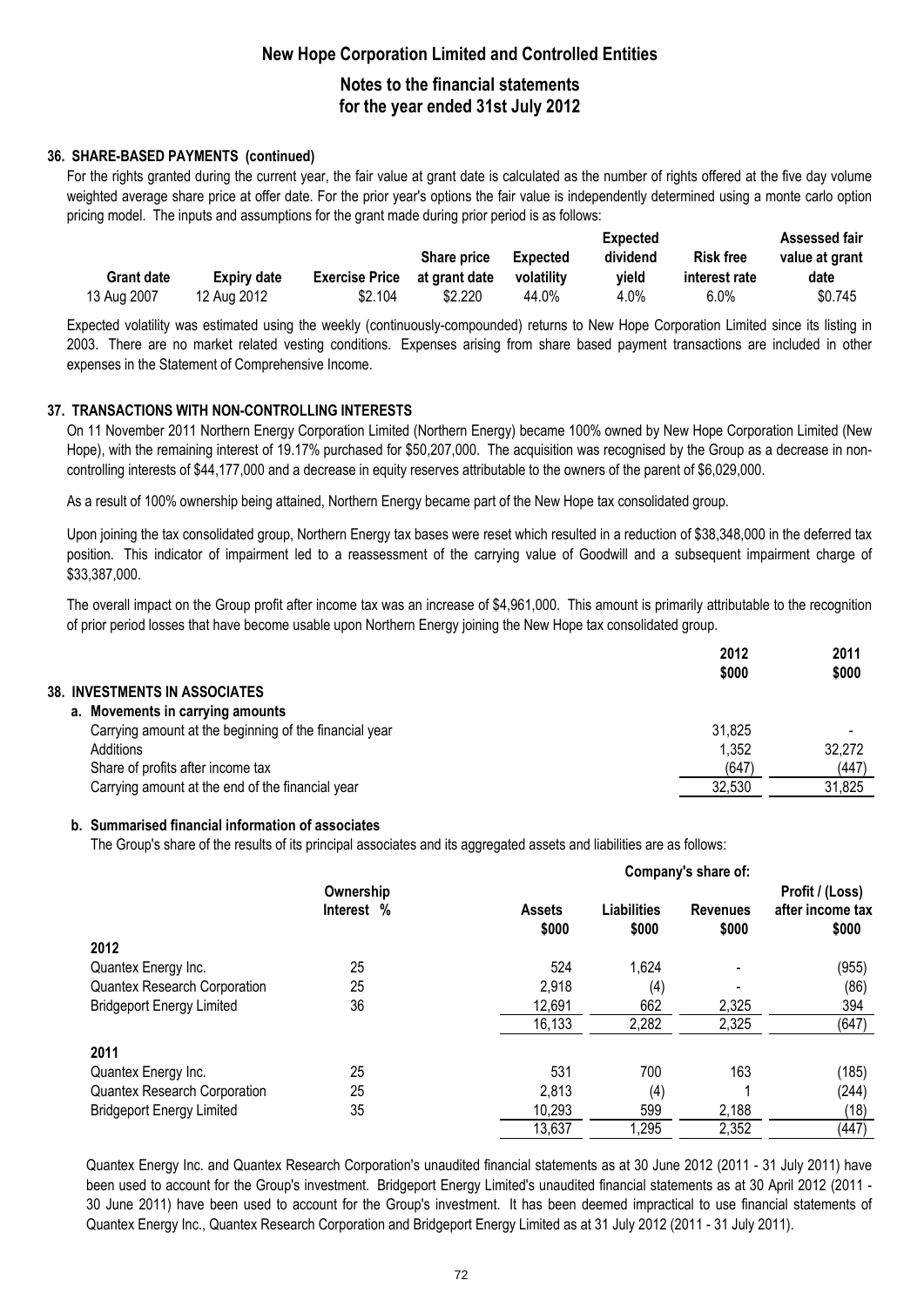## **Notes to the financial statements for the year ended 31st July 2012**

### **39. INTERESTS IN JOINT VENTURES**

#### **a. Lenton Joint Venture**

A subsidiary of New Hope Corporation Limited has entered into a joint venture to develop the Lenton project. The subsidiary has a 90% participating interest in this joint venture and is entitled to 90% of the output of the Lenton project. The group's interests employed in the joint venture are included in the balance sheet, in accordance with the accounting policy described in note 1(b).

#### **b. Taroom-Yamala Joint Venture**

In March 2006, Northern Energy Corporation Limited, entered into a joint venture in relation to its Yamala (EPC927) project on the following terms:

An external company will earn a 30% Joint Venture interest in the Yamala project (EPC927) through sole funding a three-stage \$5.30 million exploration and evaluation programme designed to take the project from its current status as an exploration target to completion of a bankable feasibility study for establishment of a mine within the tenement. On completion of the funding of the \$5.30 million farm-in, the external company will have the option to acquire a further 19% joint venture interest for \$6.65 million. As at 31 July 2012 the first two stages had been completed by funding of \$3.00 million and had earned a 17% interest in the project. At 31 July 2012 \$nil is carried as exploration expenditure in relation to EPC927.

#### **c. Ashford Joint Venture**

In February 2005, Northern Energy Corporation Limited (Northern Energy), entered into a joint venture in relation to the Ashford project. This project allows for the exploration and evaluation, and if warranted, development and exploitation of the tenements and all of the minerals within the tenements. Northern Energy acquired a 50% participating interest in the tenements with an option to acquire a further 25% participating interest in the tenements by sole funding certain expenditure.

### **40. EVENTS OCCURRING AFTER BALANCE SHEET DATE**

#### **Bridgeport Energy Limited Takeover Offer**

On the 26 July 2012, New Hope Corporation Limited (New Hope) announced that, through one of its subsidiaries, it intended to make an off market takeover bid for all the shares it did not currently hold in Bridgeport Energy Limited (Bridgeport). The offer was for \$0.41 cash per Bridgeport share equivalent to \$45.49 million. Subsequent to year end, New Hope has acquired 100% of the equity in Bridgeport.

Bridgeport Energy Limited's unaudited management accounts as at 31 July 2012 reported the following assets and liabilities:

| 45,488  |
|---------|
|         |
| 18,876  |
| 64,364  |
| 2,101   |
| 1,009   |
| 87      |
| 1,020   |
| 27,897  |
| (969)   |
| (1,651) |
| 29,494  |
|         |

Difference on acquisition (net asset fair value adjustment, identifiable intangibles, goodwill, etc.) 34,870

Acquisition related costs of \$385,000 are included in other expenses in profit and loss and in operating cash flows in the statement of cash flows.

As at 31 July 2012, the initial acquisition accounting is incomplete and the above amounts are only provisional. The business combination accounting will be finalised during the 2013 financial year.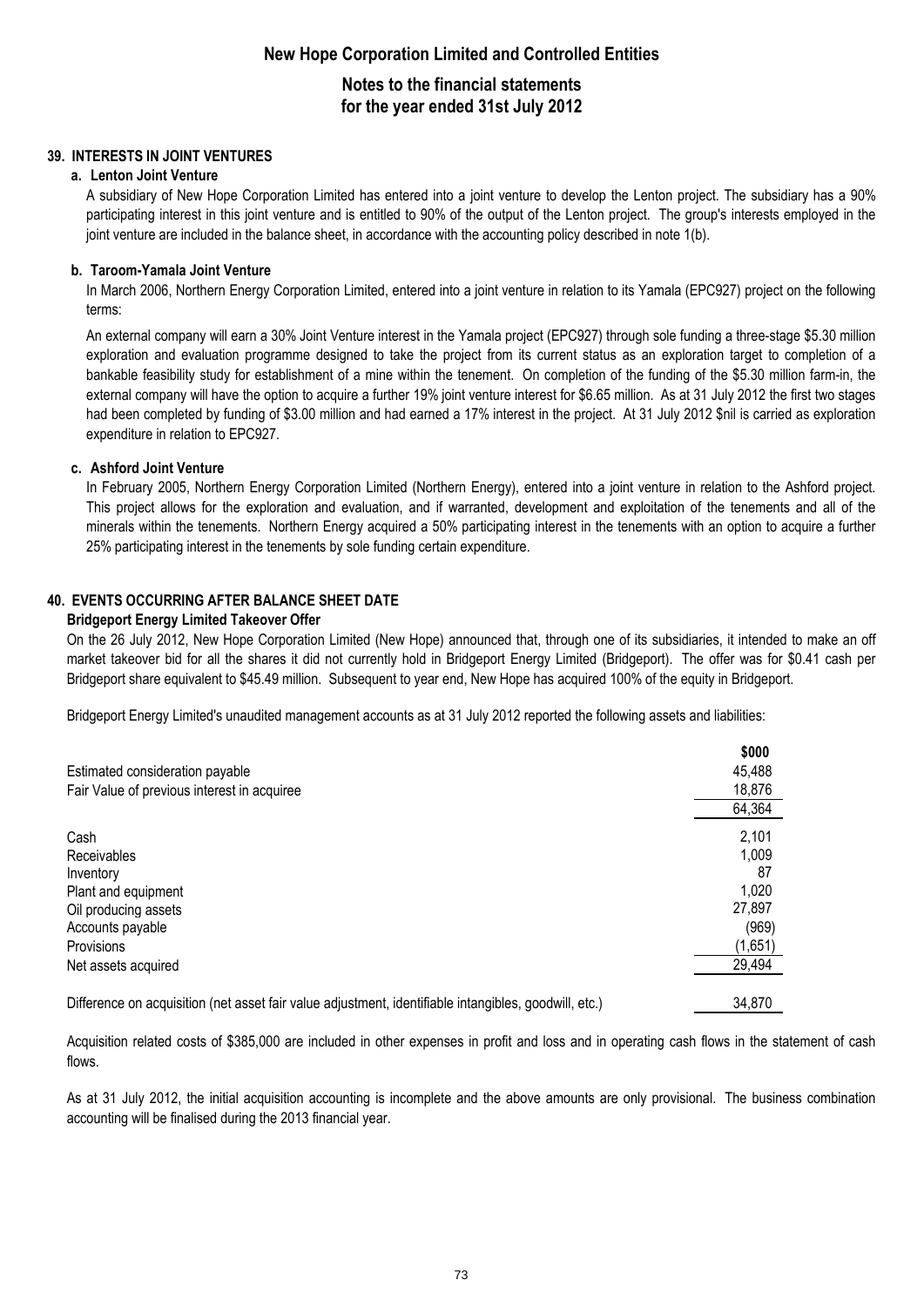## **Notes to the financial statements for the year ended 31st July 2012**

|                                                                                                                                                                                       | 2012<br>\$000          | 2011<br>\$000          |
|---------------------------------------------------------------------------------------------------------------------------------------------------------------------------------------|------------------------|------------------------|
| <b>41. PARENT ENTITY FINANCIAL INFORMATION</b><br>a. Summary financial information<br>The individual financial statements for the parent entity show the following aggregate amounts: |                        |                        |
| <b>Balance Sheet</b>                                                                                                                                                                  |                        |                        |
| <b>Current assets</b>                                                                                                                                                                 | 1,963,160              | 1,997,129              |
| Non-current assets                                                                                                                                                                    | 13,932                 | 14,221                 |
| <b>Total assets</b>                                                                                                                                                                   | 1,977,092              | 2,011,350              |
| <b>Current liabilities</b>                                                                                                                                                            | 229,613                | 463,040                |
| Non-current liabilities                                                                                                                                                               | 6,164                  | 13,368                 |
| <b>Total liabilities</b>                                                                                                                                                              | 235,777                | 476,408                |
| Shareholders' equity                                                                                                                                                                  |                        |                        |
| Issued capital<br>Reserves                                                                                                                                                            | 92,509                 | 91,500                 |
| Share-based payments                                                                                                                                                                  | 1,216                  |                        |
| Retained earnings                                                                                                                                                                     | 1,647,590<br>1,741,315 | 1,443,442<br>1,534,942 |
| Profit for the year                                                                                                                                                                   | 375,019                | 51,568                 |
| <b>Total comprehensive income</b>                                                                                                                                                     | 375,019                | 51,568                 |
| b. Guarantees entered into by parent entity                                                                                                                                           |                        |                        |
| Bank guarantees issued in relation to rehabilitation and utility obligations                                                                                                          | 37,474                 | 23,526                 |
|                                                                                                                                                                                       | 37,474                 | 23,526                 |

The parent entity has given unsecured guarantees in respect of mining restoration and rehabilitation. The liability has been recognised by the parent entity in relation to its rehabilitation obligations. See notes 24, 25 and 1(aa).

Further guarantees are provided in respect of statutory body suppliers with no liability being recognised by the parent entity as no losses are foreseen on these contingent liabilities.

#### **c. Contingent liabilities of the parent entity**

Details and estimates of maximum amounts of contingent liabilities for which no provision is included in the accounts, are as follows:

|                                                                                                                                                                                                                    | 2012<br>\$000 | 2011<br>\$000 |
|--------------------------------------------------------------------------------------------------------------------------------------------------------------------------------------------------------------------|---------------|---------------|
| Controlled entities<br>The bankers of the consolidated entity have issued undertakings and guarantees to the Department of<br>Natural Resources and Mines, Statutory Power Authorities and various other entities. | 14.857        | 15.017        |
| No losses are anticipated in respect of any of the above contingent liabilities.                                                                                                                                   |               |               |

# For information about guarantees given by the parent entity, please see above.

## **d. Contractual commitments for the acquisition of property, plant and equipment**

As at 31 July 2012, the parent entity had contractual commitments for the acquisition of property, plant or equipment totalling \$74,000 (2011 - \$nil). These commitments are not recognised as liabilities as the relevant assets have not yet been received.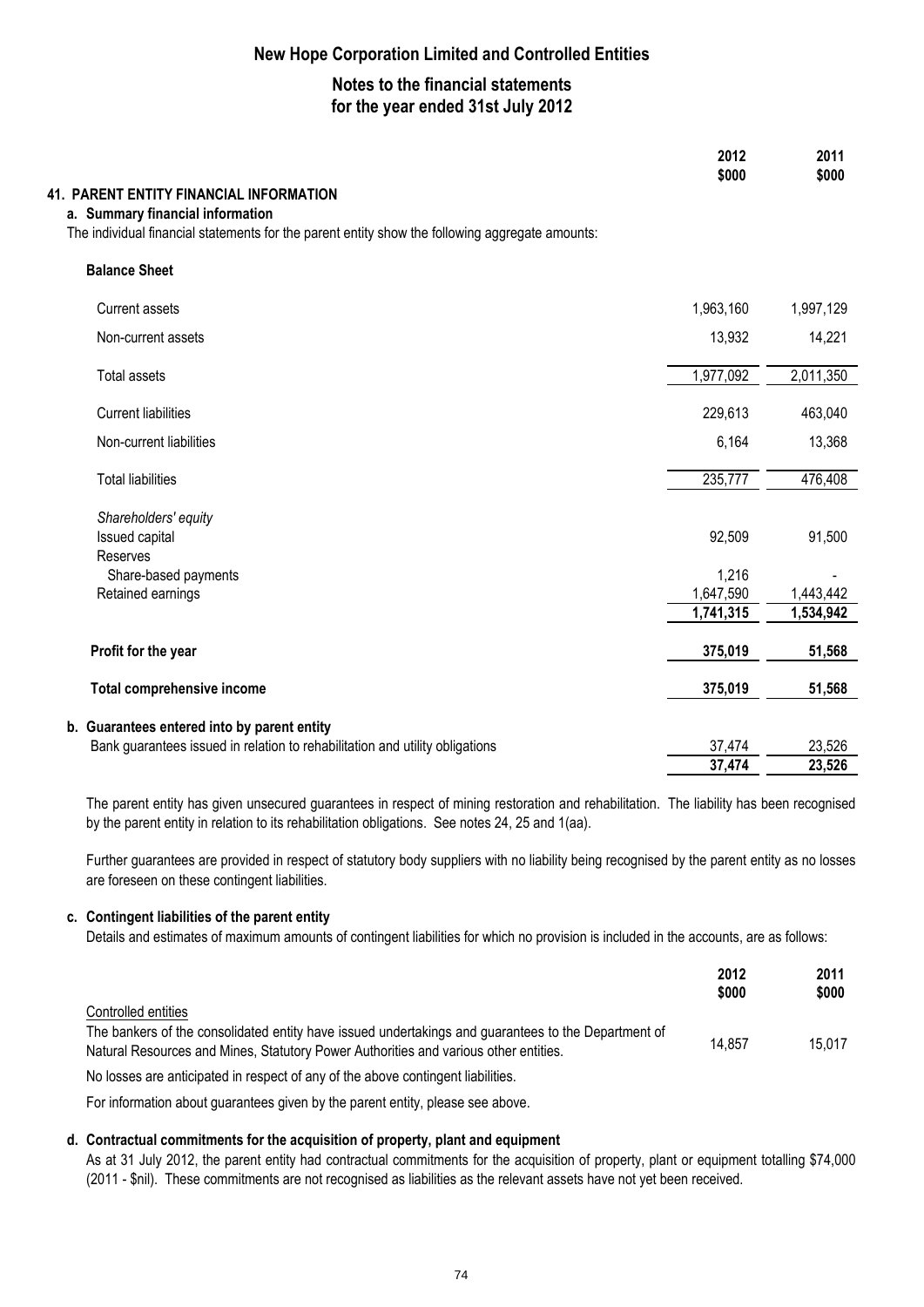# **New Hope Corporation Limited and Controlled Entities Notes to the financial statements for the year ended 31st July 2012**

### **42. DEED OF CROSS GUARANTEE**

During 2012, a number of entities within the group entered into a deed of cross guarantee. New Hope Corporation Limited, Jeebropilly Collieries Pty Ltd, Acland Pastoral Co. Pty Ltd, New Oakleigh Coal Pty Ltd, New Acland Coal Pty Ltd, New Lenton Coal Pty Ltd, Andrew Wright Holdings Pty Ltd, Arkdale Pty Ltd and Queensland Bulk Handling Pty Ltd are parties to a deed of cross guarantee under which each company guarantees the debts of the others. By entering into the deed, the wholly-owned entities have been relieved from the requirement to prepare a financial report and directors' report under Class Order 98/1418 (as amended) issued by the Australian Securities and Investments Commission.

As the deed was only entered into during the current financial year, no comparatives have been presented.

### **a. Consolidated statement of comprehensive income**

The above companies represent a "closed group" for the purposes of the Class Order, and as there are no other parties to the deed of cross guarantee that are controlled by New Hope Corporation Limited, they also represent the "extended closed group".

Set out below is the consolidated statement of comprehensive income for the year ended 31 July 2012 for the closed group consisting of New Hope Corporation Limited, Jeebropilly Collieries Pty Ltd, Acland Pastoral Co. Pty Ltd, New Oakleigh Coal Pty Ltd, New Acland Coal Pty Ltd, New Lenton Coal Pty Ltd, Andrew Wright Holdings Pty Ltd, Arkdale Pty Ltd and Queensland Bulk Handling Pty Ltd.

|                                                           | 2012<br>\$000 |
|-----------------------------------------------------------|---------------|
|                                                           |               |
| Revenue from continuing operations                        | 739,883       |
| Other income                                              | 151           |
|                                                           | 740,034       |
| Expenses                                                  |               |
| Cost of sales                                             | (335, 587)    |
| Marketing and transportation                              | (140, 846)    |
| Administration                                            | (26, 101)     |
| Other expenses                                            |               |
| Profit before income tax                                  | 237,499       |
| Income tax expense                                        | (64, 616)     |
| Profit after income tax for the year                      | 172,883       |
| Other comprehensive income                                |               |
| Changes to the fair value of cash flow hedges, net of tax | 10,708        |
| Transfer to the P&L - Cashflow Hedges, net of tax         | (17,934)      |
| Other comprehensive income for the year, net of tax       | (7, 226)      |
| Total comprehensive income for the year                   | 165,657       |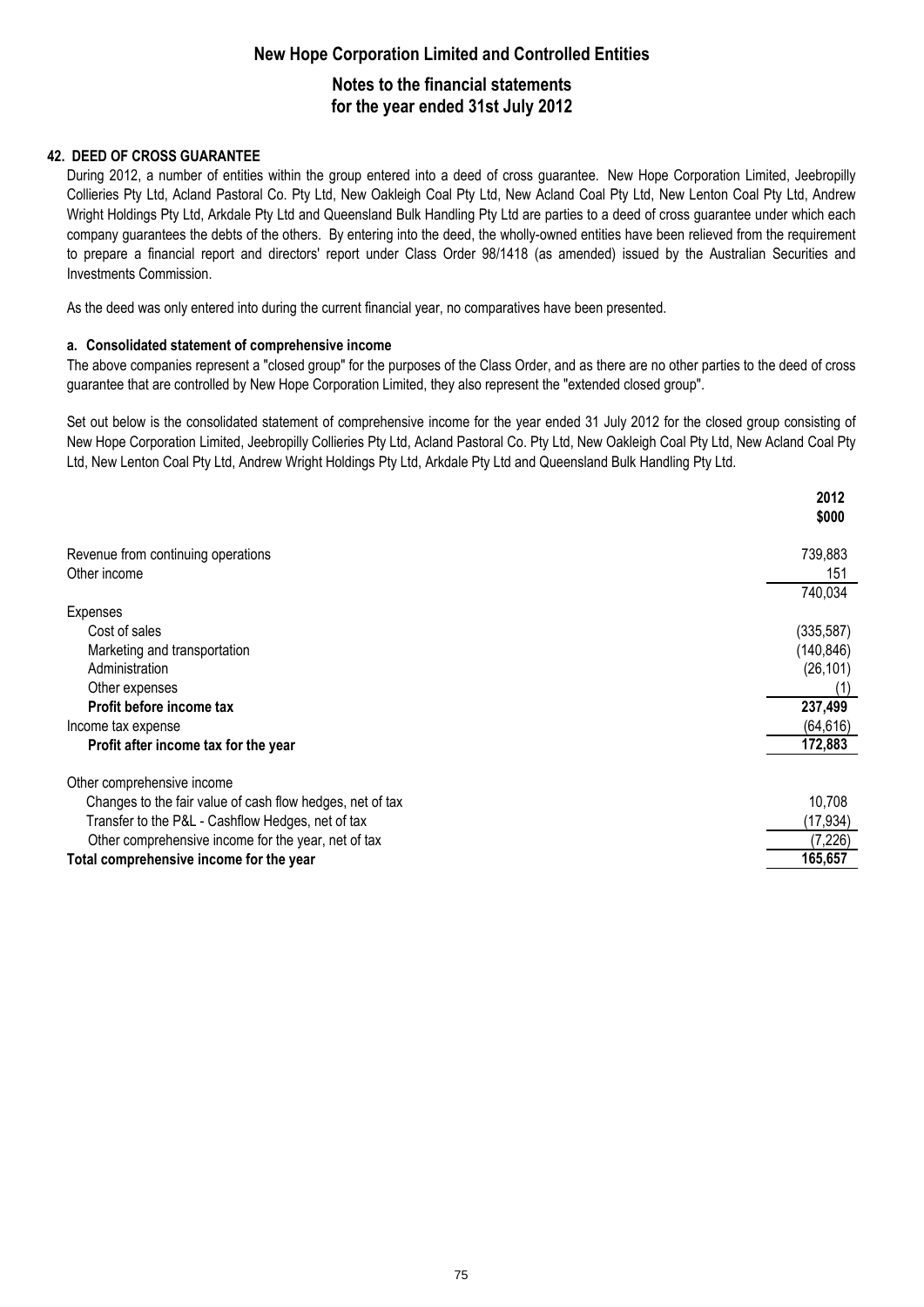# **New Hope Corporation Limited and Controlled Entities Notes to the financial statements**

## **for the year ended 31st July 2012**

## **42. DEED OF CROSS GUARANTEE (continued)**

### **b. Consolidated balance sheet**

Set out below is a consolidated balance sheet as at 31 July 2012 of the closed group consisting of New Hope Corporation Limited, Jeebropilly Collieries Pty Ltd, Acland Pastoral Co. Pty Ltd, New Oakleigh Coal Pty Ltd, New Acland Coal Pty Ltd, New Lenton Coal Pty Ltd, Andrew Wright Holdings Pty Ltd, Arkdale Pty Ltd and Queensland Bulk Handling Pty Ltd.

|                                   | 2012<br>\$000 |
|-----------------------------------|---------------|
| <b>Current assets</b>             |               |
| Cash and cash equivalents         | 69,025        |
| Trade and other receivables       | 218,913       |
| Inventories                       | 59,560        |
| Held to maturity investments      | 1,435,961     |
| Derivative financial instruments  | 20,392        |
| Other                             | 116           |
| Total current assets              | 1,803,967     |
| <b>Non-current assets</b>         |               |
| Receivables                       | 4,181         |
| Other financial assets            | 248,183       |
| Derivative financial instruments  | 9,971         |
| Property, plant and equipment     | 370,715       |
| Exploration and evaluation assets | 17,148        |
| Intangible assets                 | 8,525         |
| Total non-current assets          | 658,723       |
| <b>Total assets</b>               | 2,462,690     |
| <b>Current liabilities</b>        |               |
| Trade and other payables          | 58,952        |
| Current tax liabilities           | 54,345        |
| Provisions                        | 27,592        |
| <b>Total current liabilities</b>  | 140,889       |
| <b>Non-current liabilities</b>    |               |
| Deferred tax liabilities          | 23,699        |
| Provisions                        | 32,246        |
| Total non-current liabilities     | 55,945        |
| <b>Total liabilities</b>          | 196,834       |
| <b>Net assets</b>                 | 2,265,856     |
| <b>Equity</b>                     |               |
| Contributed equity                | 88,413        |
| Reserves                          | 58,941        |
| Retained earnings                 | 2,118,502     |
| <b>Total equity</b>               | 2,265,856     |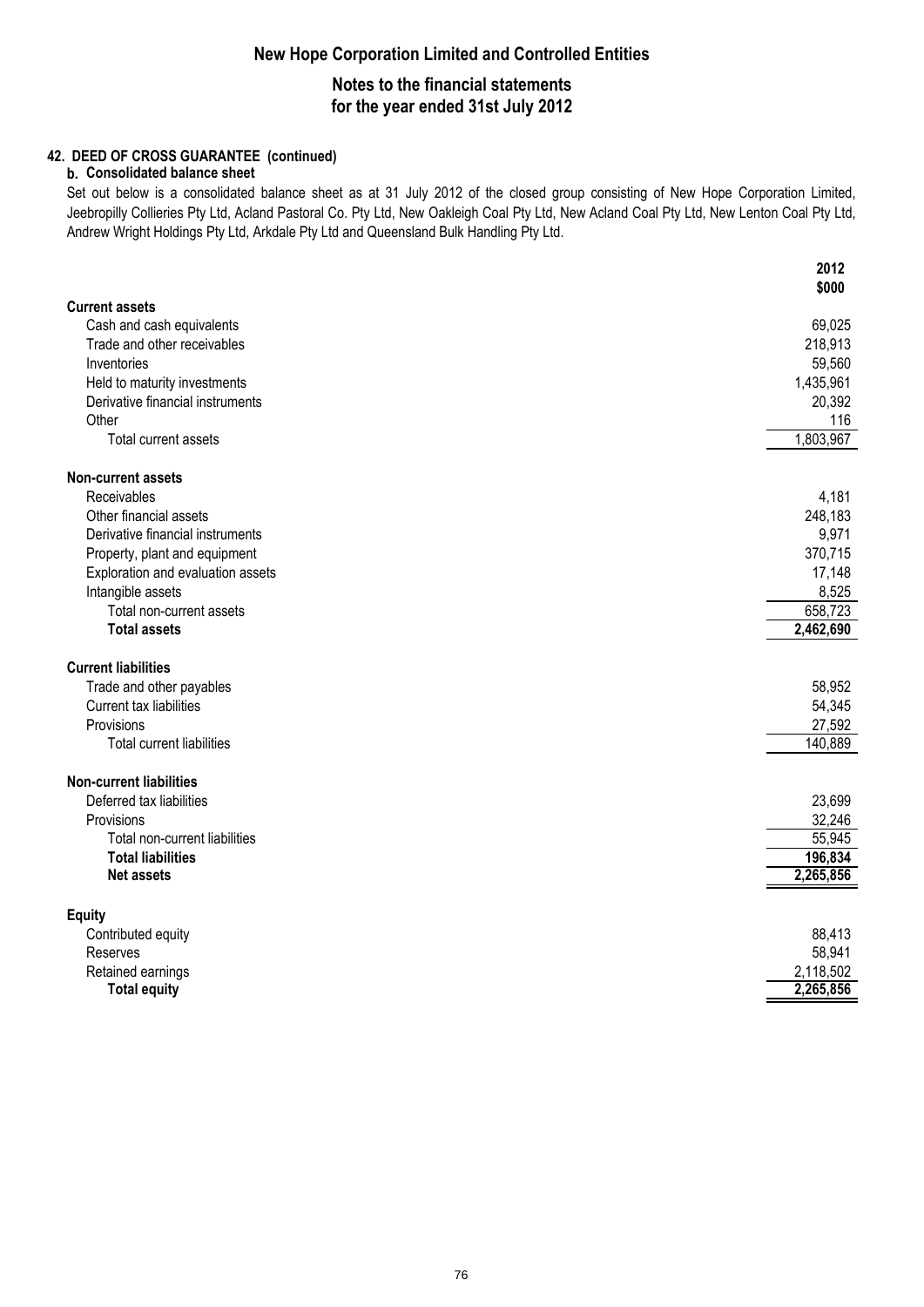# **New Hope Corporation Limited and Controlled Entities Directors Declaration**

In the Directors' opinion:

- a. the financial statements and notes set out on pages 29 to 76 are in accordance with the *Corporations Act 2001* , including:
	- (i) complying with *Accounting Standards* , the *Corporations Regulations 2001* and other mandatory professional reporting requirements; and
		- (ii) giving a true and fair view of the consolidated entity's financial position as at 31 July 2012 and of their performance, for the financial year ended on that date; and
- b. there are reasonable grounds to believe that the Company will be able to pay its debts, as and when they become due and payable; and

Note 1(a) confirms that the financial statements also comply with *International Financial Reporting Standards* as issued by the International Accounting Standards Board.

The Directors have been given the declarations by the chief executive officer and chief financial officer required by section 295A of the *Corporations Act 2001.*

This declaration is made in accordance with a resolution of the Directors.

R.D. Millner Director

D.J. Fairfull Director

Sydney 17 September 2012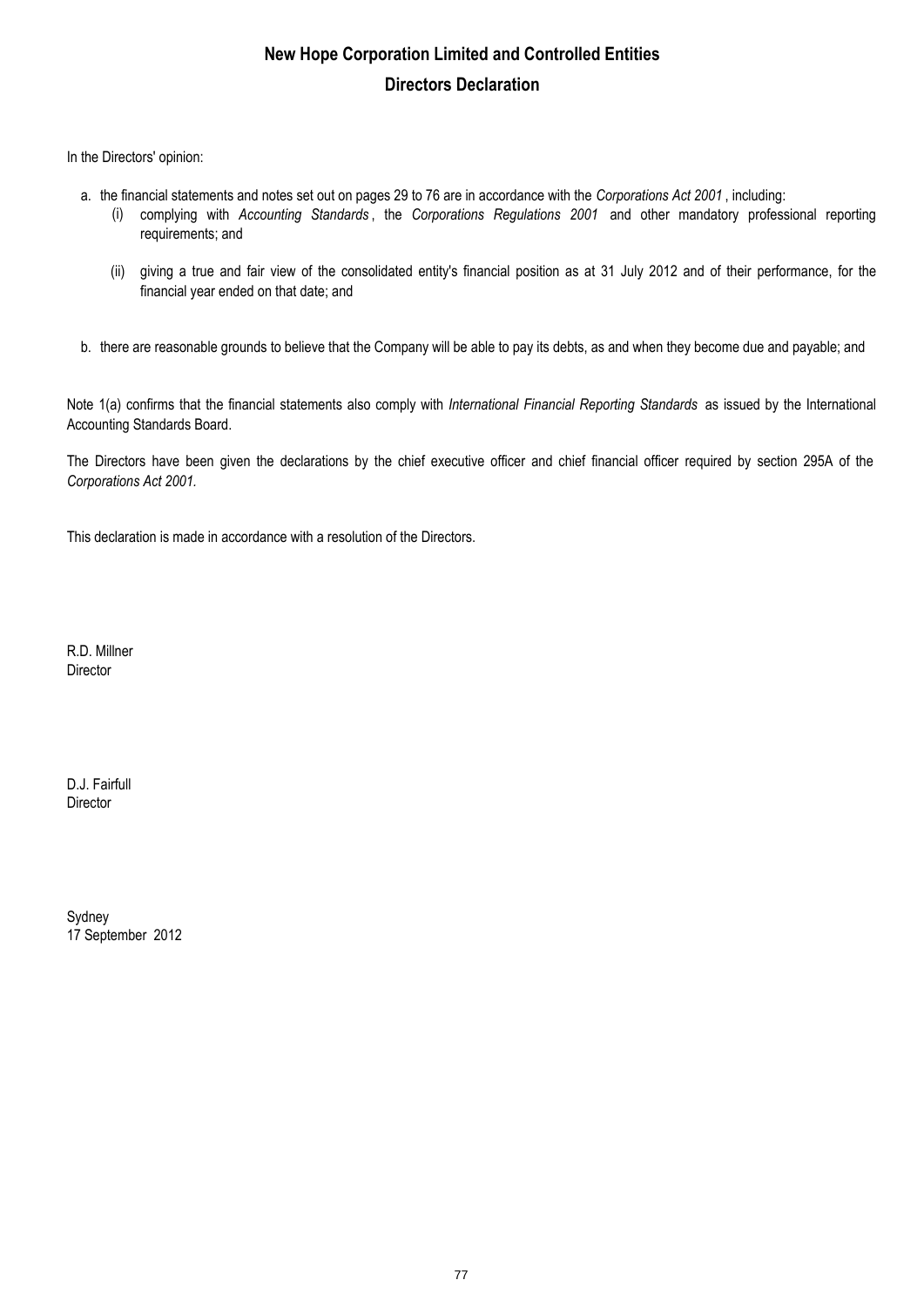

# **Independent auditor's report to the members of New Hope Corporation Limited**

## **Report on the financial report**

We have audited the accompanying financial report of New Hope Corporation Limited (the company), which comprises the balance sheet as at 31 July 2012, and the statement of comprehensive income, statement of changes in equity and cashflow statement for the year ended on that date, a summary of significant accounting policies, other explanatory notes and the directors' declaration for the New Hope Corporation Limited Group (the consolidated entity). The consolidated entity comprises the company and the entities it controlled at the year's end or from time to time during the financial year.

## *Directors' responsibility for the financial report*

The directors of the company are responsible for the preparation of the financial report that gives a true and fair view in accordance with Australian Accounting Standards and the *Corporations Act 2001* and for such internal control as the directors determine is necessary to enable the preparation of the financial report that is free from material misstatement, whether due to fraud or error. In Note 1, the directors also state, in accordance with Accounting Standard AASB 101 *Presentation of Financial Statements* , that the financial statements comply with International Financial Reporting Standards*.*

## *Auditor's responsibility*

Our responsibility is to express an opinion on the financial report based on our audit. We conducted our audit in accordance with Australian Auditing Standards. These Auditing Standards require that we comply with relevant ethical requirements relating to audit engagements and plan and perform the audit to obtain reasonable assurance whether the financial report is free from material misstatement.

An audit involves performing procedures to obtain audit evidence about the amounts and disclosures in the financial report. The procedures selected depend on the auditor's judgement, including the assessment of the risks of material misstatement of the financial report, whether due to fraud or error. In making those risk assessments, the auditor considers internal control relevant to the entity's preparation and fair presentation of the financial report in order to design audit procedures that are appropriate in the circumstances, but not for the purpose of expressing an opinion on the effectiveness of the entity's internal control. An audit also includes evaluating the appropriateness of accounting policies used and the reasonableness of accounting estimates made by the directors, as well as evaluating the overall presentation of the financial report.

Our procedures include reading the other information in the Annual Report to determine whether it contains any material inconsistencies with the financial report.

We believe that the audit evidence we have obtained is sufficient and appropriate to provide a basis for our audit opinions.

## *Independence*

In conducting our audit, we have complied with the independence requirements of the *Corporations Act 2001.* 

### *PricewaterhouseCoopers, ABN 52 780 433 757*

*Riverside Centre, 123 Eagle Street, BRISBANE QLD 4000, GPO Box 150, BRISBANE QLD 4001 T: +61 7 3257 5000, F: +61 7 3257 5999, www.pwc.com.au*

Liability limited by a scheme approved under Professional Standards Legislation.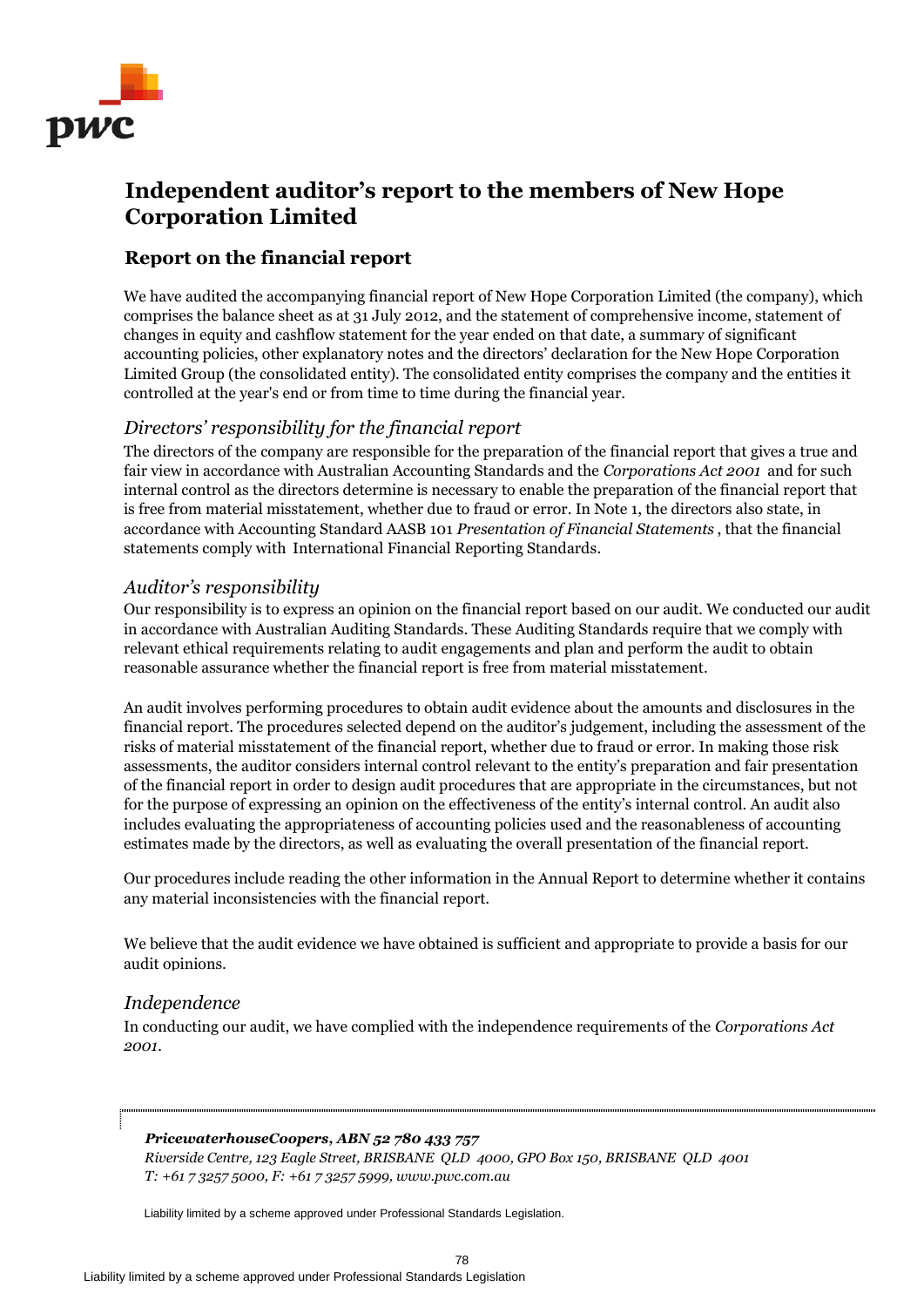

*Auditor's opinion* In our opinion:

- (a) the financial report of New Hope Corporation Limited is in accordance with the *Corporations Act 2001* , including:
	- (i) giving a true and fair view of the consolidated entity's financial position as at 31 July 2012 and of its performance for the year ended on that date; and
	- (ii) complying with Australian Accounting Standards (including the Australian Accounting Interpretations) and the *Corporations Regulations 2001* ; and
- (b) the financial report and notes also comply with International Financial Reporting Standards as disclosed in Note 1.

## **Report on the Remuneration Report**

We have audited the remuneration report included in pages 13 to 20 of the directors' report for the year ended 31 July 2012. The directors of the company are responsible for the preparation and presentation of the remuneration report in accordance with section 300A of the *Corporations Act 2001* . Our responsibility is to express an opinion on the remuneration report, based on our audit conducted in accordance with Australian Auditing Standards.

### *Auditor's opinion*

In our opinion, the remuneration report of New Hope Corporation Limited for the year ended 31 July 2012, complies with section 300A of the Corporations Act 2001.

PricewaterhouseCoopers

Simon Neill Partner

Sydney 17 September 2012